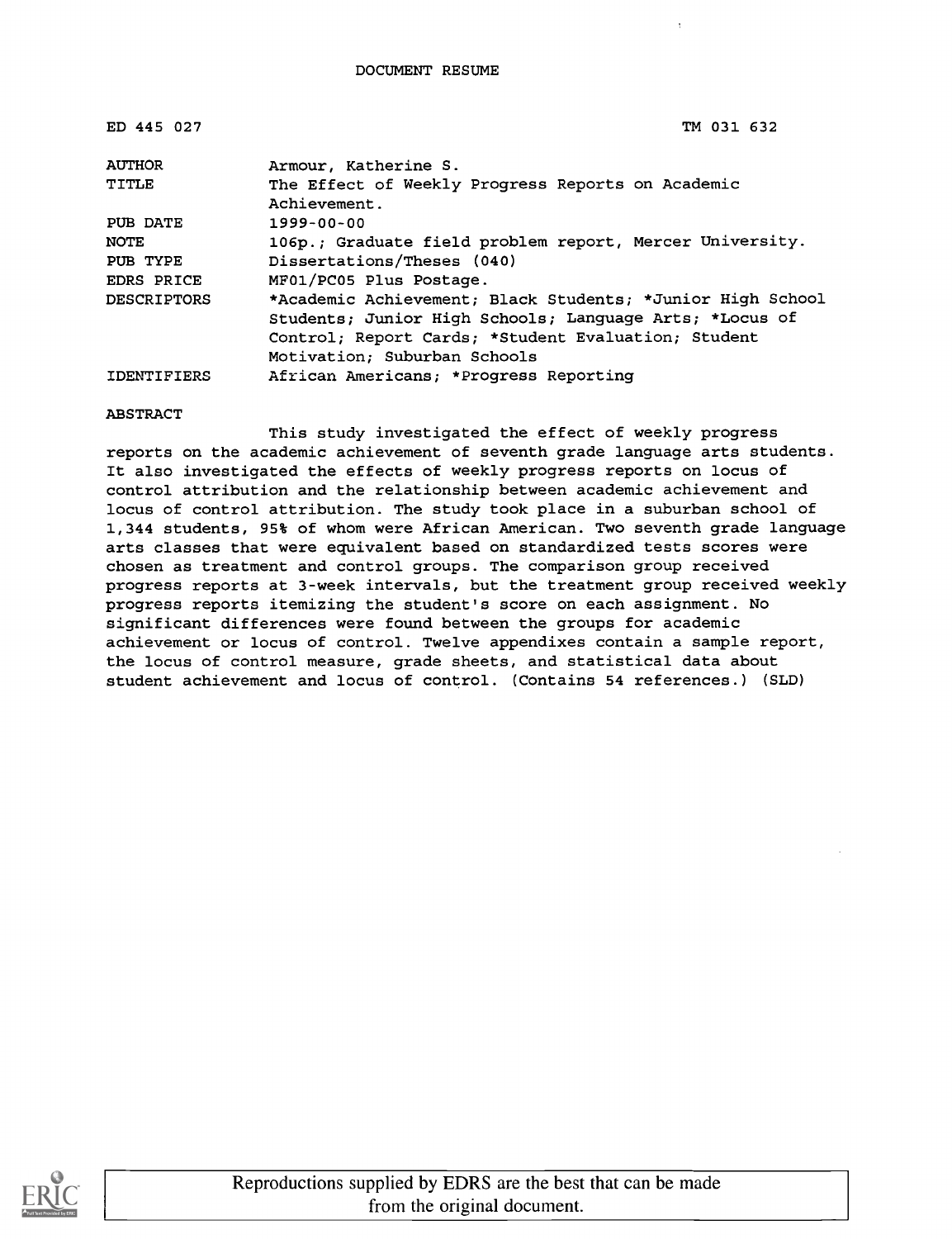# The Effect of Weekly Progress Reports on Academic Achievement

 $\frac{1}{3}$ 

 $\frac{1}{3}$ 

 $\ddot{\cdot}$ 

U.S. DEPARTMENT OF EDUCATION<br>EDUCATIONAL RESOURCES INFORMATION<br>EDUCATIONAL RESOURCES INFORMATION<br>This document has been reproduced as<br>received from the person or organization<br>originating it.

- 
- Minor changes have been made to improve reproduction quality.

Points of view or opinions stated in this document do not necessarily represent official OERI position or policy.  $\bullet$ 

PERMISSION TO REPRODUCE AND DISSEMINATE THIS MATERIAL HAS BEEN GRANTED BY

 $T/M$ 

Armour

TO THE EDUCATIONAL RESOURCES **1** INFORMATION CENTER (ERIC)

BEST COPY AVAILABLE

Katherine S. Armour Field Problem Report

**Mercer University** 

Spring 1999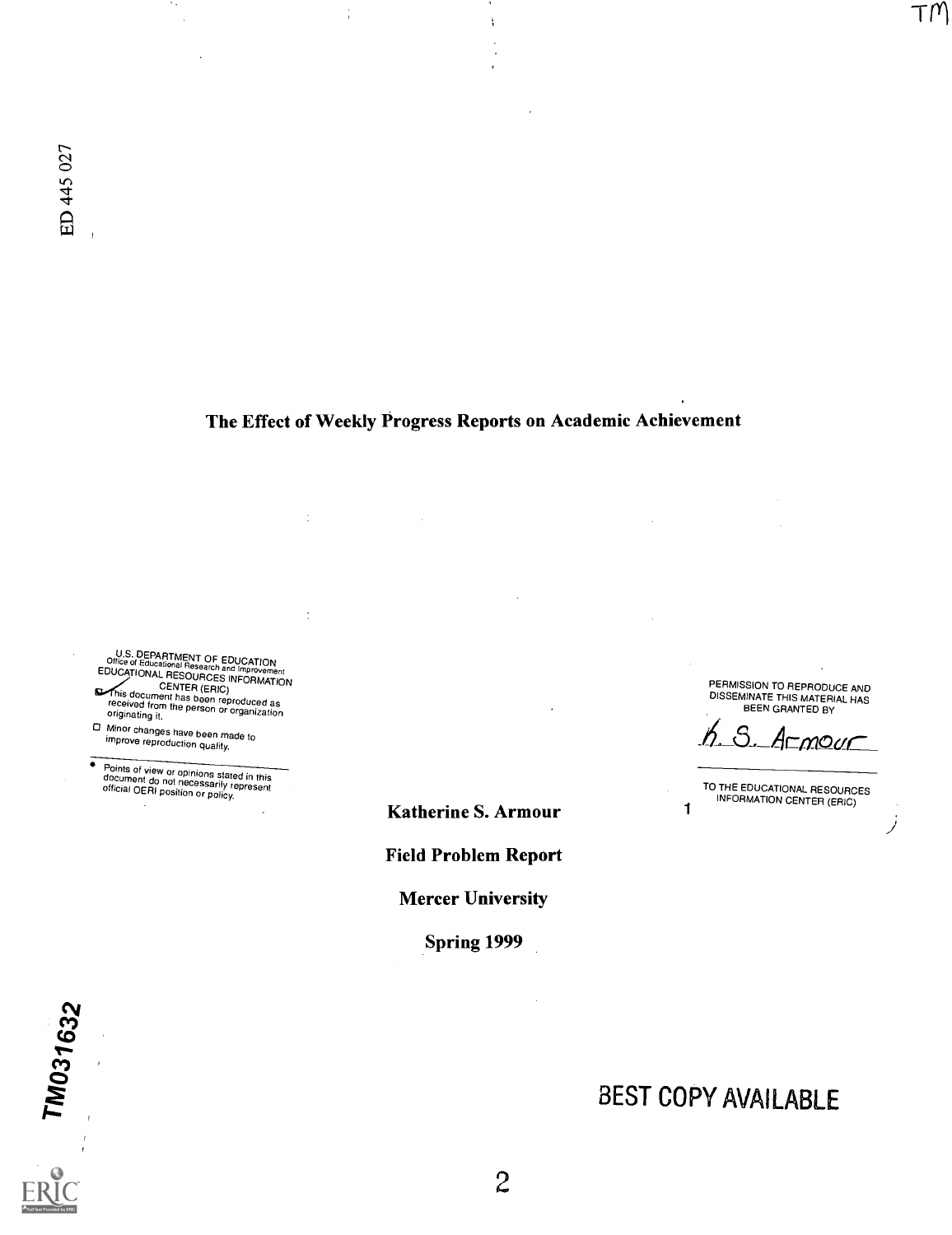## Release Form for Final Report

In presenting this research project report in fulfillment of the graduate degree requirements at Mercer University, I agree that Mercer University shall make it available for inspection and circulation in accordance with its regulations concerning materials of this type. I agree that permission to copy from this project report may be granted by the University when such copying is for scholarly purposes and does not involve potential financial gain. It is understood that any copying from this report which involves financial gain will not be allowed without written permission.

 $\frac{1}{2}$ 

Signature of Student

 $\frac{1}{2}$ 

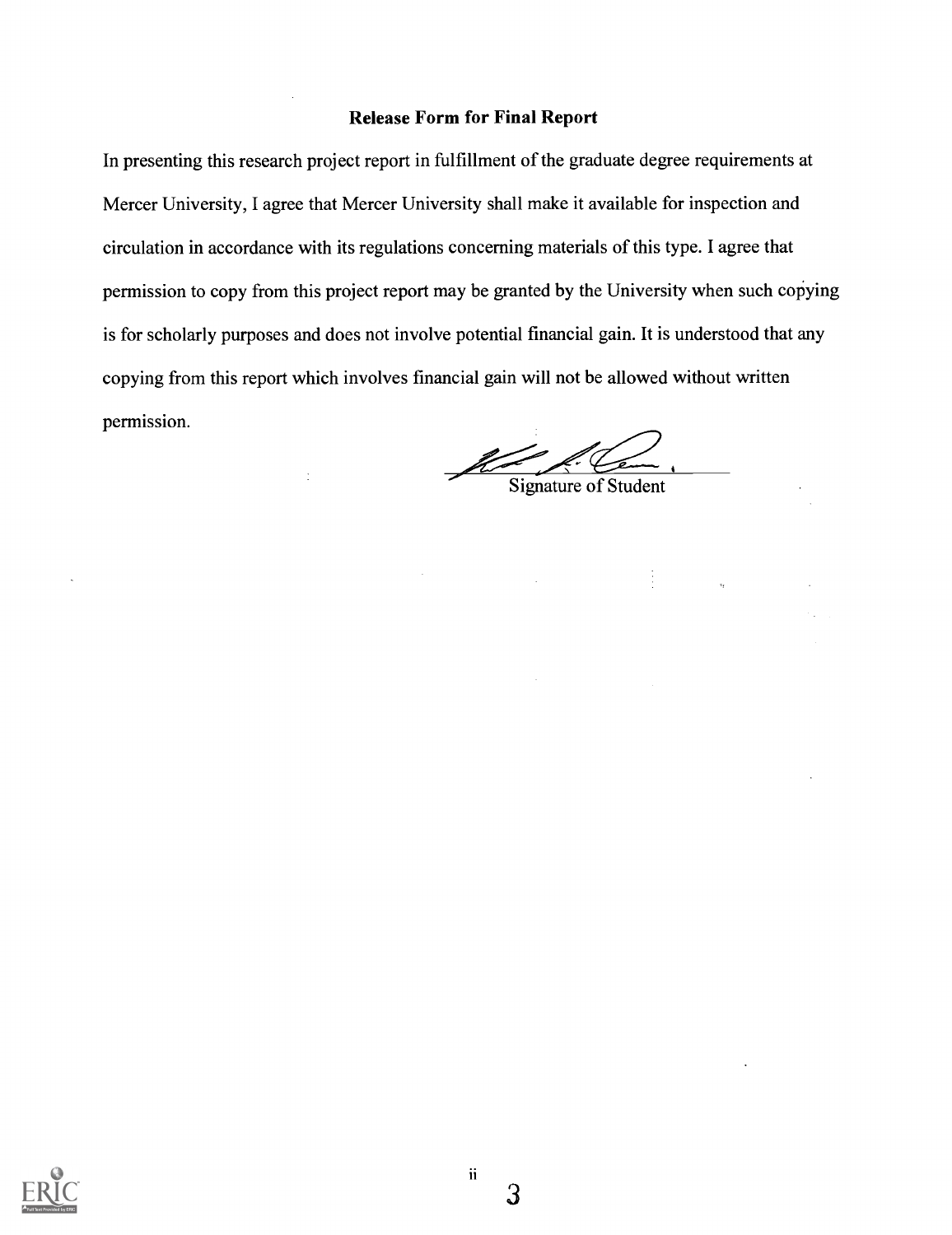## The Effect of Weekly Progress Reports on Academic Achievement

## Katherine S. Armour

#### Abstract

This study investigated the effect of weekly progress reports on the academic achievement for seventh grade Language Arts students. It also investigated the effect of weekly progress reports on locus of control attribution. Lastly, it investigated the relationship between academic achievement and locus of control attribution.

The research study was conducted in a middle-class to upper middle-class suburban school located in a neighborhood 20 miles from a large metropolitan city. Although the neighborhood was overall affluent, the school district included three shelters which had students attending the school. The student body was 95% African-American and 5% other (Caucasian, Hispanic, and Asian). The school contained 1344 students in grades six through eight.

Two seventh grade Language Arts that were equivalent based the mean ITBS reading total, mean ITBS language total, and mean numerical Language Arts average at the ninth week of the first semester were chosen as the treatment and comparison groups. The independent variable was the frequency of progress reports, and the dependent variables were: 1) student achievement as measured by the mean numerical average for seventh grade Language Arts students; and 2) locus on control as measured by the Nowicki-Strickland Locus of Control Scale for Children. Academic achievement as measured by the mean numerical average for seventh grade students in Language Arts at the nine-week mark of the first semester served as the pretest. The pretest for locus of control consisted of the numerical score for seventh graders on the Nowicki-Strickland Locus of Control Scale for Children at the beginning of the second semester.



iii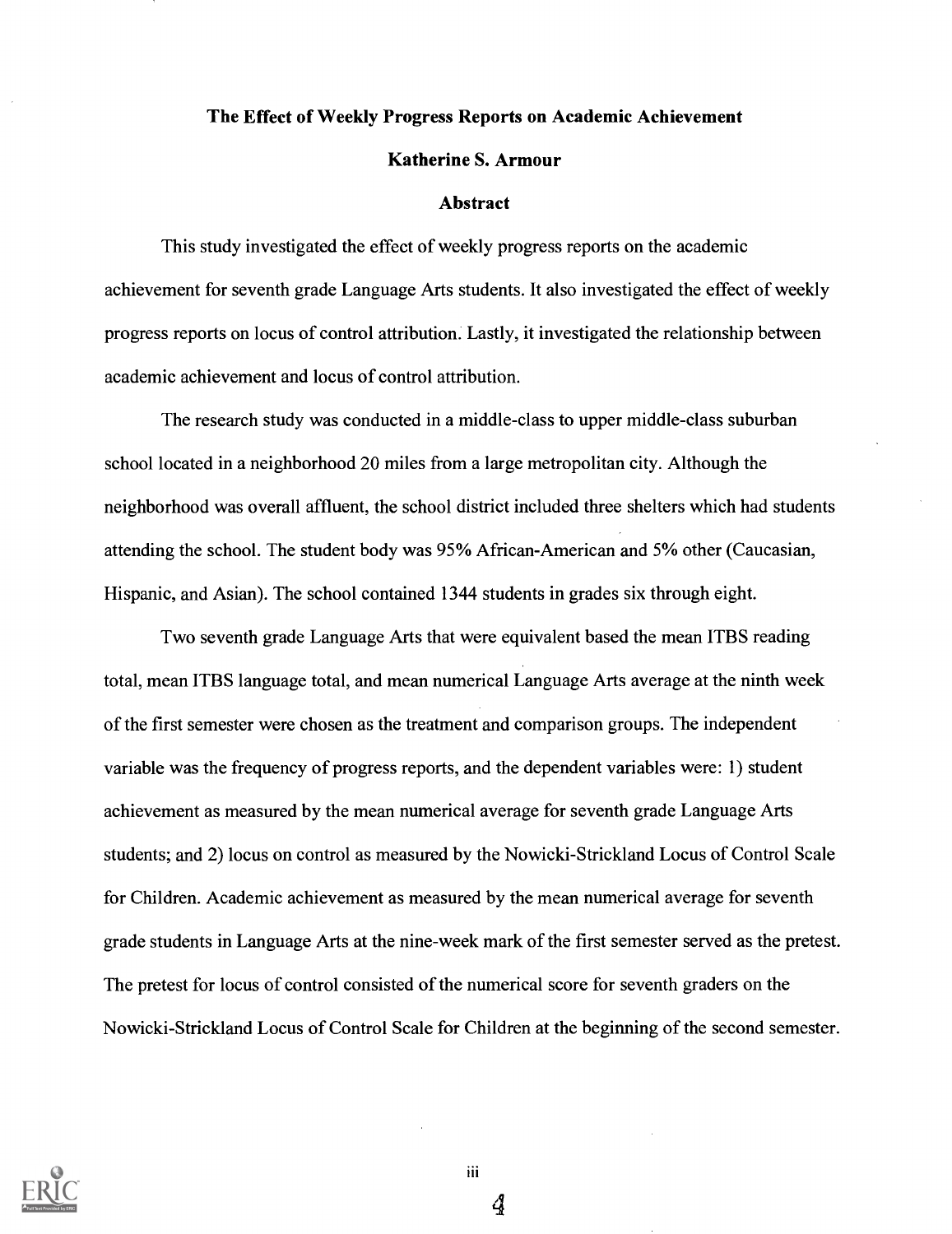The comparison group received school-wide progress reports beginning at the 3-week mark of the second semester, continuing at 3-week intervals throughout the 9-week treatment period. The school-wide progress reports consisted of numerical grade averages, conduct grades, attendance records, and teacher comments for each class. Stapled to each individual school-wide progress reports was a grade sheet identical to the weekly progress report received by the treatment group. The school-wide progress report was sent home for parent signature.

In addition to the school-wide progress report, the treatment group received the weekly progress report at 1-week intervals between each 3-week school-wide progress report. The treatment began at week-1 of the second semester at the end of January and continued throughout the 9-week treatment period. The weekly progress report consisted of a one-page individualized computer grade sheet, which itemized a student's scores on each assignment. The report included the cumulative numerical average to date as calculated by weighted assignment categories. In addition to the weekly progress report, the treatment group also received the school-wide progress reports, which were sent home for parent signature at three-week intervals. The school-wide progress reports consisted of numerical grade averages, conduct grades, attendance records, and teacher comments for each class. At three-week intervals, the treatment group received their weekly computer grade sheet stapled to the school-wide progress report.

At the end of the treatment period the two posttests were administered, which were identical to the two pretests, measuring academic achievement and locus of control. The mean scores on each test were calculated for both groups. The researcher scored the tests and results were compared. No significant differences were found between the treatment and comparison groups for either dependent variables.



iv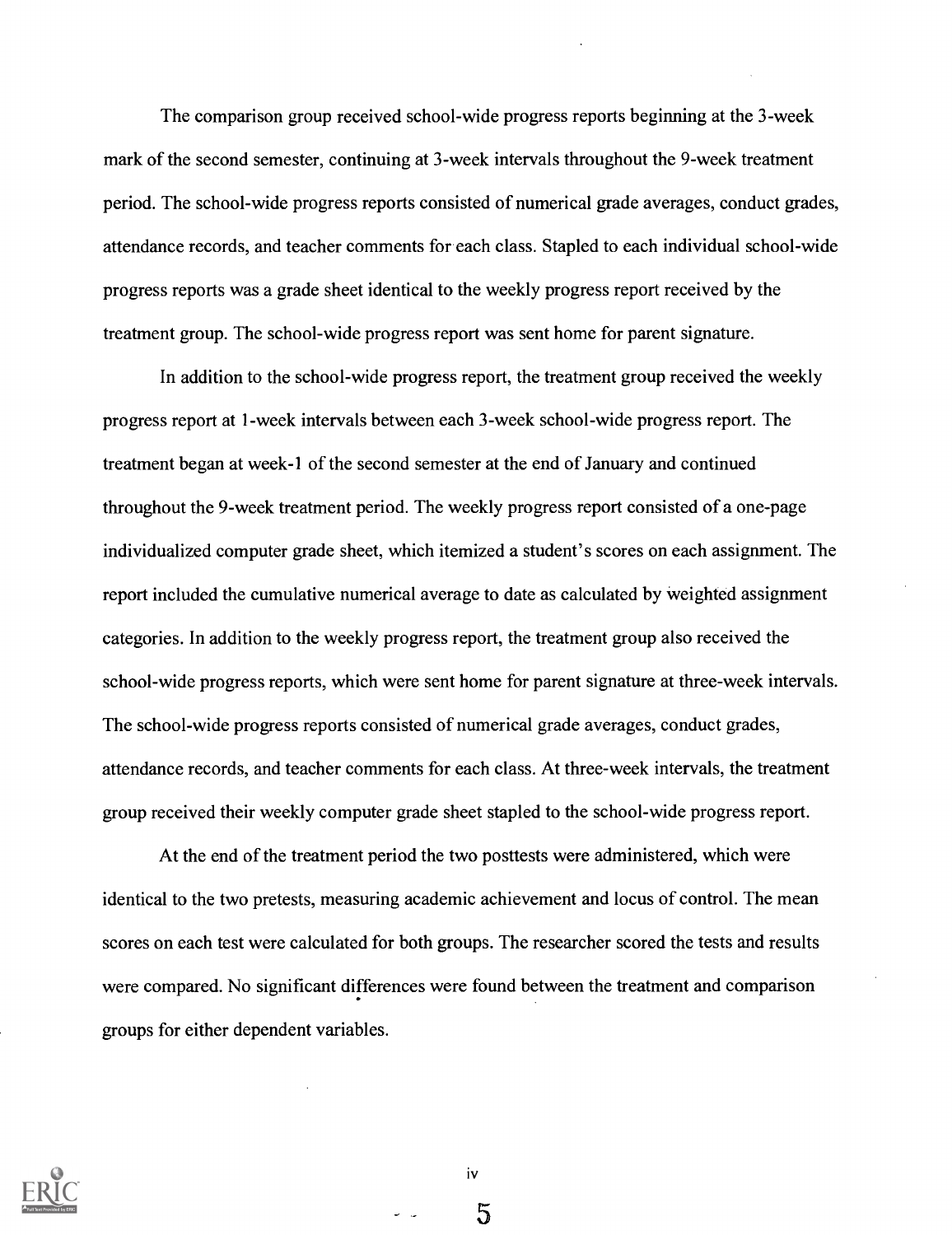# Table of Contents

 $\sim$ 

 $\ddot{\phantom{a}}$ 

| ÷<br>Title Page                          | $\mathbf{i}$ |
|------------------------------------------|--------------|
| <b>Release Form</b>                      |              |
| Abstract                                 |              |
| Chapter 1                                |              |
| Rationale for study                      | 1            |
| Statement of the research problem        | 7            |
| Definition of terms                      | 8            |
| Assumptions                              | 10           |
| Delimitations                            | 10           |
| Chapter 2                                |              |
| Loss of achievement in middle School     | 12           |
| Early adolescent development             | 13           |
| <b>Concrete Stage of Development</b>     | 13           |
| Formal Stage of Development              | 13           |
| Intellectual development                 | 14           |
| Social and emotional development         | 14           |
| Competency beliefs                       | 15           |
| Motivation                               | 17           |
| Theories related to motivation           | 17           |
| Locus of control                         | 18           |
| Relation to peers, teachers, and parents | 21           |
| Self-efficacy                            | 23           |



 $\overline{6}$  $\frac{1}{2}$  ,  $\frac{1}{2}$  ,  $\frac{1}{2}$ 

 $\ddot{\phantom{a}}$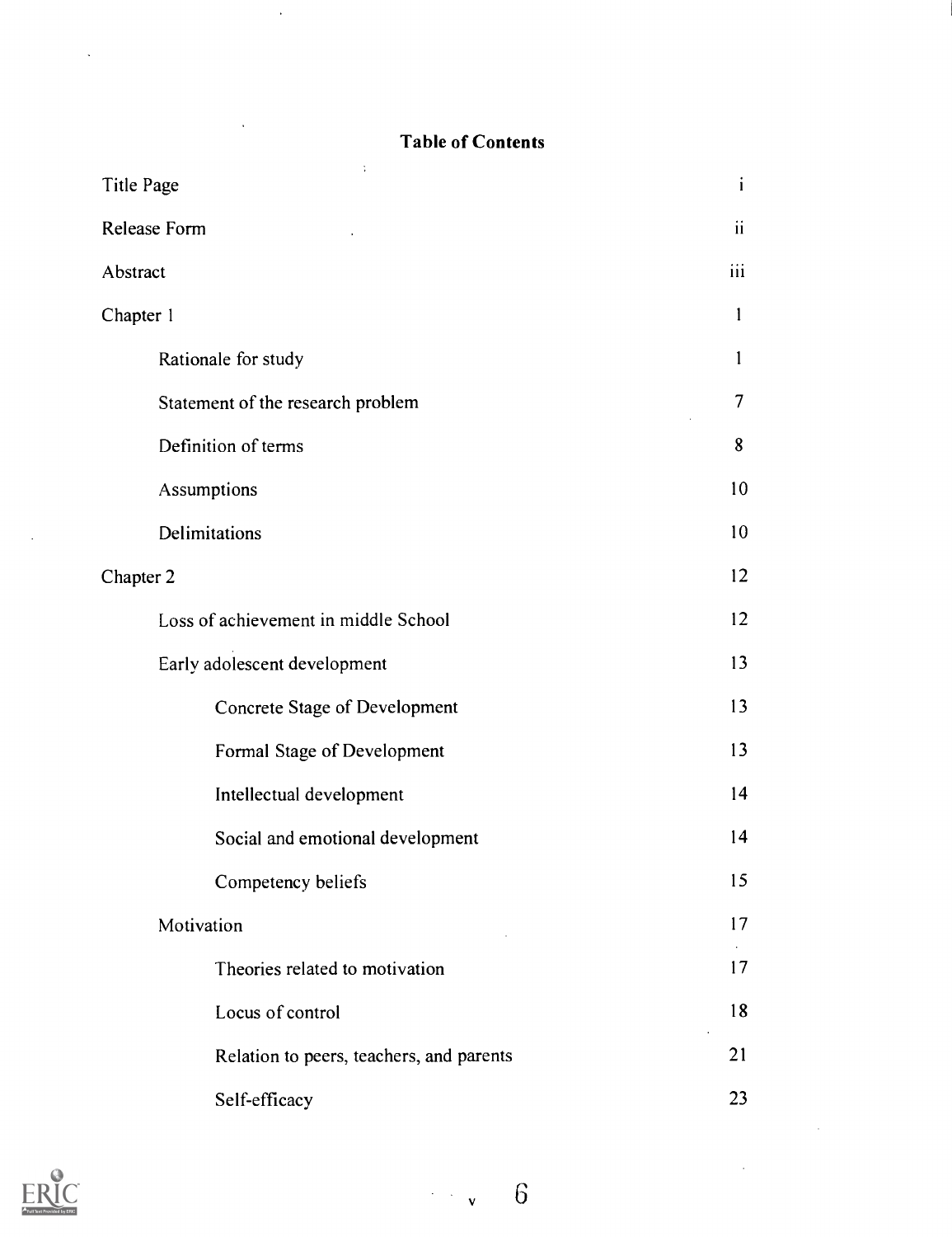|           | Self-regulation                                                   | 23 |  |
|-----------|-------------------------------------------------------------------|----|--|
|           | Social comparison theory                                          | 25 |  |
|           | Intrinsic versus extrinsic motivation                             | 26 |  |
|           | Feedback/advisement                                               | 27 |  |
|           | Three kinds of advisement                                         | 32 |  |
|           | Computer-based advisement                                         | 32 |  |
|           | Progress reports as integral part of school intervention programs | 35 |  |
|           | School drop-out prevention program                                | 35 |  |
|           | Peer counseling program                                           | 36 |  |
|           | Student contracts                                                 | 36 |  |
|           | Mentoring program                                                 | 38 |  |
|           | Peer tutoring program                                             | 38 |  |
|           | Behavior management program                                       | 39 |  |
|           | College preparatory programs                                      | 39 |  |
| Chapter 3 |                                                                   | 40 |  |
|           | Overview of the Research Project                                  | 40 |  |
|           | Hypotheses                                                        | 41 |  |
|           | Description of the Sample                                         | 41 |  |
|           | Summary Data of Sample<br>Table 1:                                | 43 |  |
|           | Instrumentation                                                   | 44 |  |
|           | Description of grade sheet                                        | 44 |  |
|           | Nowicki-Strickland Locus of Control Scale for Children            | 44 |  |
|           | Design                                                            | 44 |  |

 $\sim$   $\sim$ 

 $\ddot{\phantom{a}}$ 



 $\overline{\mathbf{vi}}$ 

 $\overline{\mathcal{C}}$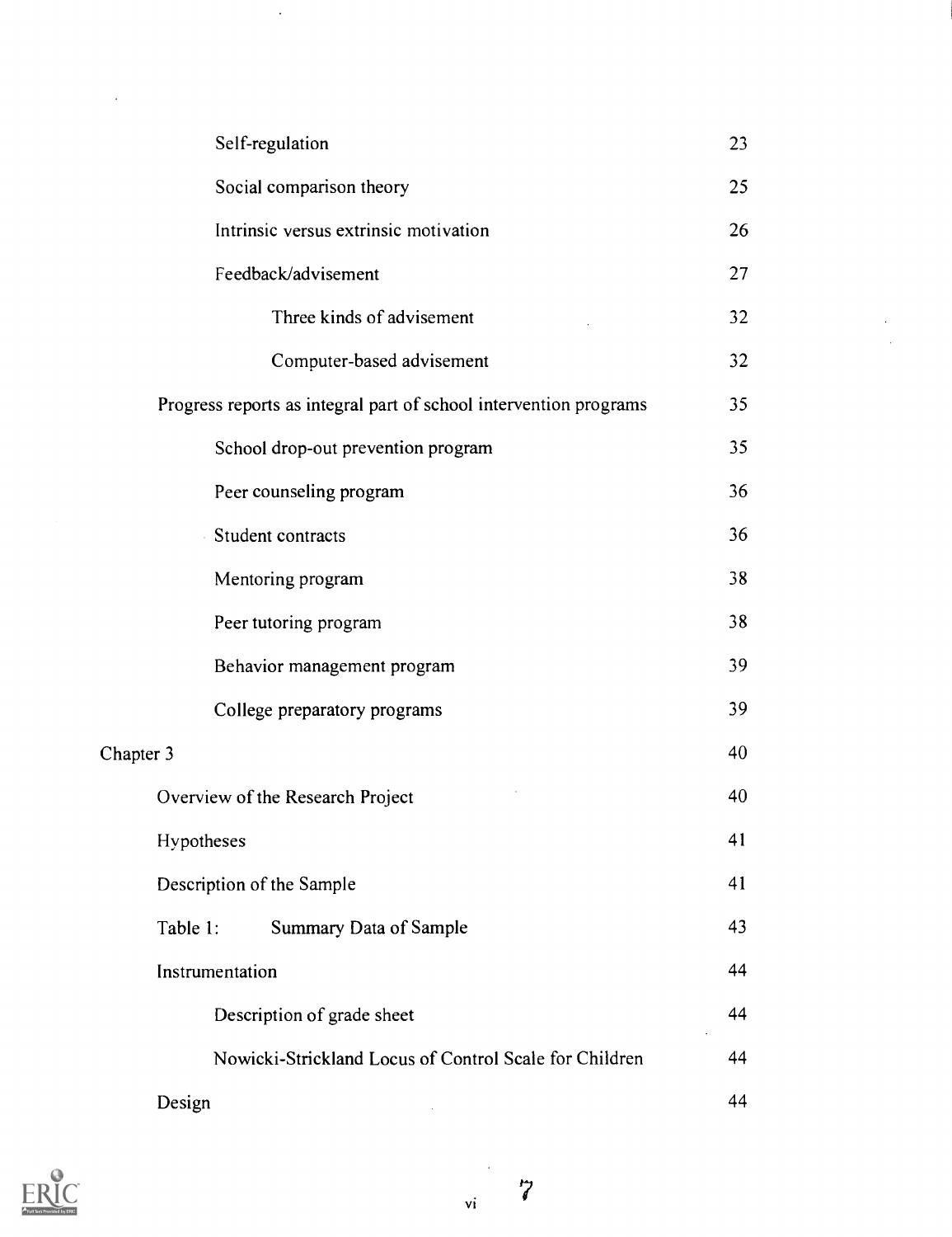| Table 2:                            | Design                                                         | 46 |
|-------------------------------------|----------------------------------------------------------------|----|
| Procedures                          |                                                                | 47 |
|                                     | Method of Data Analysis                                        | 49 |
| Chapter 4                           |                                                                | 51 |
|                                     | Purpose of the Research Project                                | 51 |
|                                     | Results                                                        |    |
| Table 3:                            | <b>Summary Results</b>                                         | 52 |
|                                     | <b>Conclusions and Discussion</b>                              | 53 |
| Limitations                         |                                                                | 56 |
| Implications for Classroom Practice |                                                                | 57 |
|                                     | <b>Recommendations for Further Research</b>                    | 58 |
| References                          |                                                                | 61 |
|                                     | Appendix A: Sample of Weekly Progress Report                   | 68 |
|                                     | Appendix B: Nowicki-Strickland Locus of Control Inventory      | 70 |
|                                     | Appendix C: Interpreting the Computer Grade Sheet Lesson Plan  | 73 |
|                                     | Appendix D: Comparison Gradesheet #2 Used in Lesson Plan       | 75 |
|                                     | Appendix E: Comparison Gradesheet #2 Used in Lesson Plan       | 77 |
| Appendix F:                         | t-test Comparing Treatment Group Numerical Average             | 79 |
|                                     | With Comparison Group $@9$ Weeks Semester 1 Used               |    |
|                                     | to Establish Equivalency                                       |    |
|                                     | Appendix G: t-test Comparing Treatment Group Numerical Average | 81 |
|                                     | With Comparison Group @ 9 Weeks Semester 2                     |    |

 $\sim$   $\sim$ 

 $\bar{\lambda}$ 

ł,



 $\bar{\mathcal{A}}$ 

 $\mathcal{L}_{\mathcal{A}}$ 

 $\overset{vii}{8}$ 

 $\sim$   $\sim$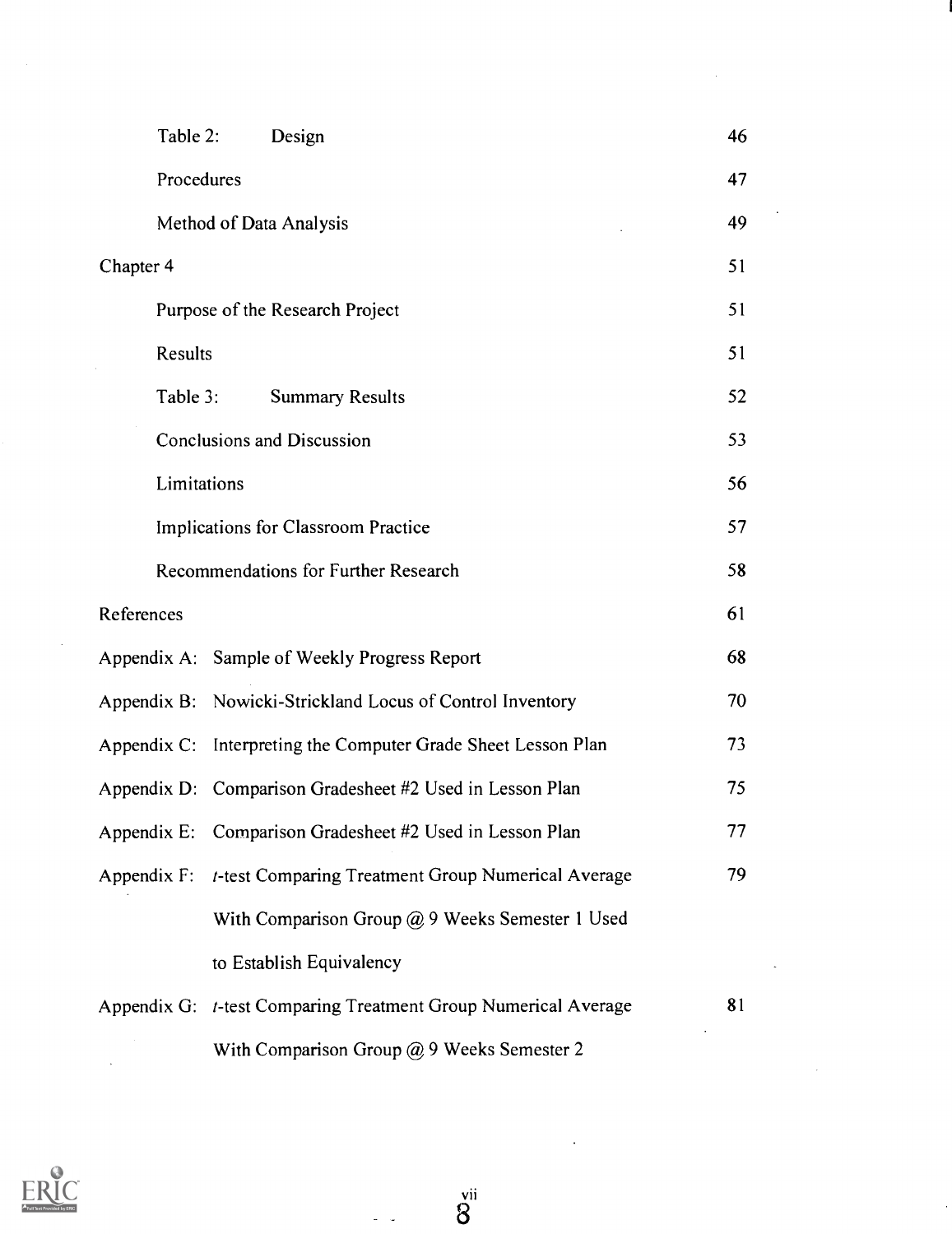| Appendix H: Pearson's r Correlation Between Numerical Average and  | 83 |
|--------------------------------------------------------------------|----|
| Locus of Control @ 9 Weeks Semester 1 Treatment Group              |    |
| Appendix I: Pearson's r Correlation Between Numerical Average and  | 85 |
| Locus of Control $\omega$ 9 Weeks Semester 1 Comparison Group      |    |
| Appendix J: Pearson's r Correlation Between Numerical Average and  | 87 |
| Locus of Control @ 9 Weeks Semester 2 Treatment Group              |    |
| Appendix K: Pearson's r Correlation Between Numerical Average and  | 89 |
| Locus of Control $(a)$ 9 Weeks Semester 2 Comparison Group         |    |
| Appendix L: t-test Comparing Treatment Group Locus of Control Gain | 91 |
| Scores With Comparison Group $\omega$ 9 Weeks Semester 2           |    |

 $\ddot{\phantom{a}}$ 



 $\overline{\phantom{a}}$ 

 $\omega = \omega$ 

 $\hat{\mathbf{r}}$ 

 $\overline{\phantom{a}}$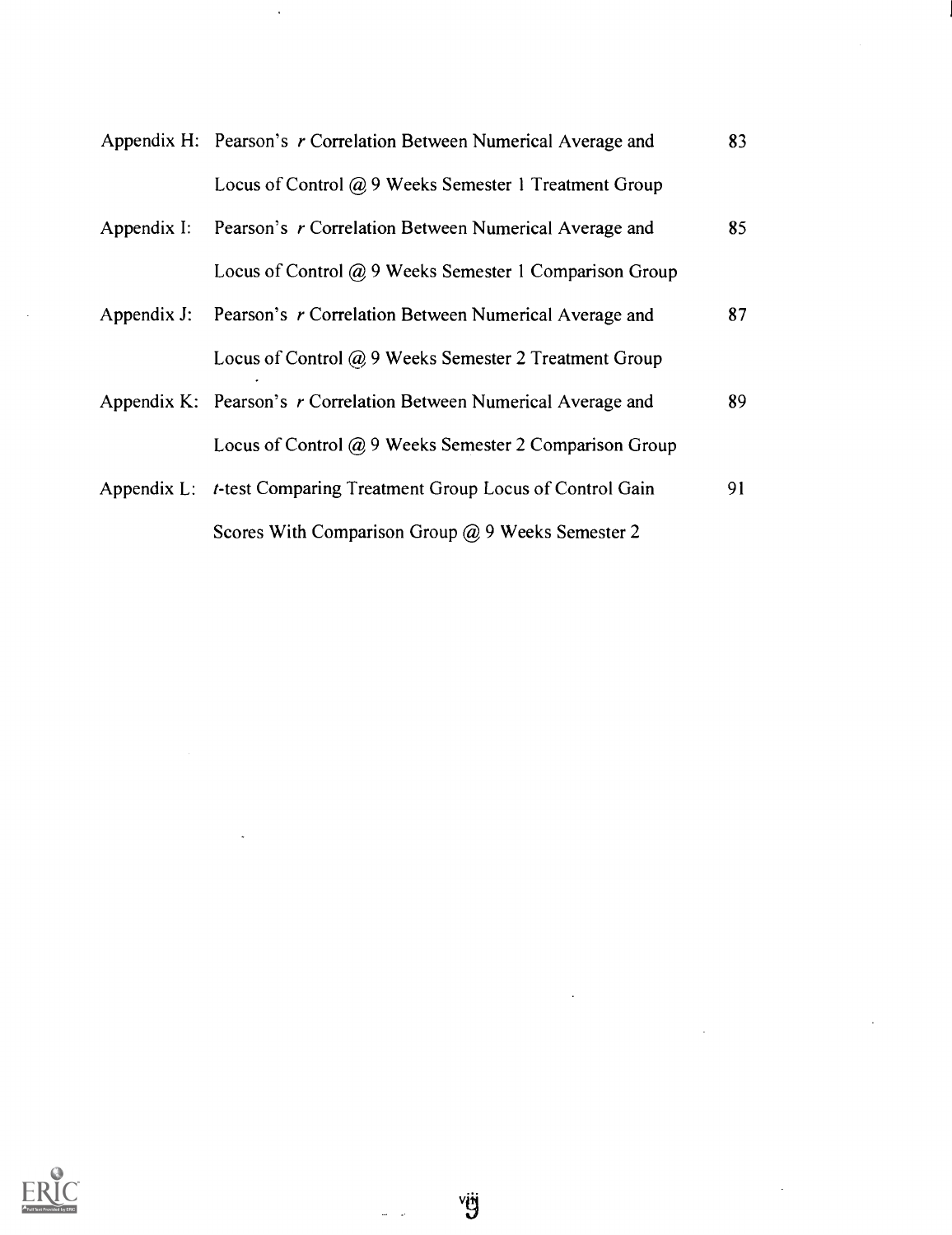## Chapter I

## Rationale for Study

A recent study of academic achievement in middle school students has described a disturbing trend. Researchers found that children experienced a statistically significant loss of achievement associated with the transition from elementary to middle schools. Similarly, students experienced another loss when leaving the middle school to transition to high school. Students from schools with a K-8 configuration transitioning to a 9-12 high school did not experience this degree of loss of academic achievement. A loss was experienced, but it was not statistically significant. In addition, high school dropout rates were higher for districts with middle schools (6-8) than for those districts with K-8 elementary schools (Alspaugh, 1998).

The middle school used for this study mirrored the above-mentioned trend of downward spiraling achievement for students after the transition to the school middle school setting. This loss in achievement combined with the researcher's personal experience of this phenomenon provided the backdrop for this study, which measured the effect of weekly progress reports on academic achievement of seventh graders. The purpose of this study was to determine whether the use of such a report aided students in self-regulation and provided motivation for improved achievement.

Further review of the literature revealed several relevant bodies of information related to academic achievement, which supported the need for a study on the use of weekly progress reports to improve academic achievement. This research included early adolescent developmental theory, theories of motivation, studies on the relationship of motivation to locus of control, self-efficacy, self-regulation, social comparison theory, intrinsic versus extrinsic motivation, and feedback (including computer-based instruction). Research also included studies

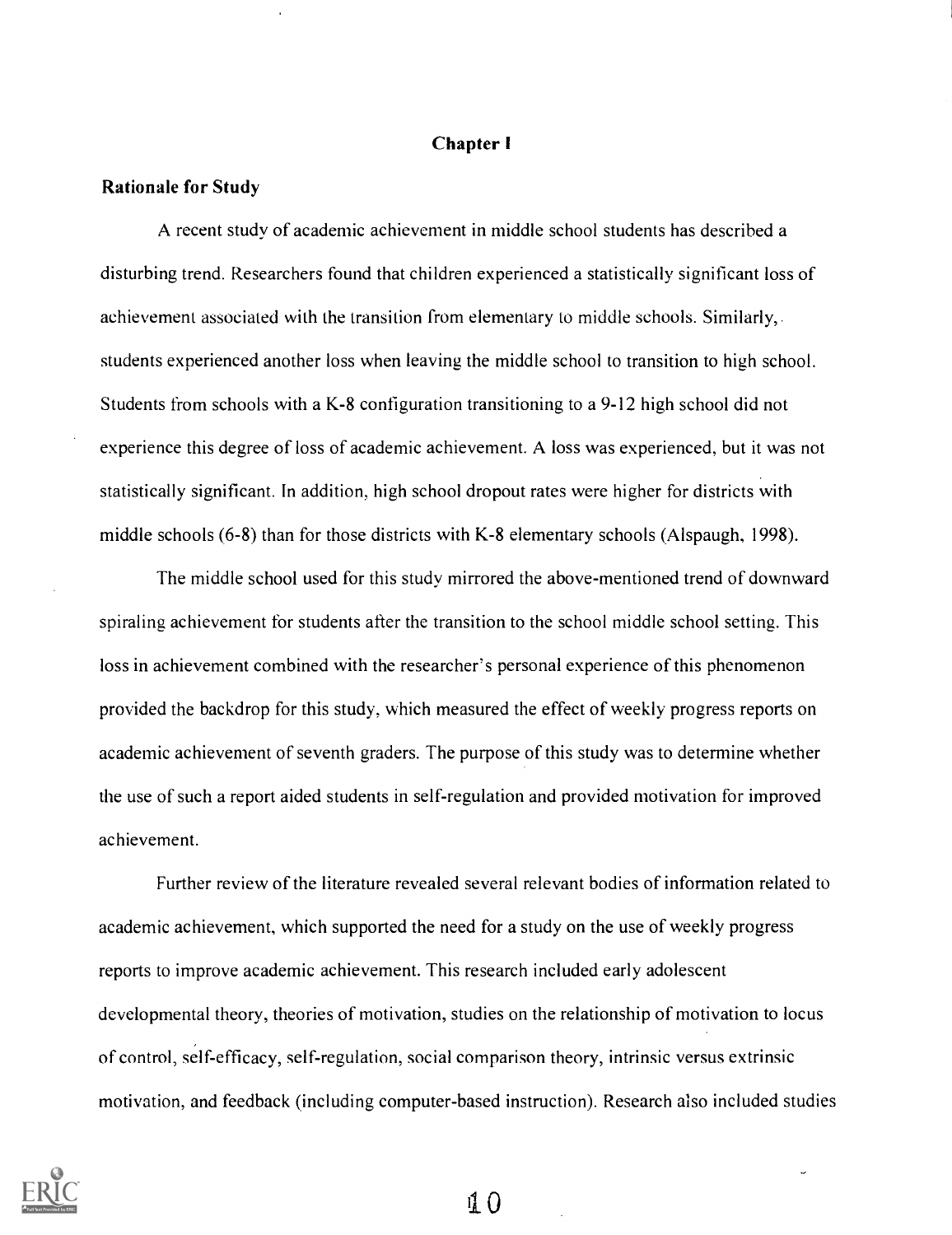of motivation as it related to relationships between early adolescents, their peers, teachers, and parents. Finally, substantial research was devoted to the use of progress reports as a part of many overall intervention programs.

Regarding early adolescent development, Caissy (1994) indicated that the majority of students in the middle school operate primarily within the concrete stage of development. In this transition from concrete to formal thinking, early adolescents see their world primarily in concrete terms and have difficulty thinking in abstract terms. During this phase of development, physiological changes bring many social, emotional, and intellectual changes. These physiological changes due to puberty include unstable emotions, short attention spans, restlessness, and an increased interest in social activity (Caissy, 1994). Given the concrete thinking of early adolescents, the need for frequent, individualized feedback detailing the students' academic progress to help students develop self-monitoring skills and set goals for academic achievement was supported. The concrete thinking of the early adolescent also indicated a need for a concrete tool to help students understand both the nature of grade averaging and how individual grades affect a student's cumulative average from week to week (abstract concepts).

Ray (1992) outlined the following theories of motivation related to school achievement which relate directly to this research. Carl Jung believed humans are "pulled" by goals for the future. Alfred Adler believed a basic desire for socialization guides motivation. Karen Homey believed motivation is grounded in needs related to anxiety. William McDougal saw selfpreservation as the primary motivator. B.F. Skinner believed that behavior was determined by past reinforcement and the present environment. Maslow saw needs as hierarchical with primary needs being secured before higher needs of achievement are addressed. These theories supported



 $11$ 

 $\overline{2}$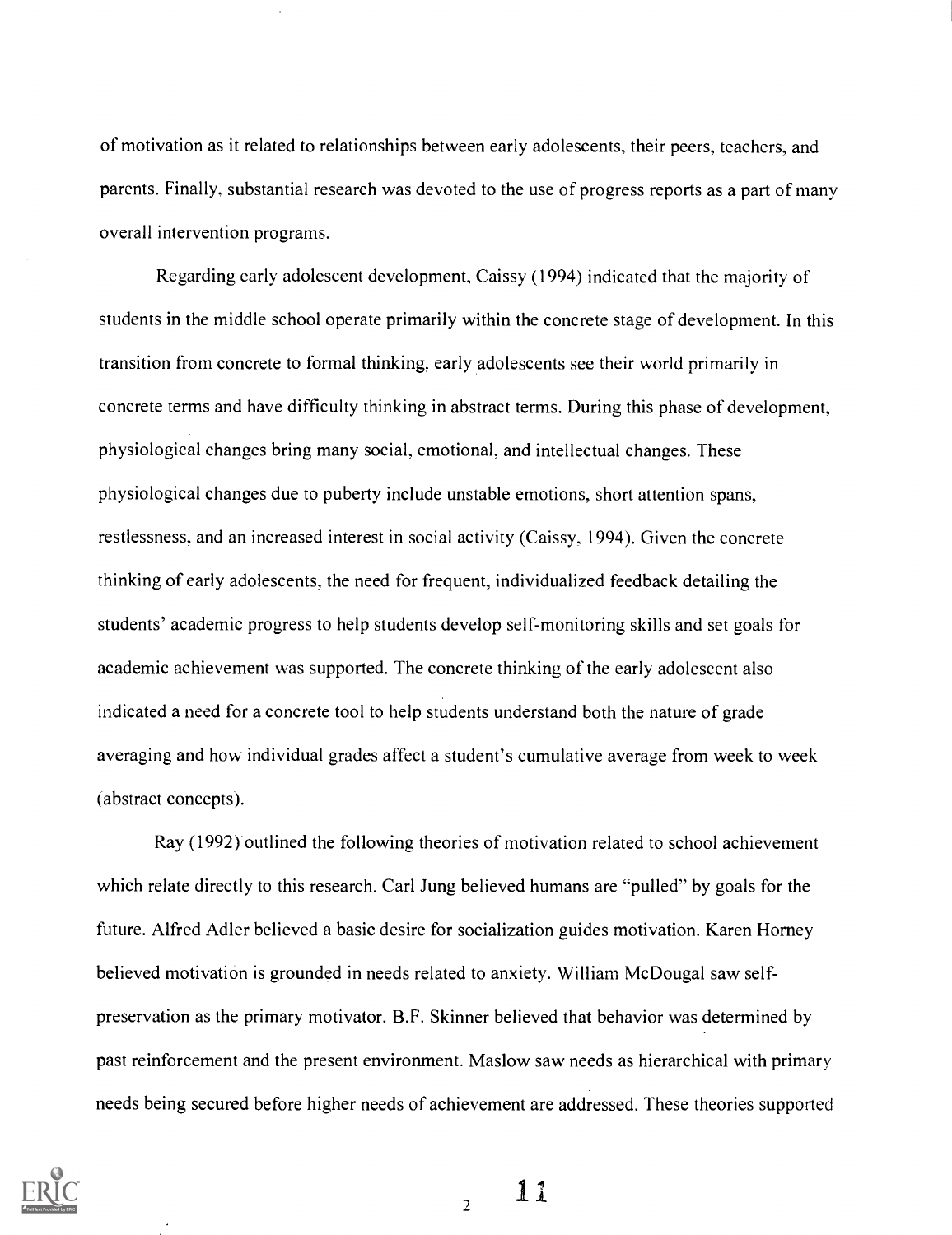the contention that students can be both goal-oriented and social in nature interested in fulfilling a range of needs. Researchers agreed that students sought to avoid anxiety and preserve and develop their esteem within the school context (Ray, 1992). Given the nature of the early adolescent, however, these goals were often displaced by competing distractions, which relate to the physiological changes manifested during this period of development. These findings further substantiated the need for this study as a way of directing students toward the attainment of these needs of esteem while in the midst of this complex developmental period.

Locus of control was closely related to school achievement. Kopera-Frye (1991) found that students with an external locus of control attribute success or failure to external forces beyond the individual's control and measure lower in school achievement. Students with an internal locus of control see themselves as agents of change, controlling their destinies with hard work and effort. and experience greater academic achievement. These students are less likely to give up, seeing tasks through to completion. While students of both attributions improved in achievement, students with an internal locus of control increased lesson completion to a greater degree than external locus of control students when given frequent progress reports in a computer-based instructional setting. The findings of Kopera-Frye further substantiated this study as an effort to determine whether students with an internal locus of control would respond in a similar way to weekly progress reports. It was the researcher's purpose to determine the effect of frequent progress reports on students with external locus of control. It was also the researcher's purpose to measure any change in student locus of control after being confronted weekly with the result of one's efforts as reflected in the report, thereby challenging the students' beliefs about their locus of control.

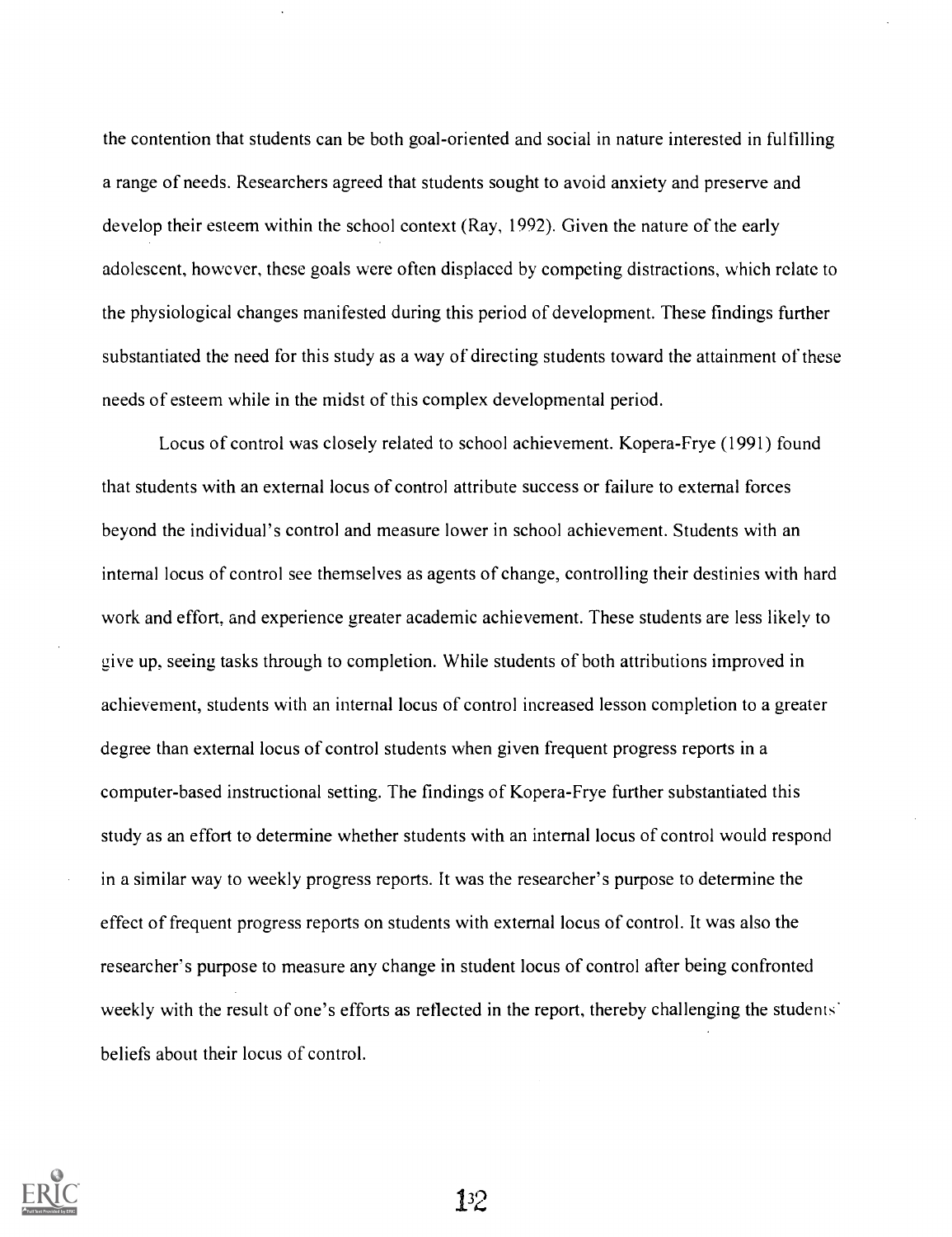Researchers found that peers, as opposed to parents and teachers, were the primary influence for students during the early adolescent stage of development. However, parent and teacher relationships, as well as peers, were important in determining student motivation. Researchers found that parents' attitudes toward school had a large impact on student behavior and attitudes toward school. Teacher characteristics of fairness, warmth, and caring were positively motivating. Acceptance and encouragement of students were motivating as was patience (Ray, 1992). Overall, perceived support from peers, teachers, and parents was positively motivating to students (Wentzel, 1988). It was possible that students perceived the use of weekly progress reports as teacher encouragement; however, measurement of this perception was not an aim of this study.

Self-efficacy, a student's belief in their own ability, was found to be highly correlated with achievement. In a recent study by Nichols and Utesch (1998), self-efficacy was modified in students through an intense intervention program consisting of prosocial behavior and academic training and individualized instruction. If self-efficacy was capable of being modified, as was demonstrated in this study, the use of progress reports was supported as an instrument used in helping a student see his or her competency as his or her efforts improved or faltered over time. In this study the student's peer group was likewise instrumental in affecting the student's goals and academic success, demonstrating the fact that a negative peer group can override a student's need to show one's self as capable (Nickols and Utesch, 1998).

Self-regulation is the ability to monitor and regulate one's learning and progress. Researchers found that this ability was positively correlated with performance and achievement in early adolescents. A weekly progress report was thereby further supported by the research as a



 $f_3$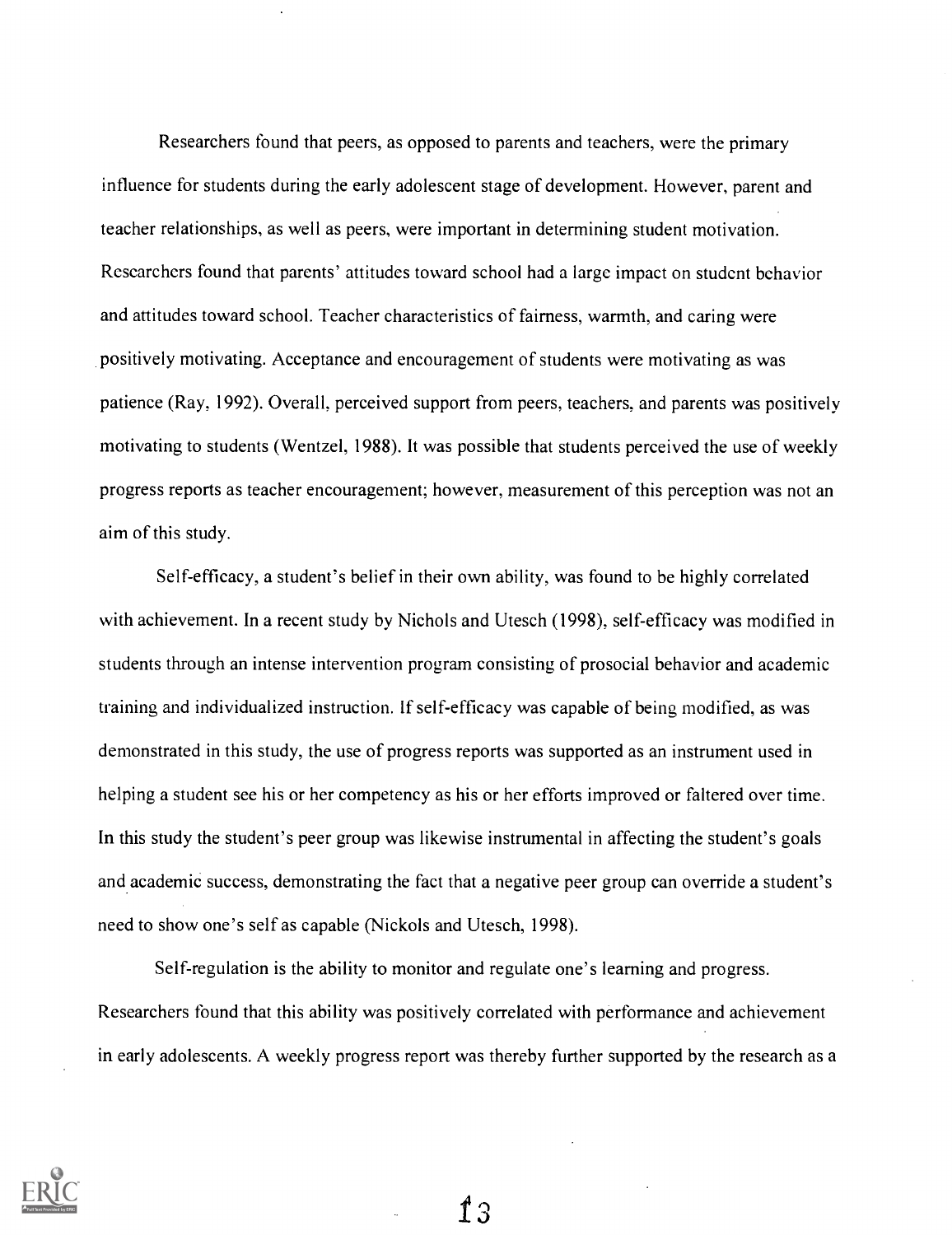tool which could be used for self-regulation, thereby assisting students with learning the process of self-regulation (Pintrich, Roeser, and DeGroot, 1994).

A theory regarding a student's ability to assess one's achievement accurately is referred to as Social Comparison Theory. This theory states that students' ability to accurately assess their achievement and mastery level of material is developed by comparing one's achievement to one's peer group. This ability is established by age nine. Students who begin school with high expectations develop this ability at an earlier age and are highly motivated to compete with the achievement of their peers. For the child who experiences success early in school, these comparisons are positively motivating, fostering an increased value and interest in the activity or subject. Conversely, the child who experiences early failure, in comparison with their peers, devalues the importance of the subject matter and is less motivated to excel in these areas in the future. Students with a low achieving peer group who wish to be accepted by this group respond with lower achievement (Suls  $&$  Sanders, 1979). This research lent support for the weekly progress report as a means of self-comparison, in spite of its limitations with students influenced by a negative peer group.

Ray (1992) found that intrinsically motivated students were motivated by the activity or desire to learn the subject matter. Extrinsically motivated students were motivated by outward rewards; however, findings of diminished value placed on extrinsically motivated work were cited as well. McCaughan and Kinley (1981) found that success or failure was a stronger motivator than the extrinsic rewards of chocolate candy in 12-14 year old female students. Students increased intrinsic motivation to a greater degree after success. Intrinsic motivation decreased after reports of failure. Rewards of candy did not affect the intrinsic motivation in either the success or failure groups (McCaughan and McKinley, 1981). Ray's and McCaughan



14 $\tilde{\mathbf{S}}$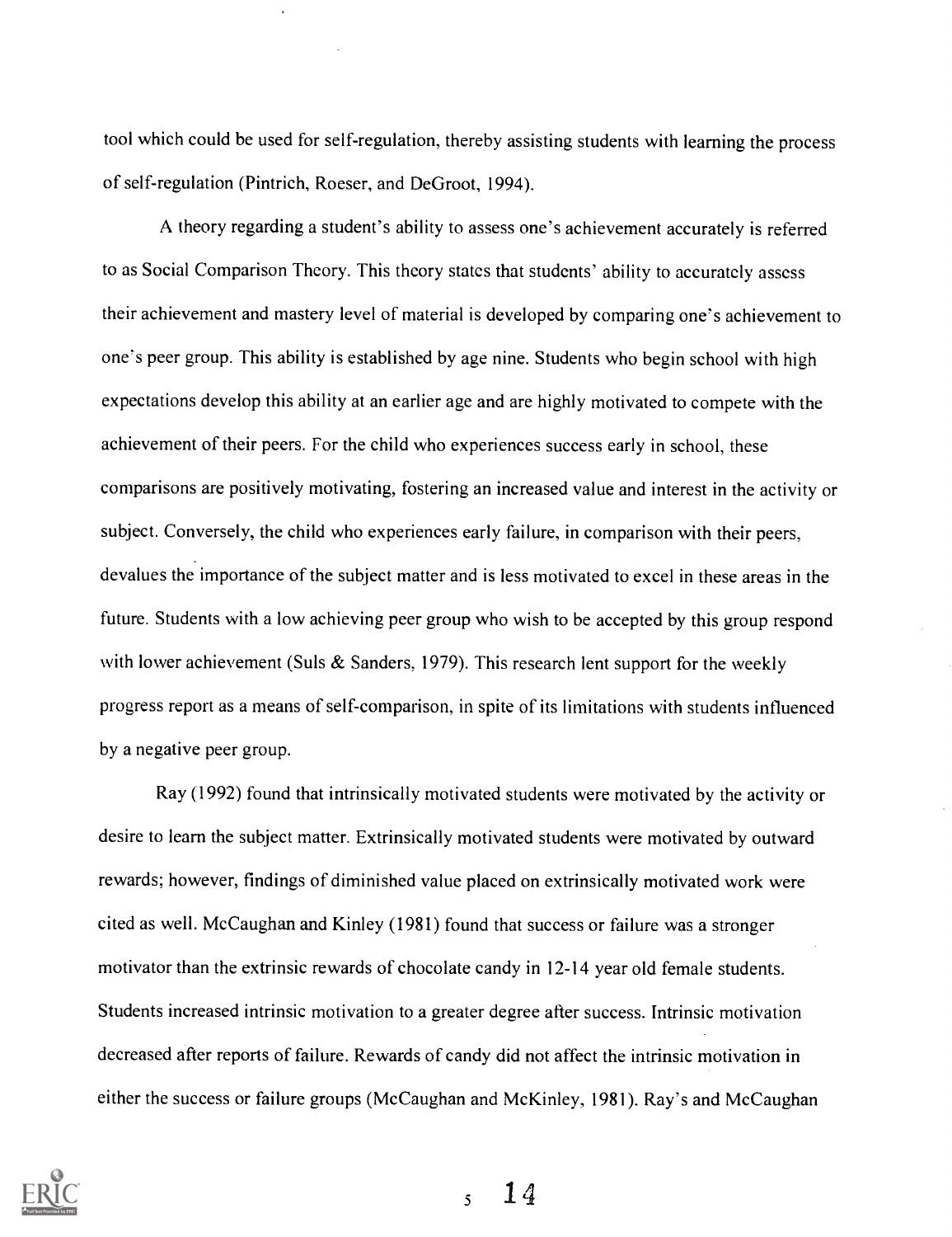and McKinley's research gave support to the idea that weekly progress reports, without candy or other rewards, would positively or negatively affect the intrinsic motivation of a student depending upon the week's success or failure, respectively. Given the prevalence of extrinsic rewards systems in middle schools, this study which involved intrinsic motivation was supported.

B. F. Skinner saw the use of feedback as applicable to American education. However, later theorists found feedback to be more complex than earlier believed (Ray, 1992). The term "advisement" was often used to describe the process of feedback given to students to aid in selfassessment. Many researchers found that feedback aided in raising student achievement in some students. Frequent progress reports (daily, weekly, or monthly) and checklists were especially successful in motivating low-ability students in computer-based instruction (Clariana, 1992). Delayed feedback was found to be equally motivating when used to relay the accuracy of an answer to a question. Private feedback was more effective than public feedback for previously low achievers (Monteil, 1996).

Researchers found that progress reports were integrated into a variety of intervention programs designed to improve academic achievement and behavior. Programs using progress reports included the following: mentoring programs, peer tutoring, delinquency intervention, and after-school programs. While integrated into larger intervention programs, each program featured the common thread of frequent feedback to students in the form of daily, weekly, or monthly progress reports. These reports were used with a variety of populations and ages including elementary students, middle school students, and college students, to address both academic and behavior problems.

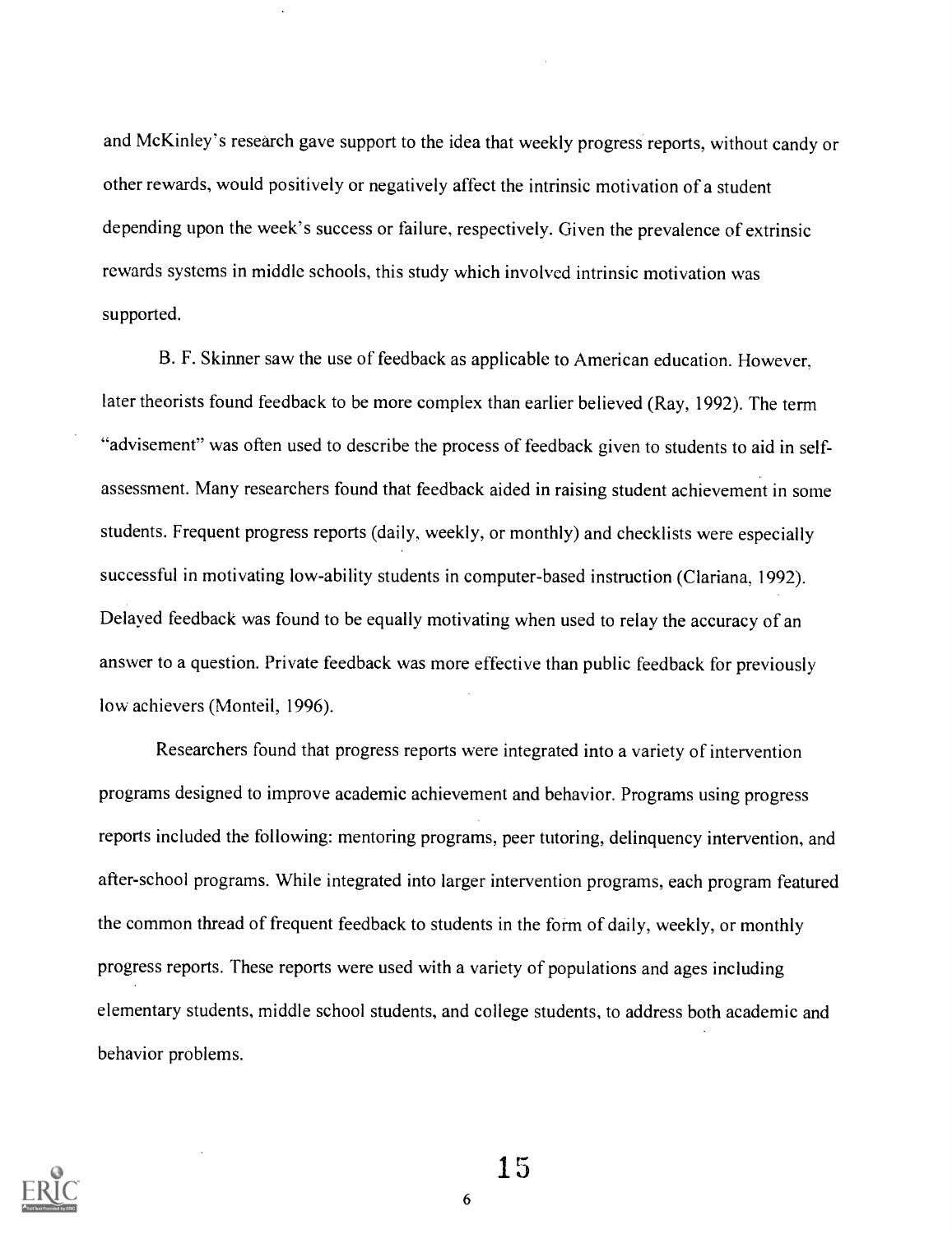## Statement of the Research Problem

The following questions were investigated in this research project:

1. Is there a significant difference in academic achievement for seventh grade Language Arts students who receive progress reports at one-week intervals and those students who receive progress reports at three-week intervals?

2. Is there a significant difference in academic achievement in Language Arts for seventh grade students with an internal locus of control and those with an external locus of control?

3. Is there a significant difference in locus of control attribution for seventh grade Language Arts students who receive progress reports at one-week intervals and those students who receive progress reports at three-week intervals?

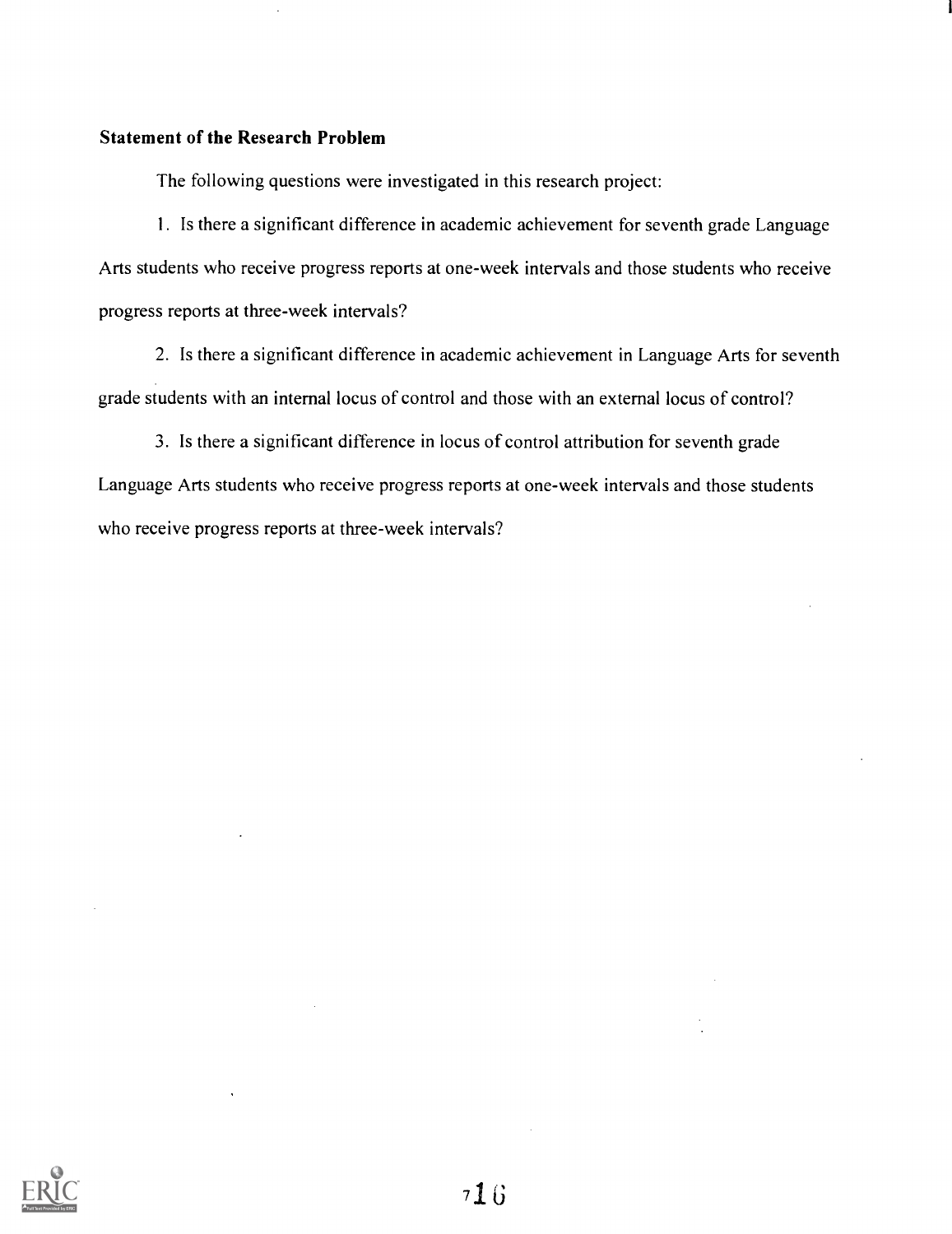# Definition of Terms

The following definitions apply to this research project:

Academic Achievement - Academic achievement was defined and measured by numerical average in seventh grade Language Arts classes.

Advisement - Advisement was used synonymously with feedback and was defined as information provided to a student about the result of a process such as the accuracy of that student's answer to specific question or problem, or the academic progress of that student in a class.

Computer-based Instruction – Computer-based instruction was defined as instruction provided via computer hardware and computer software.

Concrete Thinking – Concrete thinking was defined as a stage in Piaget's child development theory which is characterized by thinking done in concrete terms based on real experience as perceived by the senses. which is absent of abstract thinking.

**External Locus of Control** – External locus of control was defined as an external position which attributes success to luck, fate, or the actions of powerful others.

**Extrinsic Motivation** – Extrinsic Motivation was defined as motivation tied to an external reward for an activity.

Feedback  $-$  Feedback was used synonymously with advisement and was defined as information provided to a student regarding the accuracy of that student's answer or the academic progress or that student.

Formal Thinking – Formal thinking was defined as a stage in Piaget's theory of child development which is characterized by abstract thinking.

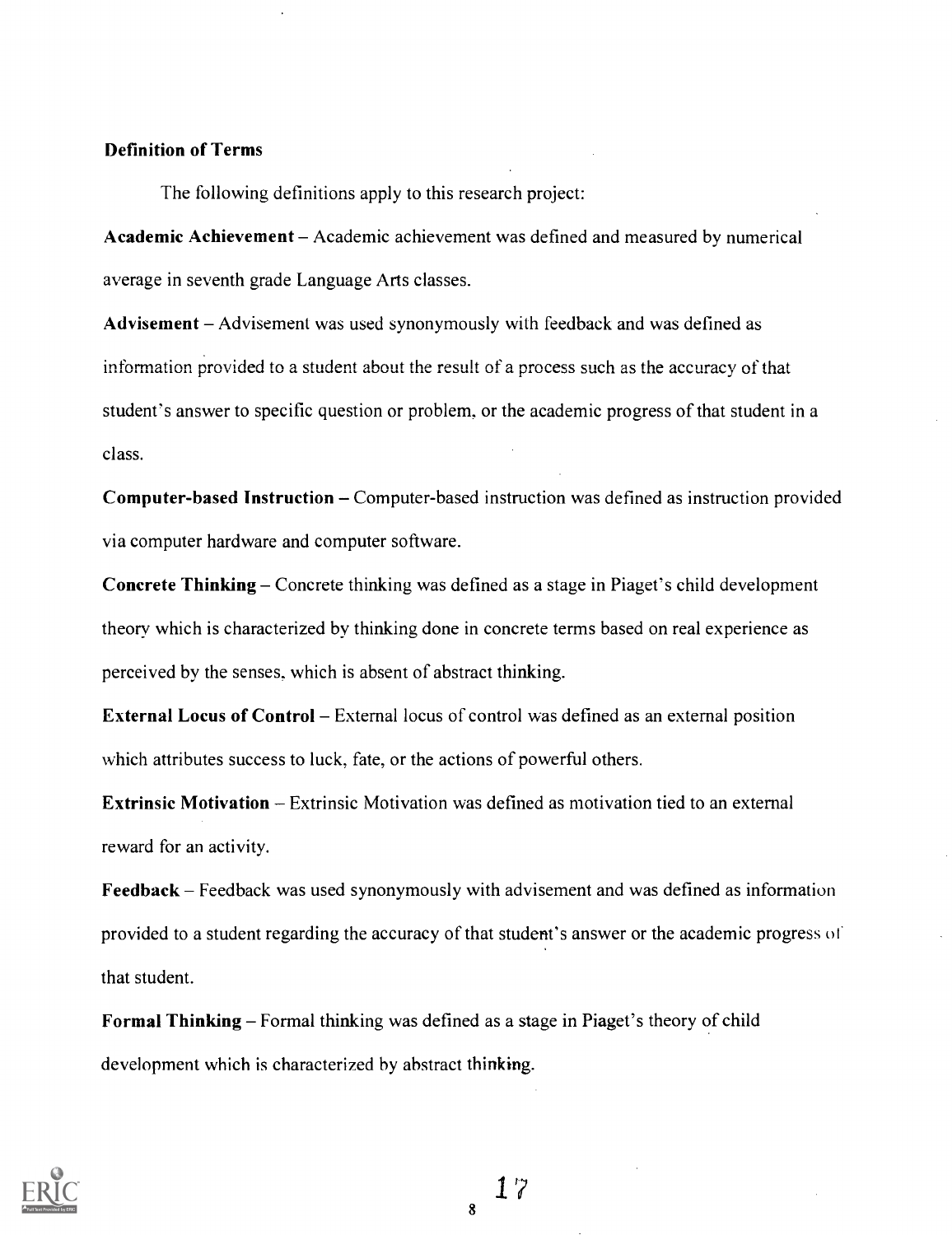Internal Locus of Control - Internal locus of control was defined as an internal position which attributes success as to the result of ability or effort.

**Intrinsic motivation** – Intrinsic motivation was defined as motivation tied to the desire to complete an activity for the enjoyment of the activity and the sense of accomplishment or competency associated with the activity.

Locus of Control – Locus of control was defined as a construct that reflects an individual's perception of control over his or her own destiny. One's locus of control attribution reflects the degree to which an individual believes he or she has control or responsibility for all outcomes resulting from his or her conscious or unconscious decisions. Locus of control was measured by the Nowicki-Strickland Locus of Control Scale for Children.

Self-regulation  $-$  Self-regulation was defined as the ability to monitor and regulate one's learning and progress.

Weekly Progress Report  $-A$  weekly progress report was defined as a computer-generated grade sheet, which itemized the student's score on each assignment. The report included the cumulative numerical average to date as calculated by the following weighted categories: notebook checks (10%), participation (20%), writing assignments (20%), tests (20%), and projects (30%).

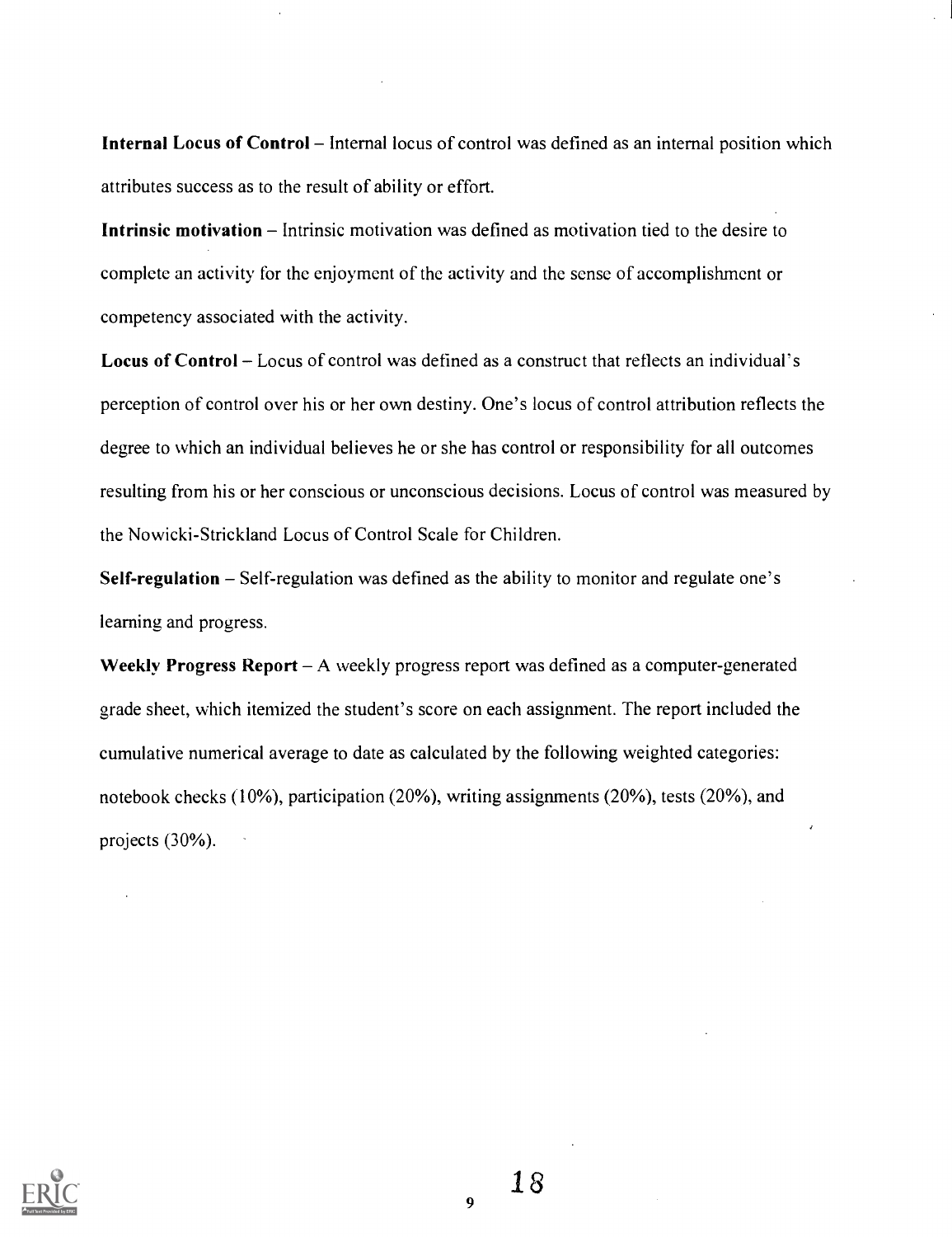## Assumptions

For purposes of this study the following assumptions were identified:

1. It was assumed that treatment period of nine weeks was long enough to measure the effect of the treatment.

2. It was assumed that the different class times did not affect the treatment. The treatment group met daily from  $10:10-10:40$  a.m. with a break for lunch, and from  $11:10-11:30$ a.m. The control group met from 2:15-3:00 p.m.

3. It was assumed that the treatment and comparison groups were equivalent based on the selection criteria. A significant difference was not found between groups regarding the mean ITBS scores for total reading and total language. A significant difference was not found between the mean numerical average in Language Arts.

4. It was assumed that the differences in gender distribution for the two groups would not affect the study, as gender was not a prevalent issue in the research. The classes were chosen despite the gender ratio differences because they were equivalent in other important variables.

## **Delimitations**

The results of this study may be affected by the following factors:

1. The treatment group met during a divided lunch period. The period was split with the first 30 minutes before lunch  $(10:10 - 10:40 \text{ a.m.})$ , a 30-minute lunch period, and the remaining 20 minutes after lunch (11:10 - 11:30 a.m.). The break and the potential distractions of lunch were a potential delimitation. The comparison group met during the last class period of the school day in an uninterrupted class period  $(2:20 - 3:10 \text{ p.m.})$  with  $3:00 - 3:10 \text{ p.m.}$  set aside for daily announcements via the intercom. The comparison group was, however, subject to occasional assemblies held at the end of the school day causing the comparison group to

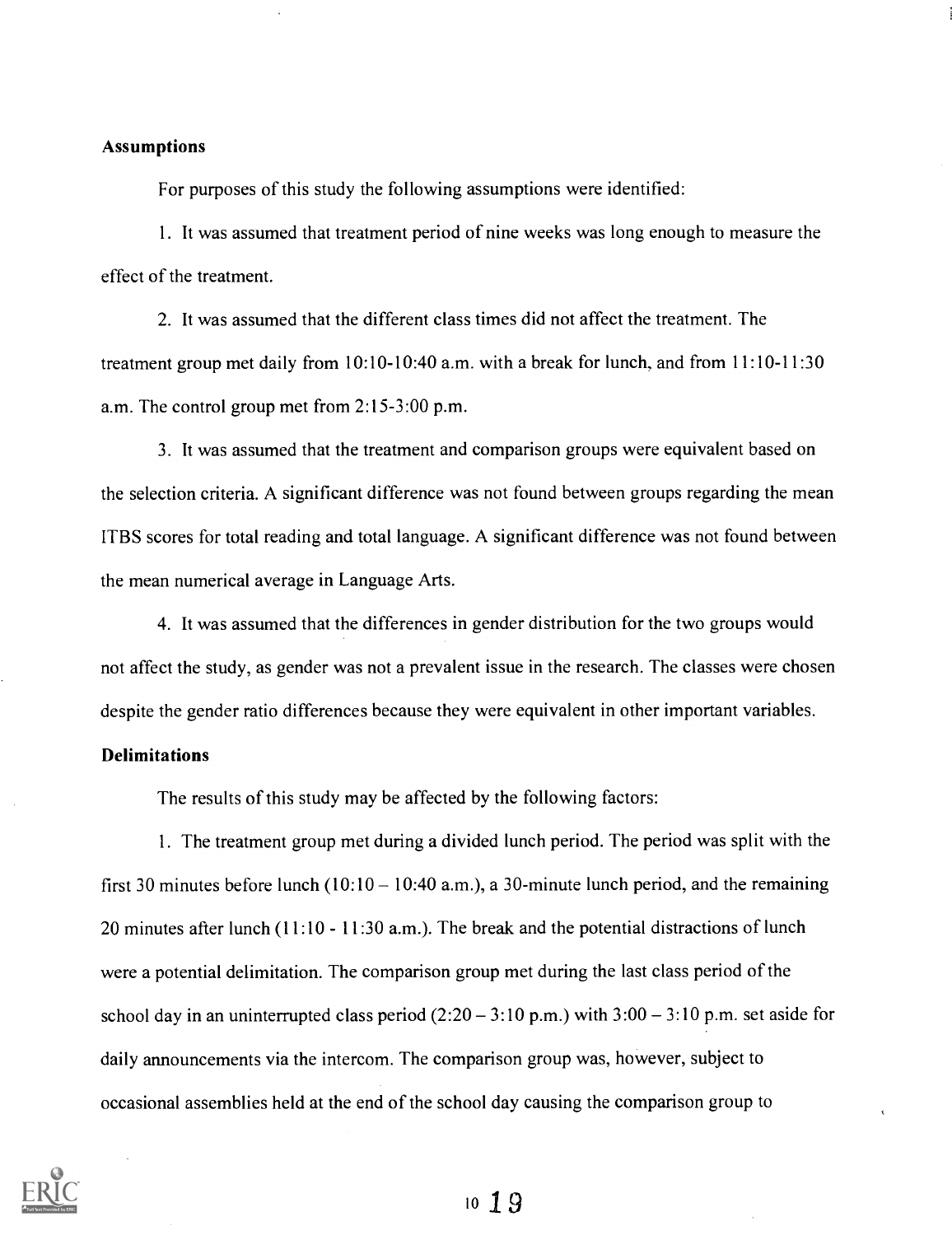occasionally miss instruction in order to attend the assembly together. The comparison group ended instruction at approximately 3:00 p.m. The beginning time for announcements was irregular and affected the actual ending time for instruction (i.e., the teacher continued with instruction until the announcements began). These scheduling factors were considered to be delimitations.

2. The treatment group and comparison group had a different numbers of students who were part of the gifted program. The treatment group had three gifted students. Although one of these gifted students was excluded from the sample, this student remained in the classroom for treatment. The control group had five gifted students, none of whom were excluded from the sample.

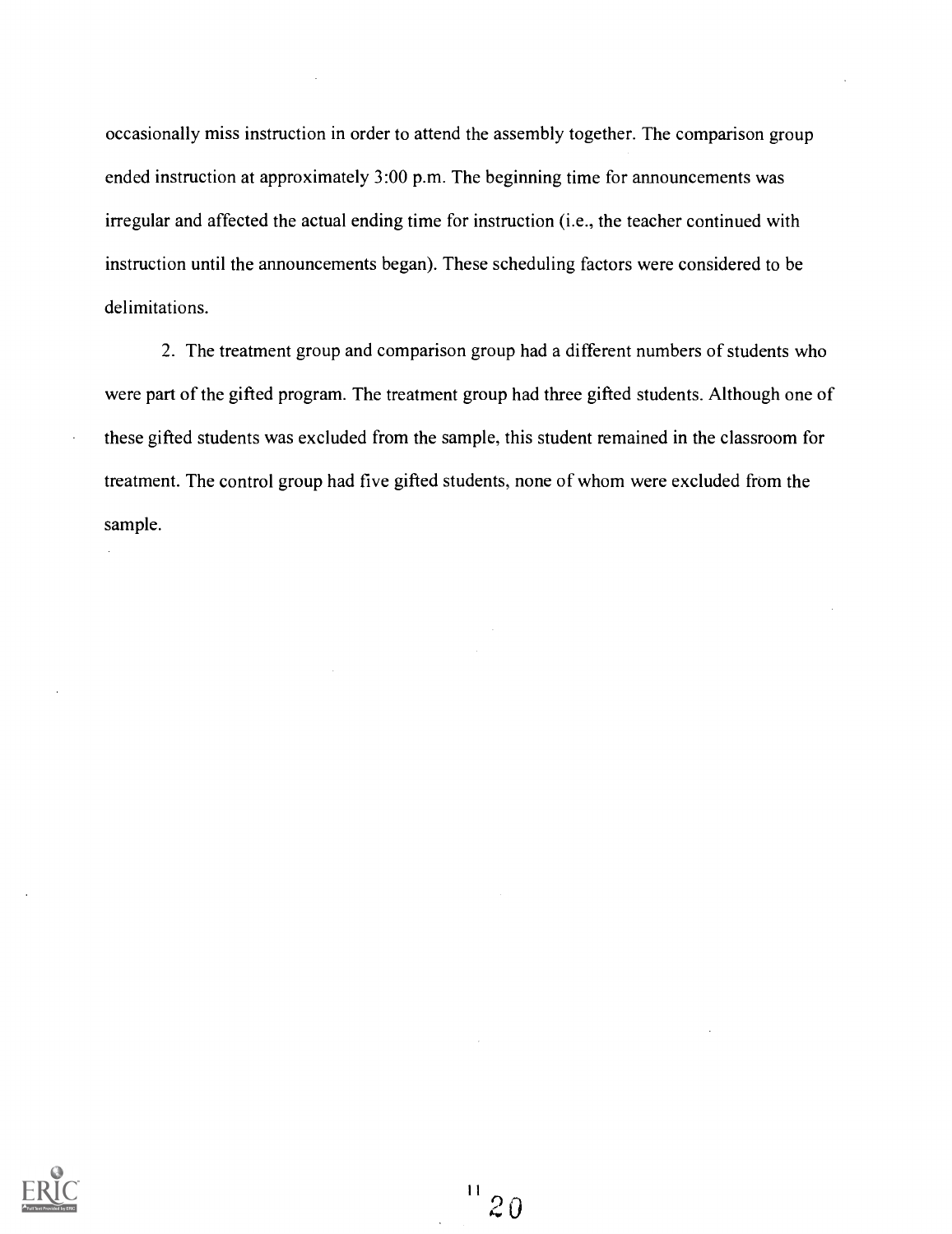#### Chapter 2

## Achievement Loss in Middle School

Alspaugh (1998) conducted a recent study of academic achievement in middle school students which revealed a disturbing trend. Researchers found that children experienced a statistically significant loss of achievement associated with the transition from elementary to middle schools. Similarly, students experienced another loss when leaving the middle school to transition to high school. Students from schools with a K-8 configuration transitioning to a 9-12 high school did not experience this degree of loss of academic achievement. A loss was experienced, but it was not statistically significant. High school dropout rates were higher for districts with middle schools (6-8) than for those districts with K-8 elementary schools. Additionally, Seidman, Allen, Aber, Mitchell, and Feinman (1994) found that students making a transition from elementary to middle to high school experienced a loss in self-perception and self-esteem. Alspaugh (1998) contends that this loss in self-esteem may be a contributing factor in the increase in school dropout rates for students transitioning from elementary to middle to high school. Students in larger schools experienced greater losses in achievement than those in smaller schools, and students transitioning from elementary school to a middle school with multiple feeder elementary schools experienced greater losses than those with only one feeder elementary school. Implementation of middle school practices (use of teams and smaller group configurations) had little impact on student achievement.

The middle school used for this study mirrored the above-mentioned trend of downward spiraling achievement after the transition from several feeder elementary schools to a large middle school. The purpose of this study was to determine whether the use of a weekly progress

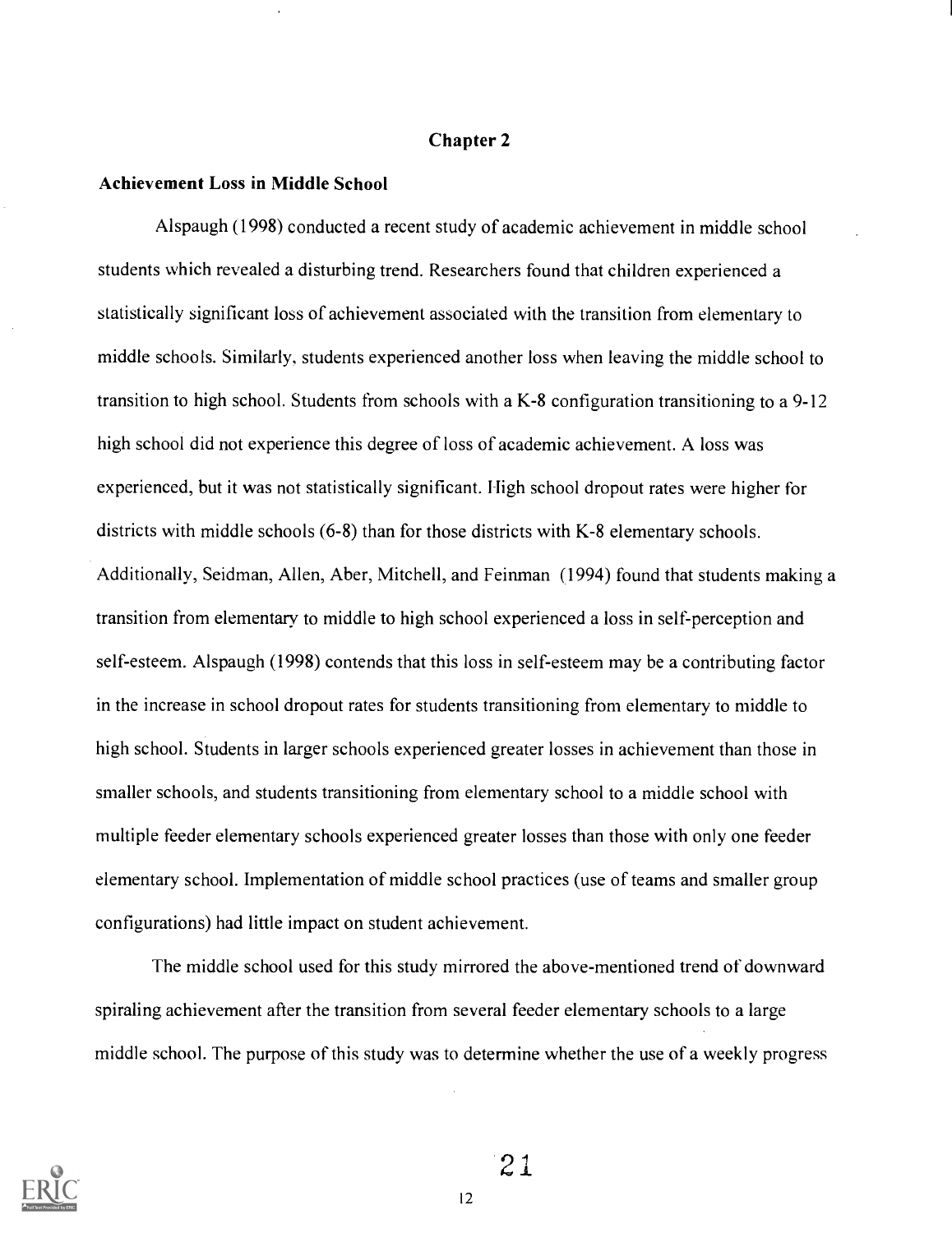report would aid students in self-regulation and provide motivation for improved achievement in the middle school setting.

#### Early Adolescent Development

Caissy (1994) notes that early adolescence is a unique period in the development of a child. It is characterized by physical changes due to the onset of puberty. Early adolescents are subject to unstable emotions, restlessness, short attention spans, and an increased interest in social activity. The changing nature of the intellect is also characteristic of early adolescence. This period is a time of transition from concrete thinking to formal thinking.

Caissy (1994) notes that concrete thinkers organize information in terms to concrete objects which they can see and understand. Information is understood with concrete examples. Concrete thinkers need concrete events, people, and places in order to relate to new ideas. They think in the present and are less likely to contemplate consequences in the future. Formal thinkers can think abstractly, developing an objective perspective on time and history. They can conceive and manipulate ideas that are not concretely visible and can contemplate future implications of an action. Formal thinkers can solve problems without concrete visuals. Most early adolescents are in a transition period between the worlds of concrete and formal thinking. They sometimes demonstrate signs of formal thinking, but at other times and in other circumstances they are confined to concrete thinking, or a combination of both. The transition from concrete to formal thinking is gradual. Early adolescents typically make the transition between ages 14 and 16. This transition can be delayed due to problems with nutrition, general intellectual ability, or drug use.

Given the concrete thinking of early adolescents, the need for frequent, individualized feedback detailing students' academic progress was supported as a way to help students develop

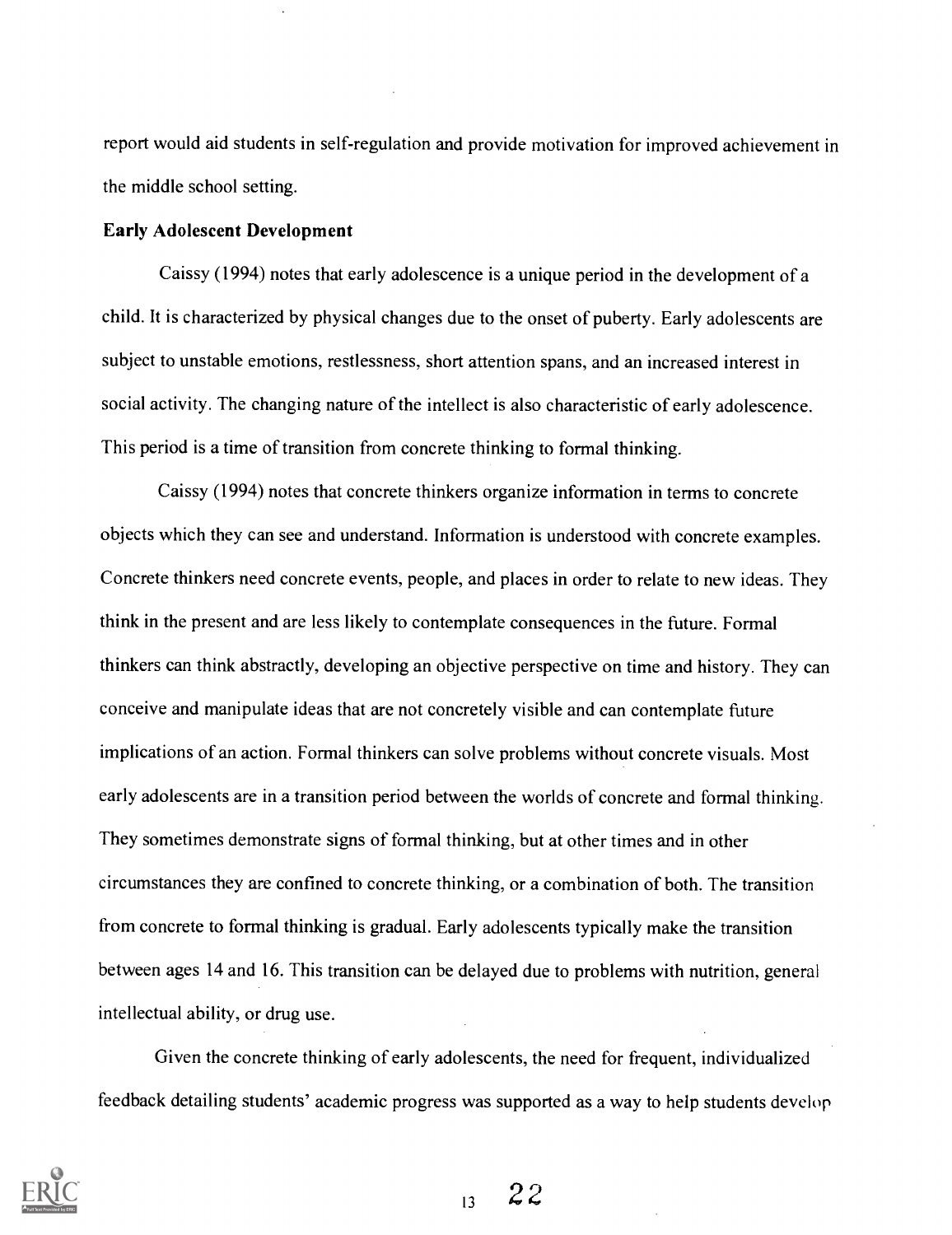self-monitoring skills and set goals for academic achievement. The concrete thinking of the early adolescent also indicated a need for a concrete tool to help students understand both the nature of grade averaging and how individual grades affect a student's cumulative average from week to week (abstract concepts).

Caissy (1994) describes early adolescence, specifically ages 12-14, as being a time when intellectual ability slows down. This slowing of ability typically happens earlier in girls than in boys. Students in this age group cannot learn as quickly or master the same volume of material. They have limited attention spans and are less able to concentrate than formal thinkers. Once formal thinking is acquired during ages 14-16, the rate and volume of material learned increases along with attention span. Early adolescents often have difficulty with organization skills due to the distractions of puberty and the transition to a new school setting. The transitional time from concrete to formal thinking lends itself to the development of needed organization skills, study skills, and information processing skills. Given the need for organization among early adolescents, a weekly assessment was supported as a way to keep students advised of their academic status.

In addition to this intellectual slowdown, Caissy (1994) describes early adolescents as being highly focused on friendships and socialization. The desire for peer acceptance is strong and can influence the early adolescent in a variety of ways including interests, academic goals, and effort exerted in school. They see their world as revolving around them and often find little relevance of school subjects. Early adolescents may even avoid success to avoid being seen as different than their peers. Social skills are emphasized during this time including leadership and personal responsibility. Given the distraction of peer influence, a weekly reminder of one's academic status was supported as a means of helping students focus on academics.

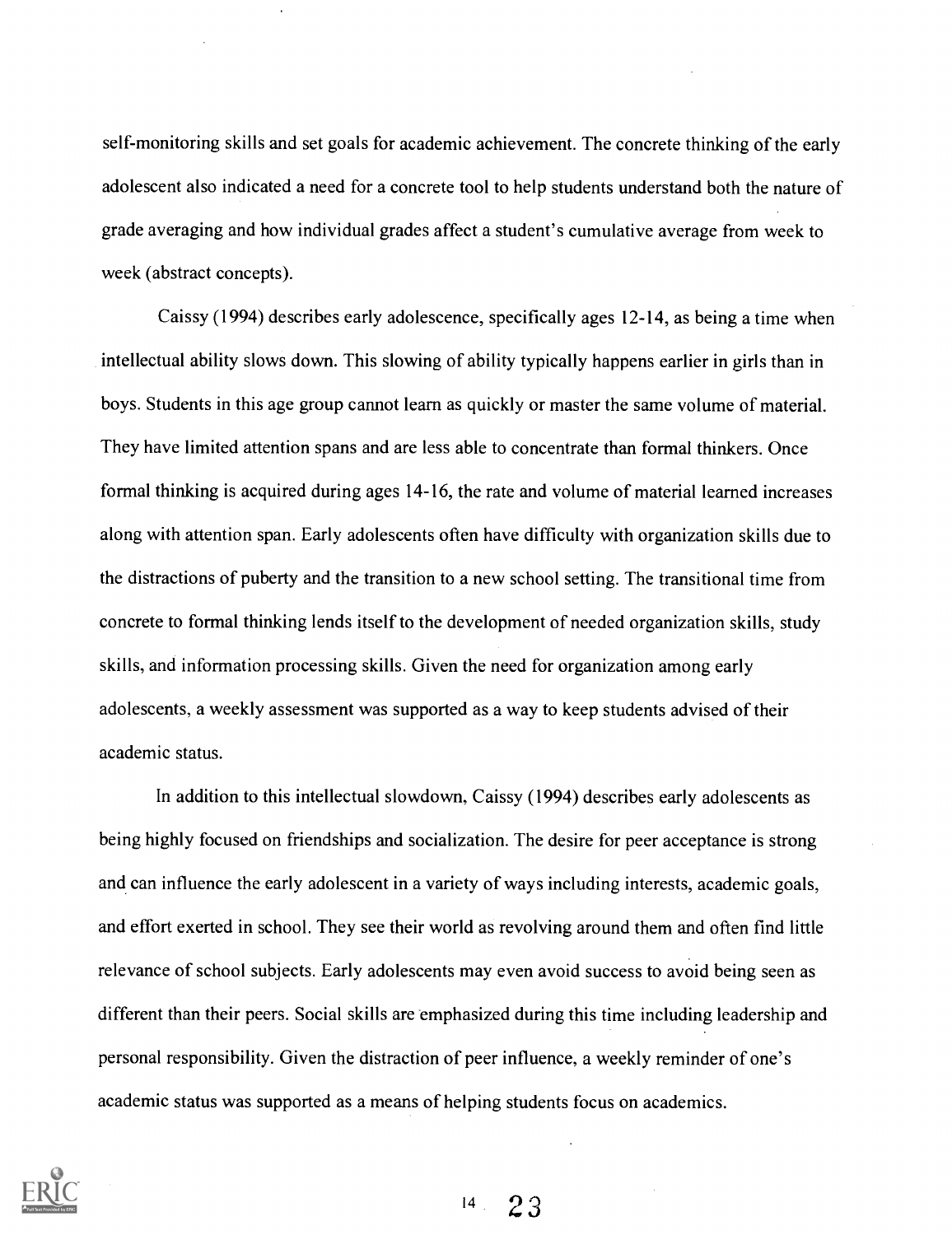Caissy (1994) points out that early adolescents are highly idealistic. They are less able than formal thinkers to view situations and solutions to problems realistically. They are in a search for their own identity and often experiment to find that identity. Early adolescents enjoy talking about their experiences and viewpoints. They are curious and are highly interested in events or topics which relate to their own experiences. These students often debate differing points of view as a means of clarifying their own. They are creative but often struggle with both the desire to express that creativity and the risk of appearing different. Given the absence of realism, the weekly progress report was supported as a method to remind the students of assignments completed and the consequences thereof.

Wigfield (1994a) notes that competency beliefs related to academics decrease as students grow older. Early adolescents strongly value peer approval and often lose interest in academics. As they grow older, children value their schoolwork less and less. They even sometimes do poorly to please a peer group. Wigfield (1994b) attributes this change to two factors: 1) a change for students in the way they process evaluative feedback in school, and 2) the change in school and environment studentsexperience as they move into early adolescence. Additionally, Ruble's (1994) findings include differences in student values related to school. Younger students value their performance and are thus more likely to show bias in self-evaluation of performance; whereas, older students value their ability and are more likely to show bias in self-evaluation of their ability.

Wigfield (1994b) found that adolescents are generally able to assess their competency in academic areas by early adolescence. Students in early grades appear to be overly optimistic about academic ability; whereas, older students are more realistic about their ability to succeed in school. This difference is attributed to increased experience with evaluative feedback given in

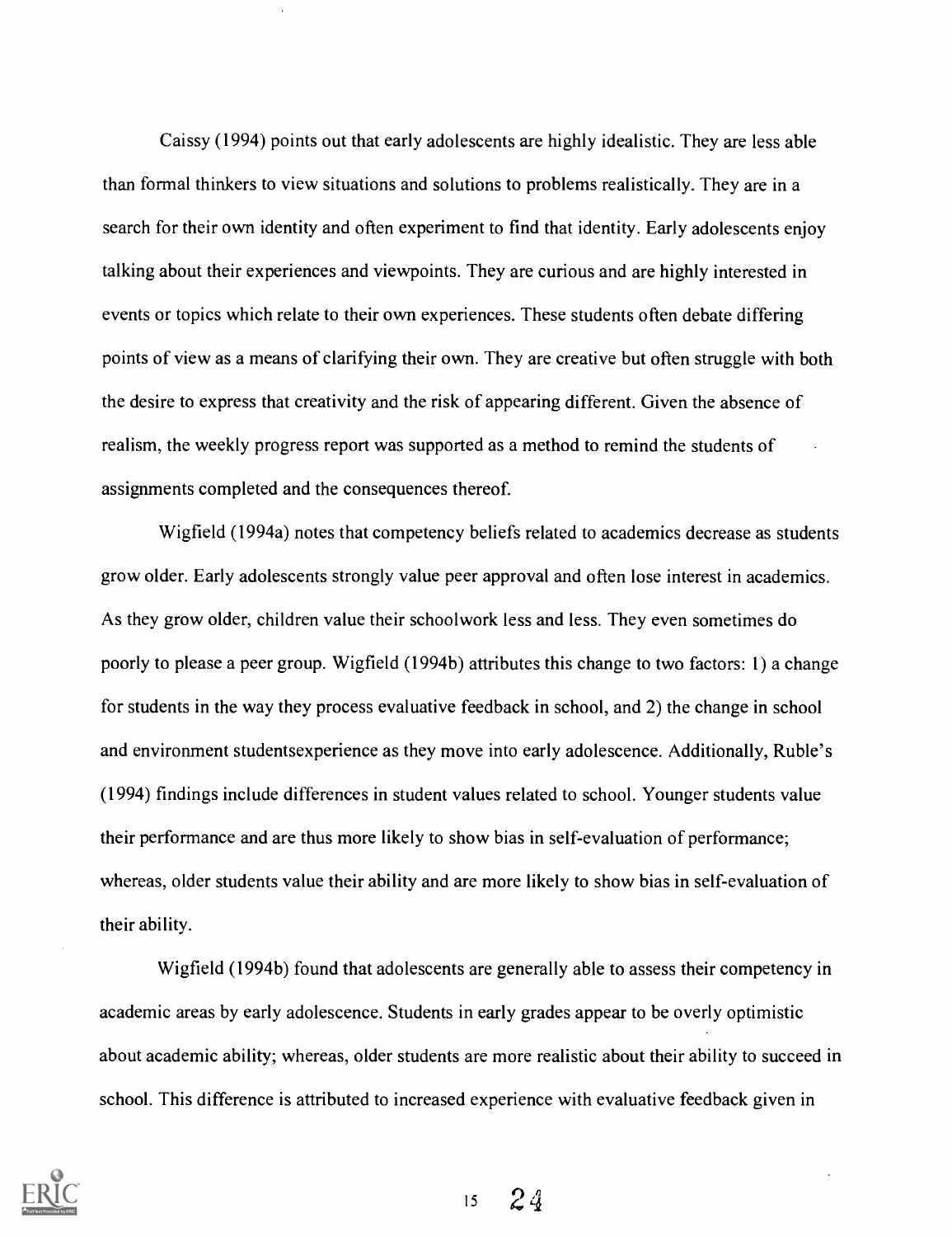school. Early adolescents see their ability as static as opposed to younger students who are more optimistic about their ability to do well in school. Because of their tendency toward idealism and their inability to see things realistically, it was the purpose of this research project to determine whether weekly progress reports would aid students in realistically assessing their achievement, strengths, and areas for improvement.

In addition to the developmental changes in self-evaluation, Wigfield (1994b) found that the transition to a new school environment, in the form of a junior high school, affected the competency beliefs of early adolescents. These schools are often larger and less personal than many elementary schools. Teachers instruct more students and see individual students for a smaller portion of the school day. Instruction is often oriented toward the entire class with greater exposure to public display of the student's ability. Student autonomy is often limited, and school discipline is often emphasized to a greater extent than in the elementary school. Schools are more controlling with a greater emphasis on competition. These changes in school environment are keenly felt during this phase of early adolescent development. Students increasingly desire autonomy from adults and are more focused on peer acceptance. Students also are self-focused and increasingly aware of their abilities as compared with the abilities of others. Students need strong relationships with adults outside of the home, but often do not receive individual attention available in a smaller school or a self-contained classroom. As their perceived abilities become more realistic, and the value and importance placed on school work decreases, so does their interest in subject matter. Although early adolescents need a challenging and caring environment in order to succeed academically, their experience is often to the contrary. These environmental changes contribute to lower achievement in early adolescents

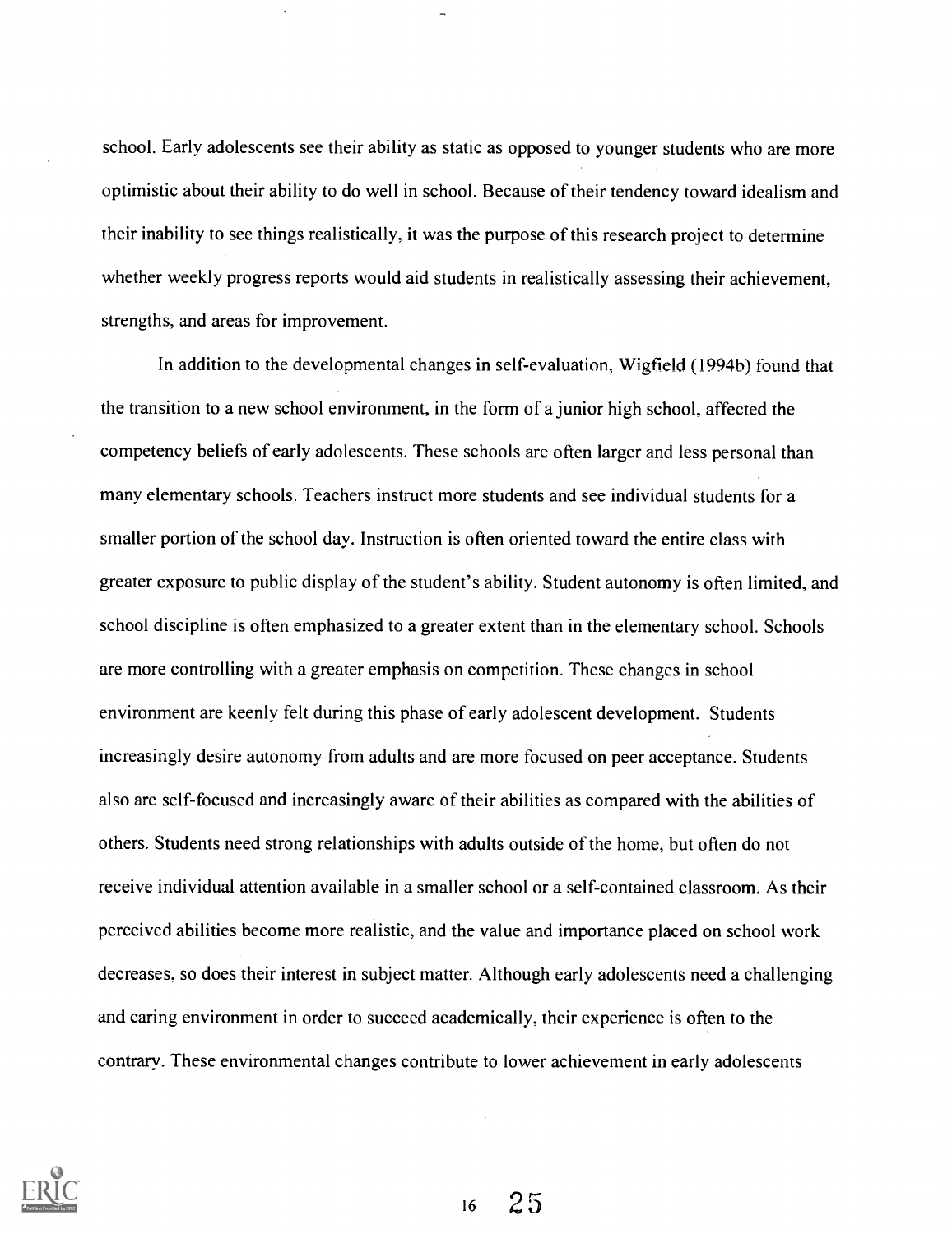once they reach the middle grades school environment, and these negative beliefs about school place students at risk for school failure.

Given the distractions of a larger, less personal school environment, the weekly progress report was supported as a means of frequent, private, and individualized feedback to students. It was also supported as a means to helping students with self-assessment and providing a focus on academic achievement.

#### Theories Related to Motivation

Ray (1992) defines motivation as those processes which instigate, direct, give persistence to, and lead to preference for a behavior. Ray reports that motivation is central to the learning process. Several basic theories of motivation are outlined in Ray's work. Freud believed that the id was the central source of motivation. The id is the seat of instinct which motivates human behavior. Freud distinguished between conscious and unconscious processes. Humans are aware of conscious thinking and unaware of unconscious thoughts.

In contrast to Freud, Ray (1992) outlines Carl Jung's view of human motivation as being more optimistic. Jung believed that humans are motivated by drives and lured by future goals. Jung saw the past as highly influential on a person's motivation; however, Jung also saw directional goals as important as pursued through self-actualization, the process of understanding one's personality in the context of meaningful goals.

Ray (1992) describes Alfred Adler as a theorist who believed that people are naturally motivated toward socialization. People strive to overcome feelings of inferiority by competing with and gaining superiority over others. Similarly, Ray reports that Karen Homey believed that motivation is rooted in the reaction to anxiety. Out of the desire to avoid anxiety comes the need for power, love, or isolation. William McDougall believed that motivation is centered in



 $17 \quad 26$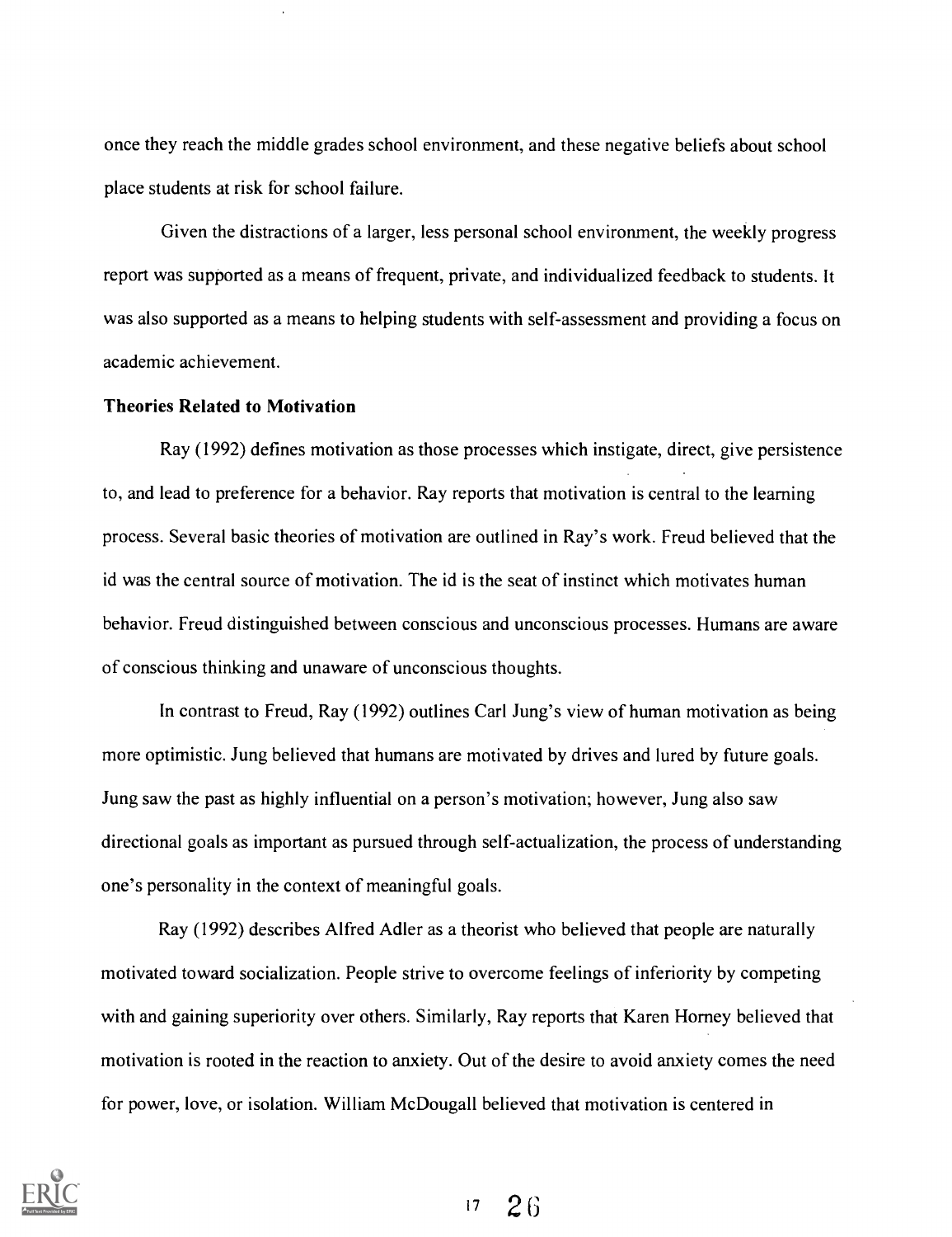instincts. These instincts are responses to stimuli in the environment. Motivation is, therefore, directed toward survival.

Ray (1992) describes B.F. Skinner as a strict behaviorist who would deny any inner process call motivation. Skinner saw behavior as response to stimuli in the environment. Other behaviorists, such as Hull, acknowledge the existence of motivation. Hull believed that humans made associations between stimuli and responses which are reinforced. Hull saw drives as motivational in meeting needs. Maslow saw needs as hierarchical. Basic physical needs must be met before safety, love needs, esteem needs, and finally self-actualization needs. Physical needs include food, water, and shelter. Safety needs include a sense that one is safe from harm and not threatened. Love needs include the need to be loved or belong to a group. Respect is part of this need as is closeness with one's classmates and teachers. Maslow distinguished between inner and outward esteem. Inner esteem includes self-respect, achievement, and a sense of competence. Outward esteem involves relationships with others, recognition, attention, status, and prestige. Finally, self-actualization represents a person's sense of fulfillment. Reaching one's potential is crucial to self-actualization.

It was the purpose of this research project to determine the effect of the weekly progress report as a tool for: setting academic goals, managing the anxiety associated with not knowing one's standing in a class between school progress reports, and attaining the inner esteem of achievement.

## Locus of Control

Related to the theories of motivation is the concept of locus of control. Griffore (1981) defines locus of control as the degree to which individuals believe that they are in control of their environment and the consequences of their behavior. Locus of control is defined as an element 01

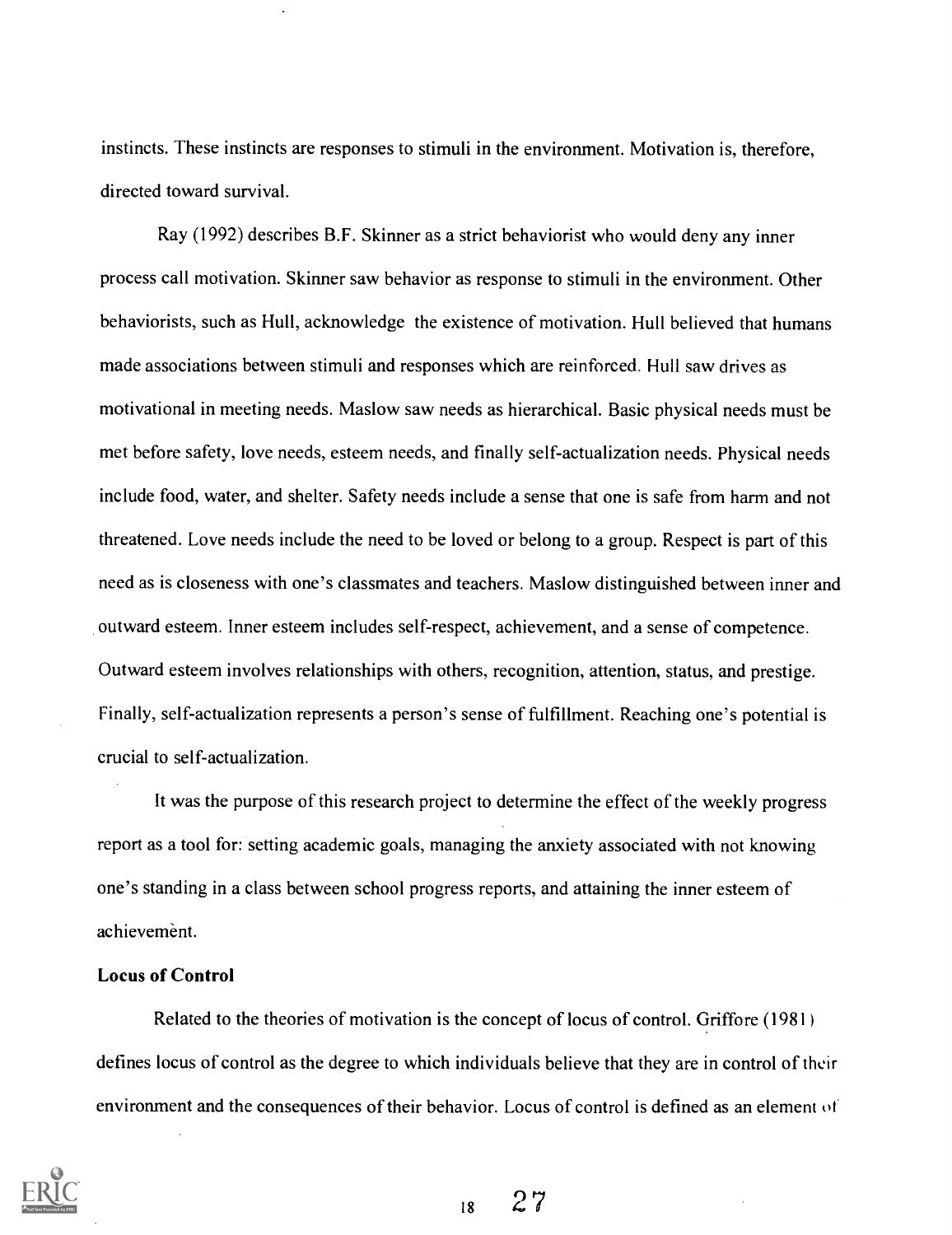the personality and is therefore rather constant across varying situations. Internal locus of control refers to the belief that a person is in control of one's behavior. External locus of control refers to the belief that forces outside of a person's influence are responsible for a person's behavior.

Locus of control is closely related to school achievement. Griffore (1981) refers to locus of control related to school achievement as intellectual achievement (IAR). Tendency toward internal or external locus of control as it relates to achievement is established early in elementary school. The child who is a high achiever tends to avoid failure and tends toward extrinsic rewards such as approval from others, conformity, and compliance with others' expectations. Treatments designed to alter the achievement motivation of students have resulted in lasting improvements in academic achievement. With specific teacher training, students in these programs are taught how to think and act like high achievers and are able to sustain improvements in study habits and patterns of the successful student.

Kopera-Frye (1991) found that students with an external locus of control attribute success or failure to external forces beyond the individual's control and measure lower in school achievement. Students with an internal locus of control see themselves as agents of change, controlling their destinies with hard work and effort, and experience greater academic achievement. These students are less likely to give up, seeing tasks through to completion. While students of both attributions improved in achievement, students with an internal locus of control increased lesson completion to a greater degree than external locus of control students when given frequent progress reports in a computer-based instructional setting.

The findings of Kopera-Frye further substantiated this study as an effort to determine whether students with an internal locus of control would respond in a similar way to weekly progress reports. It was the researcher's purpose to determine the effect of frequent progress

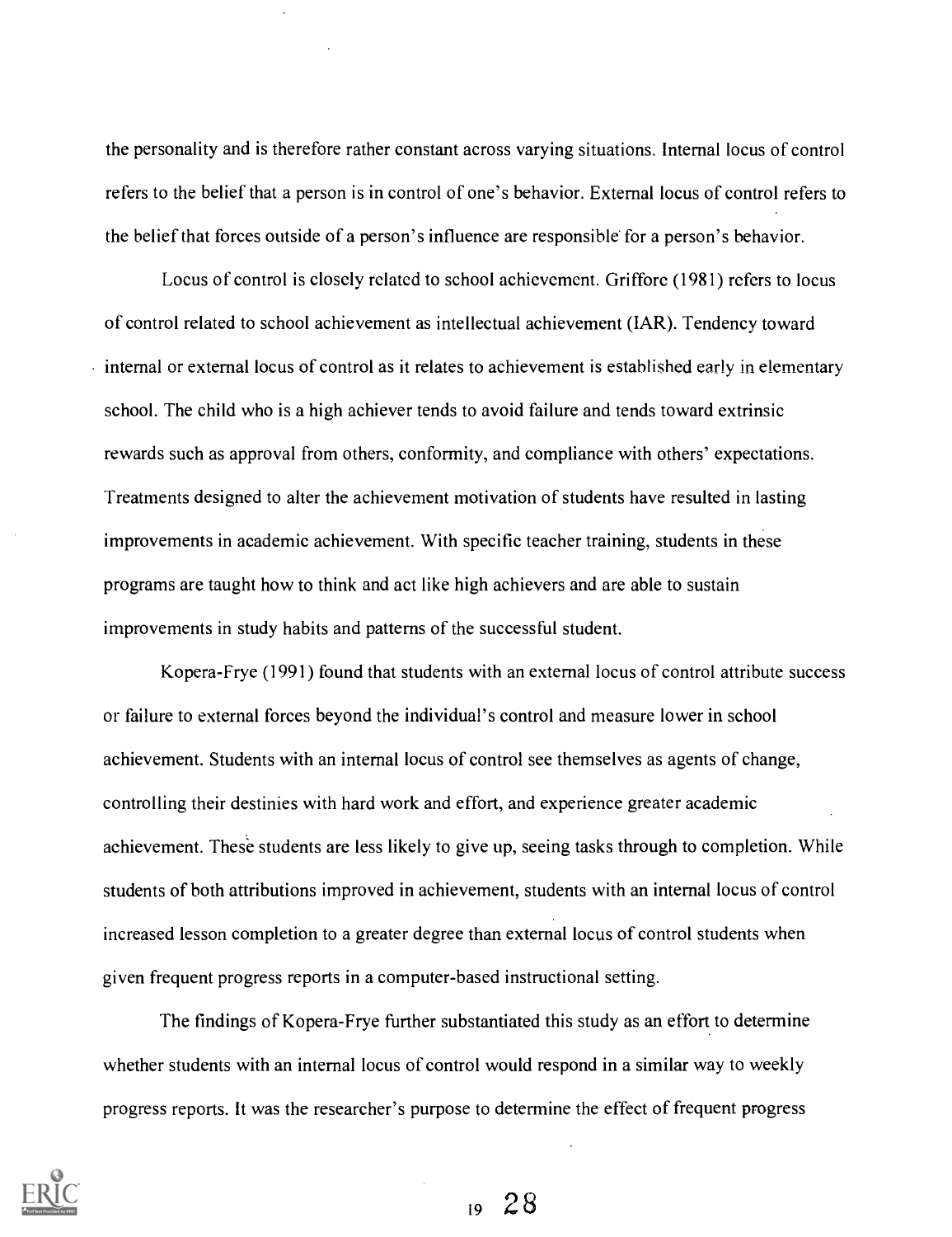reports on students with external locus of control. It was also the researcher's purpose to measure any change in student locus of control after being confronted weekly with the result of one's efforts as reflected in the report, thereby challenging the students' beliefs about their locus of control.

Creek (1991) conducted a study to measure the relative impact of both IQ and locus of control on academic achievement in third, fourth, and fifth grader students. While Samuel (1981) found that IQ is negatively correlated with external attribution, Creek (1991) later found that locus of control, like IQ, is a strong predictor of achievement on standardized achievement tests. In Creek's study, students with a mean IQ score of 120 and an internal locus of control scored as well as students with a mean IQ score of 140 who had an external locus of control. Therefore, 20 points in IQ scores appear to be offset by the difference in locus of control.

In contrast to the above findings, Sink (1991) found a weaker relationship between locus of control and academic achievement among 11-13 year old students. Sink found that locus of control is not a strong predictor of classroom grades or scores on standardized tests for sixth graders. Instead, student perception of academic competency is a greater predictor of achievement in school and on standardized tests.

Leung (1993) found that locus of control attribution appears to vary from culture to culture. Leung compared the attribution of Chinese students in Hong Kong to their counterparts in the United States in grades 8, 10, and 12, and found that attribution differs between the two cultures. American students tend to blame their teachers for their low grades more and more as they get older, while Chinese children tend to blame themselves more and more as they get older for their academic failure. Chinese children tend to prefer social comparison with others even when their school performance is low; whereas, American children tend to avoid social

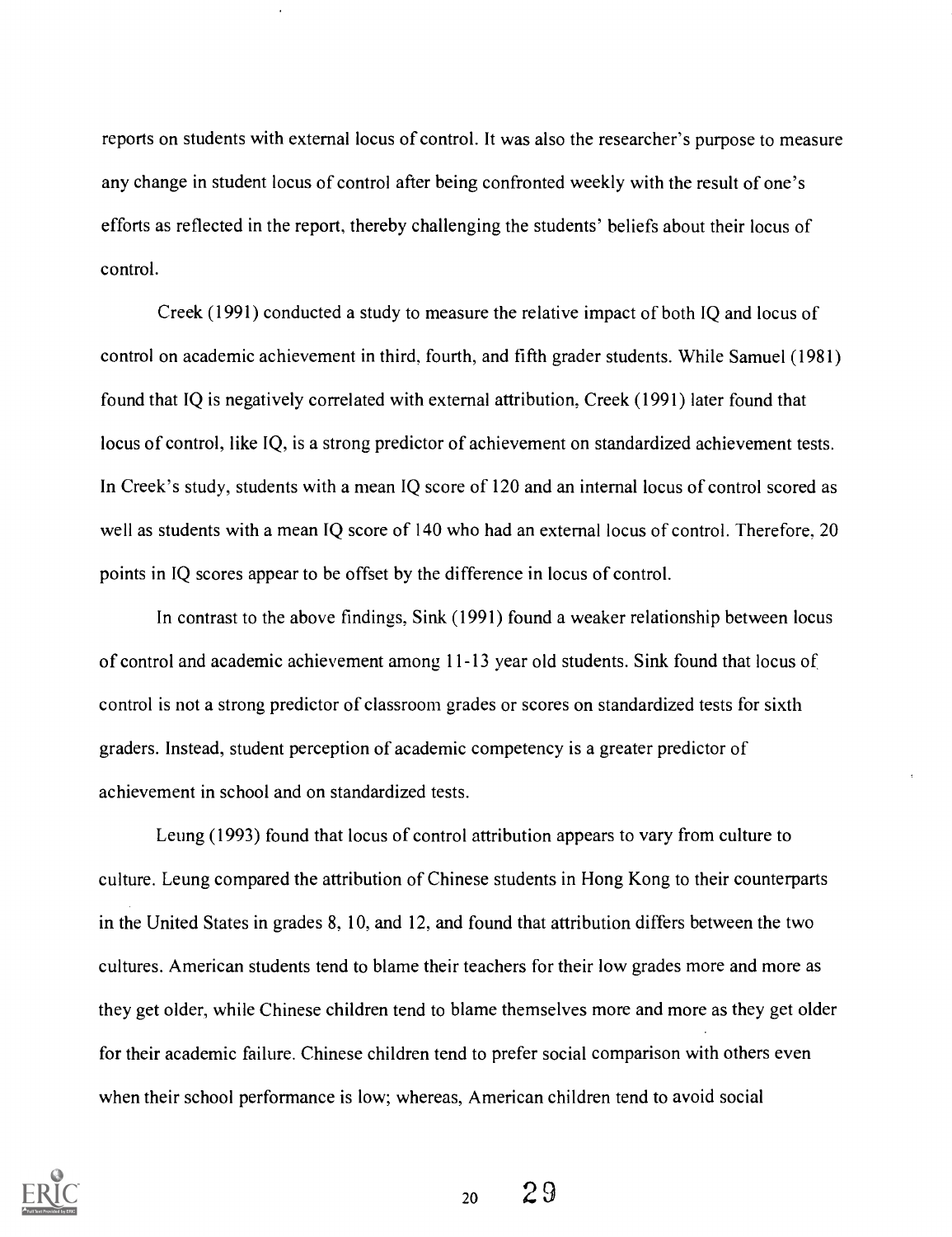comparison with peers when their school performance is low. Girls of both cultures show more internal attribution than boys, and students with a higher socioeconomic status from both cultures perceive themselves as higher achievers than their low SES counterparts. Students from both cultures who perceive themselves as high achievers also show internal attribution, crediting their abilities as the source of their achievement as opposed to their low achieving counterparts. Leung argues that the differences in cultures are most likely due to the differing cultural values related to family and education in the respective countries.

Scapinello (1989) found that attribution (internal versus external locus of control) can be changed with manipulated outcomes of achievement results for test groups. Scapinello used two groups: low motivation students and high motivation student. Surprisingly, Scapinello found that both low and high motivation students attribute success to effort when everyone in the group succeeds. This finding contradicts the body of literature which contends that high motivation students attribute success to effort and low motivation students attribute success to luck. Scapinello's findings, therefore, suggest that attribution is not fixed but can be changed in a student.

It was the researcher's purpose to determine the effect of frequent progress reports on students with an external locus of control. It was also the researcher's purpose to measure any change in student locus of control after being confronted weekly with the result of one's efforts as reflected in the report, thereby challenging the student's beliefs about their locus of control.

#### Relation to Peers, Teachers, and Parents

Wentzel (1998) found that perceived support from teachers, peers, and parents are indicators of motivation related to school among sixth and seventh graders. Perceived teacher support highly correlates with interest in class. Family cohesion and perceived teacher support



 $21 \quad 30$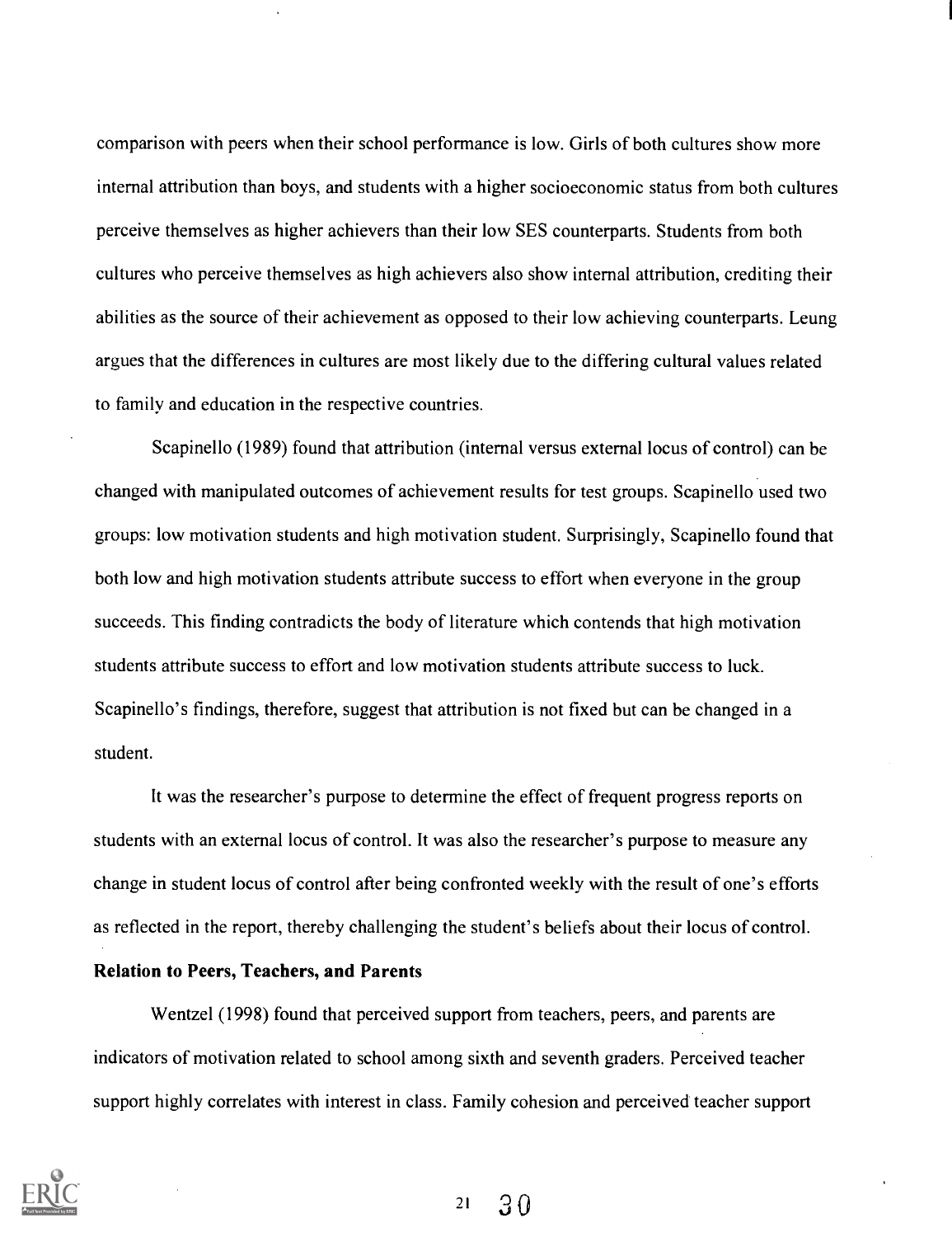positively correlate with interest in school and a mastery goal orientation toward school (the desire to learn and master concepts and processes for the sake of learning. Distress negatively correlates with school interest. Perceived peer support correlates highly with school related interests and pro-social goal pursuits (the desire to behave in socially positive and responsible ways). Perceived support from parents, teachers, and peers and a sense of family cohesion are all negatively correlated with student distress.

Wenzel (1998) found that seventh-grade grade point average is most highly correlated with school-related interests, mastery goal orientation, responsibility goal pursuit, class interest, and gender. While family cohesion, perceived teacher and peer support are independent predictors of grade point average, Wenzel concluded that family cohesion is indirectly related to grade point average because it is correlated with student interest in school which is positively correlated with family cohesion. Wenzel also concludes a similar link between perceived support from teachers and grade point average: grade point average is correlated with responsibility goal pursuit (including responsible behavior and academic aspirations) which is directly related to perceived teacher support. Furthermore, Wenzel concludes that support from family cohesiveness, teachers, and peers build on one another rather than compensating for the absence of each other.

It was the purpose of this research project to determine the effect of weekly progress reports on academic achievement. Wenzel's (1998) findings supported a study to determine whether weekly progress reports were perceived as teacher support and a means to mastery, thereby, increasing academic achievement or whether they were perceived as a source of distress, thereby, decreasing academic achievement.

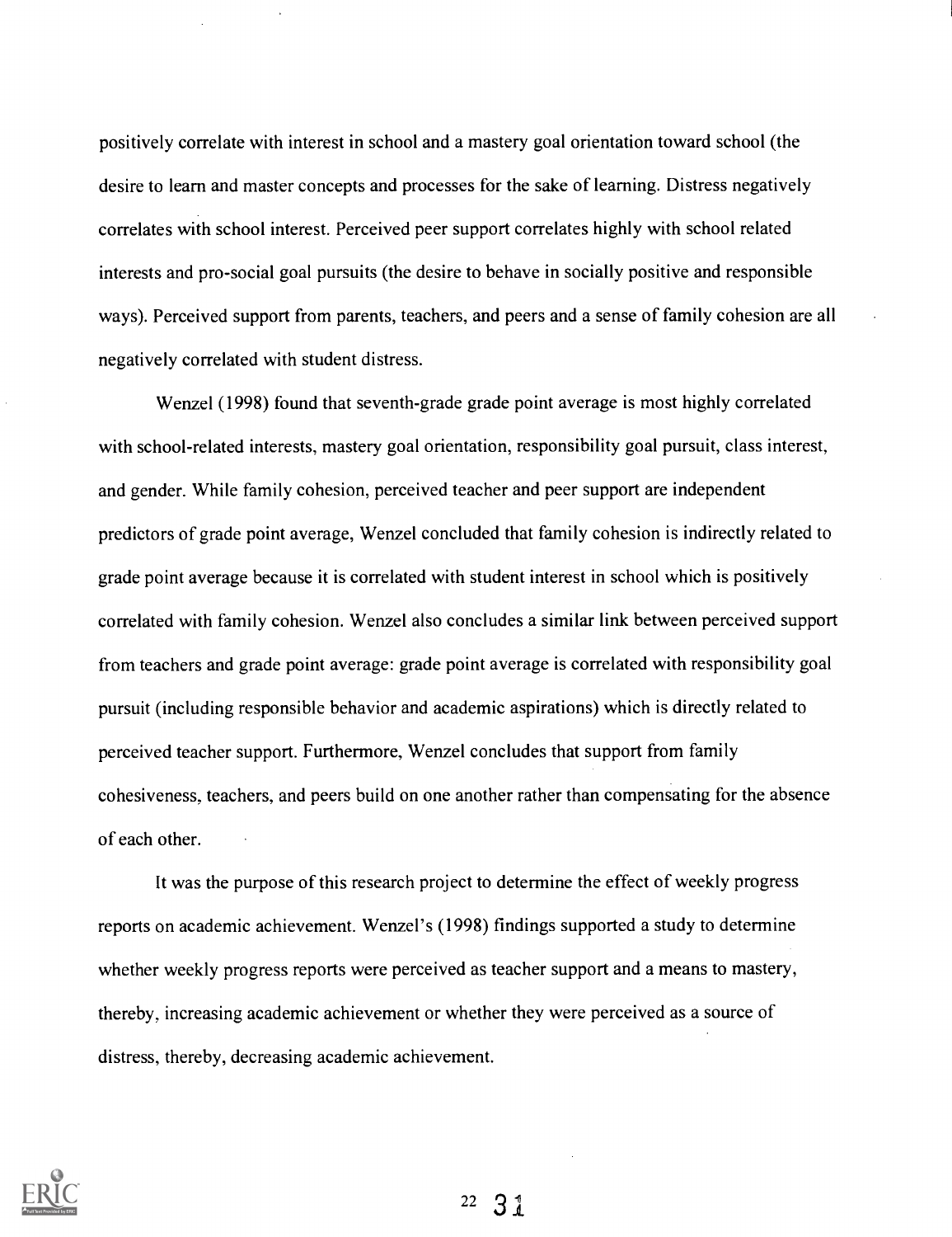## Self-efficacy

Nichols and Utesch (1998) define self-efficacy as one's personal evaluation of one's ability to perform a certain task. Those with a high self-efficacy take on challenges with a mastery orientation, great effort, and persistence. Those with a low self-efficacy shy away from challenging tasks because they believe they are incapable of accomplishing them. Self-efficacy is positively correlated with achievement and motivation. Nichols and Utesch (1998) found that self-efficacy can be modified in middle school students through an intense intervention program consisting of pro-social behavior and academic training with individualized instruction. In this study the student's peer group was likewise instrumental in affecting the student's goals and academic success, demonstrating the fact that a negative peer group can override a student's need to show one's self as capable. Waxman and Huang (1996) found that self-efficacy is also strongly correlated with motivation. In their study of resilient and non-resilient students, those with a high self-efficacy were highly motivated with a strong sense of class involvement. It was the purpose of this research project to determine whether the use of weekly progress reports affects student achievement which is highly correlated with self-efficacy in the literature.

### Self-regulation

Pintrich, Roeser, and DeGroot (1994) found that the ability to regulate one's learning and progress are positively correlated with performance and achievement in early adolescents. Positive motivational beliefs on the part of the student are positively correlated with the use of self-regulating ability of students. Positive motivational beliefs include an intrinsic value of the material to the student, self-efficacy of the student, and low anxiety levels in the student. Students who experience some element of control over their learning environment and over academic tasks via choice of assignments are more motivated than those who do not experience



 $23 \quad 32$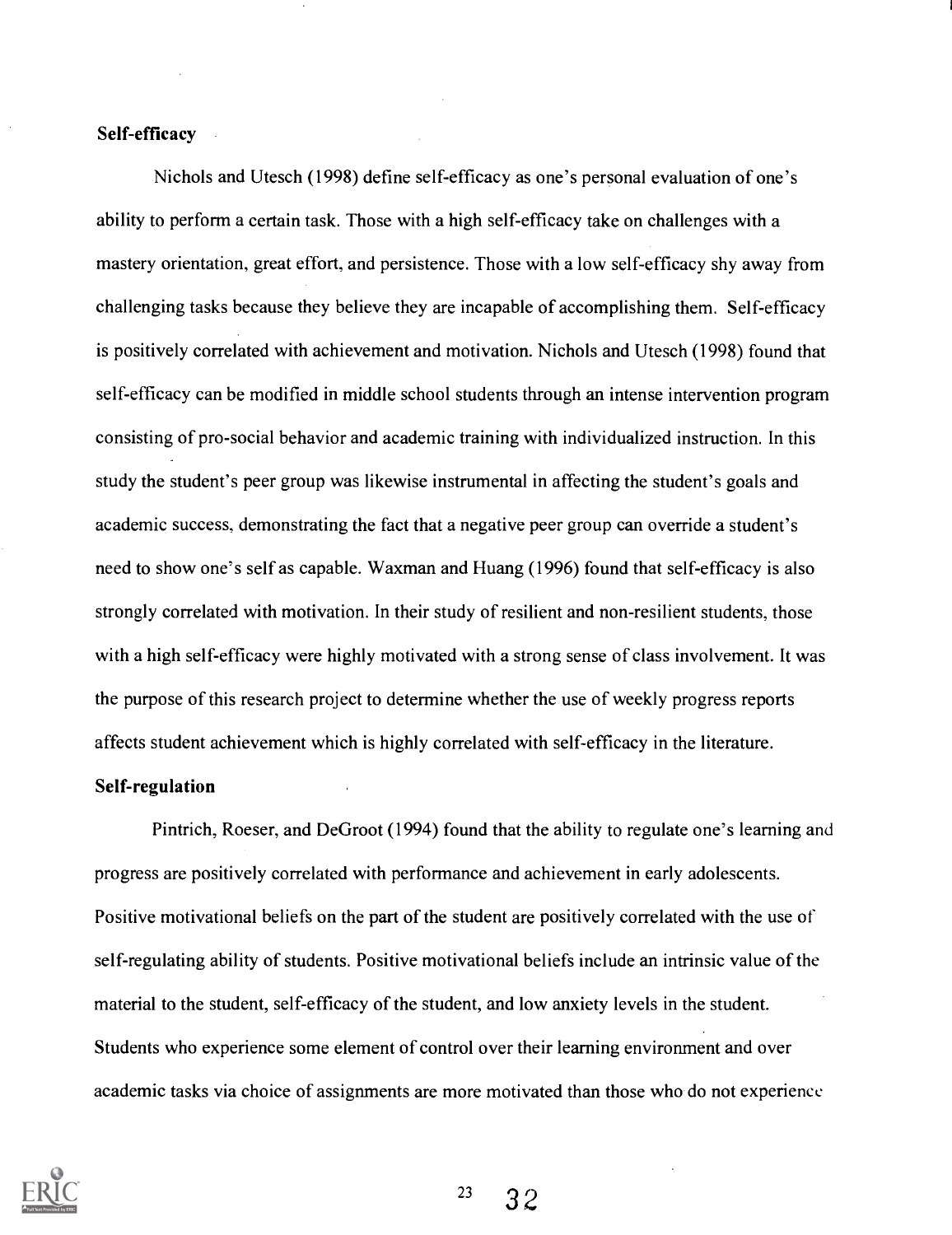such control. Students who see their work as more productive than their peers also experience greater motivation. These students see their achievement as the result of their own efforts. The ability to regulate and monitor one's progress in learning results in an increase in performance and achievements. This brings on increased motivation which makes the relationship reciprocal.

Shin (1998) cites Bandura's Social Cognitive Theory which includes a self-regulating element through which people demonstrate control over their learning and build confidence in their abilities through positive academic outcomes. Shin argues that self-regulation gives the student a sense of ownership and control over achievement. Self-regulated learners approach learning experiences with a goal of mastery. They are more persistent and demonstrate greater effort than students who do not engage in self-regulation. They monitor their progress by means of planning and analyzing the effectiveness of learning techniques. They then revise their efforts where necessary to maximize achievement. Shin (1998) insists that these strategies can be learned through teacher modeling. Modeling includes student observation, imitative practice, and eventual self-regulated practice. Shin emphasizes that students must understand that abilities are not static and are therefore under the control of the self-regulating student. This is accomplished by linking academic results to the use of appropriate or non-appropriate learning strategies. Once students learn the direct, positive correlation between self-regulation and results, students are then able to comprehend that increased effort and persistence result in improved learning. Repeated success then can build self-efficacy and promote a cycle of self-regulation and improved academic success.

DiGangi, Maag, and Rutherford, Jr. (1991) found that academic performance improves for learning-disabled early adolescents who engage in self-monitoring of on-task behaviors in math class. Students who monitor on-task behaviors such as writing answers, reading questions,



 $24 \quad 33$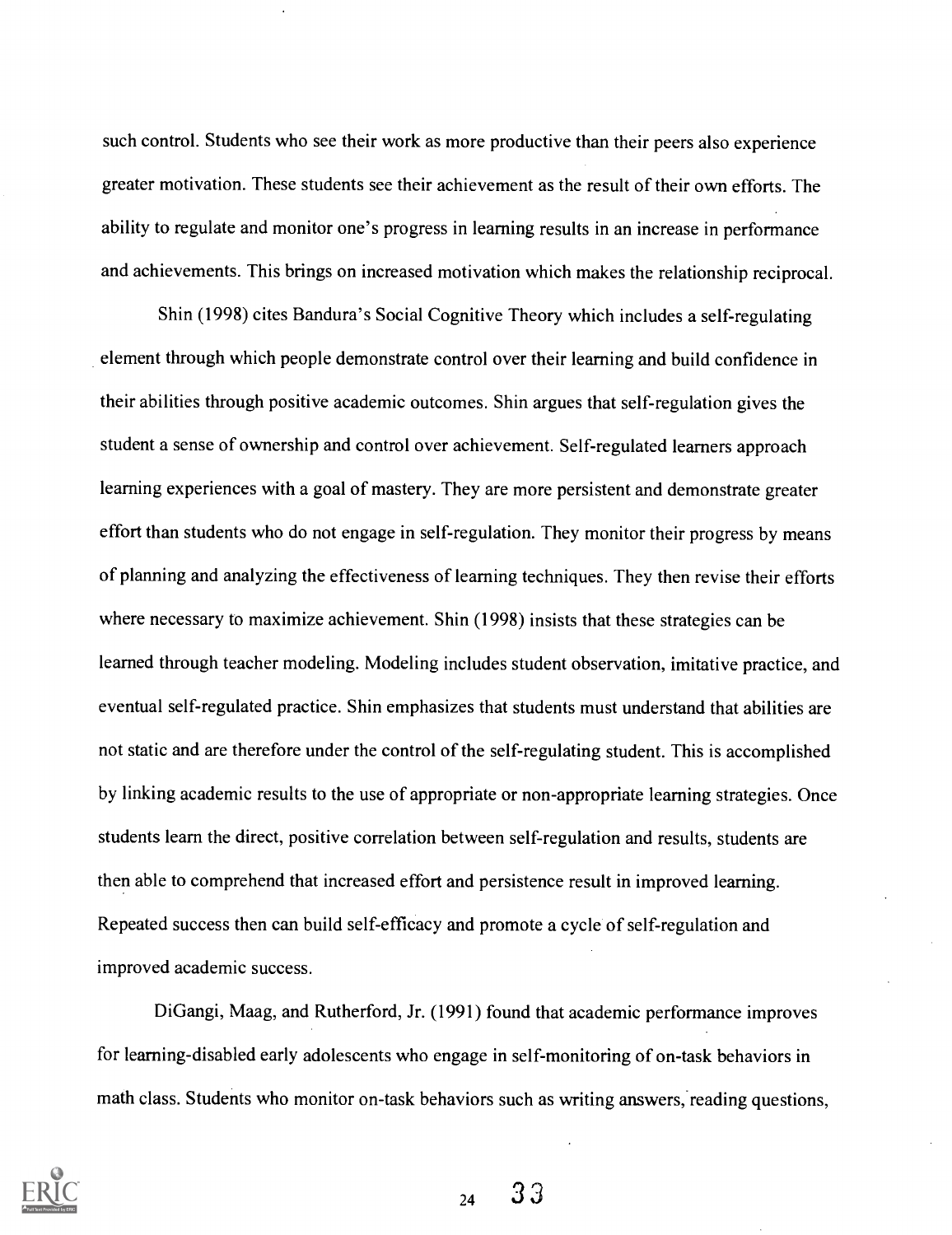and checking problems experience an increase in on-task behavior and academic performance. Students who also engage in self-graphing of their on-task behavior further increase their on-task and academic performance. DeGangi, et al. (1991) concluded that while some students respond to self-monitoring alone, others respond with addition of self-graphing.

It was the purpose of this research project to determine whether the use of weekly progress reports as a tool for self-regulation affected student motivation and, consequently, academic achievement.

### Social Comparison

Suls and Sanders (1979) found that self-comparison to peers plays an important role in motivation. Students use self-comparison to accurately assess their achievement and mastery of material. This theory regarding a student's ability to assess one's achievement accurately is referred to as Social Comparison Theory. This theory states that students' ability to accurately assess their achievement and mastery level of material is developed by comparing one's achievement to one's peer group. Without this comparison, the student is unable to gain a perspective on achievement and what can be achieved in the future. This ability is established by age nine. Suls and Sanders found that student achievement is not a fixed standard, but rather is based on how well one does in comparison with one's peers. Those who begin school with high parental expectations develop this ability at an earlier age and are highly motivated to compete with the achievement of their peers. For the child who experiences success early in school, these comparisons are positively motivating, fostering an increased value and interest in the activity or subject. Conversely, the child who experiences early failure, in comparison with their peers, devalues the importance of the subject matter and is less motivated to excel in these areas in the future. Low achievers see their standing in comparison with others as less meaningful. This

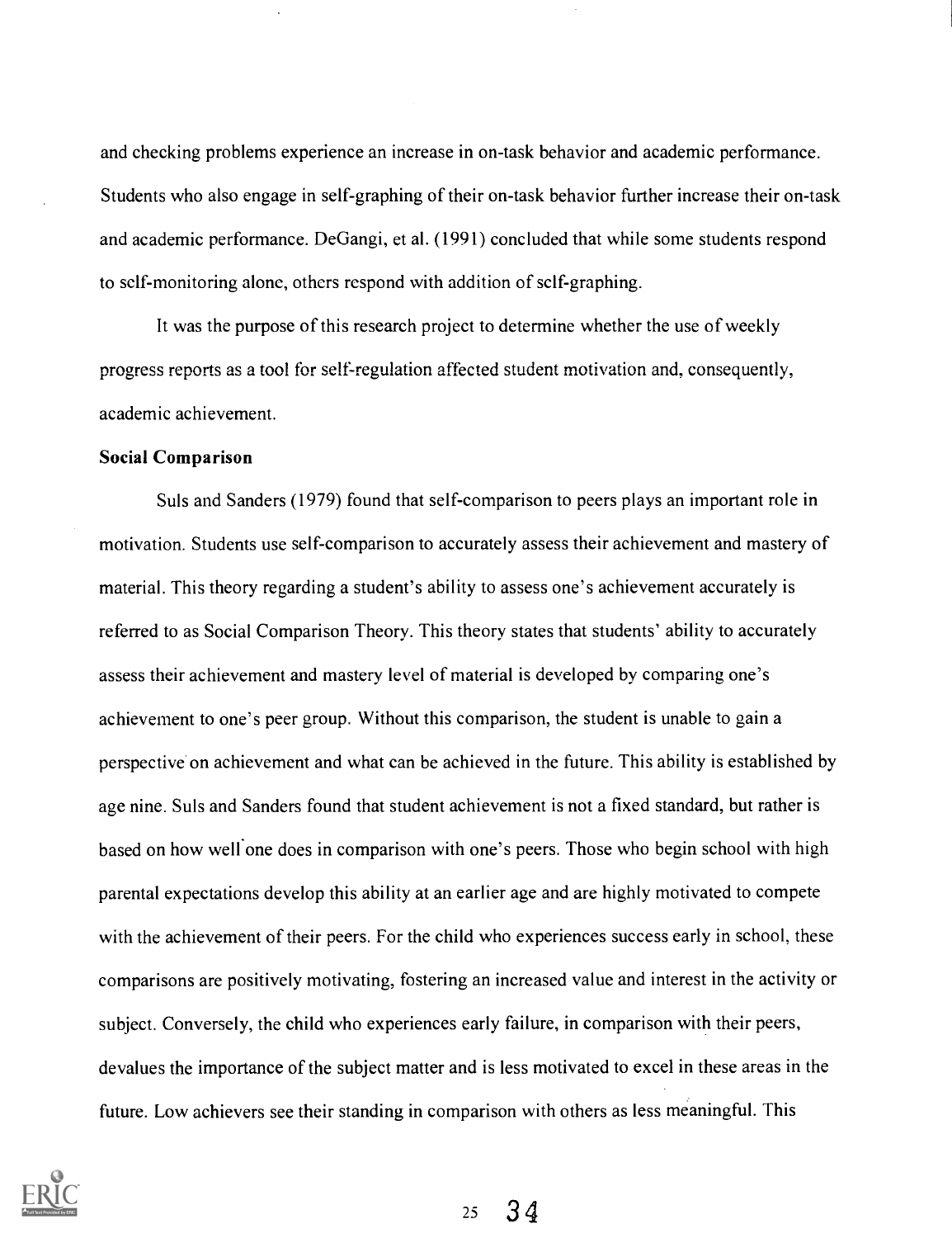devaluing thus begins a cycle of low achievement. Students who have a low-achieving peer group and wish to be accepted by this group also respond with lower achievement.

Suls and Sanders (1979) also found that gifted or high achievers may deliberately choose to hide their abilities by choosing less challenging work to avoid being socially ostracized by others who are threatened by their success. High achievers perform at a higher level around high achievers, while lower achievers are less motivated around higher achievers. Social comparison can, therefore, bring on a positive or a negative effect depending upon the student's peer group and academic background. Students who seek to out-perform peers will continue to strive to do so. Students who wish to hide their achievement or please a low-achieving peer group may fall short of their potential achievement.

It was the purpose of this research project to determine the effect of the weekly progress report on motivation and academic achievement as students utilized the weekly reports for possible social comparison.

#### Intrinsic versus Extrinsic Motivation

McCaughan and McKinlay (1981) found that female high school students receiving success/failure feedback in a motor task respond with increased intrinsic motivation when compared to students receiving extrinsic rewards. Groups receiving success feedback, when compared to fictitious others, show greater persistence than those receiving failure feedback. Conversely, groups promised the extrinsic reward of a chocolate bar for performance superior to fictitious others respond with decreased intrinsic motivation. Given their findings, McCaughan and McKinlay (1981) concluded that success/failure feedback is a greater motivator than extrinsic rewards.



 $_{26}$  35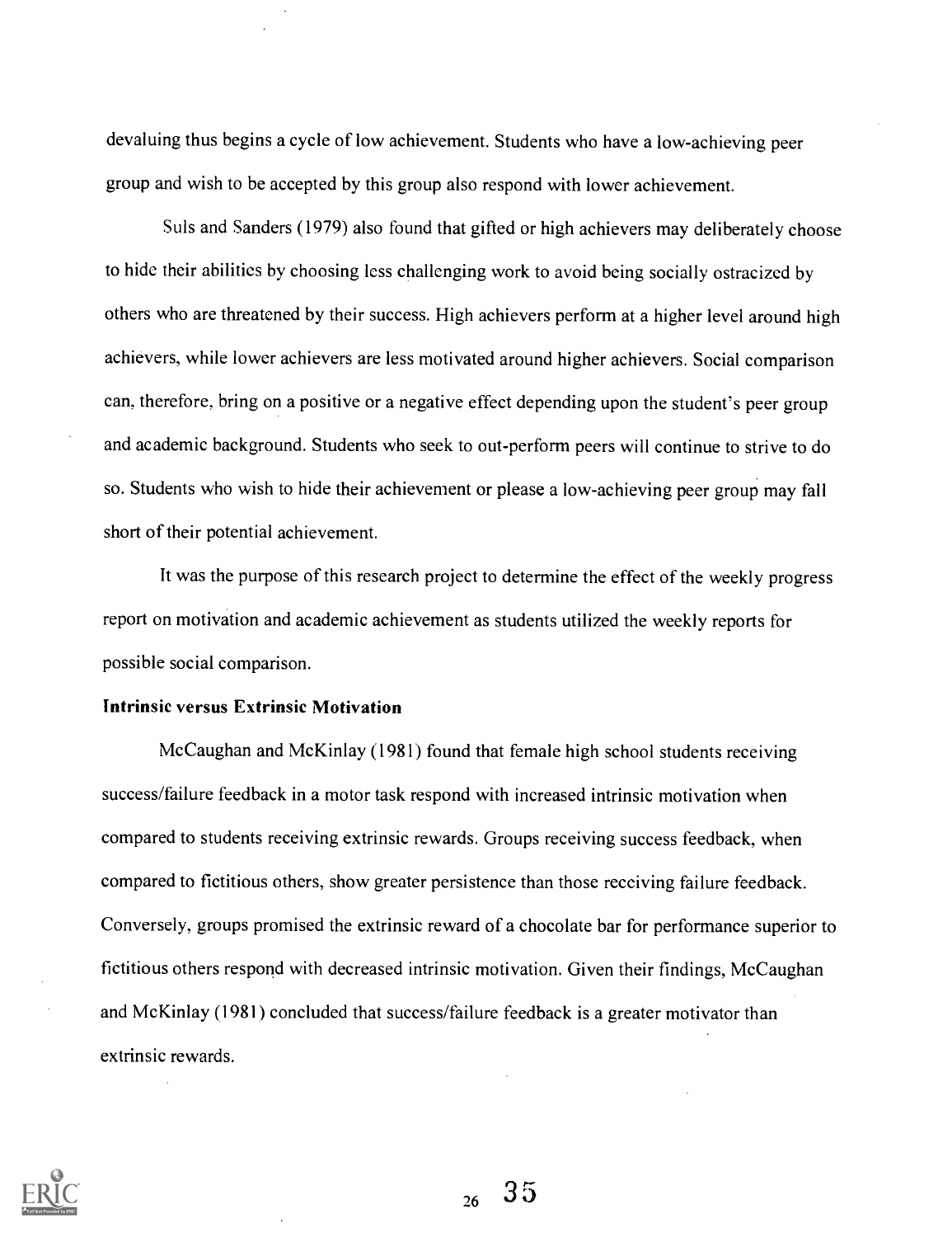Tang and Sarsfield-Baldwin (1991) found that students receiving positive feedback show higher intrinsic motivation than those receiving negative feedback. Additionally, the nature of the feedback can affect task liking varying with the self-esteem of the student. In this study, students were given bogus task difficulty ratings and bogus success/failure results. Tang and Sarsfield-Baldwin found that students with a high self-esteem who are given success feedback after a difficult task increase their task liking and their motivation. Students with a low selfesteem who are given success feedback decrease their task liking and motivation. It was the purpose of this research project to determine the effect of weekly progress reports on academic achievement in the absence of tangible extrinsic rewards such as candy.

#### Feedback

Nishikawa (1985) notes several relevant theorists related to feedback. In the 1800's feedback was seen in terms of the mechanical nature of behavior. This view was based on Descartes and perpetuated by Hobbes. In the late 1800's Pavlov studied conditional reflexes in the laboratory which transformed a theoretical understanding of the mind into a study of human behavior. Influenced by Pavlov, Watson came to believe that human nature is the sum of human behaviors. He believed that human behavior could be studied by observation just as the physical scientist studies the natural world in a laboratory. Later, Thorndike advanced the simple theories of the past to encompass and explain more complex behaviors. He believed that behaviors which are reinforced through feedback are continued to meet an anticipated goal. Those behaviors which are reinforced with negative consequences are terminated because they do not aid in attaining the anticipated goal. Thorndike's view added an element of purpose to human behavior that had not previously existed in behavioral theory. Following Thorndike, Skinner was a proponent of the Stimulus-Response theory. This theory states a stimulus initiates a response,



 $^{27}$  36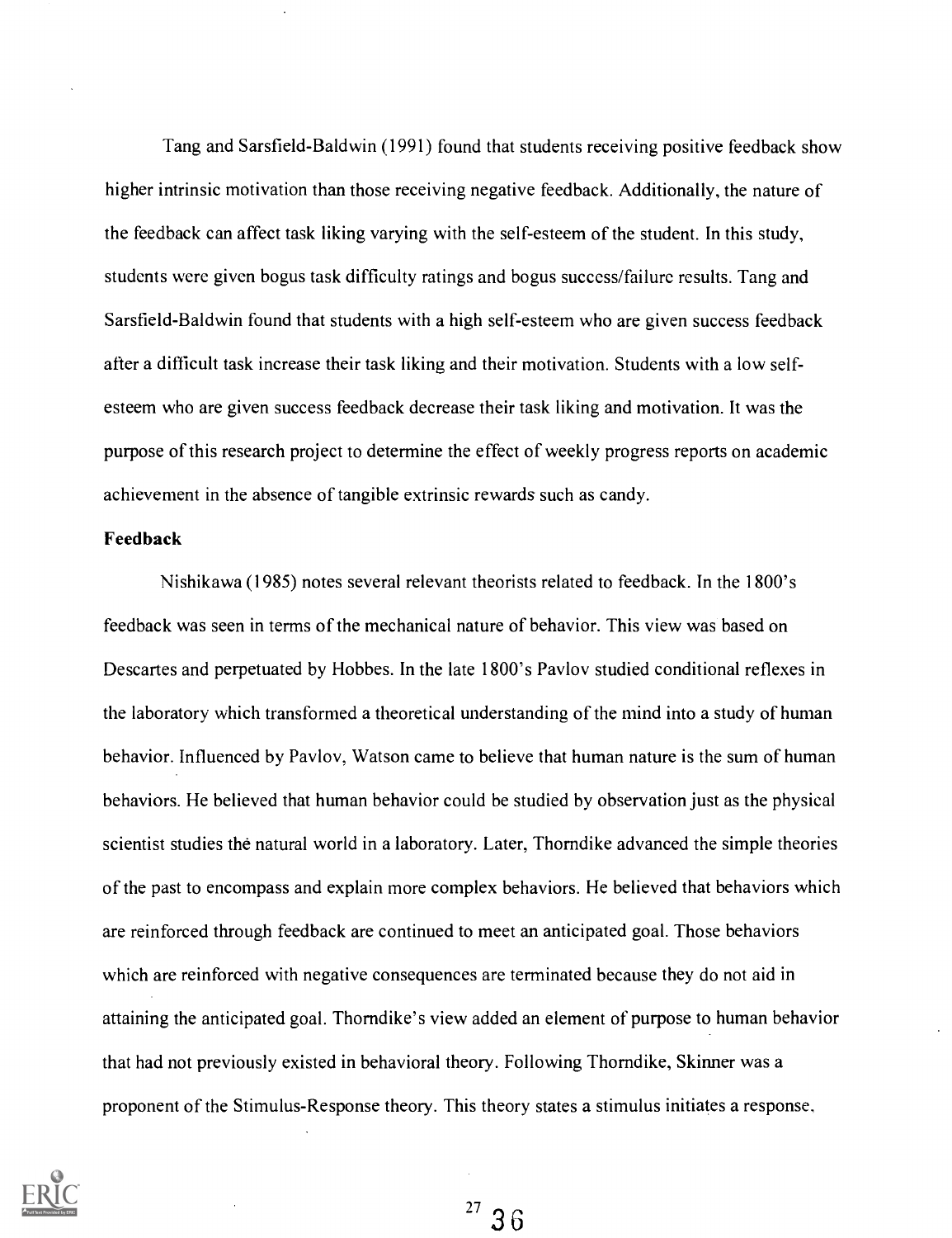like a reflex. Skinner applied this theory to American education contending that reinforcement of correct behavior molds behavioral patterns.

Nishikawa (1985) notes that current theorists believe feedback to be far more complex than once thought. Goals arc currently seen as integral to the stimulus-response process. Differing results with the same stimuli can thus be attributed to different goals and purposes. The learner's perception can also present another variable which can produce different results from the same stimuli. There is debate as to Skinner's view that immediate feedback is preferable to delayed feedback. While there are studies which support immediate feedback over delayed feedback, there are contradicting studies which show the contrary. Addition factors which may affect these findings include individual differences in learners, their level of academic achievement, their self-concept, and their locus of control. Higher achievers are more able to give self-feedback than low achievers. Students with low aptitudes appear to benefit more from delayed feedback over immediate feedback. The learning environment is also thought to affect the feedback process including the student's perception of the credibility of the feedback source. Tangible feedback in the form of material reward can often be counter-productive in improving academic achievement because of the distraction it can present. Tangible feedback can vary in success depending on individual and environmental differences. Nishikawa concludes that given the complex nature of feedback, additional research should be conducted to test the theories of feedback by testing a particular method of feedback with the same students in the same subject matter. It was the purpose of this research project to test one such method, feedback in the form of weekly progress reports and its impact on academic achievement.

Meyer (1979) found that receiving praise after success and neutral feedback after failure leads students to perceive that their ability level is low. Students receiving neutral feedback alter



 $28 \t37$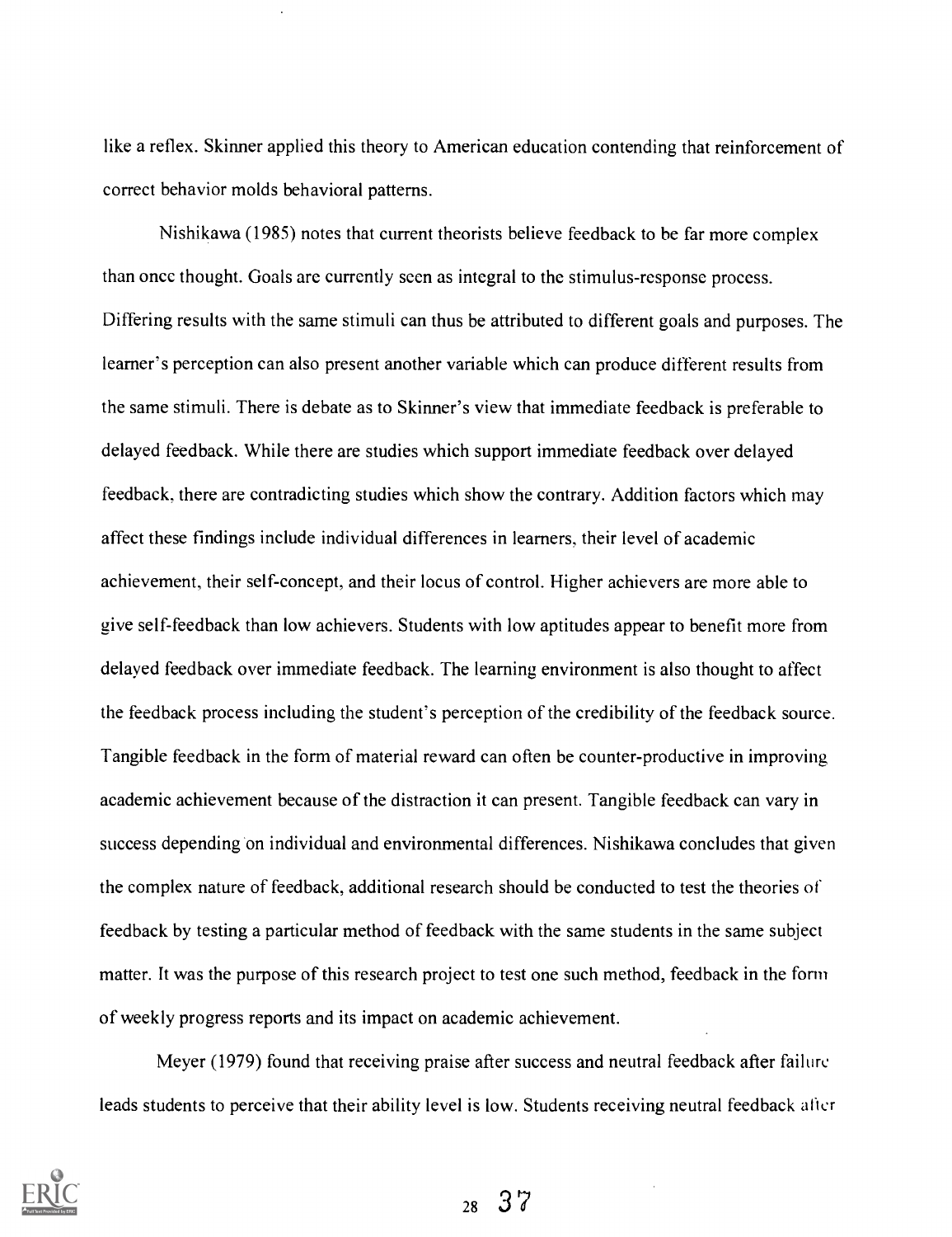success and critical comments after failure believe that their ability level to be high. This trend becomes stronger during the seventh grade year (ages 12-14) and is solidified during the eighth grade year (ages 13-15). It was the purpose of this research project to learn the effect of neutral, written feedback to seventh graders (in the form of weekly progress reports) on student achievement.

Monteil, Brunot, and Huguet (1996) found that past academic history influences present academic performance in a memory task when given fictional positive versus negative feedback. Monteil, et al. found that 13-14 year old French boys responded differently to the same feedback depending on their academic histories and their anticipation of public feedback. Low achievers perform well after positive feedback (unfamiliar feedback, inconsistent with their academic histories) when there is no anticipation of public feedback. Low achievers perform poorly after positive feedback when there is the anticipation of public feedback. Low achievers perform better after negative feedback when there is no anticipation of public feedback than when anticipation of public feedback is present (although the difference between mean scores is not significant). High achievers also perform better after negative feedback with no anticipation of public feedback. High achievers, on the other hand, perform better after positive feedback (familiar feedback consistent with their academic histories) when there is anticipation of public feedback versus no anticipation of such public feedback. Monteil, et al. believe these results indicate a level of mental disengagement of the low achiever who receives negative feedback consistent with the past. It also suggests a distracting level of anxiety on the part of the low achiever whose focus is on positive feedback inconsistent with past performance coupled with high social visibility. Monteil, et al. conclude that their study gives support for anonymous

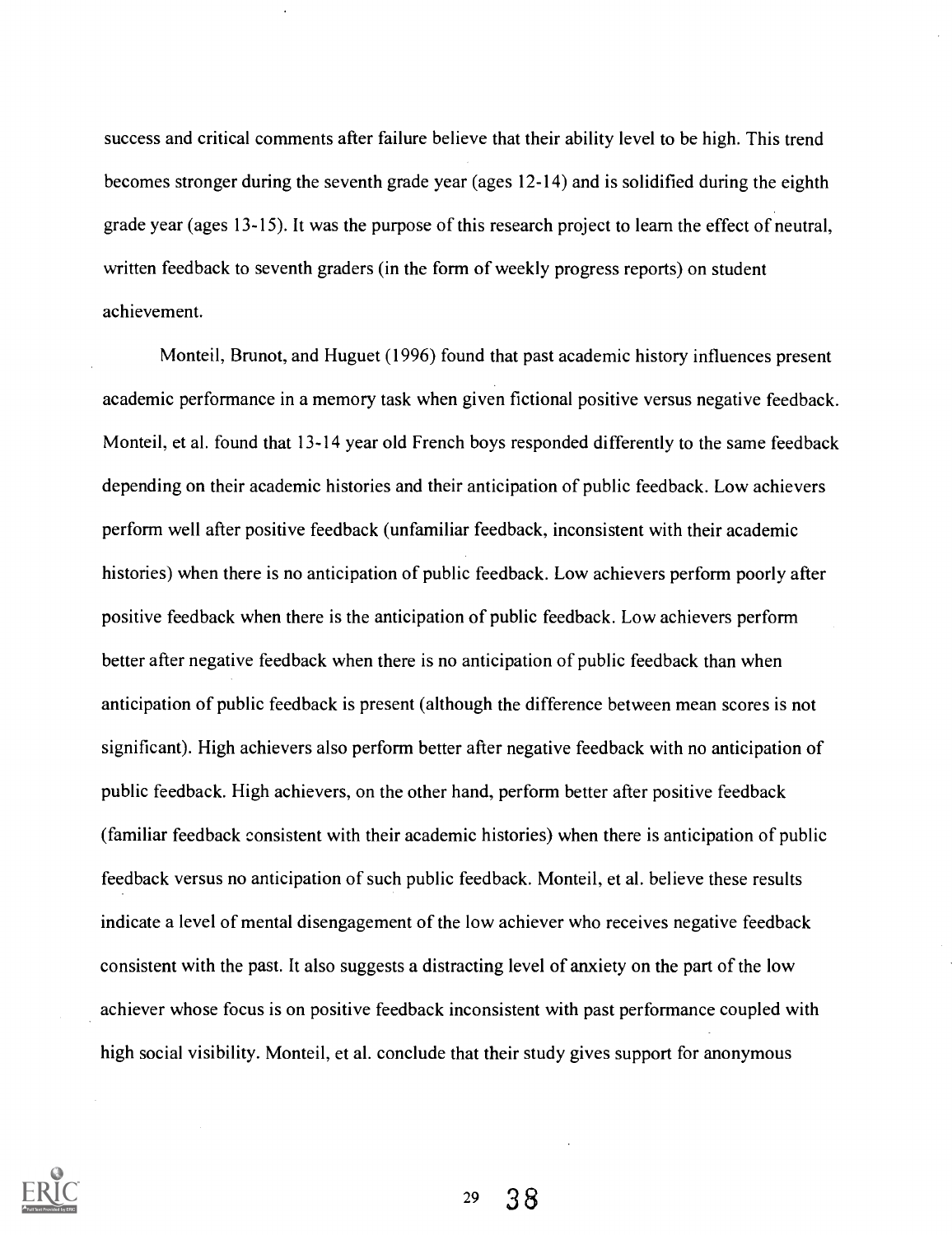feedback as opposed to public classroom feedback. It was the purpose of the present study to learn the effect of written feedback given to students in the form of a weekly progress report.

Low (1995) found that frequency of feedback impacts retention of material among undergraduate students. In Low's study, psychology students were taught statistics using statistical analysis of personal data collected in class. Data was collect and analyzed as a class using one of three feedback models: one group was given daily feedback on results of statistical analysis using class data; the second group was given bi-monthly feedback on results of statistical analysis using class data; the third class was given no feedback. Low found that students receiving daily feedback score significantly higher on statistics tests than those receiving bi-weekly or no feedback on statistics problems using class data. Low found the frequency of feedback on data derived from class statistics to be motivating to students. It was the purpose of this research project to determine whether frequency of feedback on personal student academic achievement would have a similar impact on motivation.

Thomas (1993) reports that feedback promotes independent learning and self-regulation in middle and high school students. He reports a lacking in instruction in the middle school setting of study skills beyond the basic rote memorization, reading, and re-reading emphasized in the elementary school setting. Thomas reports that the middle school years are a time when students are able to engage in independent, analytical learning. Such practices are needed but not taught as part of the regular curriculum. Adolescents, therefore, typically lack study skills necessary for mastering materials presented at the middle school and high school levels. Adolescents study without a sense of purpose or goal and typically do not study to a point of mastery. They even elect counter productive practices such as distracting settings for homework and test preparation. As part of a solution to ineffective study skills and self-monitoring, Thomas

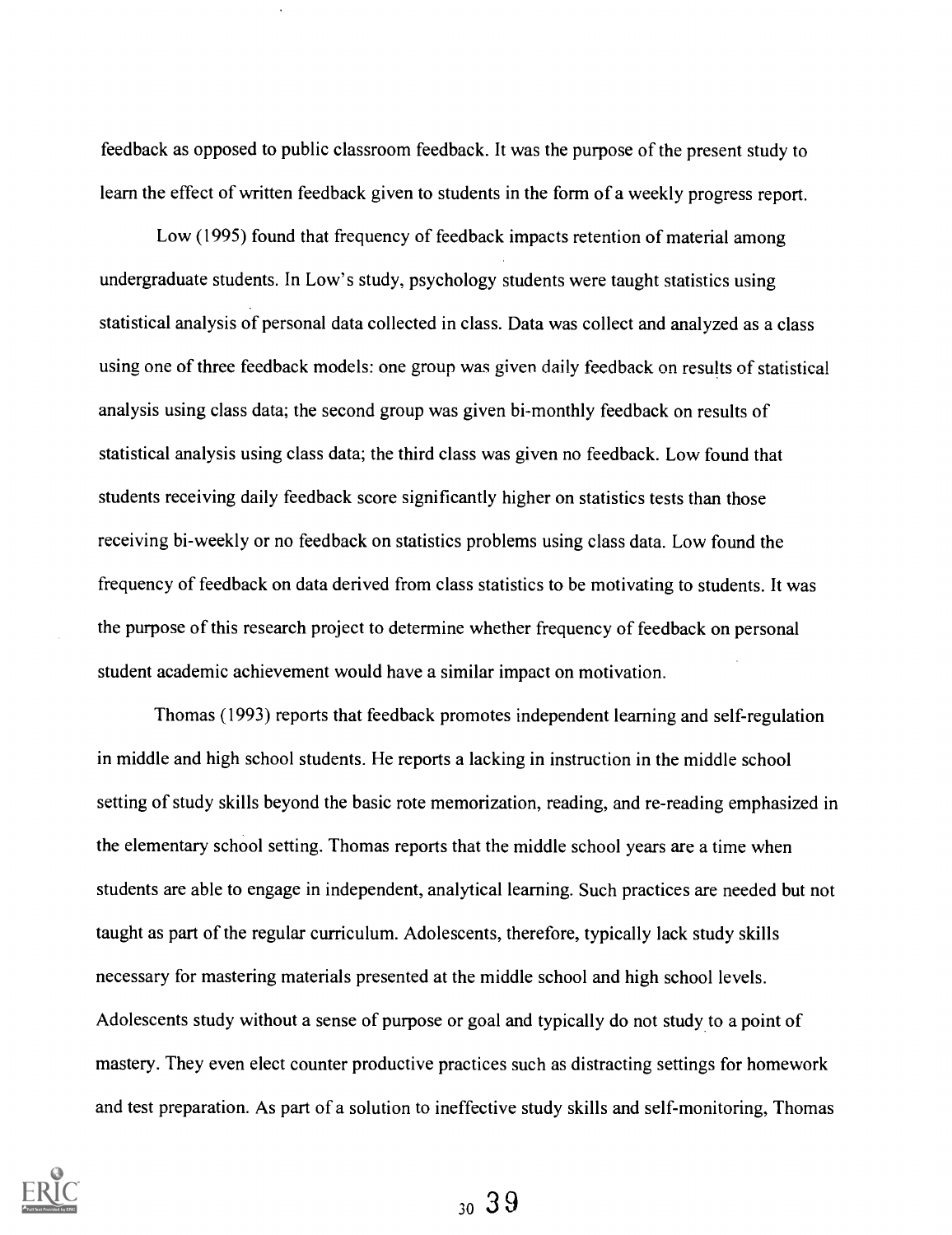recommends regular feedback to allow students to reflect on effective study practices and areas where improvement is needed. Similarly, Smith (1985) recommends that feedback be frequent, positive in presentation, and provide extensive information. It was the purpose of this research study to measure the effectiveness of feedback in the form of weekly progress reports which provided a detailed analysis of the individual's strengths and weaknesses, allowing independent self-monitoring of academic progress.

Samuel (1981) found that varying feedback affects attribution in college students. In his study Samuel gave varying, fictional feedback on an unfamiliar concept formation task. Samuel found that students who are given positive feedback attribute their success to ability and effort (internal locus of control). Students who are given negative feedback on the task attribute their failure to luck and task difficulty (external locus of control). Students who are given no feedback on their performance show no preference for attribution. Samuel contends, therefore, that attribution is related to feedback received on a task. Samuel also found that feedback affects future anticipation of success or failure in a related task. Those receiving success feedback predict future success. Those receiving negative feedback predict future failure. Those receiving no feedback show lower, more ambiguous aspirations for future achievement on a similar task than the positive and negative feedback groups.

It was the purpose of the present study to determine whether frequent feedback in the form of weekly progress reports would motivate students toward higher aspirations. Given the findings of Samuel (1981), the present study was further substantiated as a measure of the effect of feedback versus no feedback and its effect on motivation.

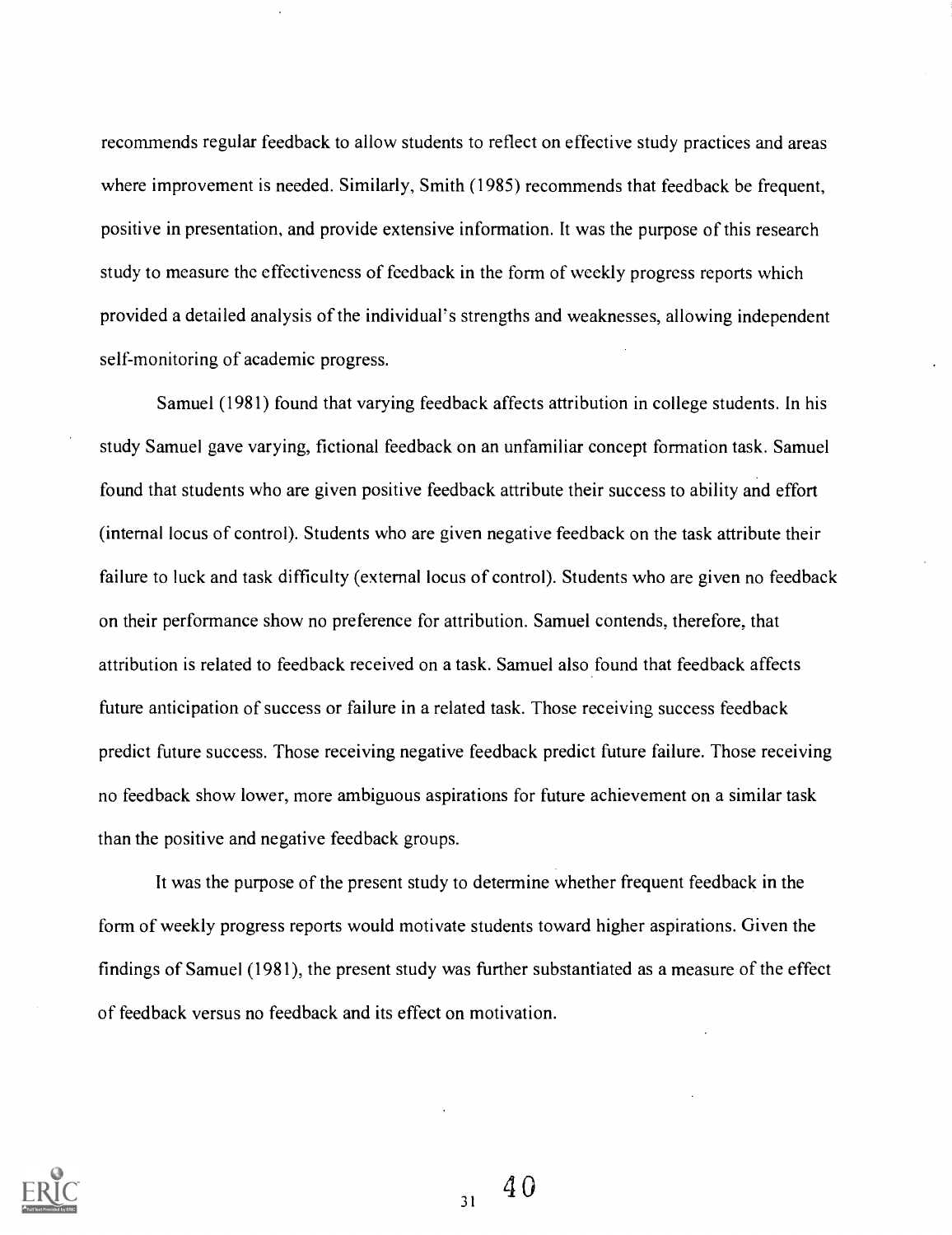### Computer-based Instruction

Various types of advisement have been used in the context of computer-based instruction. Adaptive advisement is personalized information regarding current learning needs which aids the student in estimating how much practice is needed to master a content area. Evaluative advisement differs from adaptive advisement in that it typically includes grades or mastery ratings. Directive advisement involves giving prior instruction about the events of instruction and how to proceed through a sequence of events (Santiago & Okey, 1992). Advisement differs from feedback in that it is larger in scope. Feedback is more specific, i.e., correct versus incorrect answers. Advisement deals instead with the bigger picture of overall standing in a class (Clariana, 1992).

R. B. Clariana (1992) found that providing public progress reports as advisement within the context of computer-based instruction results in improvement in completion of lessons for some students. Clariana believes that these gains are due to a productivity oriented classroom culture. In his study Clariana found that high achievers increase productivity with advisement to a greater degree than low achievers. He also found that the computer instructional environment motivates some students to work harder, varying by the age of the student. Clariana found that first and second graders experience some short term increases in productivity. Third graders experience consistent increases in productivity. Progress reports for these age groups are motivating in the short term. Differences in achievement for internal and external locus of control also exist with external locus of control yielding a higher level of completion (though not a significant difference). Clariana and Smith (1989) found that progress reports used with computer-assisted instruction increase completion rates of students of all ability levels and all attribution levels among eleventh grade high risk students. He also found that students increase

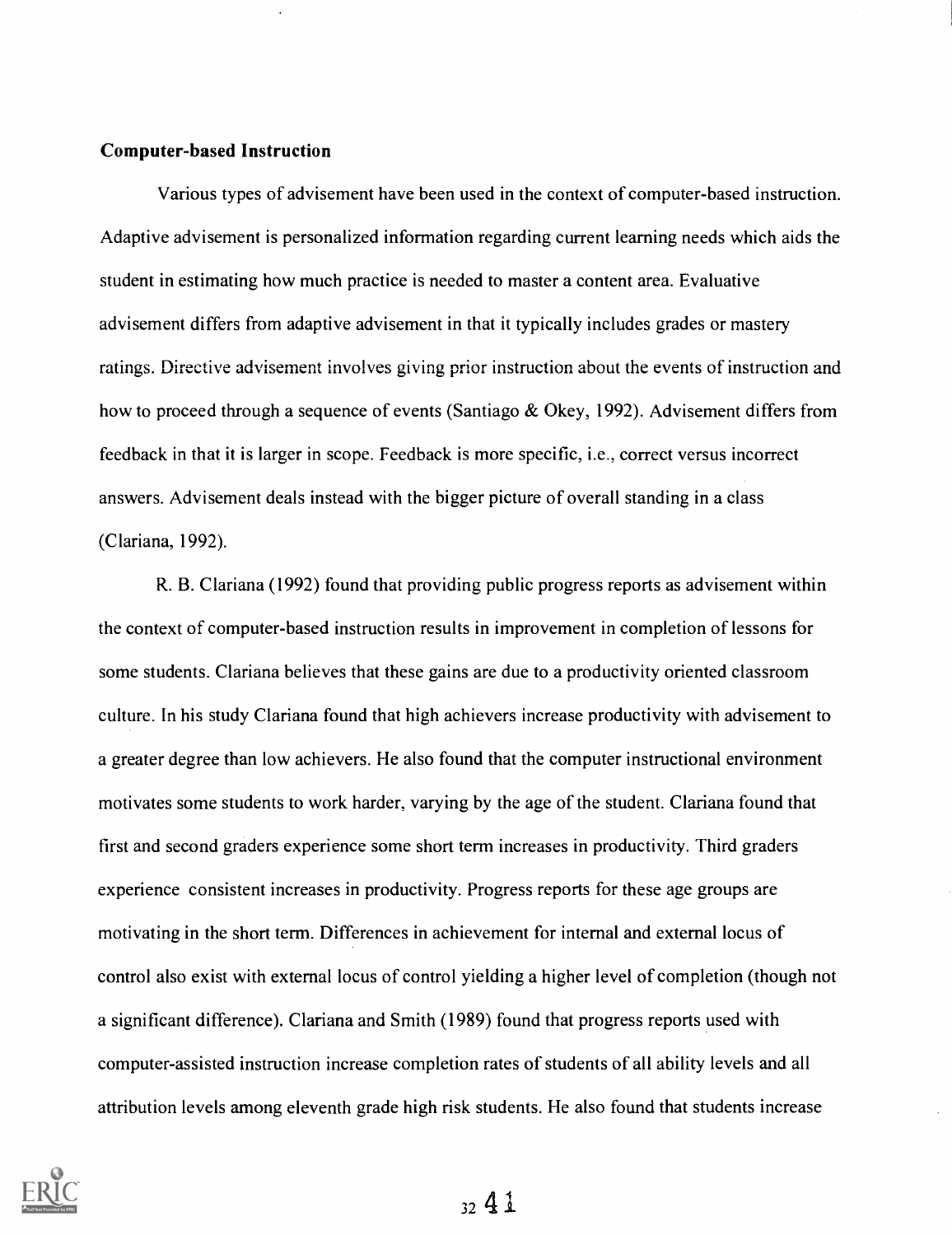in both attendance and achievement when given progress reports. Clariana (1992) cautions against the negative effects of public progress reports and the stigma of failure for those unable to achieve at the level of others in a class. It was the purpose of this research project to determine the effect of private progress report and their effect on academic achievement.

Santiago and Okey (1992) found that adaptive advisement is more effective than evaluative in raising post-test scores among pre-service teachers. Adaptive was also more effective than a combination of adaptive and evaluative. Santiago and Okey conducted this study in the context of computer-based instruction and found that students receiving adaptive advisement score significantly higher scores on post-tests than those who receive evaluative or no advisement. Students with an internal locus of control significantly outperform those with an external locus of control, regardless of the form of advisement received. The effectiveness of adaptive advisement is, therefore, not contingent upon the learner's locus of control. Internals also find course work to be more enjoyable and less difficult than externals. It was the purpose of this research project to determine the effect of locus of control and evaluative advisement on academic achievement in seventh grade Language Arts students.

Clariana (1993) found that high school students who receive progress reports as evaluative advisement of their academic progress have better rates of attendance and achievement than those who do not receive progress reports. Clariana measured locus of control as a variable but found that it does not interact with advisement. In addition, he found that ability level does not interact with advisement.

Goetzfried and Hannafin (1985) found that there are no significant differences in the achievement of low-achieving seventh graders who received advisement with learner control versus those who received externally controlled adaptive advisement. Posttest scores showed no

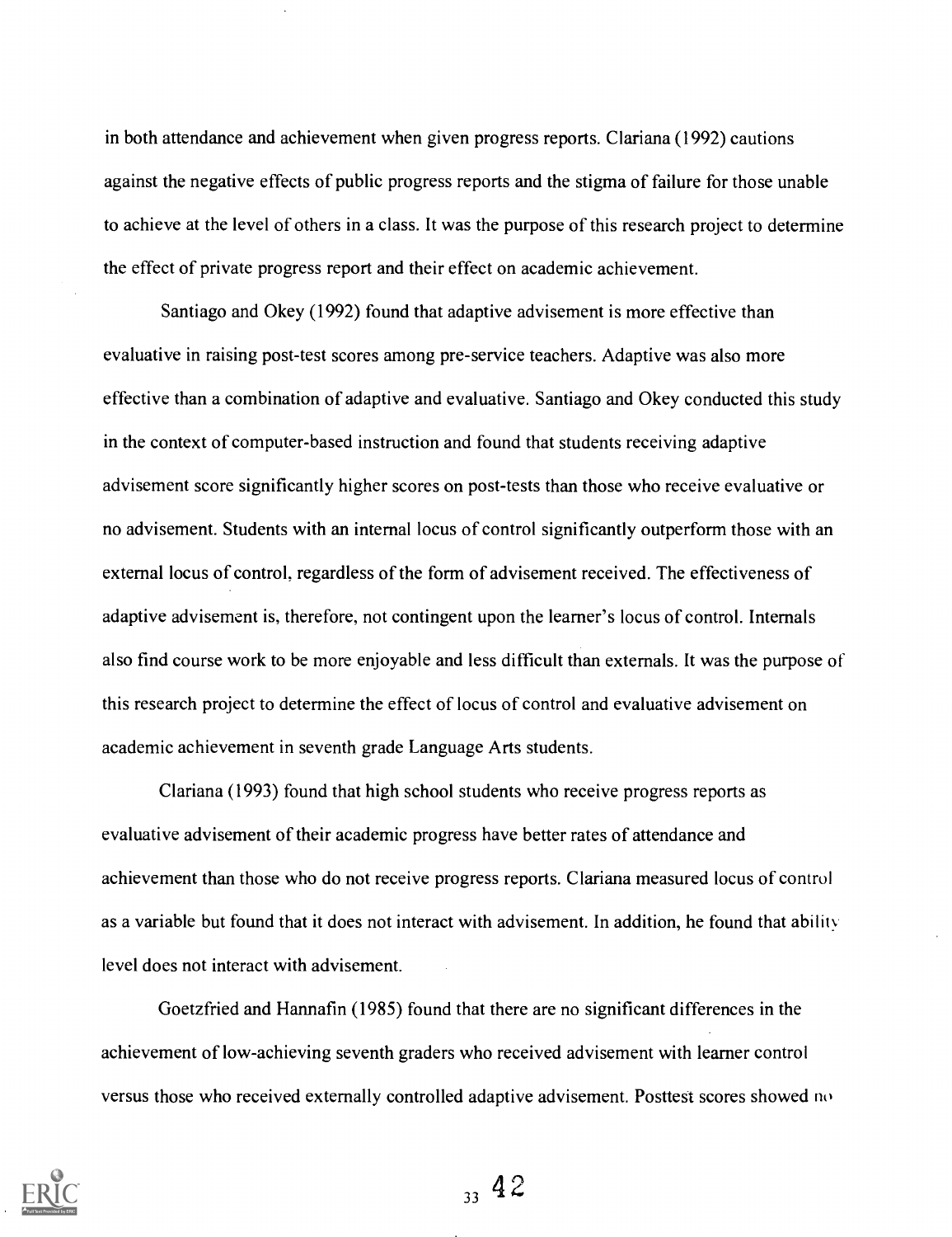significant difference between these two treatments and the linear control group. Advisement with learner control involved learner advisement of skills mastered and allowed the learner to ignore or heed the advice given via the computer program. Externally controlled adaptive advisement involved computer control of advancement depending upon the accuracy of responses given. The linear control group received the same progression of lessons without advisement of mastery and without any opportunity to revisit examples or past lessons. Goetzfried and Hannafin note that these findings contradict past studies favoring learner control strategies; however, they attribute their findings to the possible deficiencies of low achievers in the areas of self-evaluation and information evaluation. Goetzfried and Hannafin also note the issues of time and efficiency involved in their study. Advisement involves an investment of extra time on the part of students which may be to no avail. It was the purpose of this research project to determine both the effect of weekly progress reports on achievement and, consequently, the return on time invested by both teacher and students involved in the evaluative advisement of the weekly progress report.

R. Tennyson (1981) notes that traditionally many students are unable to assess needed practice required to become proficient in a content area and give up too soon before reaching mastery when working independently in computer-assisted instruction. In an effort to find a remedy to this situation, Tennyson (1981) conducted a study to measure the effect of computer assisted advisement. In his study, he found that twelfth grade students using computer-assisted instruction with advisement perform better on post-tests than those who do not receive such advisement. Those receiving advisement stayed on task and achieved mastery in less time than the control group. Students in the treatment group received advisement including their learning



 $34\,9$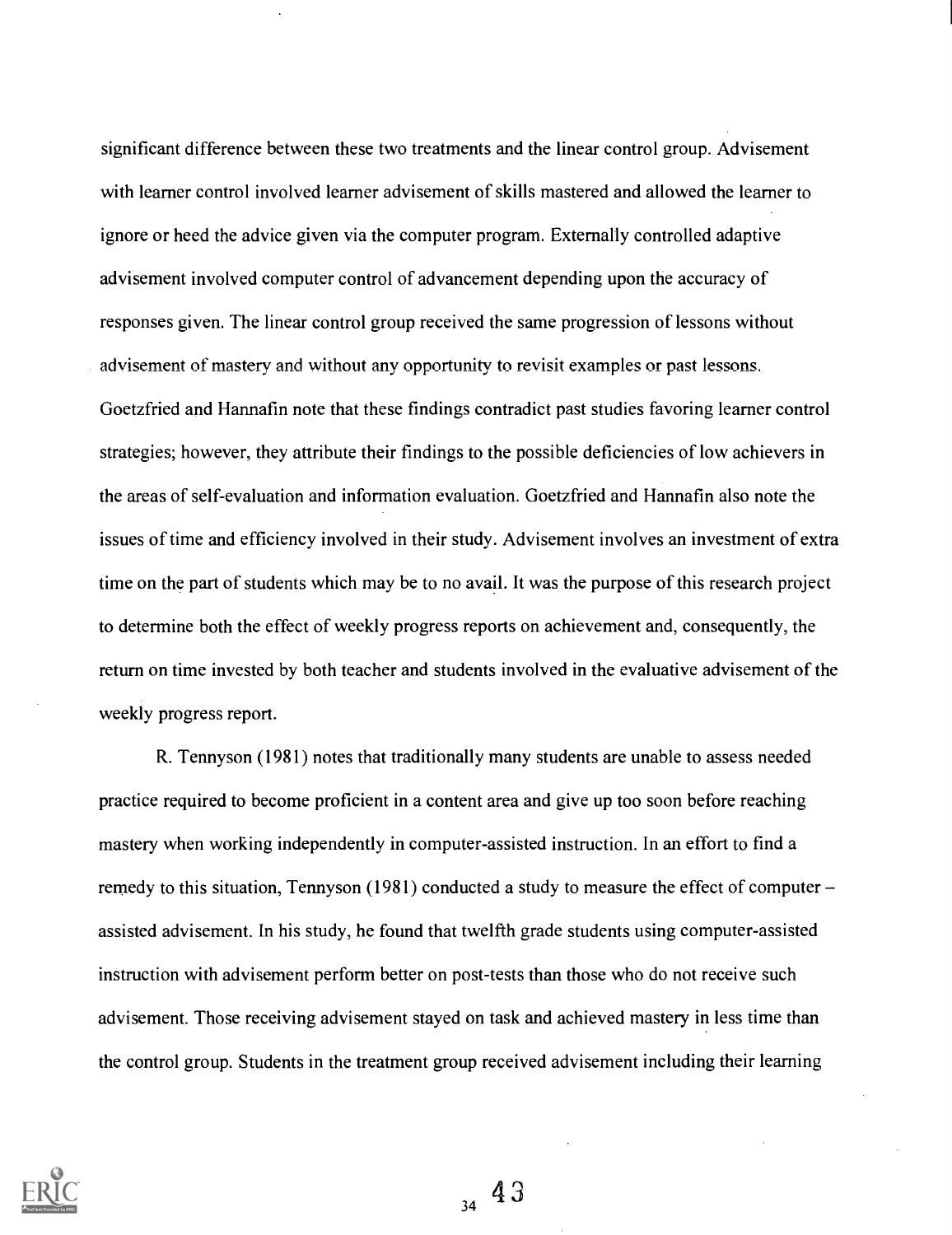progress and their individual learning strategies required to meet the criterion of mastery for the content area.

The advisement received in Tennyson's study fits the title of adaptive advisement as defined by Santiago and Okey (1992). It was the purpose of this research study to determine if advisement in the form of weekly progress reports would similarly impact achievement.

Arnone. Grabowski, and Rynd (1994) found that first graders with advisement performed significantly higher than those without advisement. Second graders without advisement, however, performed better than those with advisement. Arnone, et al. believe this difference is due to closer attention paid by first-graders to the advisement. At the opposite end of the age spectrum, Self (1984) found that remedial college students with poor reader skills improve when given updated advisement regarding their achievement and instructional needs. Self recommends further research on advisement in this area to possibly address the diverse ability levels found in community colleges with remedial level classes. It was to purpose of this research project to determine the effect of advisement on seventh graders many of whom have low reading skills.

# Progress Reports as Integral Part of Intervention Programs

Progress reports have been used as an integral part of a variety of programs designed to achieve a number of goals including improved academic achievement, improved behavior, dropout prevention, and juvenile delinquency prevention. While progress reports are not the sole treatment, they are included in each of the following treatment programs.

Rumberger and Larson (1992) found that student attendance, grades, and attrition rates improve after participating in a drop-out prevention program which includes frequent feedback to parents and students regarding progress. Subjects in the Rumberger and Larson study were atrisk seventh graders including learning disabled and severely emotionally disturbed students.

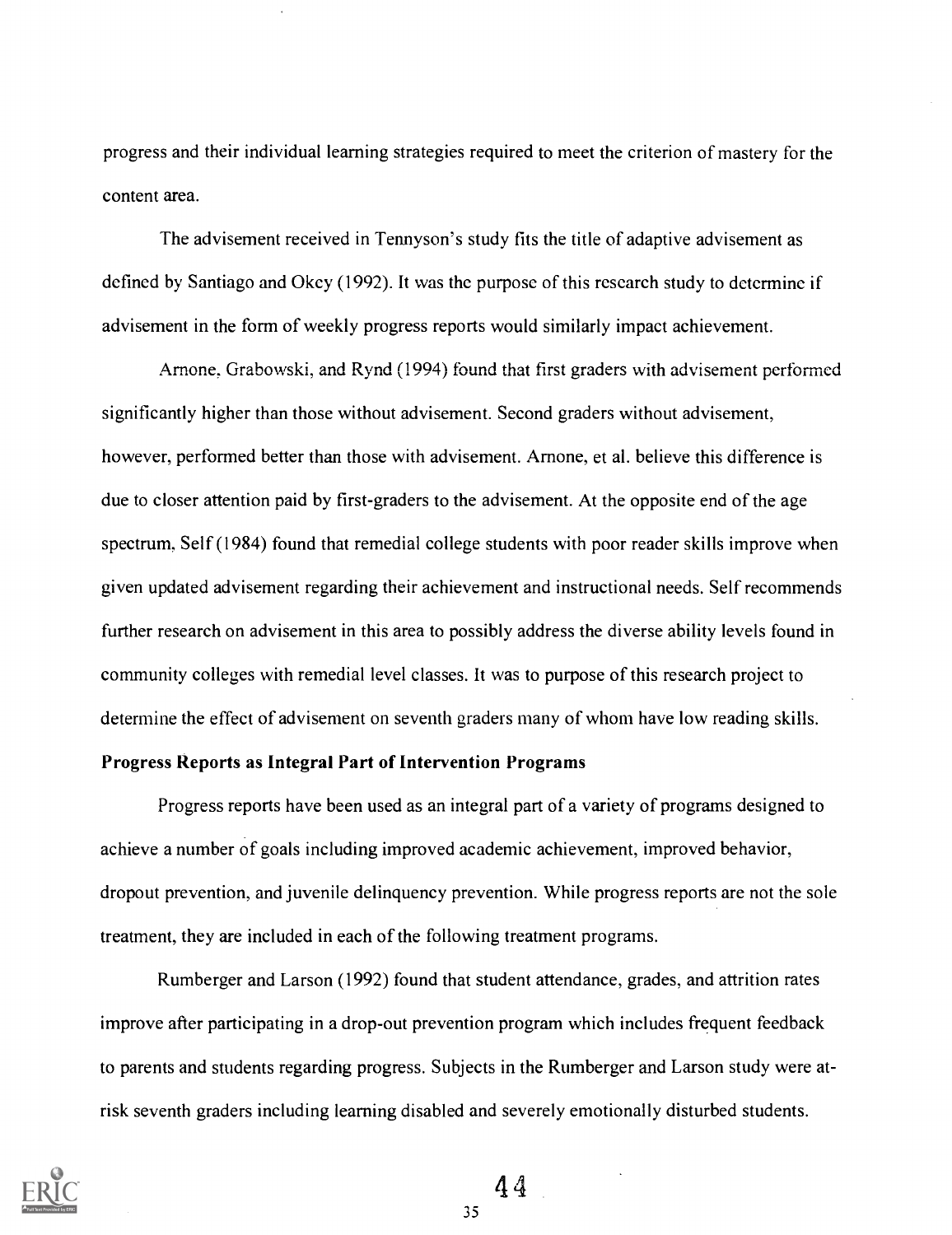Students received other services including counseling, problem-solving training, parent literacy training, and extracurricular activities. Similarly, Buckner (1993) found that a dropout prevention program using progress reports was successful. Subjects were seventh and eighth graders with learning disabilities who were at risk of dropping out of school. The program included selfesteem activities, social skills training, career training, peer tutors, motivational techniques, parent phone calls, parent conferences, and student progress reports. The program's goals of improved academics, behavior, attendance, and demonstration of social skills were all met.

Fatum (1987) describes a peer counseling program designed to develop leadership skills among incarcerated youths through counseling and educational programs. The youths were trained to visit and interact with students speaking openly about consequences of criminal activity. A weekly progress report was used to monitor progress of youth offenders.

Shannon (1997) found that student-led conferences which include feedback on progress assist students in learning the importance of learning, personal responsibility for learning, the importance of assignments, and the value of communication. Conferences included parental participation, student self-assessment, presentation of student portfolios, and the emphasis on student control over learning. Picciotto (1996) details a model similar to the one described in the experiment by Shannon (1997). Picciotto's model includes a three-way report card in which students, teachers, and parents are invited to make remarks regarding student progress. It was the purpose of this research project to discern the impact of the weekly progress report as a tool used by students to monitor and control their own learning.

Borders (1981) outlines the use of progress reports as a part of the student contract used with special needs students in regular and vocational classroom settings. The contract entails the initial contract and regular progress reports used to monitor progress. Similarly, Scaringi (1994)

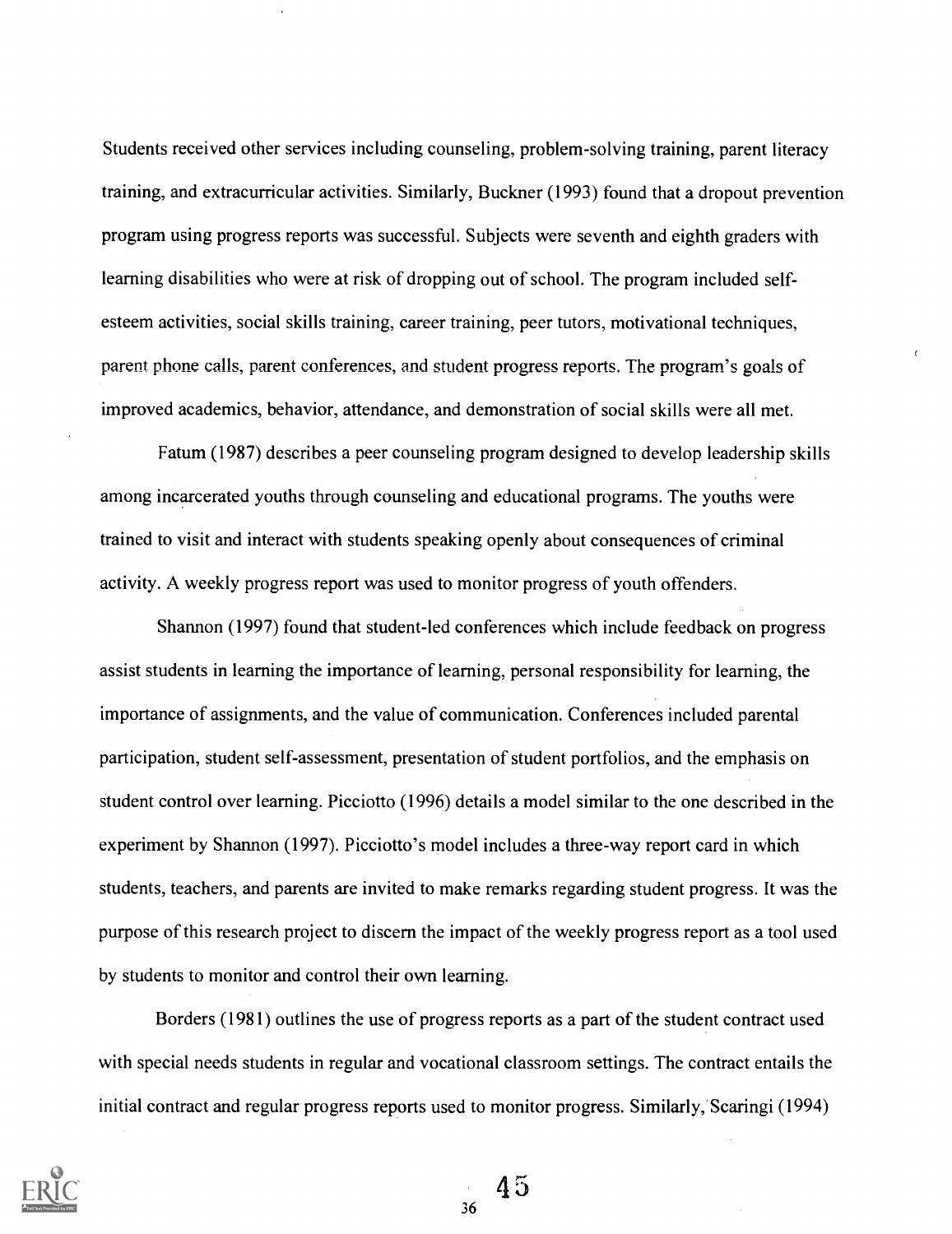reports the use of a weekly progress report as a part of an overall effort to keep parents of Hispanic students informed of their children's progress. This practicum included tutoring, weekly parent calls, and mailed postcards to parents with a weekly homework hint. Results of the practicum showed that parents are willing to be involved in their children's education when their native language is used in school-home communication.

Ontario-Montclair School District (1981) found that middle school students participating in a basic skills level math curriculum which included progress reports increased their skills on the Comprehensive Test of Basic Skills (CTBS) by 3.4 months for each month of instruction. The instruction was individualized and involved drill, pretests, posttests, and quizzes. The program also included enrichment activities, motivational games, filmstrips, and manipulative games. Similarly, Holt (1984) found that progress reports were used in conjunction with a successful reading instructional program. Unlike the other programs mentioned, this program involved community volunteers.

Lordeman (1977) found that a two-way home-school feedback program is a feasible way to keep parents and their middle school students informed of student progress on a regular basis. An interim report of student progress was used in the study in conjunction with reminder postcards sent to parents. The program was designed to measure the feasibility of such two-way communication which would replace the need for a parent visit to the school. The interim progress report included a record of attendance, homework requirements for each subject, and at least one teacher comment for every subject. The report was mailed to parents. Parents were then asked to return an enclosed form asking for their reaction to the progress report. Students were asked to return the response form to the school. Teachers then reviewed the returned forms. In the first grading period, postcards were sent and phone calls were made reminding parents to



46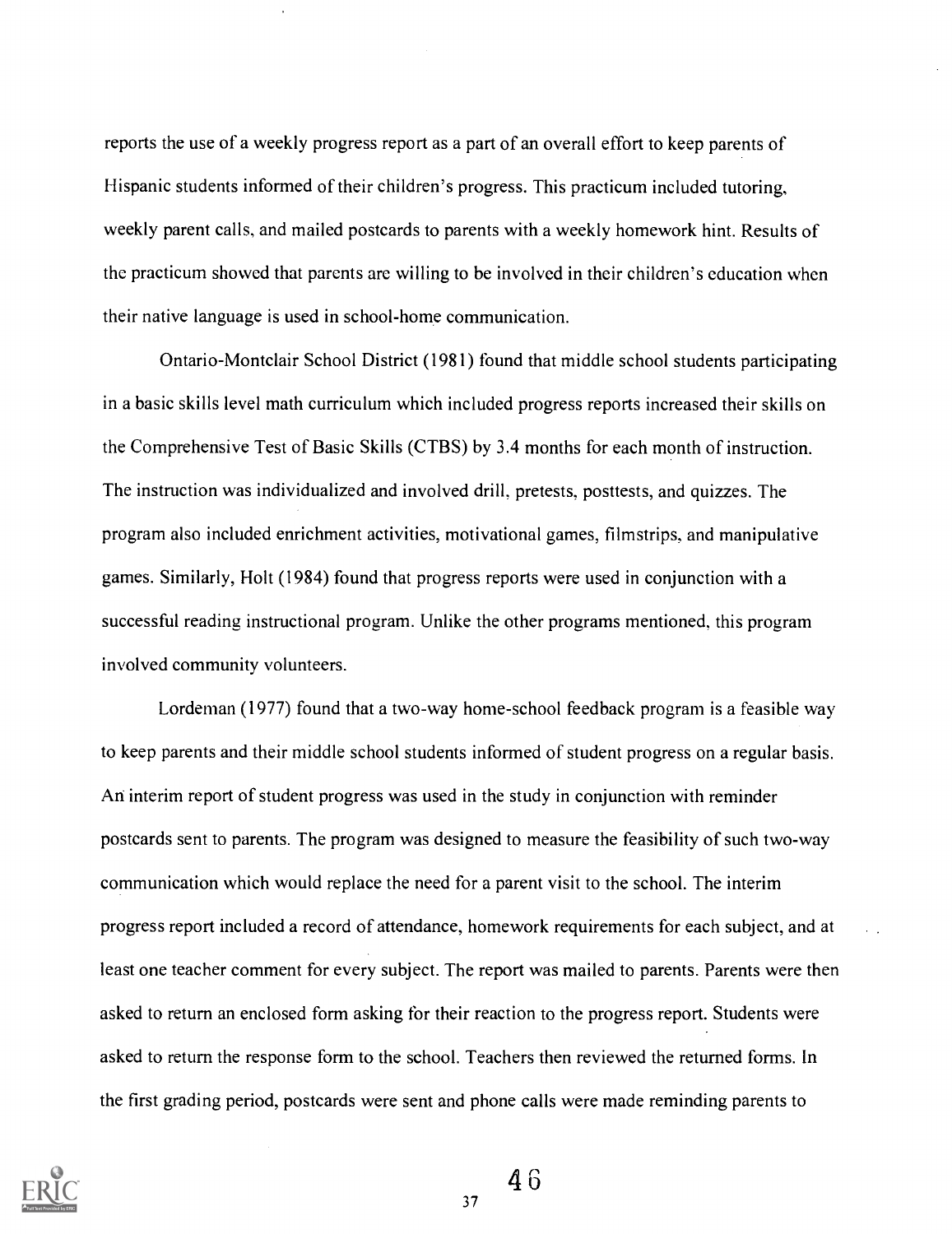return their response forms. In subsequent grading periods, no reminder calls were sent. Post cards were sent during the second and fourth grading periods. Lordeman found that a high percentage of parents returned the response forms.

Abcug (1991) found that students participating in a mentoring program including a weekly progress report experienced significant improvement in academic achievement, behavior, attendance, and attitudes toward school. The program included weekly one-hour sessions and brief daily meetings between mentors and their students. Similarly, Denoyer (1984) found that a mentoring program using school non-teaching staff as mentors along with biweekly progress reports to parents improved student concern over academic progress. The program also allowed counselors to intervene at the first sign of any difficulties. The program was used at the middle school and high school levels. Similarly, Campbell-Peralta (1995) details a mentoring program aimed at adolescent minority males. It was designed to improve the academics, attitudes, and behavior in school. The goal of improving behavior was met; the other goals were not met. Students in this program were given a mentor and peer tutor. Students participated in group counseling and received instruction in career exploration. The program included a progress report to parents as a means of providing feedback. It was the purpose of this research project to measure the effects of an interim progress report given solely for the benefit of student selfmonitoring (with no parent signature or response required).

Kehayan (1983) describes a peer tutoring program for seventh and eighth graders designed to improve attitudes and motivation that interfere with learning. The program involved peer counseling and a support team consisting of peer tutors and peer consultants. It included mandatory group meetings and weekly progress reports. The program was successful with improved grade point averages and 80% of the students being promoted.

 $\ddagger$ 

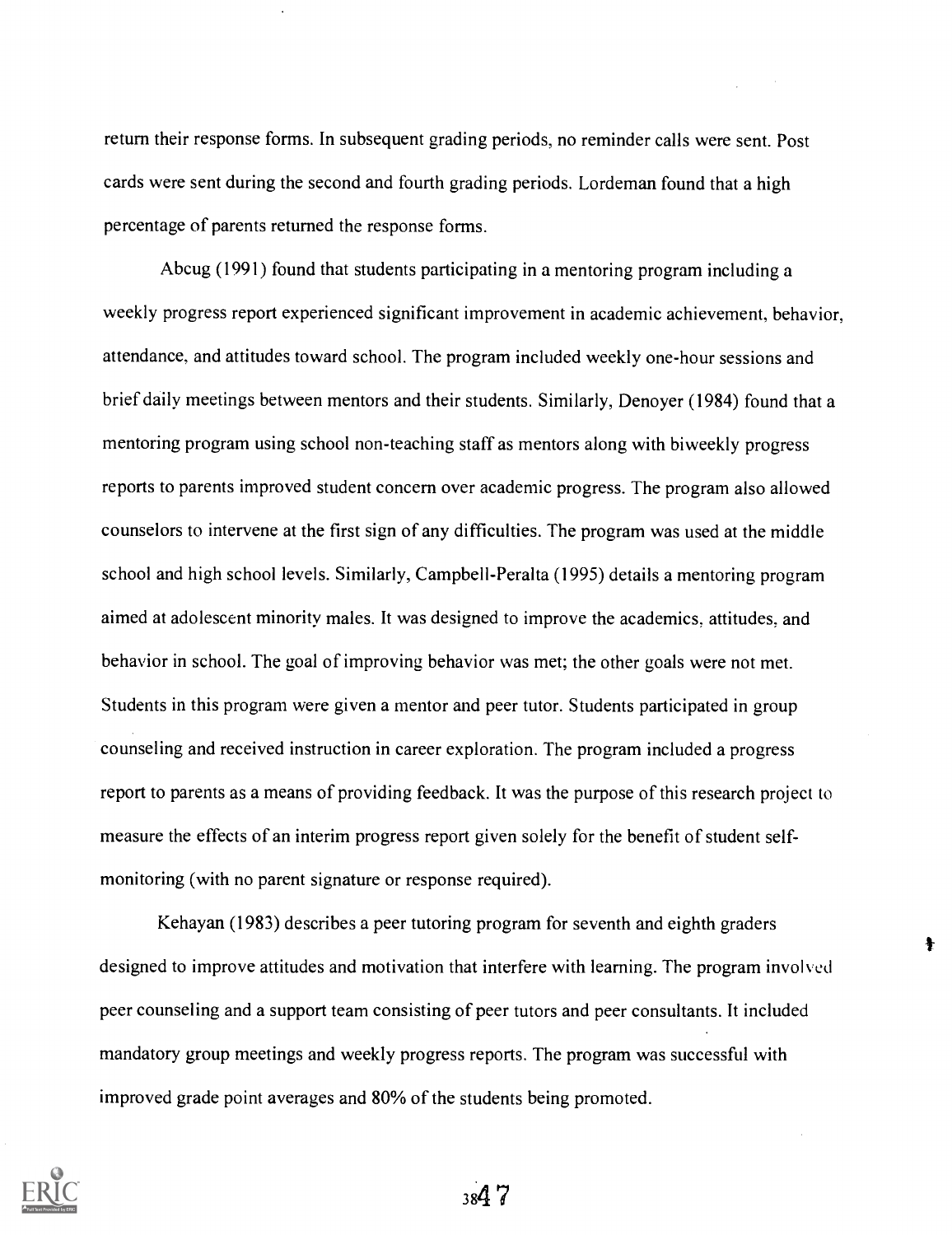Blumberg (1986) describes the daily progress report as a means of monitoring and providing feedback to students regarding their daily behavior. The individualized program includes daily counseling and has proven effective in assisting adolescents monitor and manage their own behavior.

Ackerman, Hughs, and Wilder (1997) describe an action research project designed to increase student academic and social responsibility among kindergarten, first, and fifth graders. An assessment found that students lacked involvement in the assessment process, were overly dependent on extrinsic rewards, and lacked the ability to do self-assessment. Intervention was implemented which included portfolio assessment, student self-assessment, peer helpers, and an increase in communication between teachers, students, and parents. The results were an increase of awareness of academic progress and behavior on the part of students as observed by their teachers.

Goldman (1994) found that progress reports were successfully used with a program designed to insure that high school student athletes meet academic requirements and complete necessary courses for college entrance. The program included early morning study hall, small group and one-on-one individual counseling with the school guidance counselor, and SAT preparation classes. All goals of the program were exceeded.

Hakel (1997) describes a college program aimed at teaching students the importance of academic performance through the use of self-assessment and feedback. The program stresses competition using individual feedback as a tool for measuring improvement. The program also emphasizes communication and problem solving skills.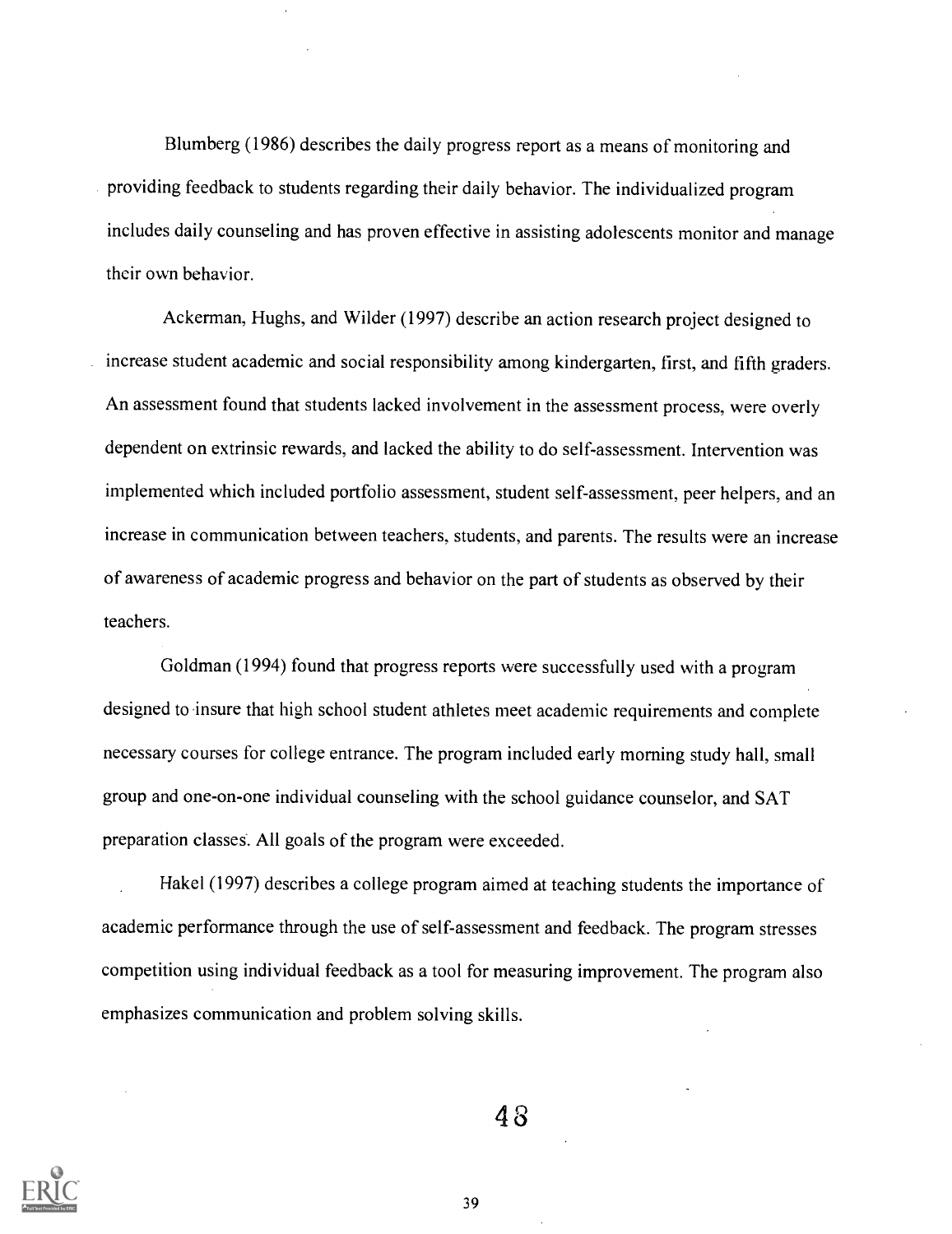### Chapter 3

#### Overview of the Project

The primary purpose of the study was to measure the difference in academic achievement of seventh grade Language Arts students who received a weekly progress report with their current numerical average at one-week intervals versus seventh grade Language Arts students who received their numerical average in Language Arts at three-week intervals. In order to obtain a valid comparison for this study, two seventh grade classes with similar make-up were used based on equivalency in the following variables: 1) mean numerical average at the nine week grading report of the fall semester in Language Arts; 2) mean ITBS reading total; and 3) mean ITBS language total scores. Students in the treatment group received a weekly computergenerated grade sheet, which itemized their score on each assignment and included the cumulative numerical average to date. It also outlined numerical averages within five categories of assignments (notebook checks, participation, writing assignments, tests, and projects). A secondary purpose of the study was to determine the difference in academic achievement between students with an external locus of control score and students with an internal locus of control score within the two groups, as measured by the Nowicki-Strickland Locus of Control Scale for children. A third purpose of the study was to determine the effect of weekly progress reports on locus of control scores.



 $484$ 40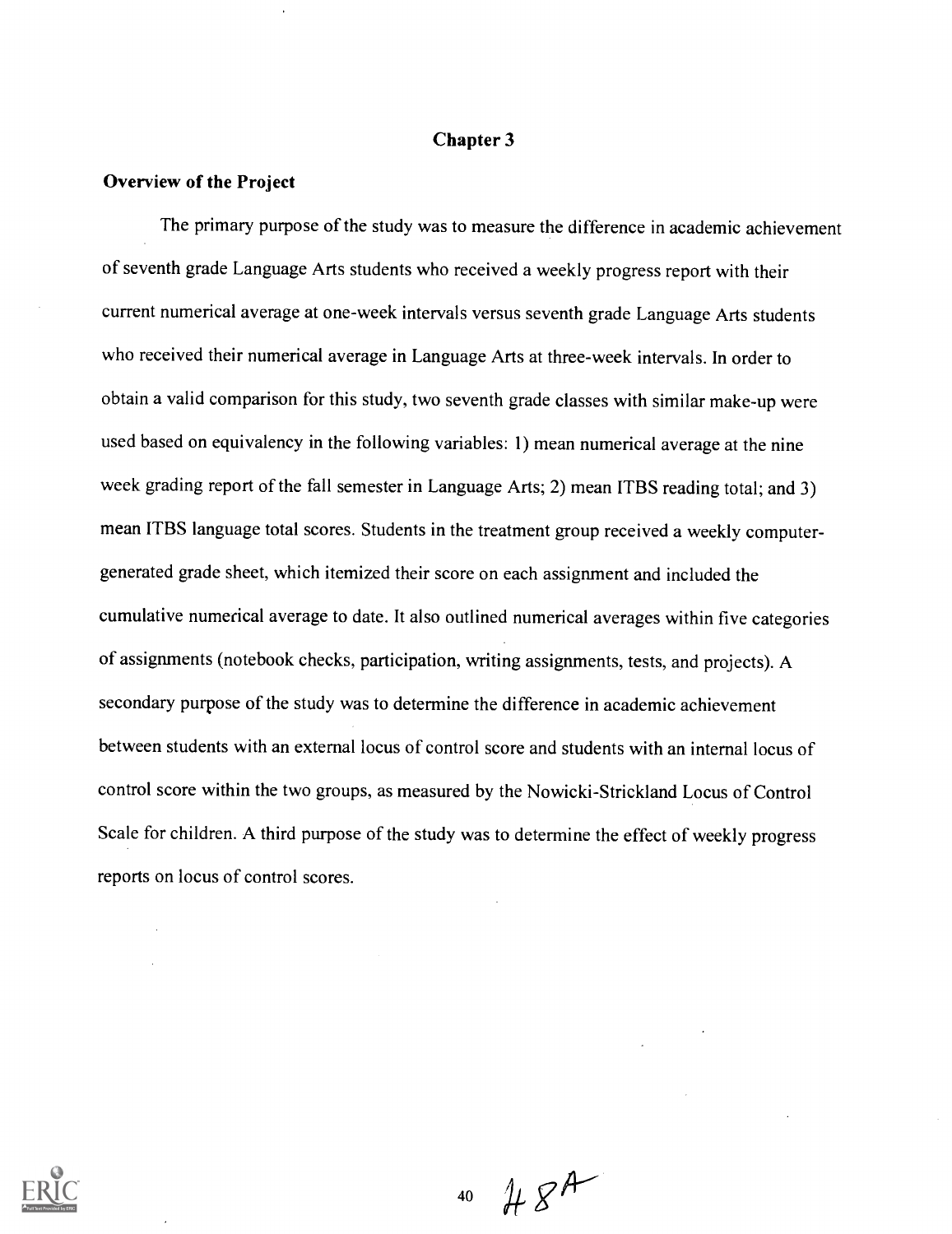### **Hypotheses**

The following hypotheses apply to this study:

1. There is no significant difference in academic achievement for seventh grade Language Arts students who receive progress reports at one-week intervals and those who receive progress reports at three-week intervals.

2. There is no significant difference in academic achievement for students with an internal locus of control and those with an external locus of control.

3. There is no significant difference in locus of control attribution for seventh grade Language Arts students who receive progress reports at one-week intervals and those students who receive progress reports at three-week intervals.

### Description of the Sample

The research study was conducted in a middle-class to upper middle-class suburban school located in a neighborhood 20 miles from a large metropolitan city. Although the neighborhood was overall affluent, the school district included three shelters which had students attending the school. The student body was 95% African-American and 5% other (Caucasian, Hispanic, and Asian). The school contained 1344 students in grades six through eight. Average daily attendance was 97%. Special education students made up 6.77% (91 students), excluding gifted students. Gifted students represented 6.32% (85 students). There were 2 ESOL students. Students receiving less than 25 hours per week of special education services comprised 3.72% (50 students) of the school population. Students receiving free or reduced lunch comprised 36% of the student body. Students who were retained comprised 3.72 % of the school's population.

The school building was a large, well-maintained three year old facility. Both the treatment and comparison groups were taught in the same classroom. The classroom was



 $49$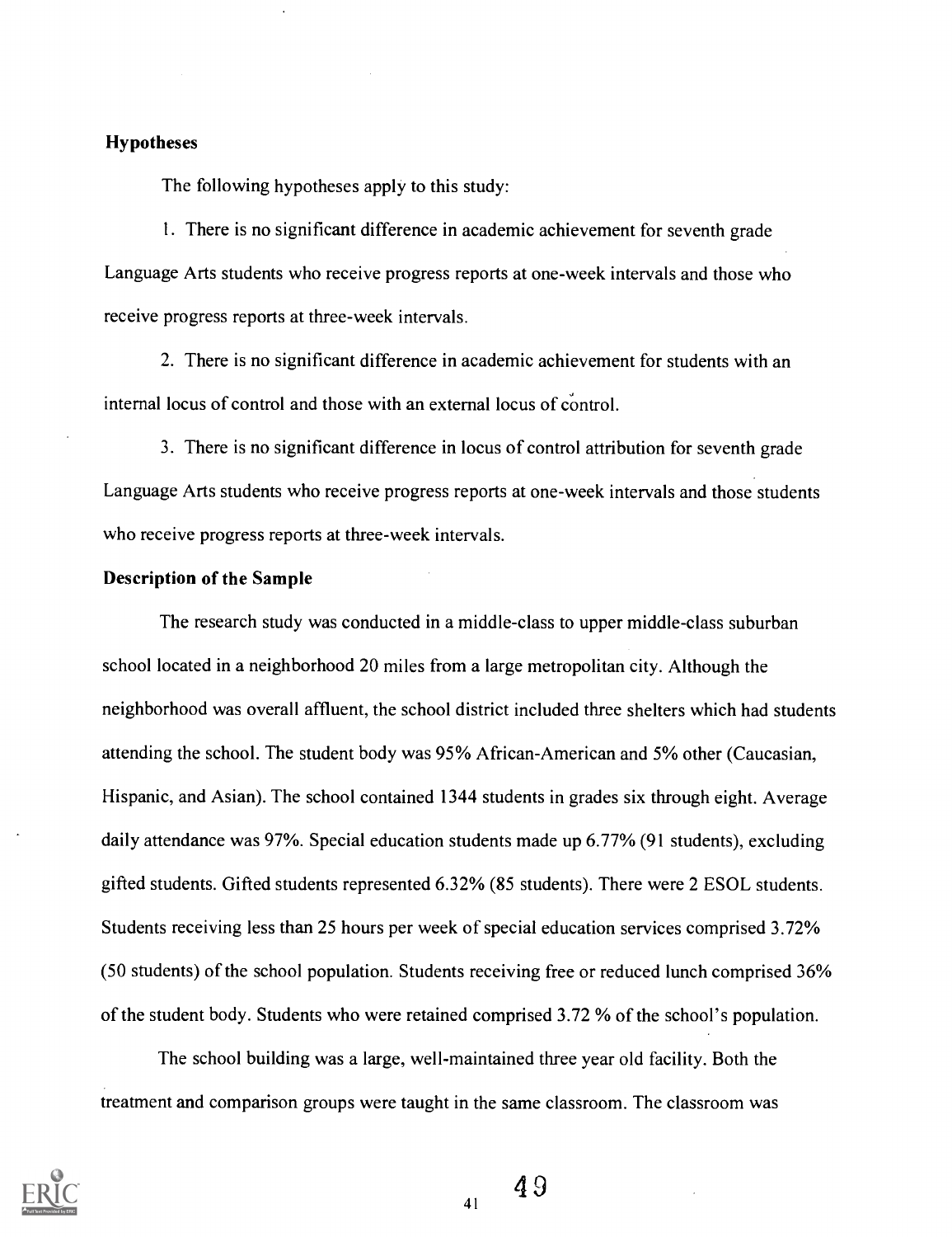equipped with a TV/VCR, an overhead projector and screen, a dry-erase board, a large bulletin board, one teacher computer with no access to the internet, the daily newspaper, many magazines, and many books including fiction, nonfiction, and poetry. The room had windows along the top of one wall and one small 3x6' window in the corner of the room. The room was located on a large, main hall in the center of the school.

The sample consisted of two groups of heterogeneously grouped seventh graders taught by the same Language Arts teacher. The teacher was certified in Middle Grades 4-8 with a Master's degree and seven years of teaching experience. The sample was part of a four-teacher team with 114 regular education students. The treatment group consisted of 26 students, 12 males and 14 females. Two of these students were gifted students who took World Studies with the gifted teacher; the remaining 24 students were regular education students. One student was excluded from the sample because of the lack of available ITBS scores; however, this student remained in the classroom for instruction. The treatment group contained 25 African-American students and one Hispanic student. The comparison group consisted of 25 students, 14 males and 11 females. Five were gifted students who took World Studies with the gifted teacher; the remaining 20 were regular education students. Two students were excluded from the comparison group sample, one because of the absence of available ITBS scores, and the other because of chronic absences. These students remained in the classroom for instruction but were excluded from the sample. The comparison group contained 23 African-American students, one Caucasian student, and one Hispanic student. (See Table 1)



 $42\,50$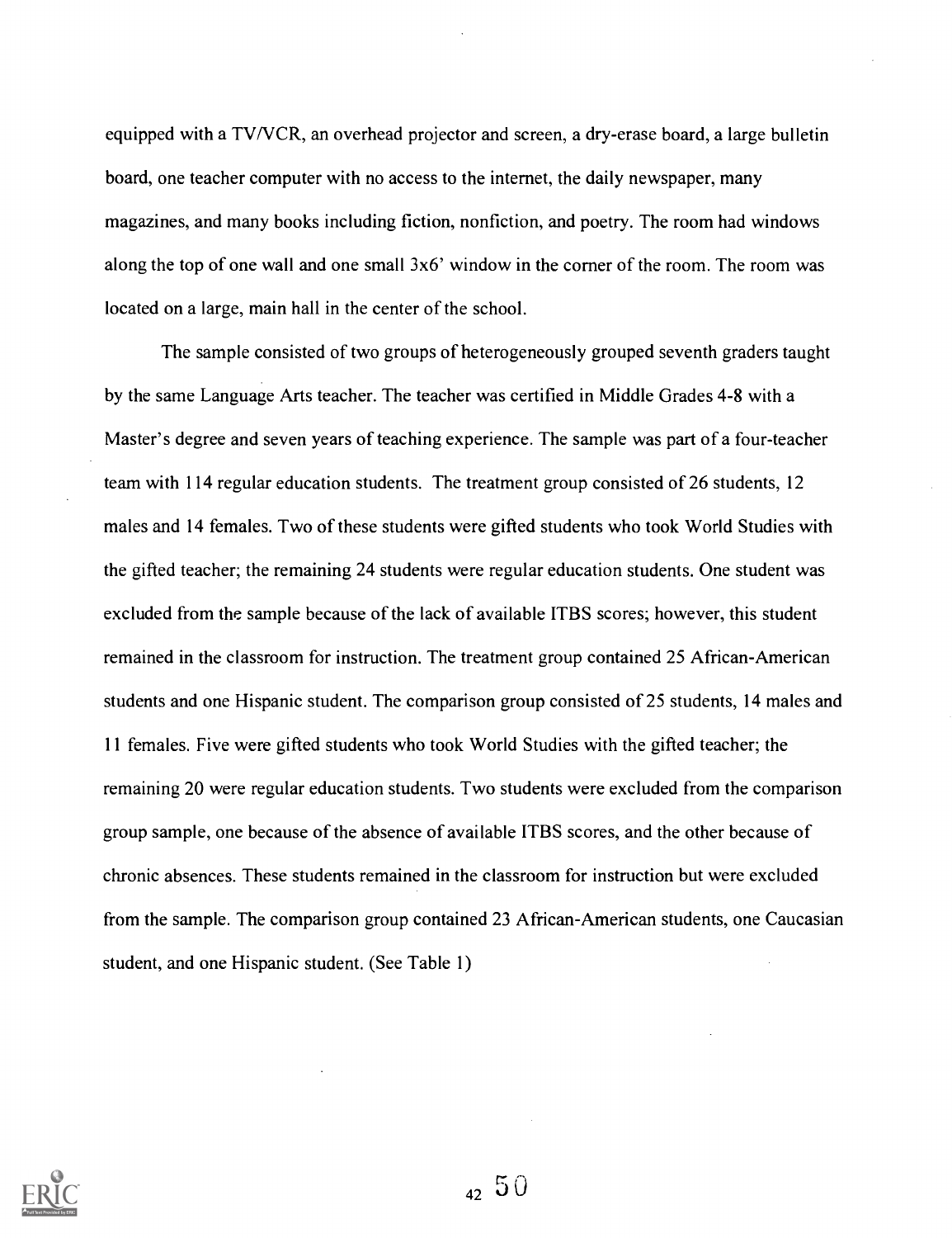| Full Text Provided by ERIC |
|----------------------------|

| Table 1                               |                         |                                        |          |                                   |                                 |                                                |                                 |                   |
|---------------------------------------|-------------------------|----------------------------------------|----------|-----------------------------------|---------------------------------|------------------------------------------------|---------------------------------|-------------------|
|                                       | Summary Data for Sample |                                        |          |                                   |                                 |                                                |                                 |                   |
|                                       | Male                    | $\sim$<br>Female                       | Z        | Reading Mean<br><b>ITBS Total</b> | Lang. Mean<br><b>ITBS Total</b> | $\pmb{\epsilon}$<br>Avg. @ 9 Wks.<br>Mean Num. | Failing<br>Wks.<br>$\mathbf{C}$ | Gifted            |
| Treatment<br>Group                    | 12                      | 14                                     | 26       | percentile<br>50.38               | percentile<br>60.34             | 78.46                                          | $\bullet$                       | $\mathbf{\Omega}$ |
| Comparison<br>Group                   | 14                      | $\blacksquare$                         | 25       | percentile<br>45.24               | percentile<br>60.64             | 78.4                                           | $\overline{r}$                  | $\bullet$         |
|                                       |                         | $\frac{1}{2}$                          |          |                                   |                                 |                                                |                                 |                   |
|                                       |                         |                                        |          |                                   |                                 |                                                |                                 |                   |
|                                       |                         |                                        | $\alpha$ |                                   |                                 |                                                |                                 |                   |
| $\mathcal{L}_{\text{max}}$<br>รี<br>ค |                         | $\overline{\phantom{a}}$<br>$\epsilon$ |          | 43                                |                                 |                                                | 3<br>Sa<br>$\cdot$              |                   |
|                                       |                         |                                        |          |                                   |                                 |                                                |                                 |                   |
|                                       |                         |                                        |          |                                   |                                 |                                                |                                 |                   |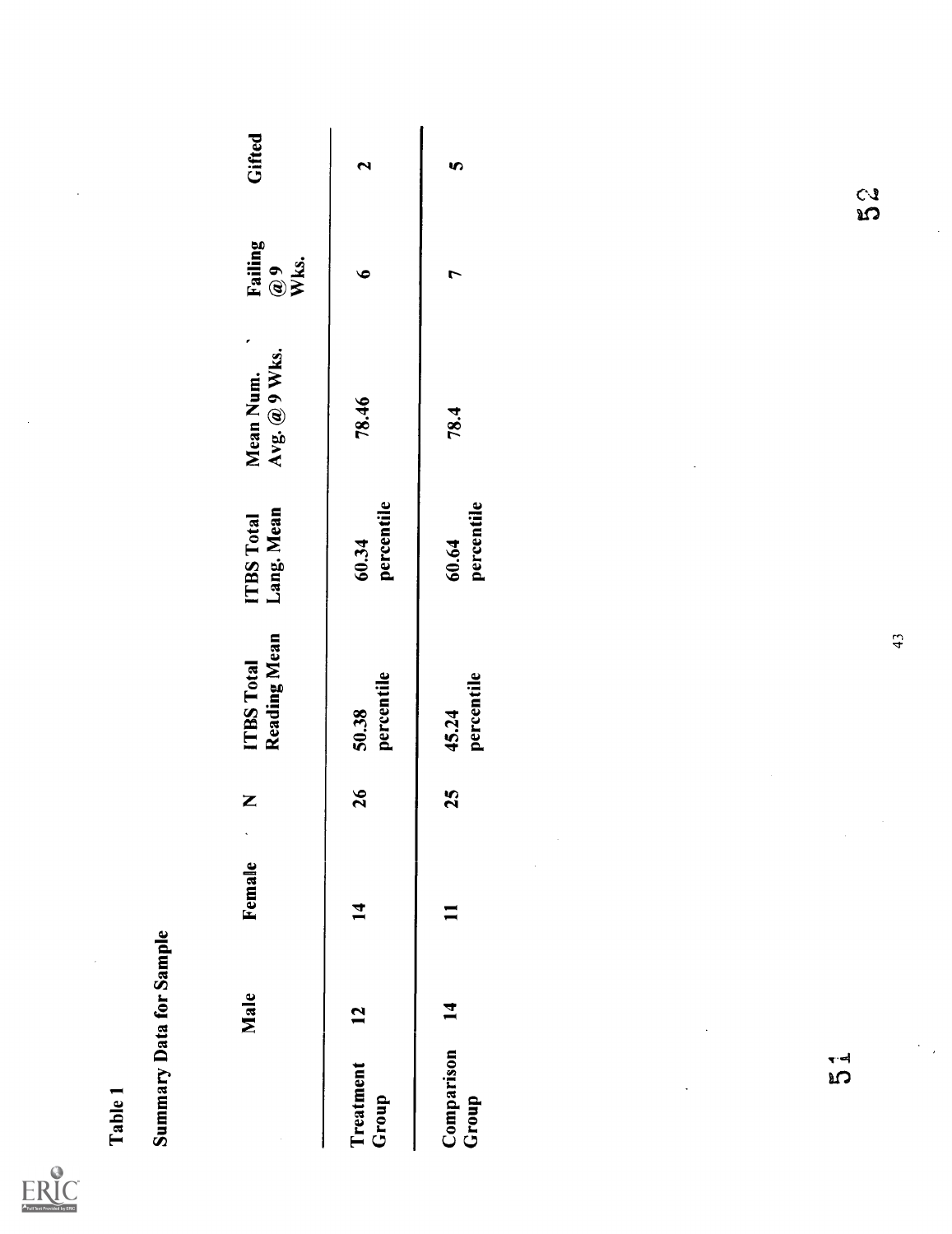#### Instrumentation

Academic achievement was measured by the weekly progress report consisting of a onepage individualized computer grade sheet, which itemized a student's scores on each assignment. The report included the cumulative numerical average to date as calculated by the following weighted assignment categories: Notebook (daily homework checks) 10%, Participation (individual work, group work, and whole class instruction) 20%, Writing Assignments 20%, Tests 20%, and Projects 30%. See Appendix A for a sample of the weekly progress report. The mean numerical average for seventh graders in Language Arts at the first semester nine-week mark and the second semester nine-week mark served as the pretest and posttest for academic achievement, respectively.

Locus of control was measured by the Nowicki-Strickland Locus of Control Scale for Children. (Permission to use was granted via phone conversation on December 15, 1998.) The pretest and posttest for locus of control consisted of the numerical score for seventh graders on the Nowicki-Strickland Locus of Control Scale for Children at the beginning of the second semester and the second semester nine-week mark, respectively. Research regarding the validity of this locus of control scale was consulted. It was determined to be valid when compared to other locus of control inventories.

#### Design

The numerical average in Language Arts at the nine-week mark of the first semester served as the pretest for academic achievement for the comparison and experimental groups. The comparison and experimental groups were given a pretest to measure locus of control at the beginning of the second semester. For nine weeks, students in both groups received the schoolwide progress reports at three-week intervals beginning at the third week of the second semester.



 $53$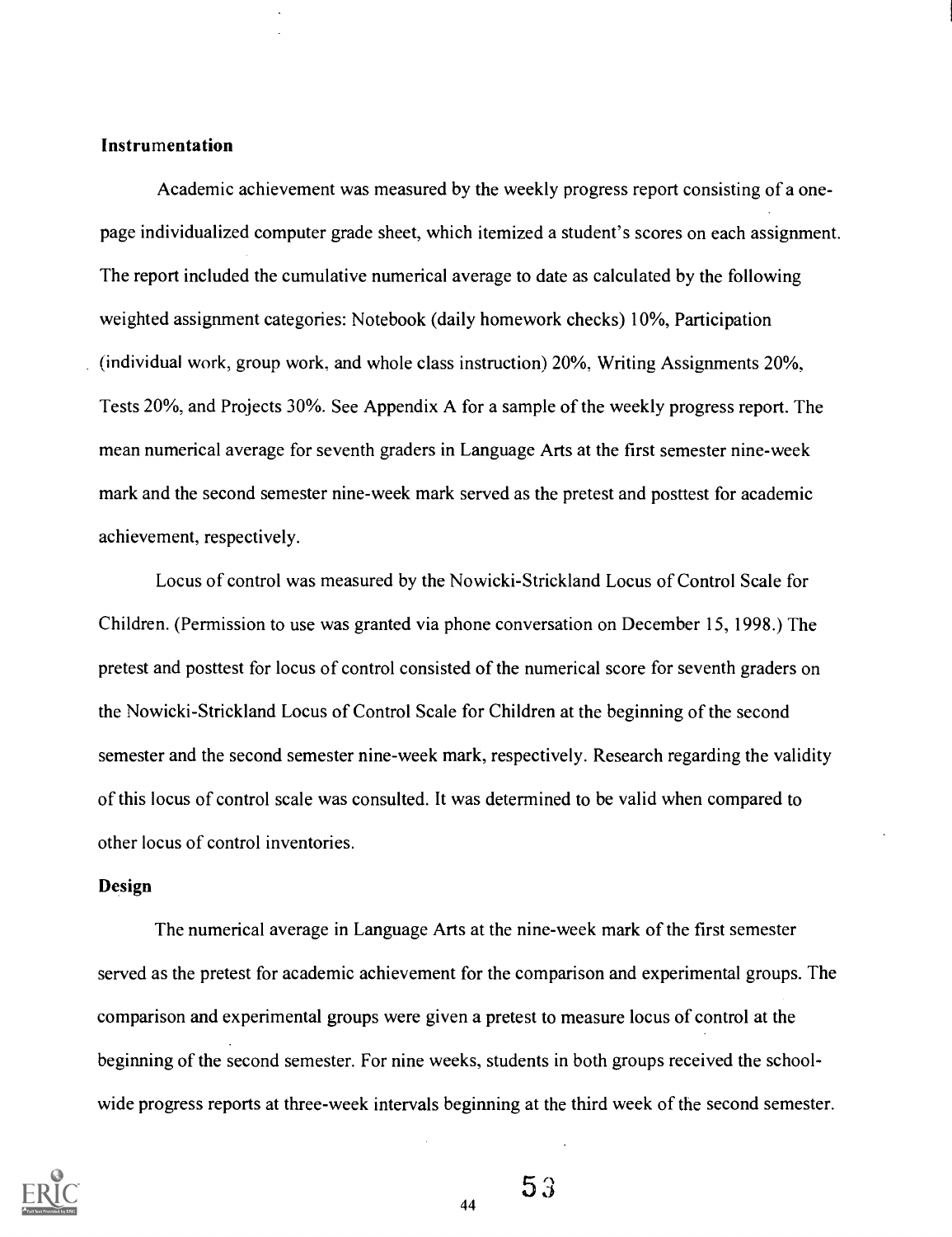The treatment group received the school-wide progress reports at three-week intervals and, in addition, received the weekly progress report. The numerical average in Language Arts at the nine-week mark of the second semester served as the posttest for academic achievement for both groups. At the end of the nine-week treatment period, both groups were given a posttest for locus of control. The pretests and posttests for locus of control were identical for both groups. See Appendix A for a sample of the pretest for academic achievement. See Appendix B for a sample of the locus of control scale. (See Table 2)

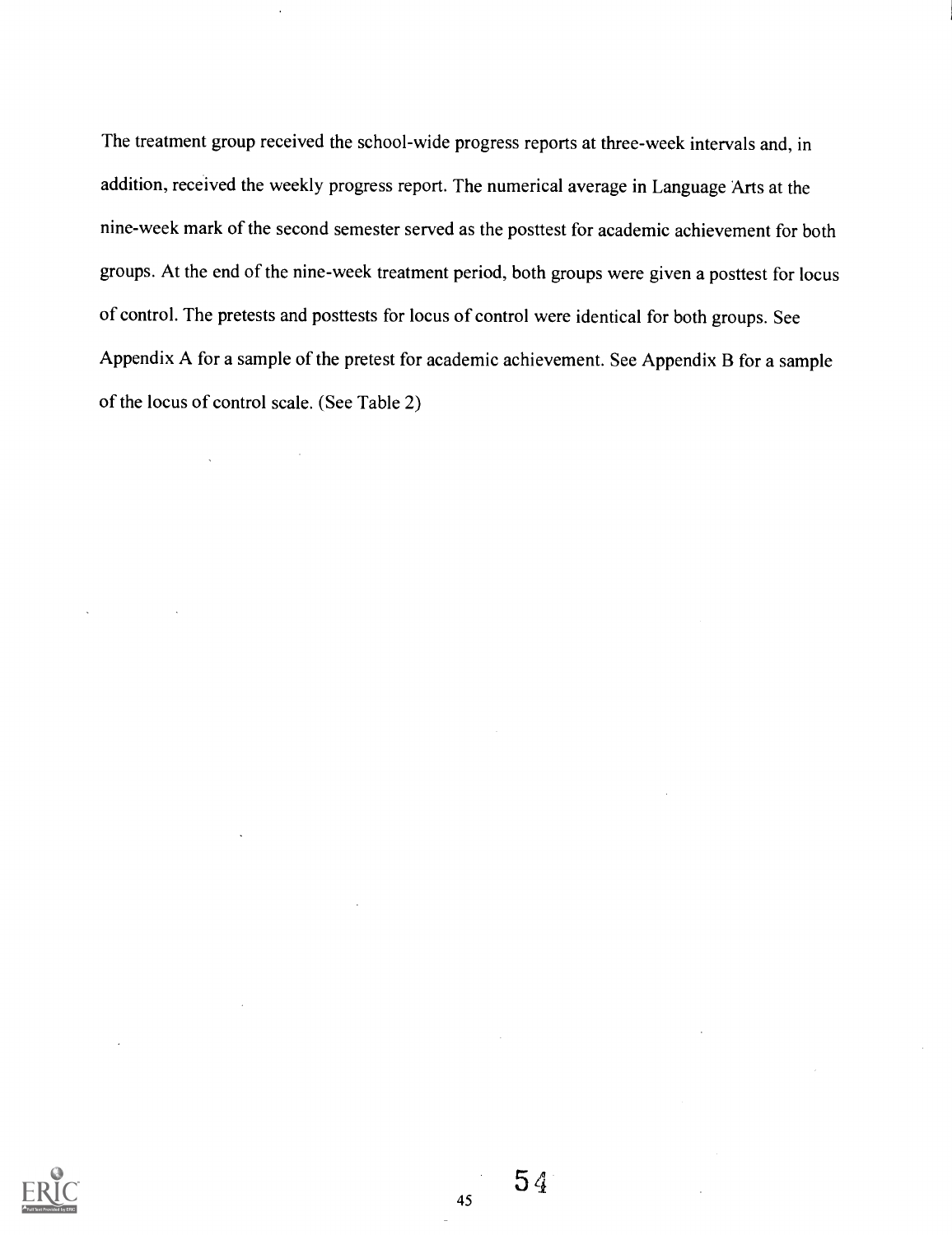| <b>Full Text Provided by ERIC</b> |
|-----------------------------------|

Table 2

| Design     |         |                                  |                                    |                                                                                                                 |                                                 |                                       |
|------------|---------|----------------------------------|------------------------------------|-----------------------------------------------------------------------------------------------------------------|-------------------------------------------------|---------------------------------------|
| Group      | Z       | For Acad.<br>Achieve.<br>Pretest | Of Control<br>For Locus<br>Pretest | Treatment                                                                                                       | Achievement Of Control<br>For Acad.<br>Posttest | For Locus<br>Posttest                 |
| Treatment  | 26      | $\mathbf{x}$                     | $\overline{\phantom{a}}$           | progress reports @ 3-week intervals<br>intervals in addition to school-wide<br>Weekly progress reports @ 1-week | $x^2$                                           | $y_{2}$                               |
| Comparison | 25      | ×                                | $\sum$                             | School-wide progress reports @ 3-week<br>Intervals                                                              | $y$ 2                                           | $\mathbf{r}$<br>$\blacktriangleright$ |
|            | S<br>CI |                                  |                                    | 46                                                                                                              |                                                 | ្ង<br>ស                               |

 $\bar{\beta}$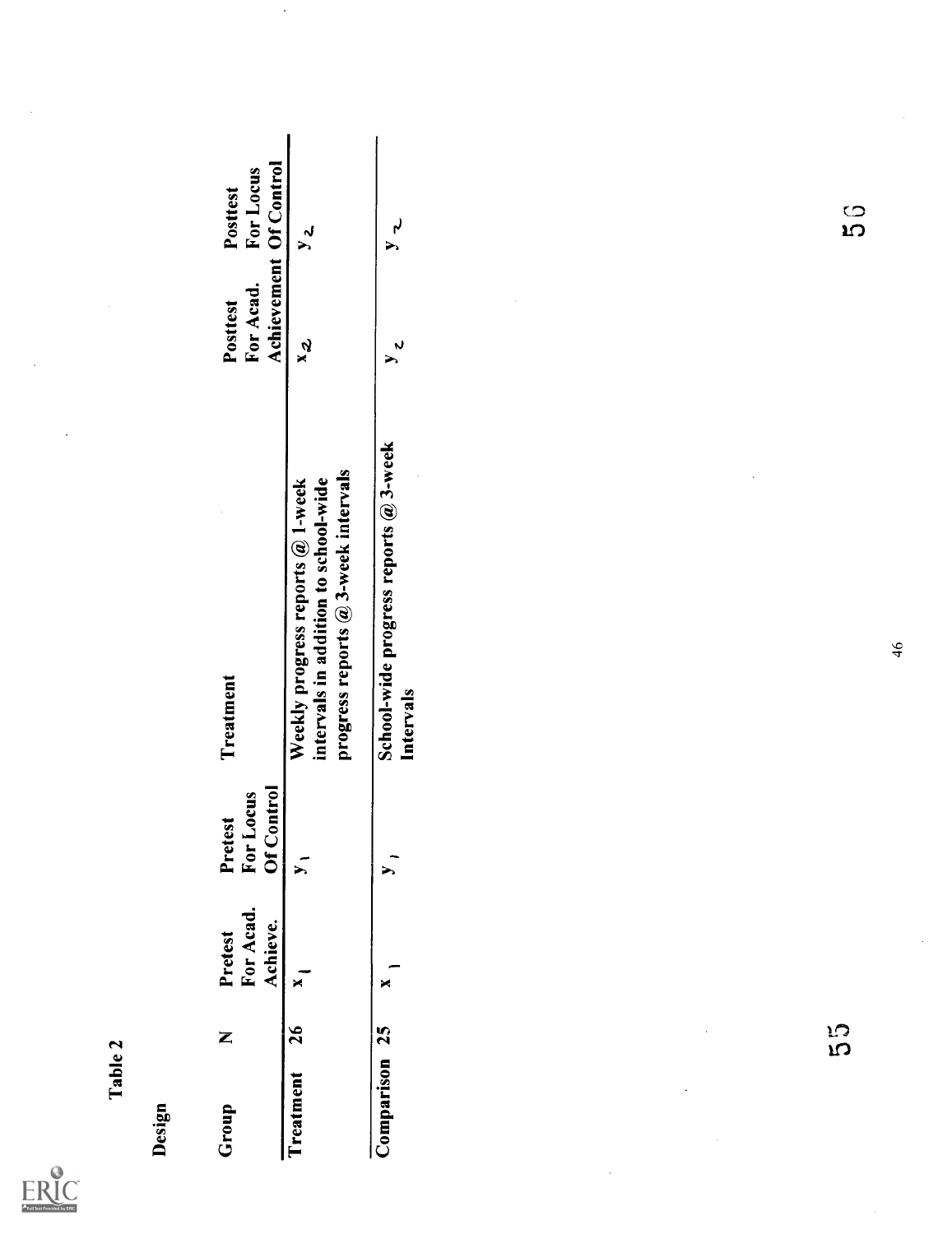#### Procedures

Four seventh grade Language Arts classes were examined to find two that were equivalent based on the mean ITBS reading total, mean ITBS language total, and mean numerical Language Arts average at the ninth week of the first semester. To achieve equivalency on these variables, three students were omitted from the treatment sample and three were omitted from the comparison sample due to extreme numerical averages or an absence of available ITBS scores. After eliminating these students from the sample, three  $t$  tests were done to determine equivalency. It was determined that there was no significant difference between the two groups on the above listed criteria. These two groups were also the most similar of the four examined in class stability and the failure rates at the end of the nine-week mark of the first semester. These two groups were chosen as the treatment and comparison groups.

The independent variable was the frequency of progress reports, and the dependent variables were: 1) student achievement as measured by the mean numerical average for seventh grade Language Arts students; and 2) locus on control as measured by the Nowicki-Strickland Locus of Control Scale for Children.

The same teacher taught both groups, using the same classroom and classroom management style. Academic achievement as measured by the mean numerical average for seventh grade students in Language Arts at the nine-week mark of the first semester served as the pretest. The pretest for locus of control consisted of the numerical score for seventh graders on the Nowicki-Strickland Locus of Control Scale for Children at the beginning of the second semester.

The comparison group received school-wide progress reports beginning at the three-week mark of the second semester, continuing at three-week intervals throughout the nine-week



57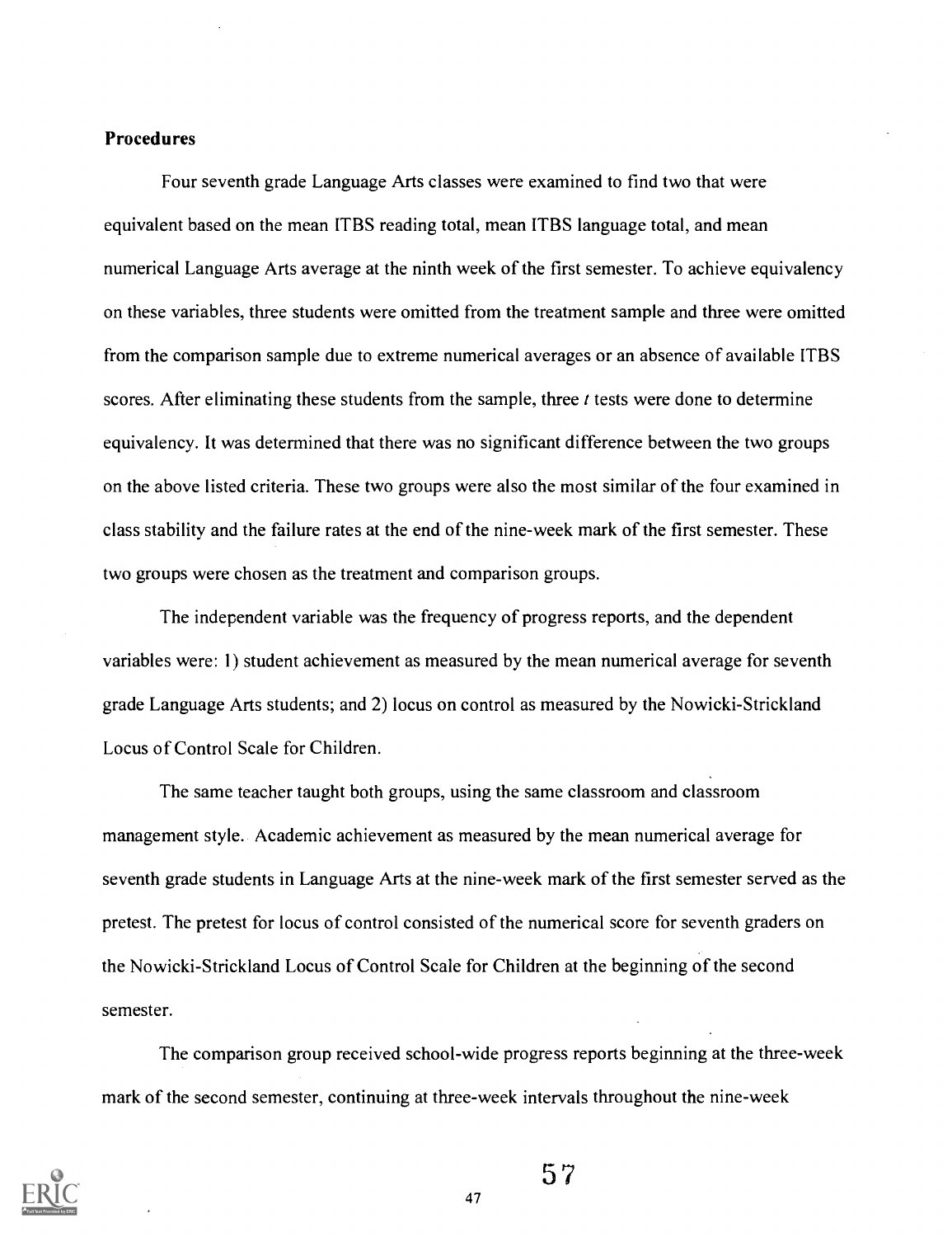treatment period. The school-wide progress reports consisted of numerical grade averages, conduct grades, attendance records, and teacher comments for each class. Stapled to each individual school-wide progress reports was a grade sheet identical to the weekly progress report received by the treatment group. The school-wide progress report was sent home for parent signature. The homeroom teacher followed up with a parent phone call for any progress report not returned with a parent signature.

In addition to the school-wide progress report, the treatment group received the weekly progress report at one-week intervals between each three-week school-wide progress report. The teacher distributed the weekly progress reports during the last five minutes of class each Tuesday, beginning with the second Tuesday of the treatment period. The treatment began at week one of the second semester at the end of January and continued throughout the nine-week treatment period. The weekly progress report consisted of a one-page individualized computer grade sheet, which itemized a student's scores on each assignment. The report included the cumulative numerical average to date as calculated by the following weighted assignment categories: Notebook (daily homework checks) 10%, Participation (individual work, group work. and whole class instruction) 20%, Writing Assignments 20%, Tests 20%, and Projects 30%. See Appendix A for a sample of the weekly progress report. In addition to the weekly progress report, the treatment group also received the school-wide progress reports, which were sent home for parent signature at three-week intervals. The school-wide progress reports consisted of numerical grade averages, conduct grades, attendance records, and teacher comments for each class. At three-week intervals, the treatment group received their weekly computer grade sheet stapled to the school-wide progress report.



 $58$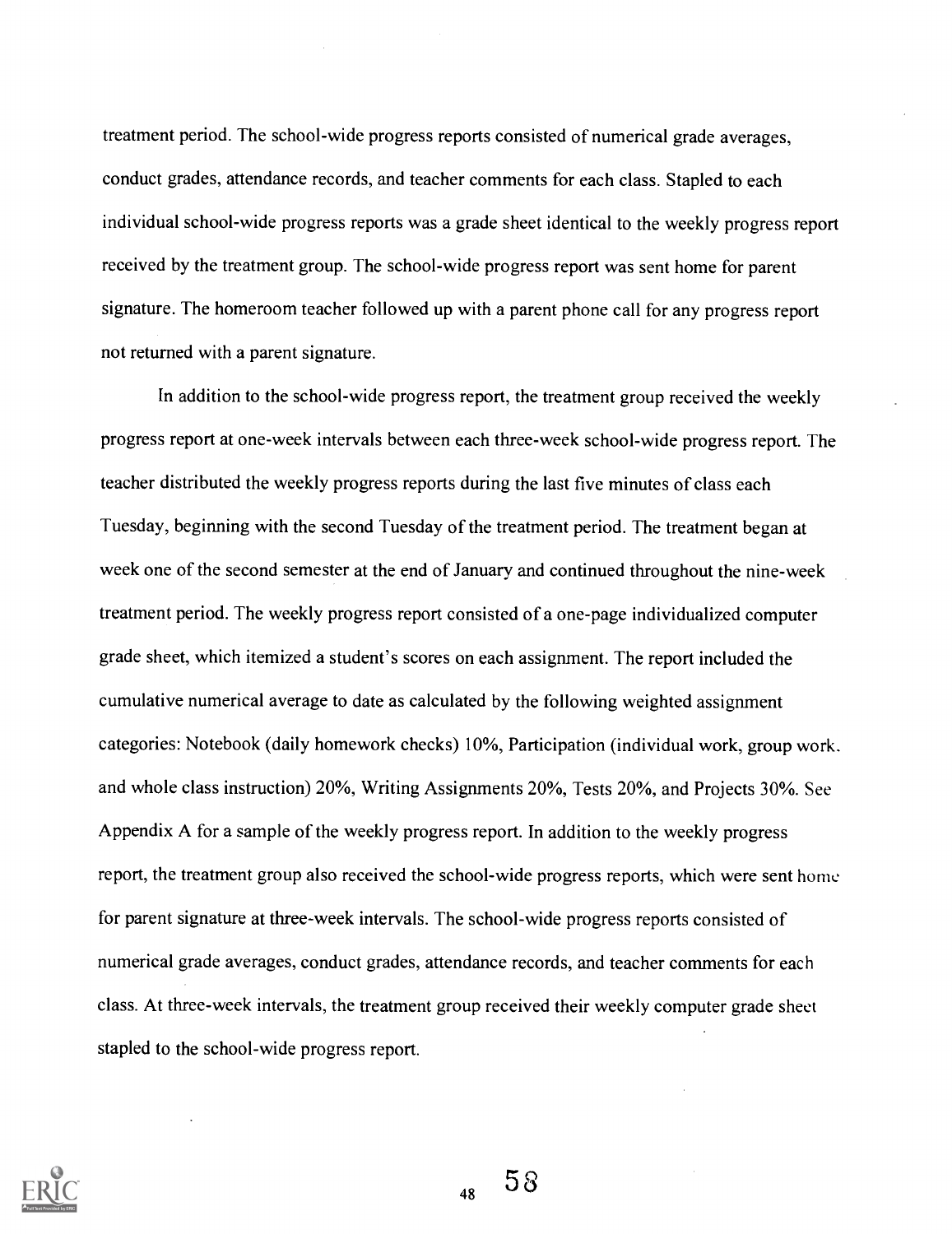At the beginning of the treatment period, the teacher gave detailed instructions to both the treatment and comparison groups on reading and interpreting the information on the computer grade sheets. Information on points possible and points earned was provided as well as how weighted averages are calculated. A sample was reviewed on the overhead projector. Student questions were addressed regarding the grade sheet. See Appendix C for lesson plan on Interpreting the Computer Grade Sheet.

The treatment group was informed at the beginning of the nine-week treatment period that each student in the class would be receiving a weekly progress report in the form of a weekly computer grade sheet. Students were already very familiar with the grade sheet, which was attached to each school-wide progress report during the first semester. Students were told that the weekly progress reports were for their use, for purposes of evaluating their progress from week to week. Students were informed that parent signatures were not required on the weekly progress report. (Parent signatures were required on the school-wide progress reports. Follow-up phone calls were made to parents of students not returning signed school-wide progress reports.)

At the end of the treatment period the two posttests were administered, which were identical to the two pretests, measuring academic achievement and locus of control. The mean scores on each test-were calculated for both groups. The researcher scored the tests and results were compared.

#### Method of Data Analysis

At the conclusion of the treatment period, mean numerical averages in Language Arts were compared for the treatment and comparison groups using a *t*-test. Secondly, mean numerical averages in Language Arts were also compared locus of control scores to determine a



59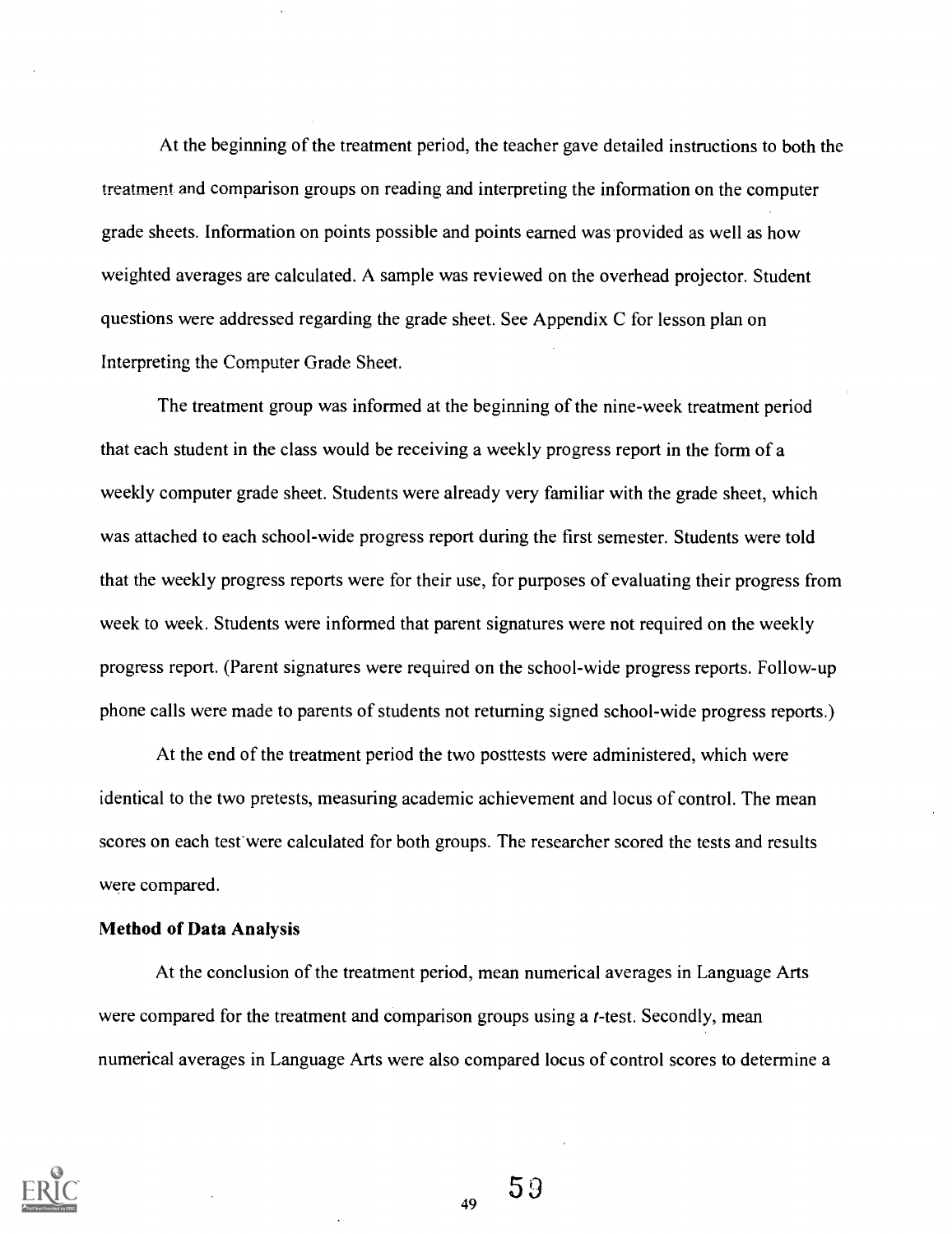correlation using a Pearson's r correlation test. Lastly, locus of control gain scores were compared for the treatment and comparison groups using a t test.



60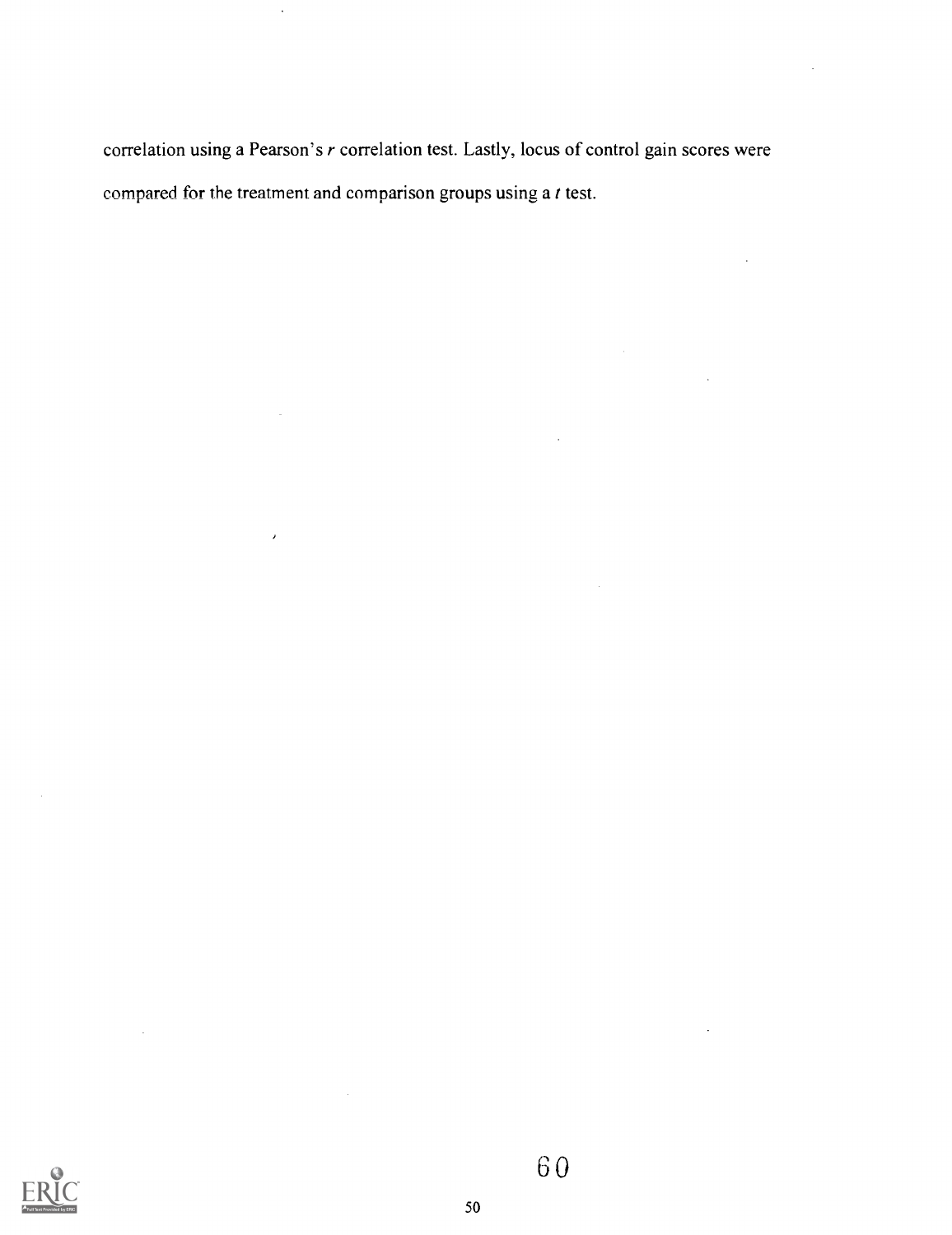#### Chapter 4

#### Purpose of the Research Project

The primary purpose of the research project was to determine the effect of weekly progress reports on academic achievement for seventh grade Language Arts students. It was also the purpose of the research project to determine the effect of weekly progress reports on locus of control attribution. Furthermore, it was the purpose of the research project to determine whether there is a significant difference in academic achievement in Language Arts for seventh grade students with an internal versus external locus of control.

#### Results

1. There was no significant difference in academic achievement for seventh grade Language Arts students who receive progress reports at one-week intervals and those students who receive progress reports at three-week intervals. A difference in mean averages between groups was found; however, the difference was not statistically significant. Therefore, the researcher failed to reject the null hypothesis.

2. There was no significant difference in academic achievement in Language Arts for seventh grade students with an internal locus of control and those with an external locus of control. A negative correlation was found; however, the correlation was weak. Therefore, the researcher failed to reject the null hypothesis.

3. There was no significant difference in locus of control attribution for seventh grade Language Arts students who receive progress reports at one-week intervals and those students who receive progress reports at three-week intervals. A difference in the mean gain scores was found; however, the difference was not significant. Therefore, the researcher failed to reject the null hypothesis.



61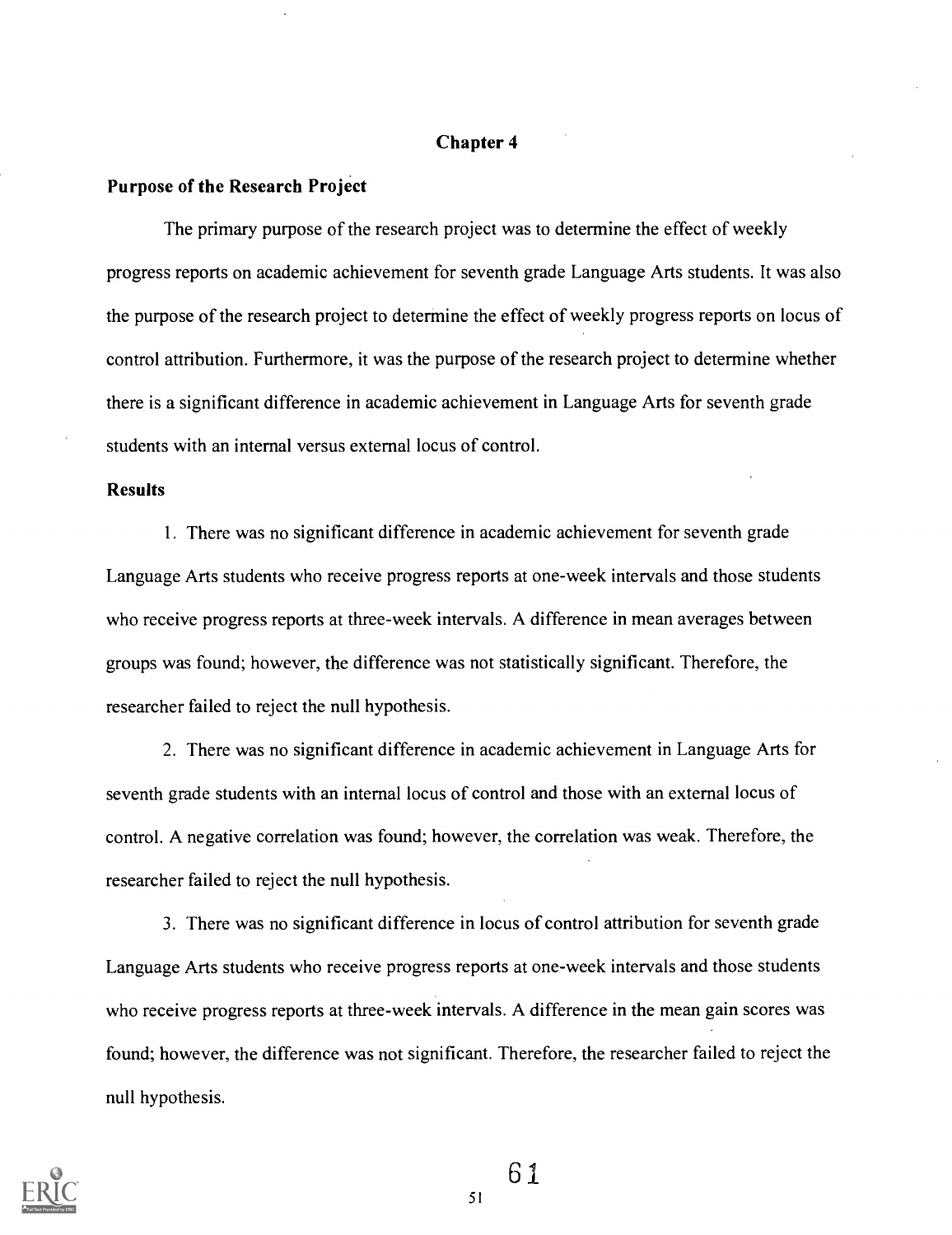

| Table 3                                    |              |                |    |                                          |                                                                    |                                                |        |
|--------------------------------------------|--------------|----------------|----|------------------------------------------|--------------------------------------------------------------------|------------------------------------------------|--------|
| <b>Summary Results</b>                     |              |                |    |                                          |                                                                    |                                                |        |
|                                            | Male         | Female         | Z  | Avg. @ 9 Wks.<br>Mean Num.<br>Semester 2 | Avg. & LOC $@$<br>9 Wks. Semester 2<br>Between Num.<br>Correlation | Mean LOC<br>Semester <sub>2</sub><br>$@9$ Wks. |        |
| Treatment<br>Group                         | $\mathbf{L}$ | 12             | 24 | 83.875                                   | $-0.209$                                                           | 1.5833333                                      |        |
| Comparison<br>$\hat{\mathcal{A}}$<br>Group | 14           | $\blacksquare$ | 25 | 80.96                                    | $-0.423008$                                                        | 0.84                                           |        |
| 62                                         |              |                |    | 52                                       |                                                                    |                                                | ာ<br>ထ |
|                                            |              |                |    |                                          |                                                                    |                                                |        |
|                                            |              |                |    |                                          |                                                                    |                                                |        |

 $\ddot{\phantom{a}}$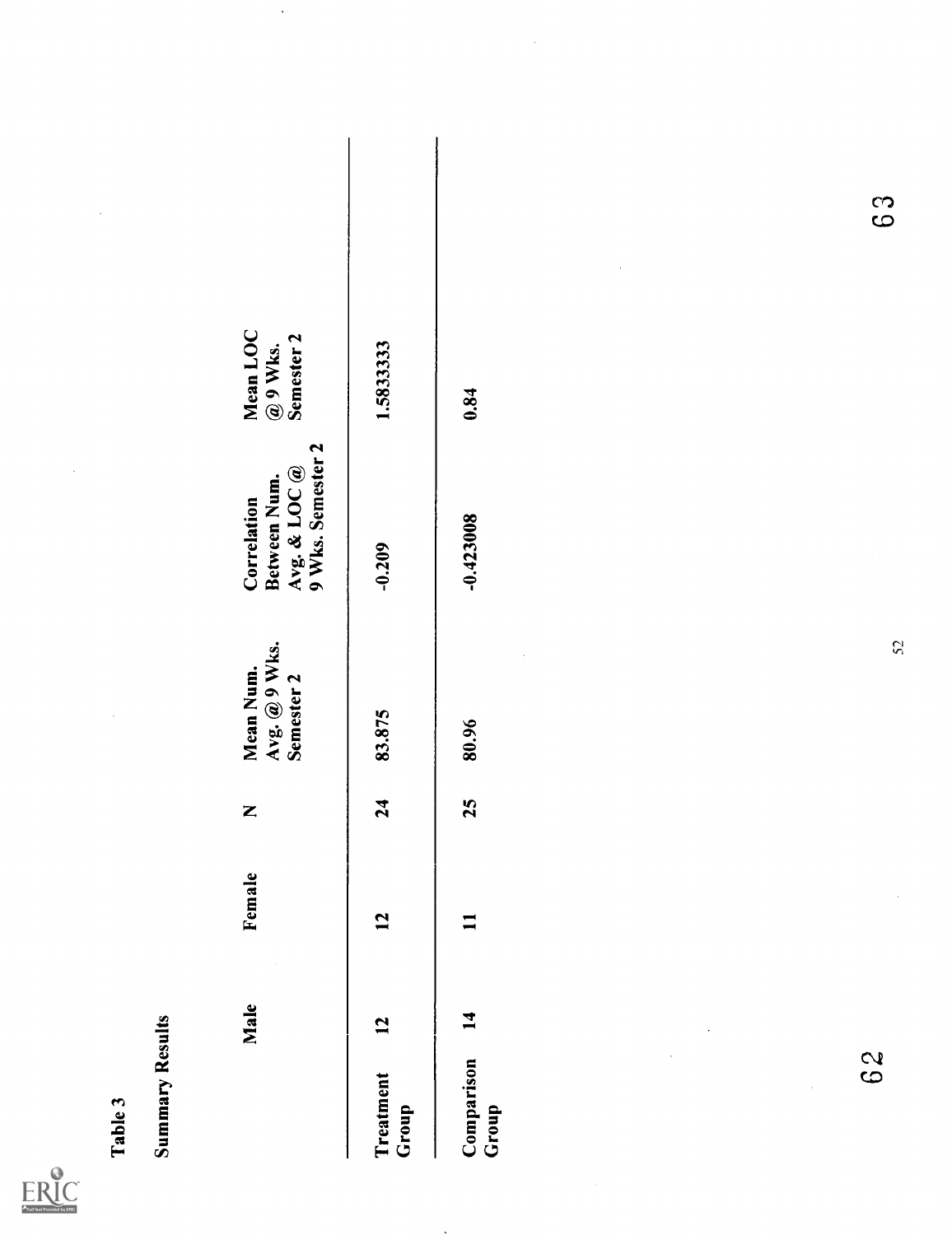#### Conclusions and Discussion

The findings of this research project indicated that there was no significant difference in academic achievement between groups who receive progress reports at one-week intervals and those who receive progress reports at three-week intervals. Although the treatment group improved in numerical average over the treatment period, the difference was not statistically significant (see Appendix G). Therefore, the researcher failed to reject the null hypothesis.

The findings of the research project also indicated that there was no significant difference in academic achievement in Language Arts for seventh grade students with an internal locus of control and those with an external locus of control. A negative correlation was found for each group at semester one, week nine (see Appendices H and I) and semester two week nine (see Appendices J and K); however, the correlation was weak in each case. Therefore, the researcher failed to reject the null hypothesis.

The findings of the research project, furthermore, indicate that there was no significant difference in locus of control attribution for seventh grade Language Arts students who receive progress reports at one-week intervals and those students who receive progress reports at threeweek intervals. A difference in the mean gain scores was found; however, the difference was not significant (see Appendix L). Therefore, the researcher failed to reject the null hypothesis.

The above findings indicate that weekly progress reports did not have a significant impact on academic achievement or locus control attribution. This finding confirms the findings in the literature which stated that locus of control attribution is rather constant (Griffore, 1981). This finding contradicts the findings in the review of the literature which stated that locus of control can be changed through varying outcomes of achievement. Scapinello (1989) found that attribution (internal versus external locus of control) can be changed with manipulated outcomes

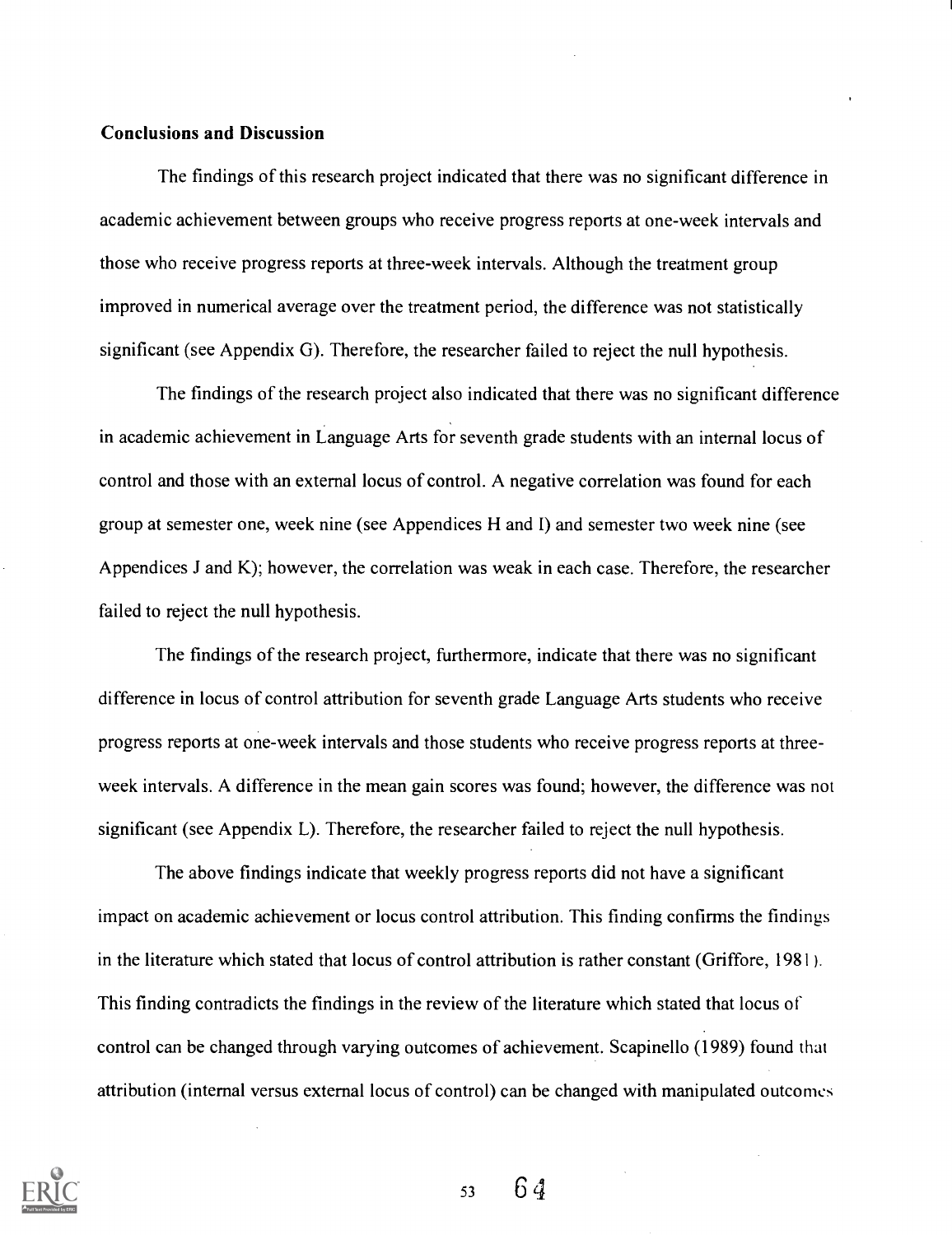of achievement results for test groups. The results of this research project contradicted Scapinello's (1989) findings. In addition, the researcher did not find a correlation between locus of control attribution and academic achievement as was indicated in the review of the literature. Research indicated that low attribution is highly correlated with high academic achievement (Kopera-Frye, 1991). The finding of this research project contradicted these findings. Instead, the findings of this research project confirmed the findings of Sink (1991) who found a weaker relationship between locus of control and academic achievement among 11-13 year old students. Sink found that locus of control is not a strong predictor of classroom grades or scores on standardized tests for sixth graders. The findings of this research project also contradicted the findings of Clariana and Smith (1989) who found that students increase in academic achievement when given progress reports.

During the treatment period, the researcher made the following observations. First, students in the treatment group appeared to be excited when the weekly progress reports were announced. They indicated with smiles and applause that they were glad to be getting weekly feedback on their numerical average in the class. In addition, students appeared glad to receive the report each week, often asking about the distribution of the report at the beginning of the class period on the days reports were due. The researcher noticed that students seldom forgot their report when leaving class and seldom reported loosing their weekly reports. Only once was a weekly report found on the classroom floor, which is unusual for papers distributed in class. The researcher concluded, therefore, that the reports were valuable to the students as a means of self-monitoring.

The weekly reports had a surprising effect on two students who were excluded from the sample due to their extremely low numerical averages and apparent lack of motivation. Both



65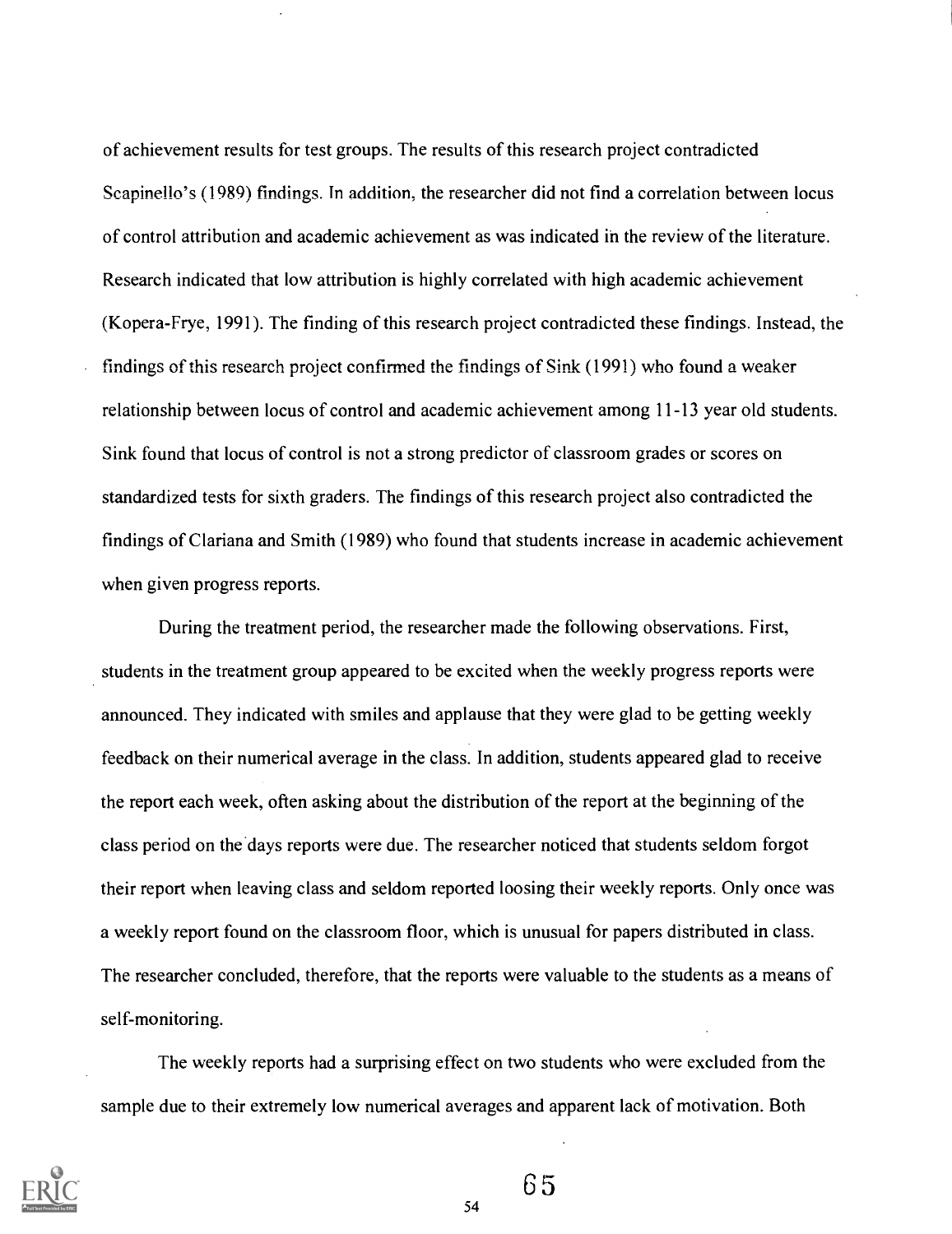students improved tremendously during the treatment period. On one occasion early in the treatment period, the male student who was excluded from the sample made a verbal comment about how he anticipated a low grade again. He said so in a bragging tone. Prior to the treatment period, he had transferred to the school with a low numerical Language Arts grade, and he chronically failed to make any substantial effort to turn in assignments or participate in class. As the treatment period progressed, he stopped making negative comments and received his grade sheet with the same anticipation and seriousness as the other students. His numerical average was low at the end of the treatment period (50), but his attitude toward the grade sheets showed improvement in that he appeared to take them more seriously without making sarcastic remarks. (He entered school late in the first semester, so there was no nine week Language Arts numerical average from the first semester for sake of comparison.) He also showed improvement with completion of projects as the treatment progressed. The female student who was excluded from the study made considerable strides in her numerical average. At the end of the treatment period, her numerical average was 75 (a gain of 37 points over her previous numerical average of 38 at the end of the first semester at the nine week mark.)

Despite the findings of no significant difference in numerical averages, the treatment appeared to have a positive effect on the treatment group. The emphasis on academic achievement brought about by the weekly distribution of the progress reports seemed to boost class morale. The teacher/researcher and students were constantly made aware of the need to make up assignments. Students took more initiative in making up tests and other missed assignments. High achievers, in particular, appeared to utilize the weekly report to monitor the accuracy of the grades on the report. Occasionally, an error was found, verified, and then corrected. This monitoring also appeared to remind other students of missing assignments. The



 $55 \t66$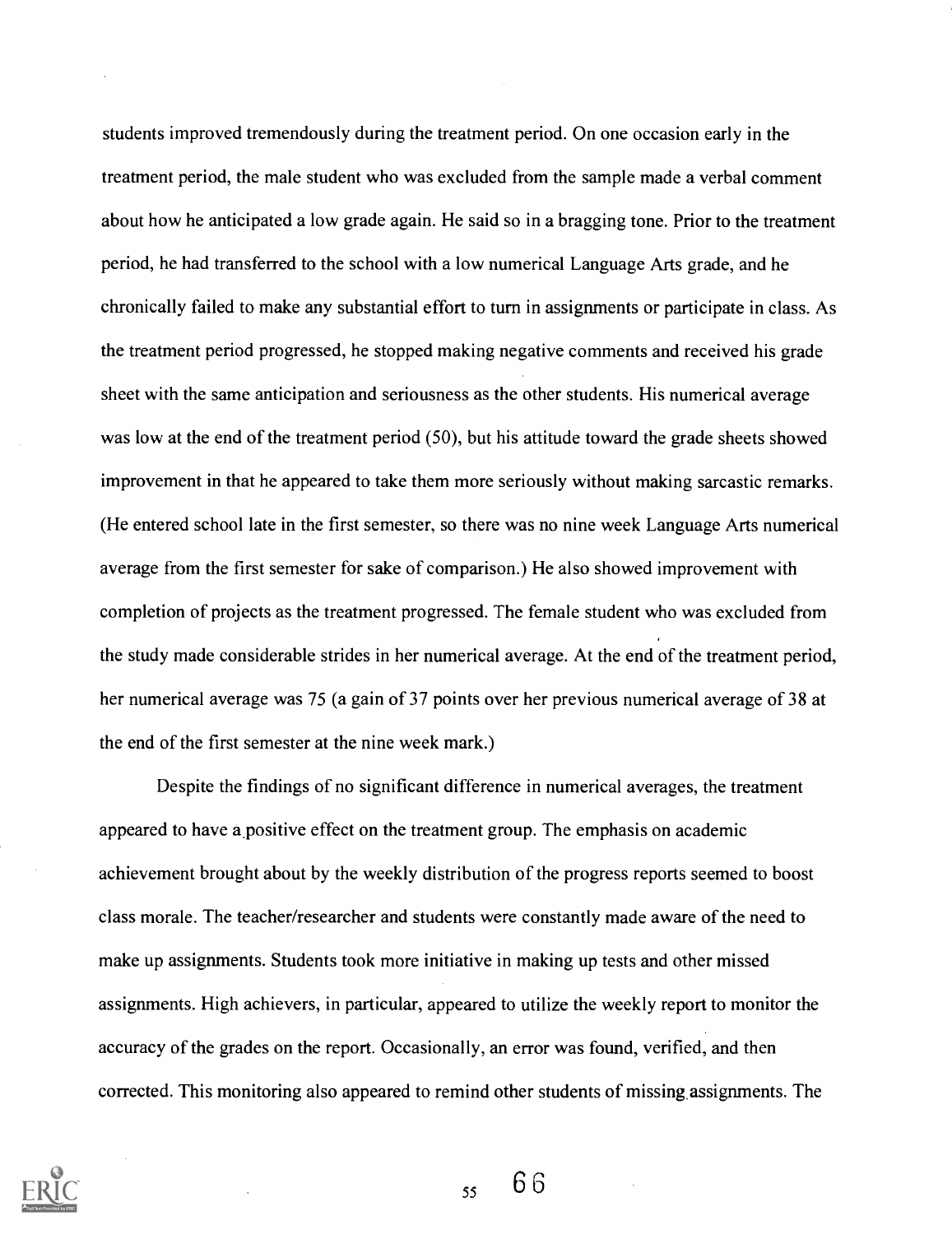teacher/researcher noticed that students in the treatment group did not ask about their current numerical average as did the comparison group.

### Limitations

After the treatment had begun, two students from the treatment group were removed from the classroom. One transferred to another school; the other was moved to another team in the school because of disciplinary reasons. This reduced the treatment group to 24 students. In addition, a student was moved to the comparison group class from another class taught by the researcher/teacher. The presence of this student who was considered to be a discipline problem might have influenced the effectiveness of the treatment.

Due to a three-day holiday, students in the treatment group received printouts on Wednesday of that week rather than on Tuesday per usual. In addition, due to illness, the teacher/researcher was absent for five consecutive days in the second week of the treatment. Consequently, the treatment was suspended during that week. The teacher was also ill for a three-day period during the fifth week of the treatment; however, the treatment continued with the progress reports being distributed on the proper day by the substitute teacher.

The conclusion of the treatment period fell three days prior to Spring Break. The teacher/researcher was unable to administer the Locus of Control post-test on that day or the following day due to scheduled appointments off campus during the comparison group's class period. The researcher, therefore, gave the post-test on the third day after the end of the treatment period, the Friday before Spring Break. There was high absenteeism that day, and the Locus of Control post-test scores appeared to be erratic. The teacher/researcher gave the Locus of Control post-test a second time after the students returned from Spring Break. The second post-test scores appeared to form a more consistent pattern and were, therefore, used as the post-test.



<sup>56</sup> 6 7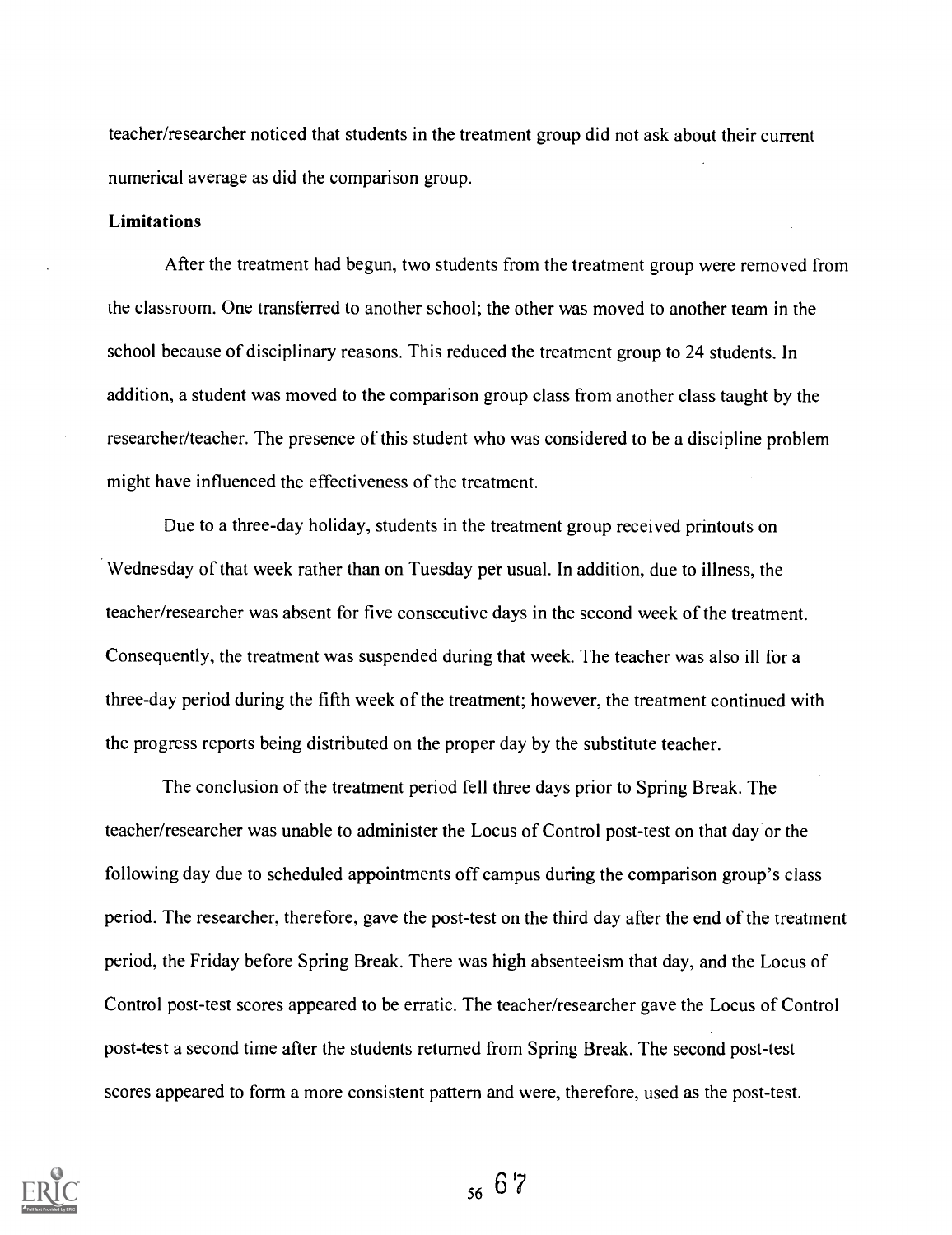Several students expressed dislike for taking the Locus of Control test a third time. The negative attitudes of some students might have influenced the scores on the Locus of Control post-test. Some students in the treatment group expressed suspicion as to the real purpose of the test, especially having taken it for a third time. This also might have influenced the scores.

# Implications for Classroom Practice

Despite the findings of this research project, the researcher found the use of the weekly progress report to be very beneficial to students and their teacher. Students in the treatment group were able to stay current with regard to their academic achievement, and students seemed to be able to better understand the averaging process as they watched weekly grades affect their weekly average. Students in the treatment group often expressed a feeling of control over their learning. These students asked to complete make-up work more frequently than students in the comparison group as they were informed of zeros resulting from work not made up after absences. Students in the treatment group never asked the status of their grade in the class as did students in the comparison group. Students also often checked the accuracy of the reports, occasionally finding errors which were verified and corrected before the next week's progress report.

The teacher/researcher benefited from the weekly progress reports as well. The teacher was able to give current numerical average updates to parents in the treatment group during parent conferences. Parents seemed impressed and appreciative of the current averages. The teacher/researcher was also able to stay more current with the status of incomplete student assignments due to student absences. The overall emphasis on academic achievement due to the weekly reports seemed to remind students of the teacher's desire to see students succeed academically.

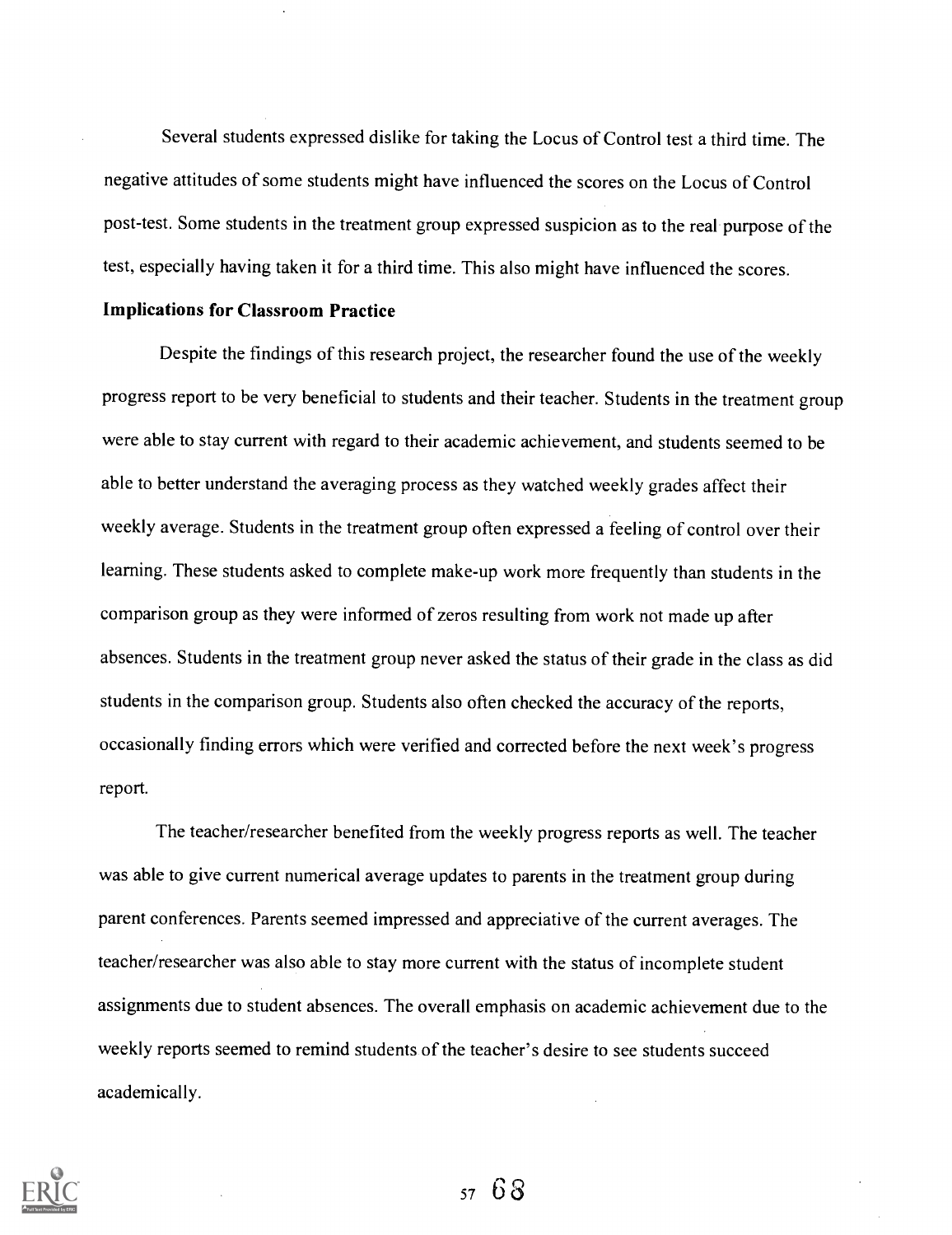The time invested in the treatment was considerable. The researcher found that  $30 - 45$ minutes per week were spent entering grades and printing individual weekly progress reports. The treatment also required a significant investment of paper, one sheet at the beginning of the treatment period and later two sheets per student when the number of grades per student increased. The teacher/researcher considered the time investment worthwhile and a time saver when grades were due for the school wide progress reports. The paper was available from the school and created no hardship; however, the volume of paper required for the treatment if done on a larger scale could perhaps present a problem. Paper shortages were often discussed at faculty meetings during the treatment period.

In conclusion, the teacher/researcher found the weekly progress reports to be worthwhile to the students given the concrete nature of the middle school learner (Caissy, 1994). Despite the findings of no significant difference in scores, the teacher/researcher believes that students benefited from regular, objective, concrete feedback regarding the status of their academic achievement in a class. The teacher/researcher also found that the weekly progress reports were worth the time and paper invested. Grades were entered into the computer on a regular basis. This enabled the teacher to provide parents with make-up work and current averages. Parents were able to get weekly feedback as to the academic progress of their student.

# Recommendations for Further Research

It was recommended that a similar research project be conducted with a longer treatment period, with a larger sample, and on a larger scale. Given the improved numerical average of the treatment group, the researcher recommended that future studies be conducted with a treatment period of an entire school year measuring the mean numerical average at the end of an entire school year compared with students who did not receive the treatment. It was also recommended

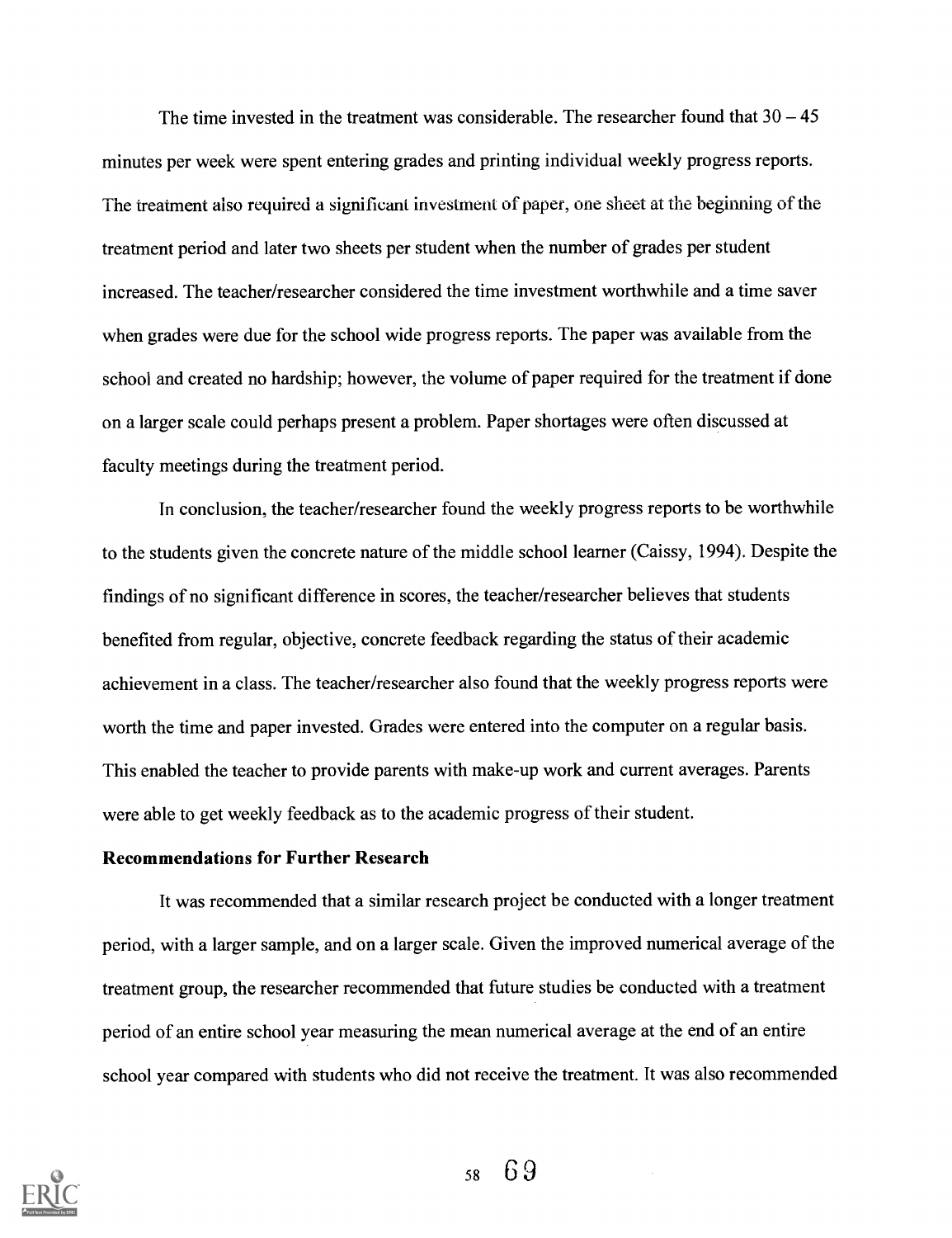that weekly progress reports be used across all subjects so students could be confronted with the results of their efforts in every class for an entire school year. It was also recommended that students review the weekly report with a teacher or counselor on a weekly basis to help the student focus on the week's progress in a one-on-one setting. A comprehensive program with students receiving reports in every class on a weekly basis might help students focus on their efforts and address deficiencies before a negative pattern is established. Such a school-wide program might also impact the school environment with a greater emphasis on academics. The researcher also contends that the potential change in Locus of Control from weekly feedback is worth further study. A longer treatment period would help measure whether the change in Locus of Control during the seventh grade year is part of the developmental process versus and effect from the treatment. Given the disturbing trend of achievement loss in middle schools (Alspaugh, 1998), it is worthwhile to make every effort to continue research which has the potential to help students monitor and improve their academic achievement.

It was also recommended that anxiety be measured in a study on the effect of weekly progress reports. It is possible that students need some help in managing the potential anxiety of weekly progress reports in order to utilize them for purposes of self-regulation. Weekly one-onone sessions with a teacher or counselor might be used to measure the variable of anxiety which weekly confrontation might bring to the student. This view is supported by Pintrich; Roeser, and DeGroot (1994) who found that the ability to regulate one's learning and progress are positively correlated with low anxiety levels in the student. Pintrich, et al. (1994) contend that students who experience some element of control over their learning environment and over academic achievement in the absence of anxiety are more motivated than those who do not experience



59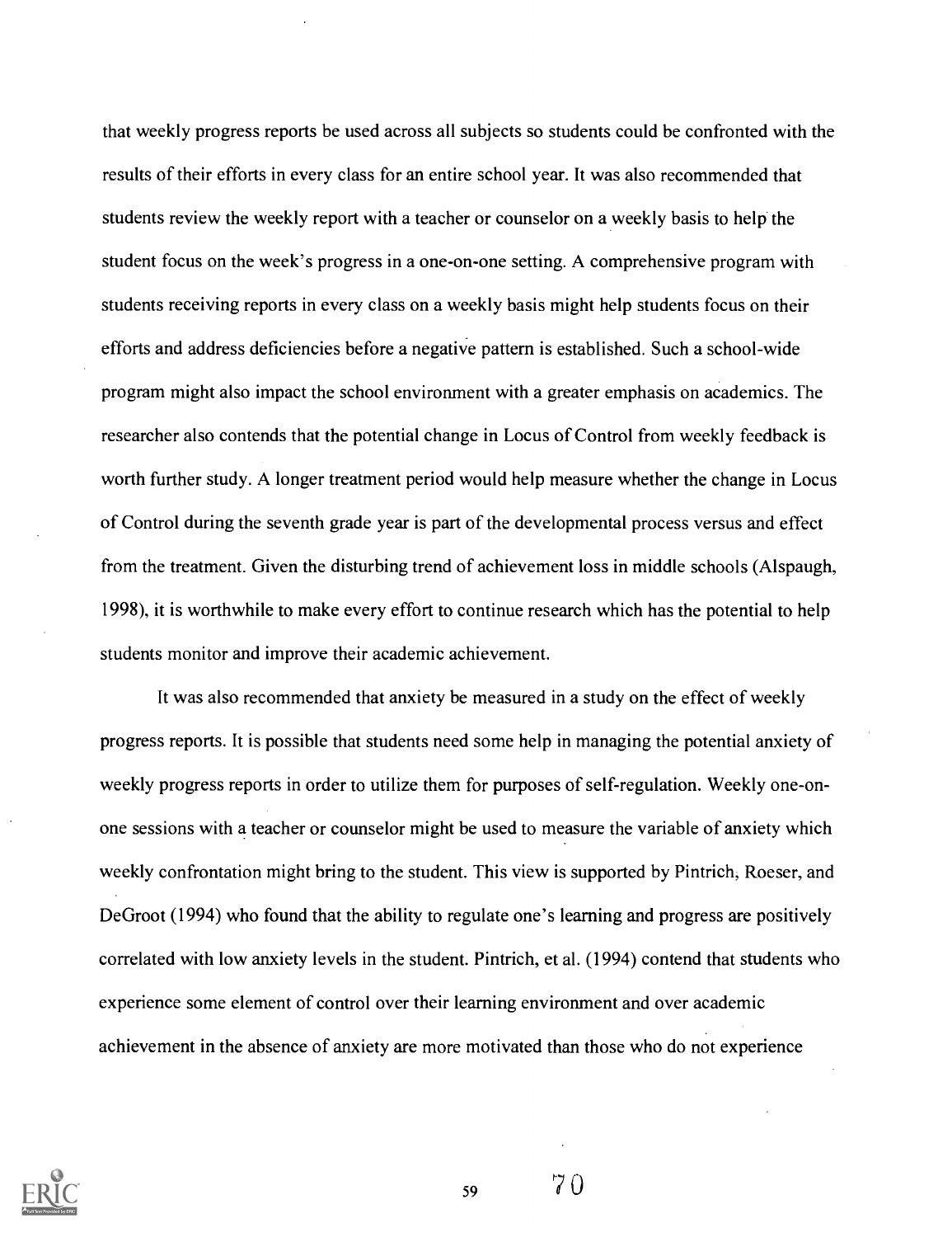such control. It is, therefore, the recommendation of the researcher that some form of counseling support in conjunction with the weekly reports is warranted in future studies.



71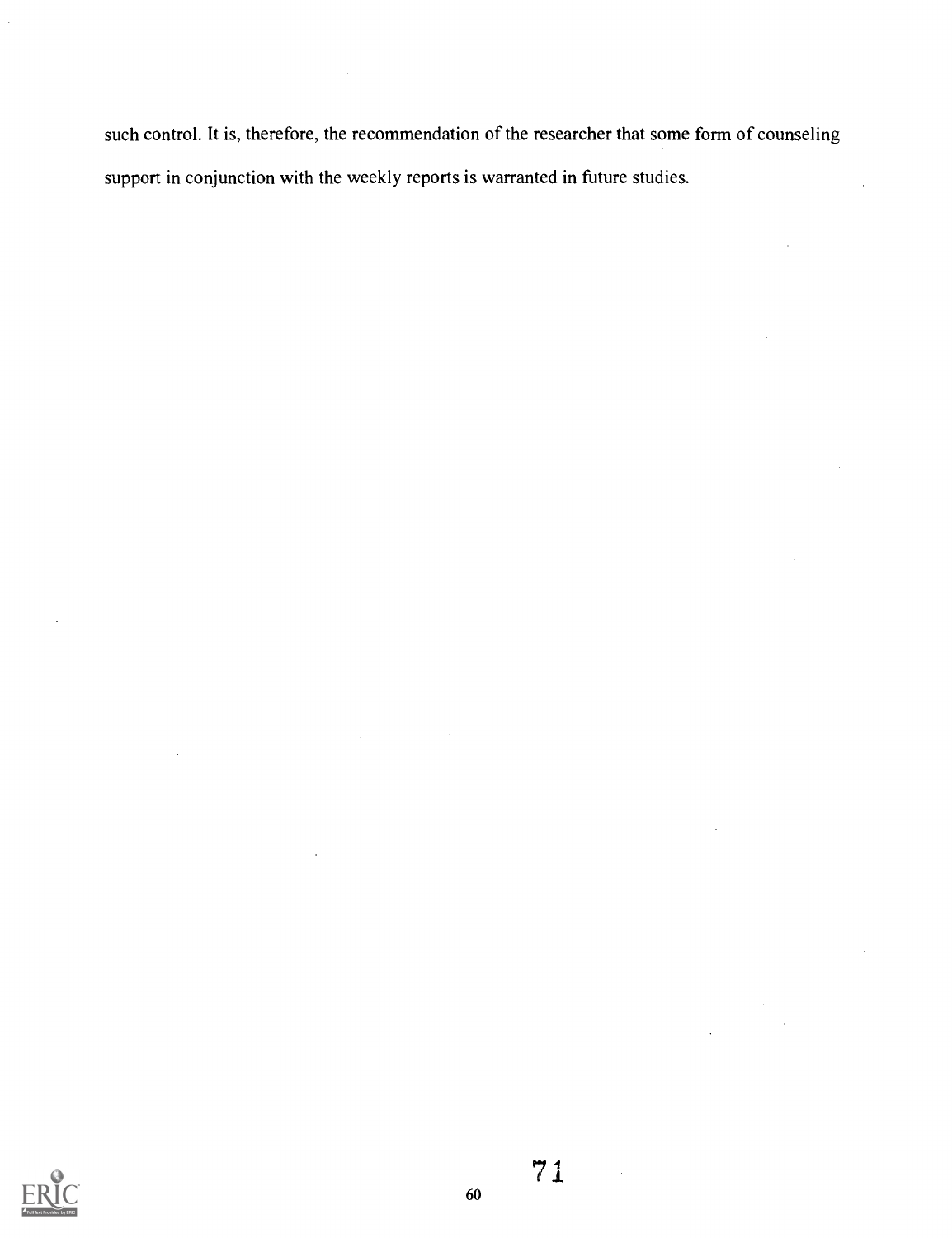# References

Abcug, L. (1991). Teachers achieving success with kids (TASK): A teacher-student mentorship program for at-risk students (Clearinghouse No. CG023317). U.S., Florida: Nova University. (ERIC Document Reproduction Service No. ED330974)

Ackerman, S., Hughs, L., & Wilder, R. (1997). Improving student responsibility. (Clearinghouse No. PS025788). U.S., Illinois: Saint Xavier University & IRISkylight. (ERIC Document Reproduction Service No. ED411957)

Alspaugh, J. (1998). Achievement loss associated with the transition to middle school and high school. The Journal of Educational Research, 92, (1), 20-25.

Arnone, M., Grabowski, B., & Rynd, C. (1994). Curiosity as a personality variable influencing learning in a learner controlled lesson with and without advisement. Etr&deducational Technology Research And Development, 42, (1), 5-20.

Blumberg, T. (1986). Transforming low achieving and disruptive adolescents into model students. School Counselor, 34, (1), 67-72.

Borders, J. (1981). Contract for success. Vocational Education, 56, (3), 49-50.

Buckner, A. (1993). Mediating at-risk factors among seventh and eighth grade students with specific learning disabilities using a holistically based model. (Clearinghouse No.

EC302877). U.S., Florida: Nova University. (ERIC Document Reproduction Service No.

ED368122)

Caissy, G. (1994). Early adolescence: Understanding the 10 to 15 year old. New York: Plenum Press.

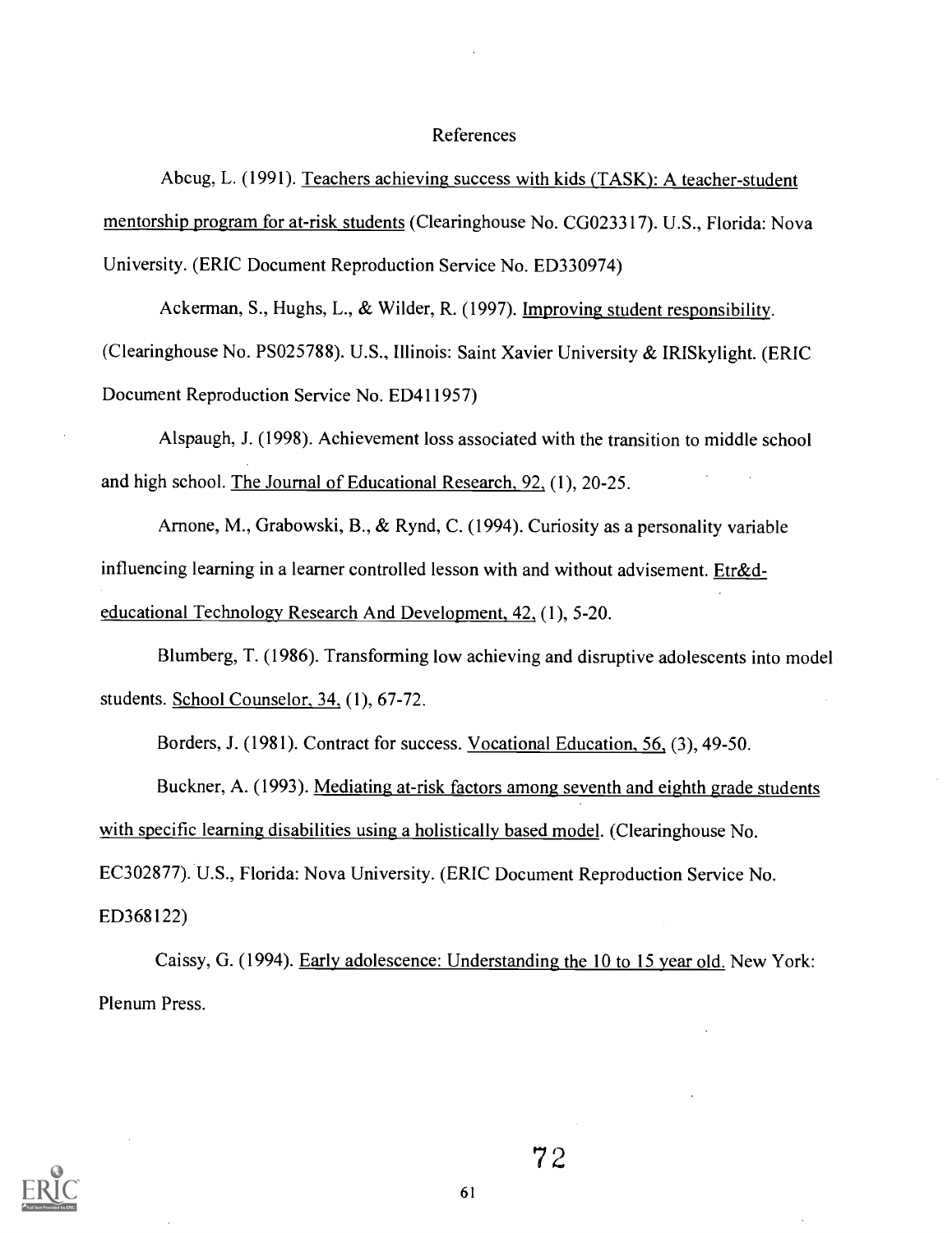Campbell-Peralta, P. (1995). Reducing suspensions of minority males through a group , guidance mentoring program. (Clearinghouse No. Cg026921). U.S., Florida: Nova Southeastern University. (ERIC Document Reproduction Service No. ED394094)

Clariana, R. & Smith, L. (1989). Progress reports improve students' course completion rate and achievement in math computer-assisted instruction. Little Rock, Arkansas: Mid-South Educational Research Association. (ERIC Document Reproduction Service No. ED317170)

Clariana, R. (1992). The effects of public reports on progress on rate of lesson completion in computer-based instruction. Journal of Computing in Childhood Education, 3, 127-136.

Clariana, R. (1993). The motivational effect of advisement of attendance and achievement in computer-based instruction. Journal of Computer-Based Instruction, 20, (2), 47- 51.

Creek, R. (1981). Internality and achievement in the intermediate grades (Clearinghouse N. SP032968). U.S., Pennsylvania. (ERIC Document Reproduction Service No. ED330656)

Denoyer, R. (1984). Princeton's formula for academic success. (Clearinghouse N. EA017005). Houston, TX: National School Boards Association (ERIC Document Reproduction Service No. ED246548)

DiGangi, S., Maag, J., & Rutherford, Jr., R. (1991). Self-graphing of on-task behaviors: Enhancing the reactive effects of self-monitoring on on-task behavior and academic performance. Learning Disability Quarterly, 14, 222-230.

Fatum, W. (1987). Project O.P.T.I.O.N.: Motivational educational counseling tool. (Clearinghouse No. CG020113). New Orleans, LA: American Association for Counseling and Development. (ERIC Document Reproduction Service No. ED285071)

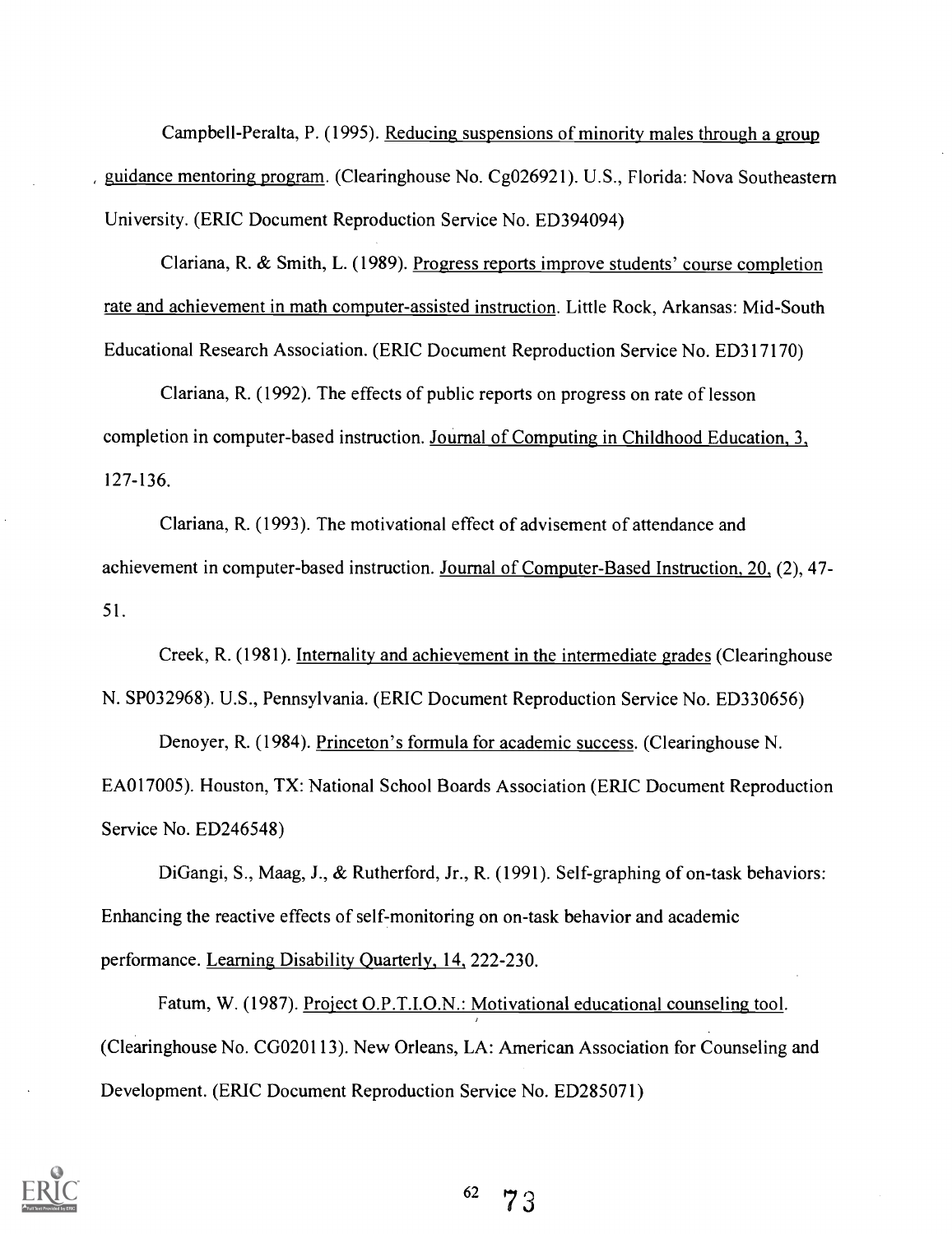Goetzfried, L. and Hannafin, M. The effects of locus of CAI control strategies on the learning of mathematics rules. American Educational Research Journal, 22, (2), 273-278.

Goldman, B. (1994). The implementation of an academic advising program to prepare the high school student athlete for college. U.S., Florida: Nova Southeastern University (ERIC Document Reproduction Service No. ED376384)

Griffore, R. (1981). Child development: An educational perspective. Springfield, Illinois: Thomas Books.

Hakel, M. (1997). What we must learn from Alverno. About-Campus, 2, (3), 16-21.

Holt, J. (1984). Our kids learn to read when everyone gets into the act. (Clearinghouse No. EA017001). Houston, TX: National School Boards Association. (ERIC Document Reproduction Services No. ED247639)

Kehayan, V. (1983). Peer intervention network: A program for underachievers. (Clearinghouse No. CG017126). Washington, D.C.: American Personnel and Guidance Association. (ERIC Document Reproduction Service No. ED237871)

Leung, J. (1993). Some sociocultural differences in students' academic motivational orientations (Clearinghouse No. PS021388). Urbana-Champaign, Illinois: University of Illinois. (ERIC Document Reproduction Service No. ED357862)

Lordeman, A. (1977). Establishing and assessing a two-way communication between parents and school (Clearinghouse No. EA009816). New York, NY: American Educational Research Association (ERIC Document Reproduction Service No. ED143103)

Low, J. (1995). Teaching basic statistical concepts through continuous data collection and feedback. Teaching of Psychology, 22, (3), 196-197.

63

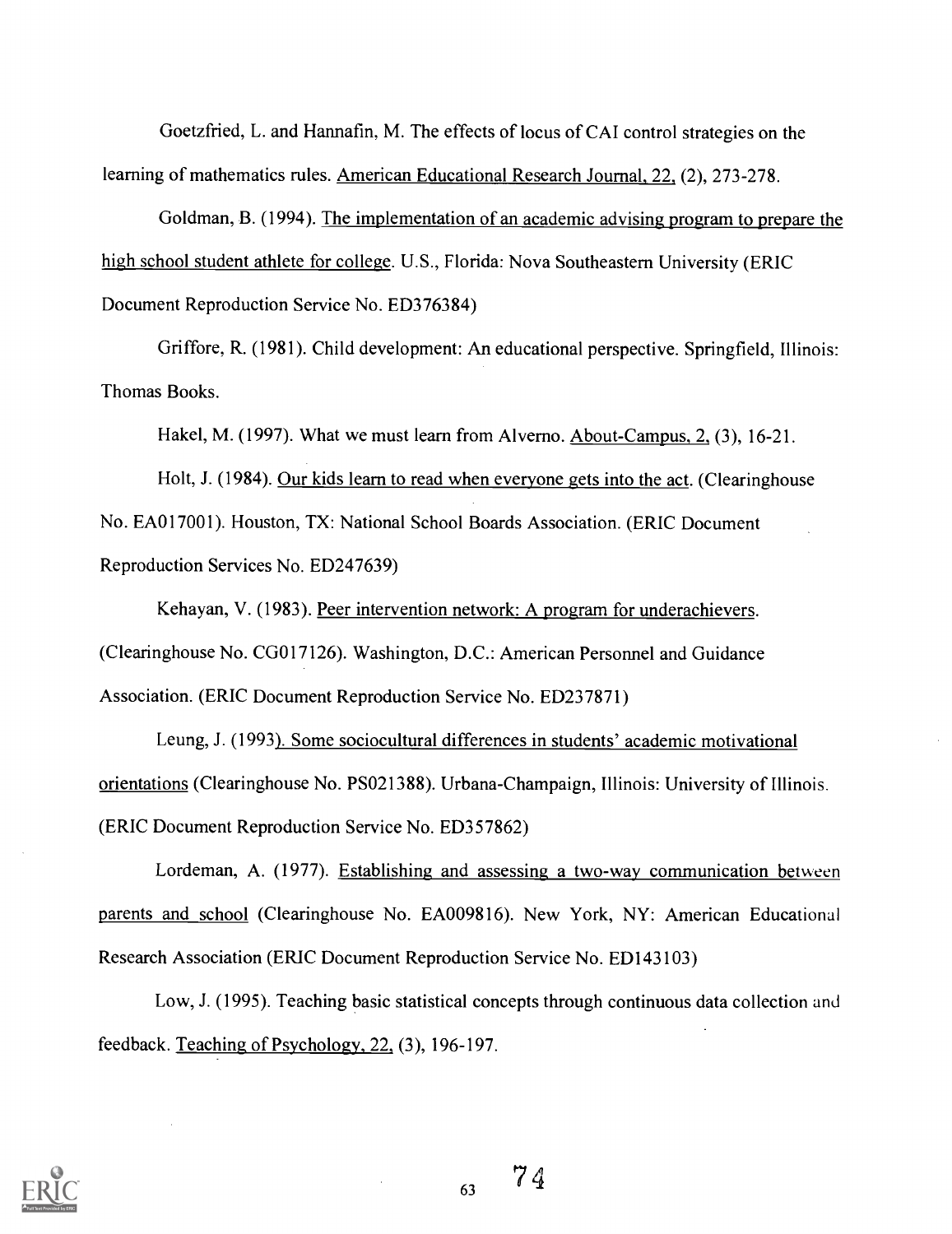McCaughan, L. & McKinlay, S. (1981). Effects of success failure and extrinsic rewards on intrinsic motivation using a competitive motor task. Research Quarterly for Exercise and Sport, 52, (2), 208-215.

Meyer, W. (1979). The informational value of evaluative behavior: Influences of praise and blame on perceptions of ability. Journal of Educational Psychology, 71, (2), 259-268.

Monteil, J., Brunot, S., & Huguet, P. (1996). Cognitive performance and attention in the classroom: an interaction between past and present academic experiences. Journal of Educational Psychology, 88, (2), 242-248.

Nichols, J. & Utesch, W. (1998). An alternative learning program: Effects of student motivation and self-esteem. The Journal of Educational Research, 91, (5), 272-278.

Nishikawa, S. (1985). Feedback: Implications for further research and study (Clearinghouse No. IR011648). Anaheim, CA: Association for Educational Communications and Technology. (ERIC Document Reproduction Service No. ED256328).

Ontario-Montclaire School District, Ontario, California (1981). Climbing the hills of math skills: Overview booklet. California demonstration mathematics program. (Clearinghouse No. SE044126). U.S., California: Hillview Junior High School. (ERIC Document Reproduction Service No. ED242502)

Picciotto, L. (1996). Student-led parent conferences: How to launch and manage conferences that get parents involved and improve student learning. Jefferson City, Missouri: Scholastic Professional Books.

Pintrich, P., Poeser, R., & DeGroot, E. (1994). Classroom and individual differences in early adolescents' motivation and self-regulated learning. The Journal of Early Adolescence, 14, 139-161.



<sup>64</sup> 7 5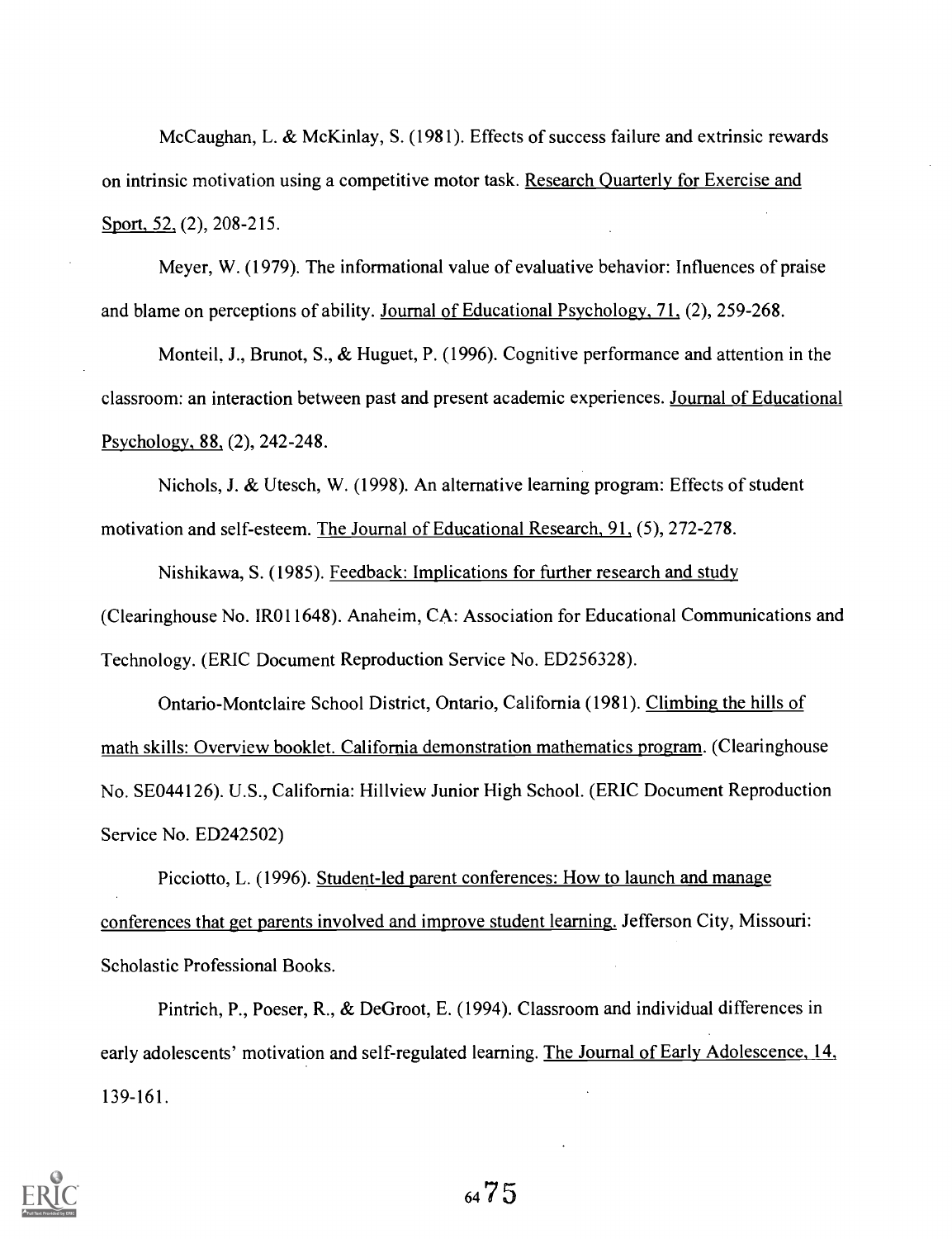Ray, N. (1992). Motivation in education (Clearinghouse No. SP034041). U.S., New Mexico. (ERIC Document Reproduction Service No. ED349298)

Ruble, D. (1994). Developmental changes in achievement evaluation: Motivational implications of self-other differences. Child Development, 65, (4), 1095-1110.

Rumberger, R. & Larson, K. (1992). Keeping high-risk chicano students in school: Lessons from a Los Angeles middle school dropout prevention program. Palo Alto, CA: American Institutes for Research in the Behavioral Sciences. (ERIC Document Reproduction Service No. ED369582)

Samuel, W. (1981). Aspirations, attributions, and locus of control (Clearinghouse No. CG015701). Los Angeles, CA: American Psychological Association. (ERIC Document Reproduction Service No. ED211908).

Santiago, R. & Okey J. The effects of advisement and locus of control on achievement in learner-controlled instruction. Journal of Computer-Based Instruction, 19, (2), 47-53.

Scapinello, K. (1989). Enhancing differences in the achievement attributions of high and low motivation groups. Journal of Social Psychology, 129, (3), 357-363.

Scaringi, D. (1994). Fostering and managing Hispanic parent involvement in an urban middle school. U.S.. Florida: Nova University (ERIC Document Reproduction Service No. ED374189)

Seidman, E., Allen, L., Aber, J., Mitchell, C., & Feinman, J. (1994). The impact of school transitions in early adolescence on the self-system and perceived social context of poor urban youth. Child Development, 654, 507-522.

Self, C. (1984). Computers in audio-tutorial biology. American Biology Teacher, 46, (3), 68-72.

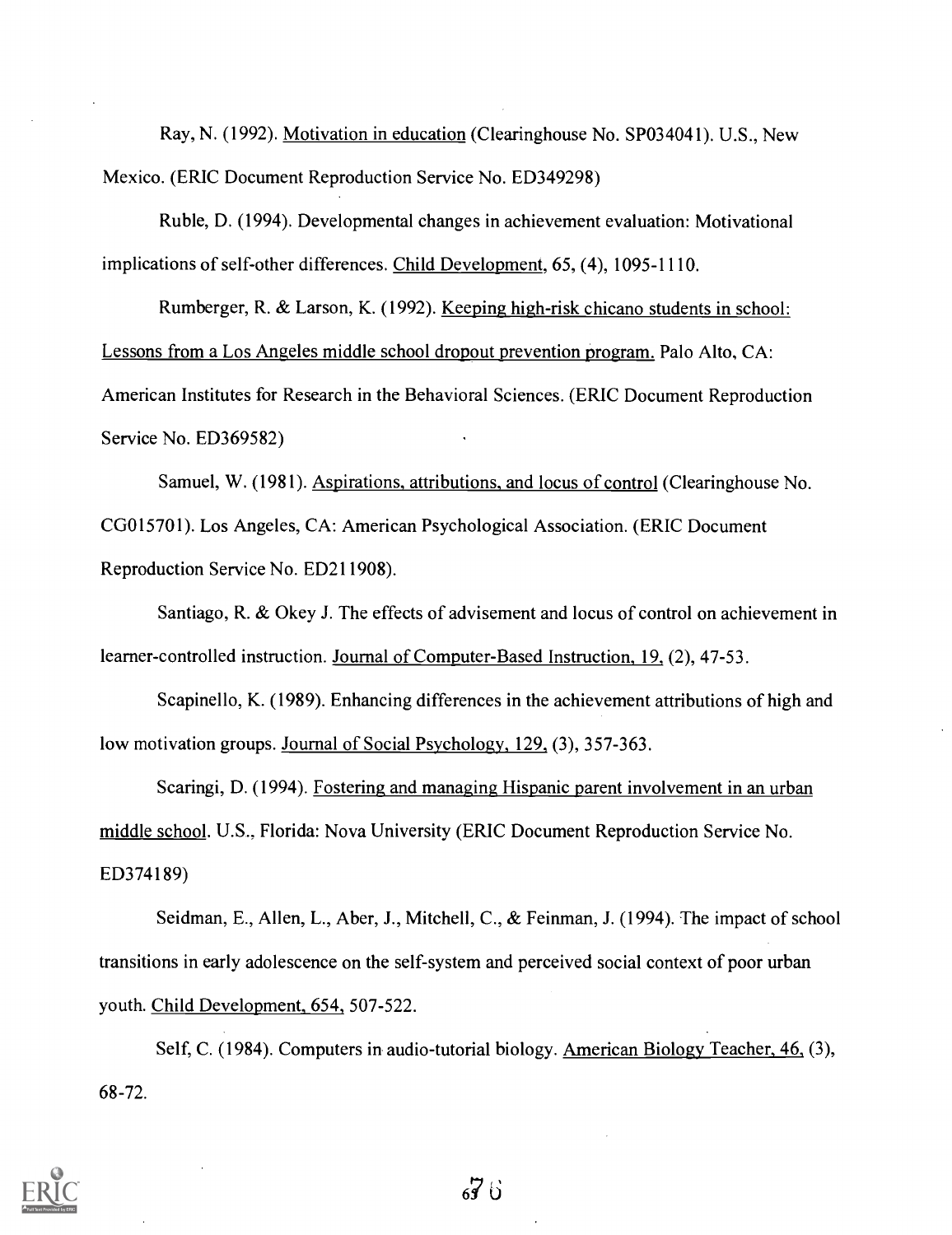Shannon, K. (1997). Student-led conferences. School-in-the-Middle, 6, (3), 47-49.

Shin, M. (1998, January-February). Promoting students' self-regulation ability:

Guidelines for Instructional design. Educational Technology, pp. 38-44.

Sink, C. (1991). Self-regulated learning and academic performance in middle school children (Clearinghouse N. TM016915). Chicago, IL: American Educational Research

Association. (ERIC Document Reproduction Service No. ED334270)

Smith, P. (1985). Some learning and instructional theory considerations for the development of computer related instructional materials. Educational Technology, 29, (11), 18- 19.

Suls, J. & Sanders, G. (1979). Social comparison processes in the young child. Journal of Research and Development in Education, 13, (1), 79-89.

Tang, T. & Sarsfield-Baldwin, L. (1991). The effects of self-esteem, task label, and performance feedback on task liking and intrinsic motivation. The Journal of Social Psychology, 131. (4), 567-572.

Tennyson, R. (1981). Use of adaptive information for advisement in learning concepts and rules using computer-assisted instruction. American Educational Research Journal, 18, (4), 425-438.

Thomas, J. (1993). Promoting independent learning in the middle grades: The role of instructional support practices. The Elementary School Journal, 93, (5), 575-591.

Waxman, H. & Huang, S. (1996). Motivation and learning environment differences in inner-city middle school students. The Journal of Educational Research, 90, (2), 93-102.

Wentzel, K. (1998). Social relationships and motivation in middle school: The role of parents, teachers, and peers. Journal of Educational Psychology, 90, (2), 202-209.



<sup>66</sup> 7 7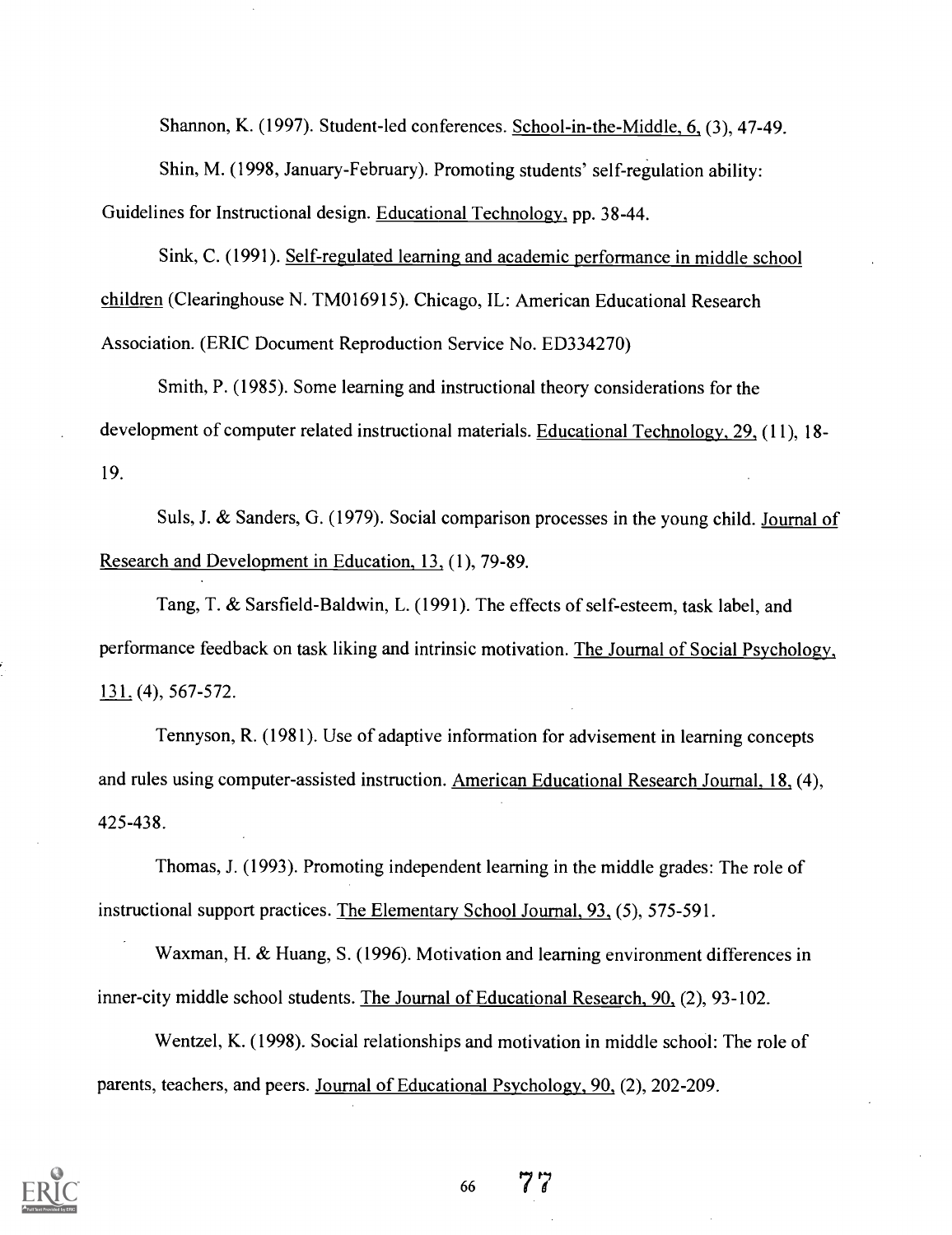Wigfield, A. (1994a). Middle grades schooling and early adolescent development: An introduction. The Journal of Early Adolescence, 14, 102-106.

Wigfield, A. (1994b). Children's competence beliefs, achievement values, and general self-esteem: Change across elementary and middle school. The Journal of Early Adolescence, 14, 107-138.

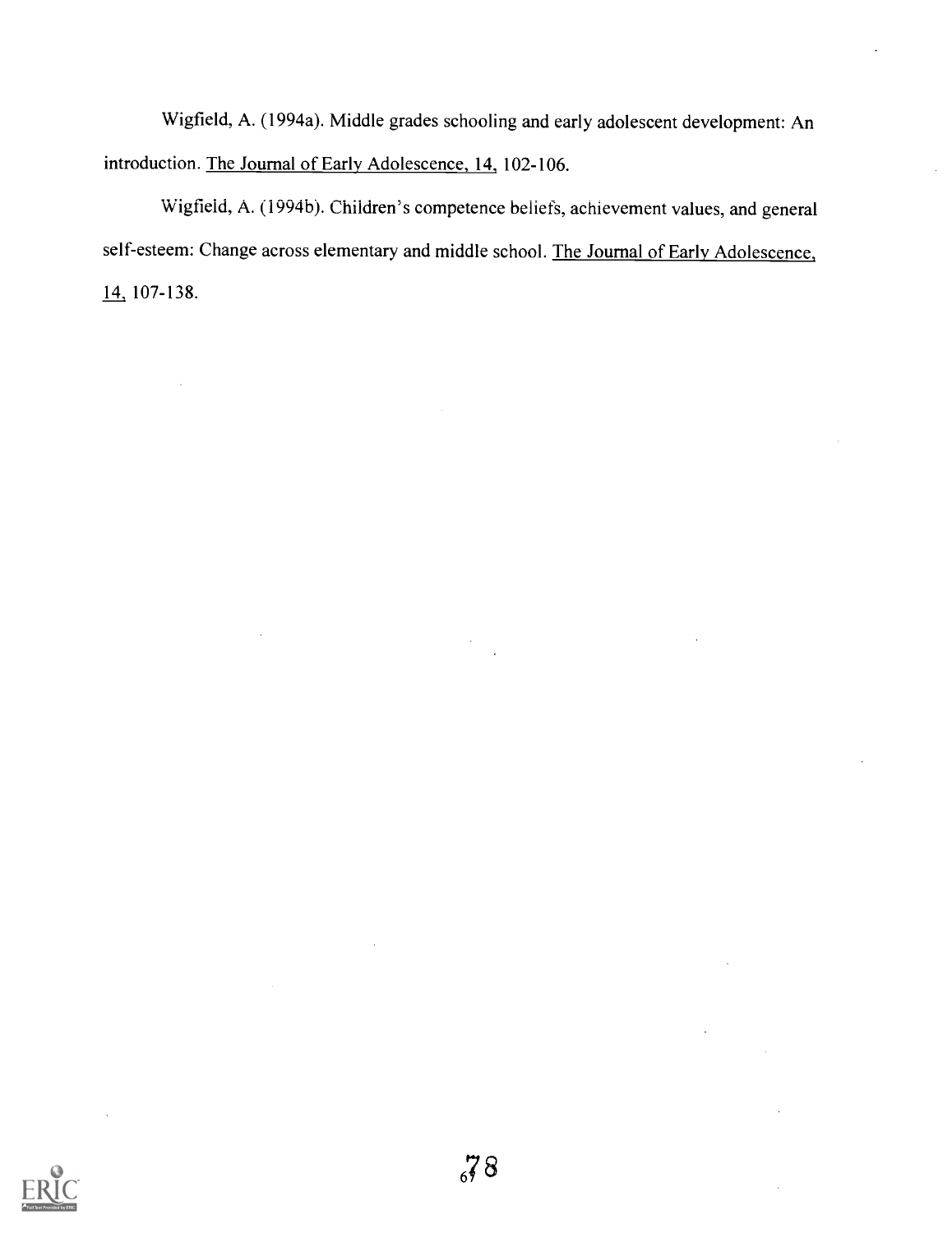Appendix A:

# Sample of Weekly Progress Report



 $\ddot{\phantom{a}}$ 

J.

68

 $\bar{\mathcal{L}}$ 

t,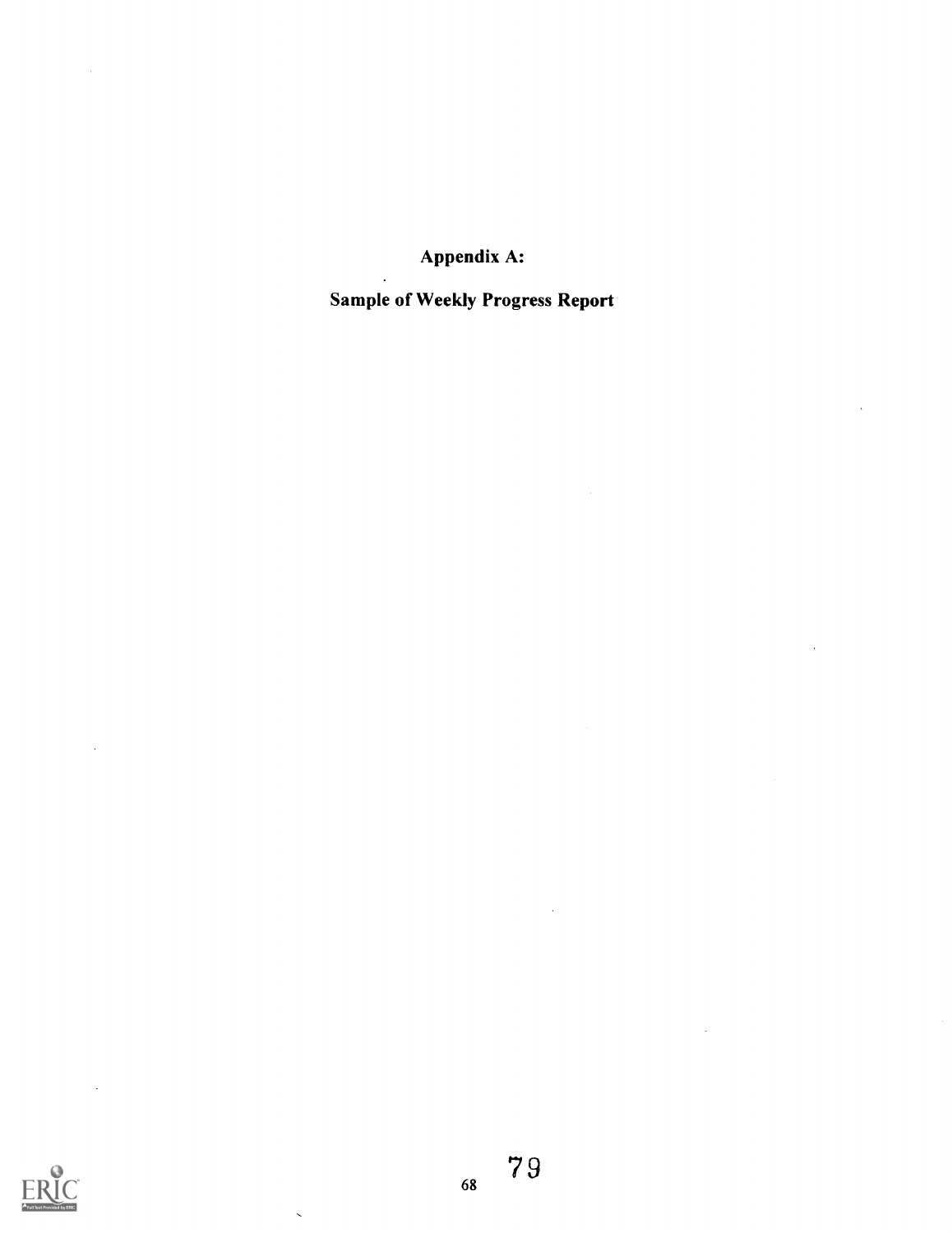STUDENT NAME (sample)

AT IN MIDDLE SCHOOL PER.3 ENGLISH

 $\sim 10^7$ 

SCORES AS OF: 11-12-98

| $(1)$ NOTE-CHECK: 0 / 100                                                                                       |
|-----------------------------------------------------------------------------------------------------------------|
| $(2)$ NOTE-PLANNER: 100 / 100                                                                                   |
| (3) NOTE-MIND ESSAY: 100 / 100<br>(4) WRITE-4 DRAFTS: 100 / 100                                                 |
|                                                                                                                 |
| (5) WRITE-FINAL DRAFT AUTOBIOG: 100 / 100                                                                       |
|                                                                                                                 |
|                                                                                                                 |
| (6) TEST-LITWORD CRUSH: 92 / 100<br>(7) TEST-GRAM FRAGRUNON: 95 / 100<br>(8) PROJ-ORAL PRESENTATION: 95 / 100   |
| (9) PROJ-NOVEL PROJECT: 98 / 100                                                                                |
| $(10)$ PART-AUDIENCE: 90 / 100                                                                                  |
| (11) PART-SIGNED PARENT LTR $8/24$ : 100 / 100<br>(12) PART-SIGNED SYLLABUS: 100 / 100                          |
|                                                                                                                 |
| (13) PROJ-READING RESPONSE 10/6: 100 / 100                                                                      |
| $(14)$ PART-1ST 6 WKS: 100 / 100                                                                                |
| (15) PART-SIGN INTERNET: 100 / 100                                                                              |
| $(16) NOTE-VOCAB.10/12: 0 / 100$                                                                                |
| ( 17 ) NOTE-TSQR/DRAFT10/21: 100 / 100                                                                          |
| (18) NOTE-REVISIONS $10/22: 100 / 100$                                                                          |
| $(19)$ NOTE-EDITING $10/21: 100 / 100$                                                                          |
| (20) TEST-IRREG.VERB10/14: 97 / 100<br>(21) TEST-RET.REFORM10/12: 85 / 85<br>(22) NOTE-NOTEBK CHK 10/6: 0 / 100 |
|                                                                                                                 |
|                                                                                                                 |
|                                                                                                                 |
| (23) PART-PARENT SIGN PTS: 100 / 100<br>(24) WRITE-4 DRAFTS 10/28: 100 / 100                                    |
|                                                                                                                 |
|                                                                                                                 |
| NOTE:<br>500 / 800                                                                                              |
| (WEIGHT FACTOR = 10) $62.5$ $\text{*}$ = F                                                                      |
|                                                                                                                 |
| PART: 590 / 600<br>(WEIGHT FACTOR = 20) 98.3 $\text{*}$ = A                                                     |
|                                                                                                                 |
|                                                                                                                 |
| WRITE:<br>300 / 300                                                                                             |
| WRITE: $300 / 300$<br>(WEIGHT FACTOR = 20) 100 $\frac{1}{3}$ = A                                                |
|                                                                                                                 |
| TEST:<br>369 / 385                                                                                              |
| (WEIGHT FACTOR = 20) $95.8$ $\frac{1}{8}$ = A                                                                   |
|                                                                                                                 |
| PROJ:<br>293 / 300                                                                                              |
| (WEIGHT FACTOR = 30) 97.7 $\frac{1}{8}$ = A                                                                     |
|                                                                                                                 |
| WEIGHTED AVERAGE: 94.4 % = A                                                                                    |
| <b>Contractor</b>                                                                                               |



 $\mathbf{r}$ 

 $\sim$   $\sim$ 

 $\bar{\beta}$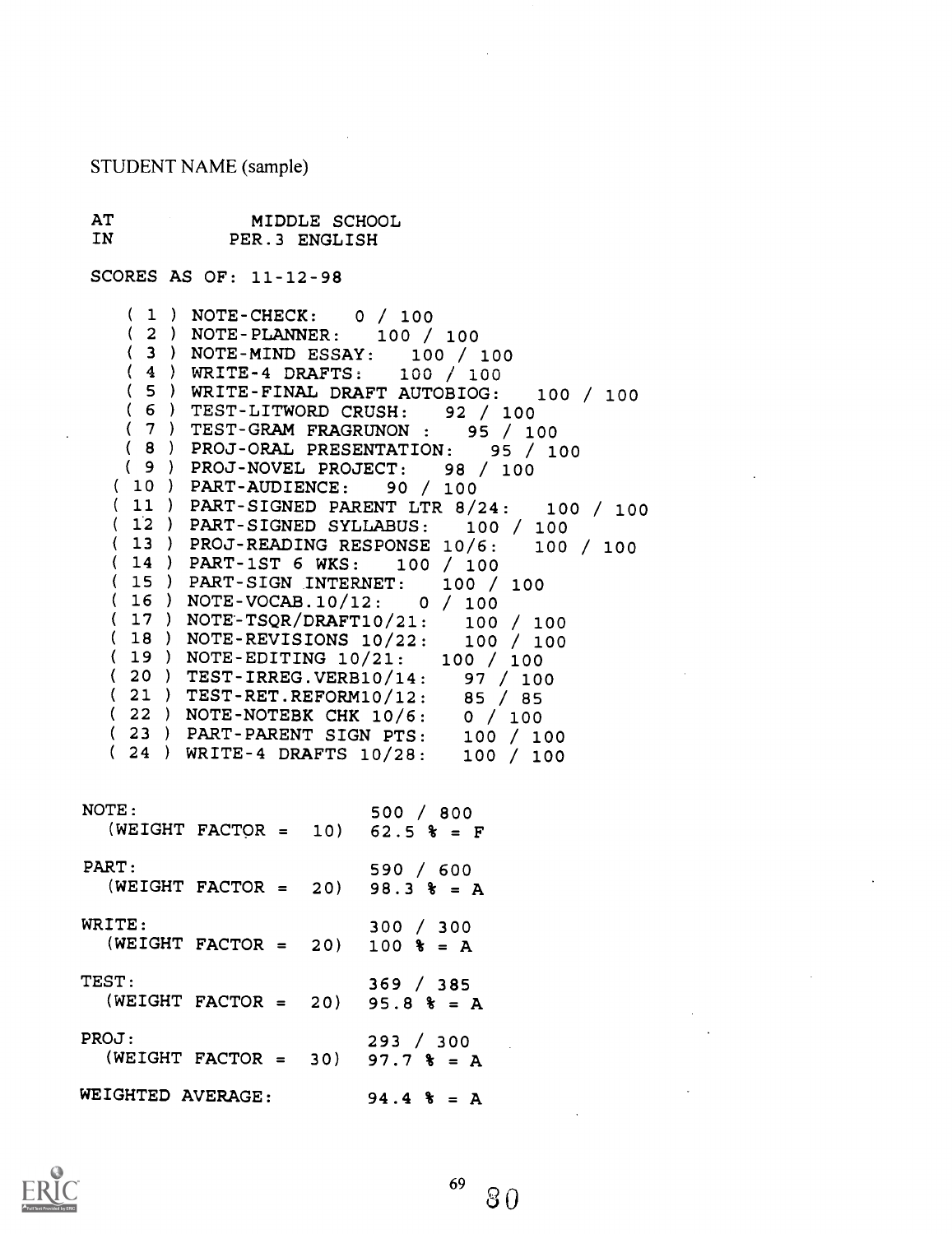Appendix B:

 $\sim$ 

 $\sim$ 

 $\hat{\boldsymbol{\gamma}}$ 

 $\mathcal{A}^{\mathcal{A}}$ 

 $\ddot{\phantom{a}}$ 

 $\sim 10^7$ 

 $\sim 10$ 

 $\hat{\mathcal{A}}$ 

Nowicki-Strickland Locus of Control Inventory

 $\sim 10^{-11}$ 



 $\bar{z}$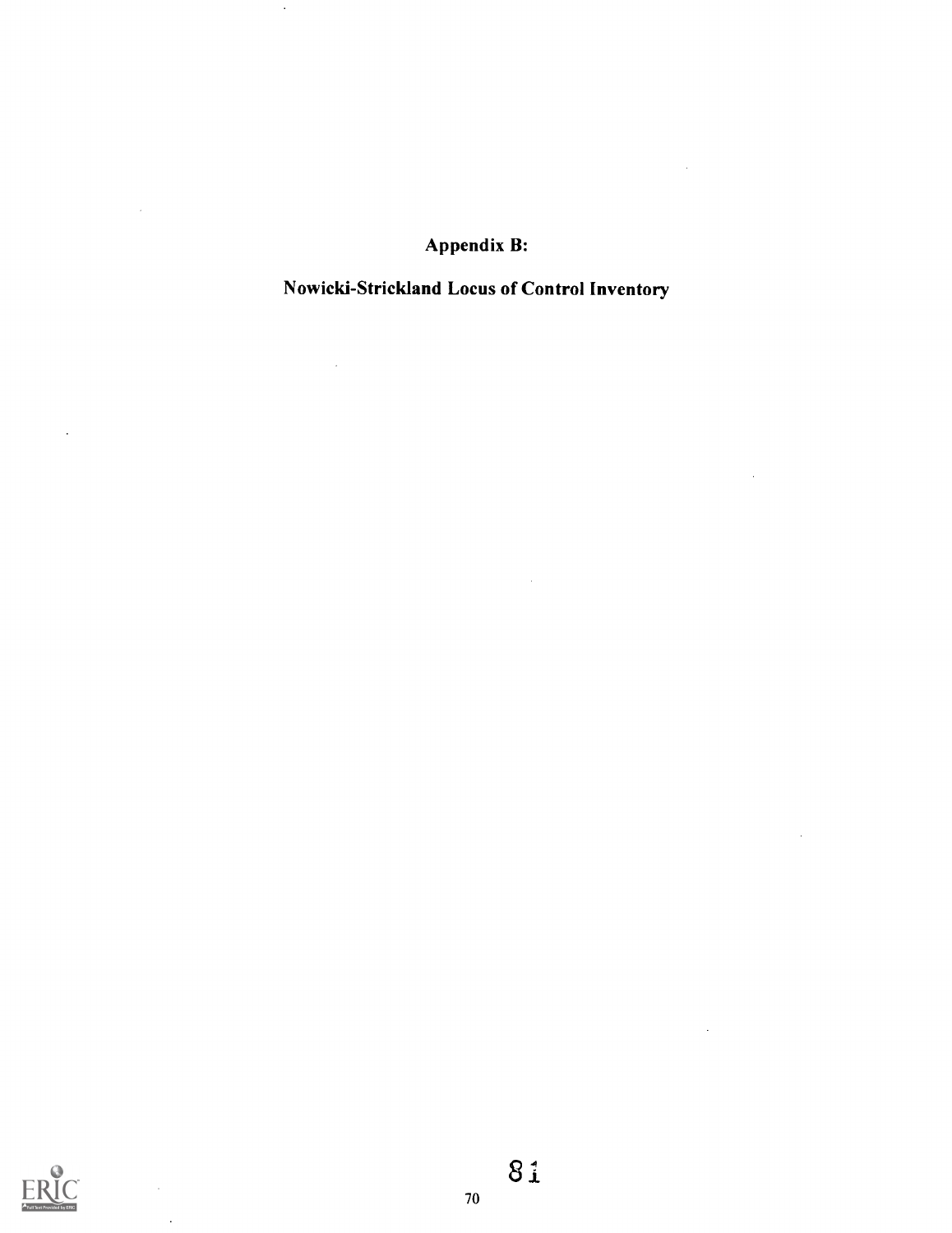# CNSIE

 $\mathbf{v}^t$ 

| <b>YES</b> | $\overline{NQ}$ |                                                                                                                        |
|------------|-----------------|------------------------------------------------------------------------------------------------------------------------|
|            |                 | 1. Do you believe that most problems will solve themselves if you just<br>don't fool with them?                        |
|            |                 | 2. Do you believe that you can stop yourself from catching a cold?                                                     |
|            |                 | 3. Are some kids just bom lucky?                                                                                       |
|            |                 | 4. Most of the time, do you feel that getting good grades means a great deal to<br>you?                                |
|            |                 | 5. Are you often blamed for things that just aren't your fault?                                                        |
|            |                 | 6. Do you believe that if somebody studies hard enough he or she can pass any<br>subject?                              |
|            |                 | 7. Do you feel that most of the time it doesn't pay to try hard because things<br>never turn out right anyway?         |
|            |                 | 8. Do you feel that if things start out well in the morning that it's going to be a<br>good day no matter what you do? |
|            |                 | 9. Do you feel that most of the time parents listen to what their children have to<br>say?                             |
|            |                 | 10. Do you believe that wishing can make good things happen?                                                           |
|            |                 | 11. When you get punished, does it usually seem it's for no good reason at all?                                        |
|            |                 | 12. Most of the time, do you find it hard to change a friend's (mind) opinion?                                         |
|            |                 | 13. Do you think that cheering more than luck helps a team to win?                                                     |
|            |                 | 14. Do you feel that it's nearly impossible to change your parent's mind about<br>anything?                            |
|            |                 | 15. Do you believe that your parents should allow you to make most of your own<br>decisions?                           |
|            |                 | 16. Do you feel that when you do something wrong there's very little you can do<br>to make it right?                   |
|            |                 | 17. Do you believe that most kids are just bom good at sports?                                                         |
|            |                 | 18. Are most of the other kids your age stronger than you are?                                                         |
|            |                 | 19. Do you feel that one of the best ways to handle most problems is just not to<br>think about them?                  |
|            |                 | 20. Do you feel that you have a lot of choice in deciding who your friends are?                                        |
|            |                 | 21. If you find a four leaf clover, do you believe that it might bring you good<br>luck?                               |
|            |                 | 71<br><b>BEST COPY AVAILABLE</b><br>R 2                                                                                |



 $rac{71}{82}$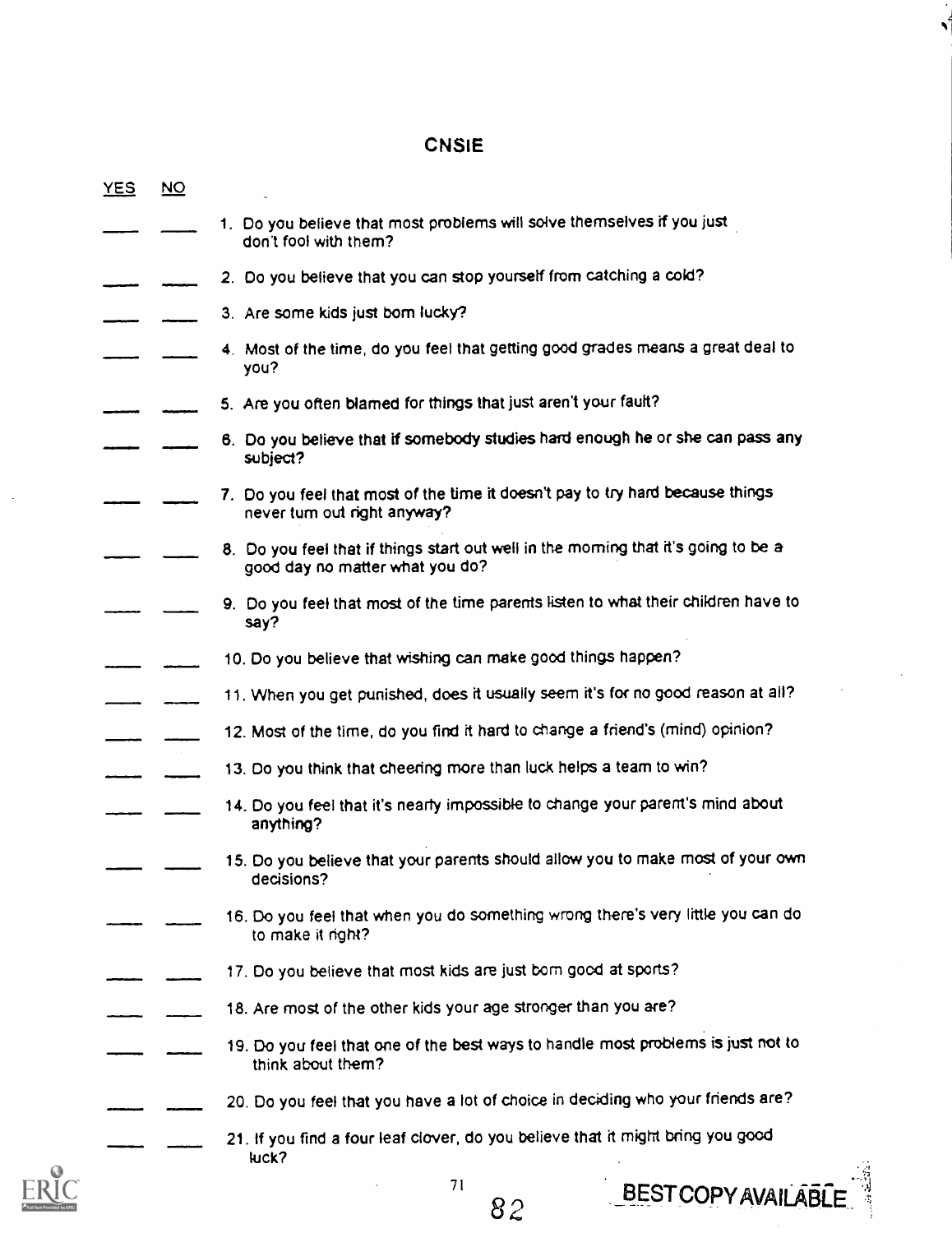|  | 22. Do you often feel that whether you do your homework has much to do with<br>what kind of grades you get?                             |
|--|-----------------------------------------------------------------------------------------------------------------------------------------|
|  | 23. Do you feel that when a kid your age decides to hit you, there's little you can<br>do to stop him or her?                           |
|  | 24. Have you ever had a good luck charm?                                                                                                |
|  | 25. Do you believe that whether or not people like you depends on how you act?                                                          |
|  | 26. Will your parents usually help you if you ask them to?                                                                              |
|  | 27. Have you felt that when people were mean to you it was usually for no<br>reason at all?                                             |
|  | 28. Most of the time, do you feel that you can change what might happen<br>tomorrow by what you do today?                               |
|  | 29. Do you believe that when bad things are going to happen they just are going<br>to happen no matter what you try to do to stop them? |
|  | 30. Do you think that kids can get their own way if they just keep trying?                                                              |
|  | 31. Most of the time, do you find it useless to try to get your own way at home?                                                        |
|  | 32. Do you feel that when good things happen they happen because of hard<br>work?                                                       |
|  | 33. Do you feel that when somebody your age wants to be your enemy there's<br>little you can do to change matters?                      |
|  | 34. Do you feel that it's easy to get friends to do what you want them to?                                                              |
|  | 35. Do you usually feel that you have little to say about what you get to eat at<br>home?                                               |
|  | 36. Do you feel that when someone doesn't like you there's little you can do<br>about it?                                               |
|  | 37. Do you usually feel that it's almost useless to try in school because most<br>other children are just plain smarter than you are?   |
|  | 38. Are you the kind of person who believes that planning ahead makes things<br>tum out better?                                         |
|  | 39. Most of the time, do you feel that you have little to say about what your<br>family decides to do?                                  |
|  | 40. Do you think it's better to be smart than to be lucky?                                                                              |



 $\sim$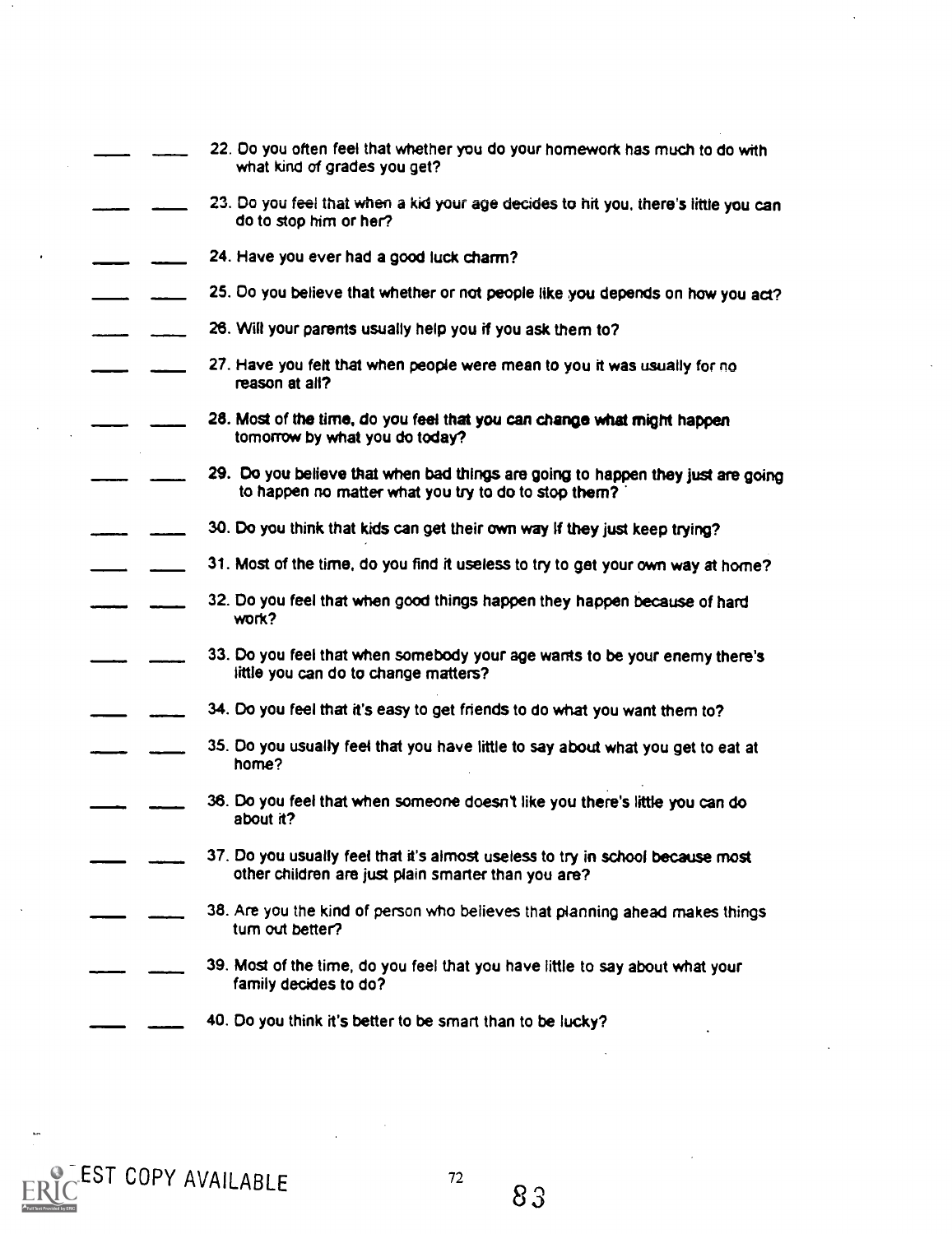Appendix C:

Lesson Plan

Interpreting the Computer Grade Sheet



 $\ddot{\phantom{0}}$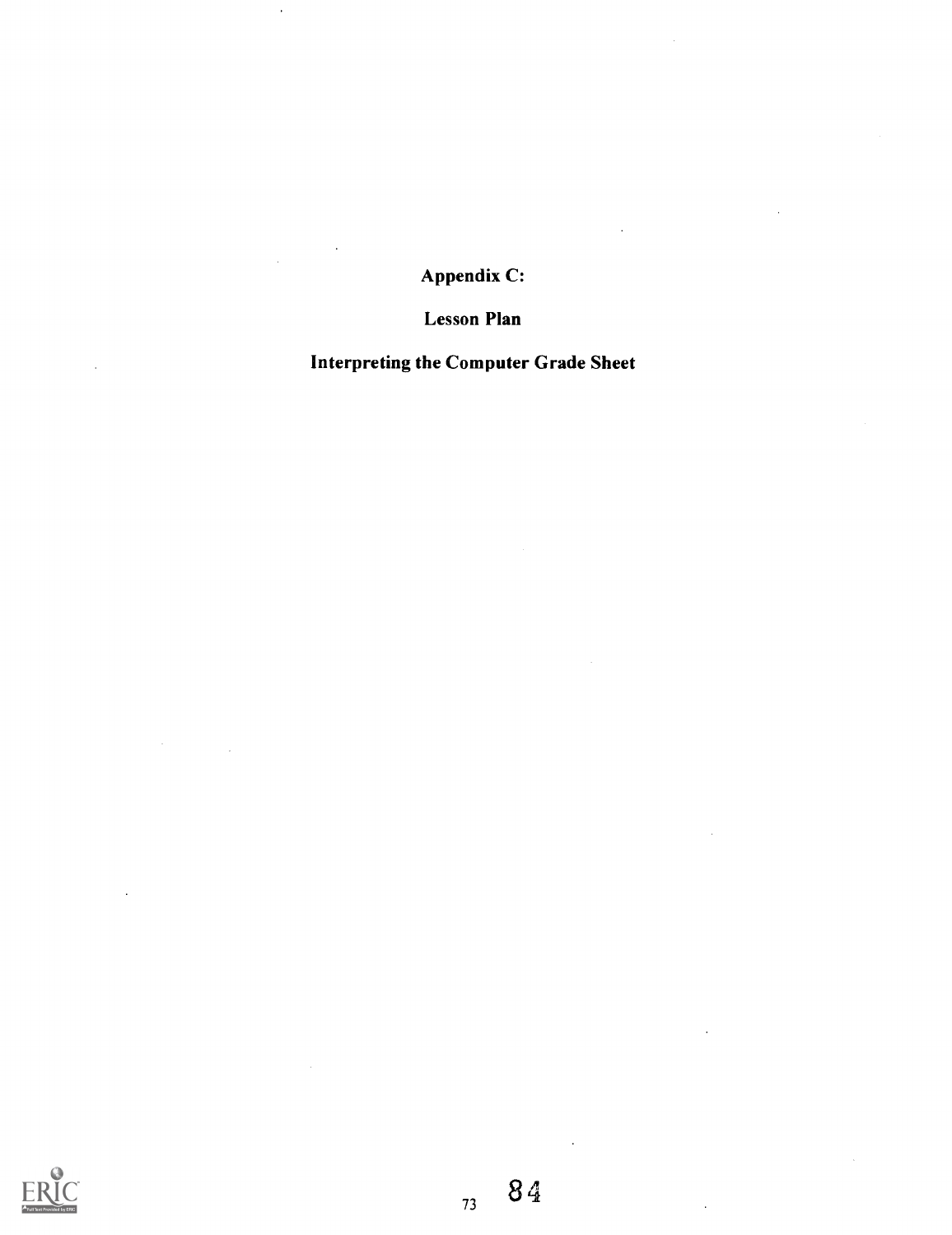#### Interpreting the Computer Grade Sheet

#### Lesson Plan

#### Objectives:

- 1. The student will be able to explain the grade ratios on a computer grade sheet.<br>2. The student will be able to calculate a mean grade from a list of grades.
- The student will be able to calculate a mean grade from a list of grades.
- 3. The student will be able to calculate a grade based on a weighted average.
- 4. The student will be able to compare and contrast two grade sheets with different averages and identify factors which contribute to the different averages (see Appendices D and E).

#### Content:

- 1. Calculating a mean grade from a list of grades.
- 2. Grade sheets.
- 3. Comparison/contrast.

Assignment (in class):

- 1. Calculate the mean of the following project grades: 1) 90, 75, 80, 88.
- - 2) 90, 75, 80, 88, 0
	- 3) 90, 75, 80, 88, 0, 0
	- 4) 90, 75, 80, 88, 0, 0, 0
	- 5) 90, 75, 80, 88, 70, 70, 70
- 2. Compare and contrast two grade sheet with different averages.

#### Methods:

- 1. Board work
- 2. Discussion
- 3. Questioning
- 4. Demonstration
- 5. Drill

#### Materials:

- 1. Handout (computer grade sheet)
- 2. Overhead projector
- 3. Transparency (computer grade sheet)
- 4. Dry-erase board and markers
- 5. Calculator

#### Evaluation:

- 1. Oral Response
- 2. Questions
- 3. Daily work

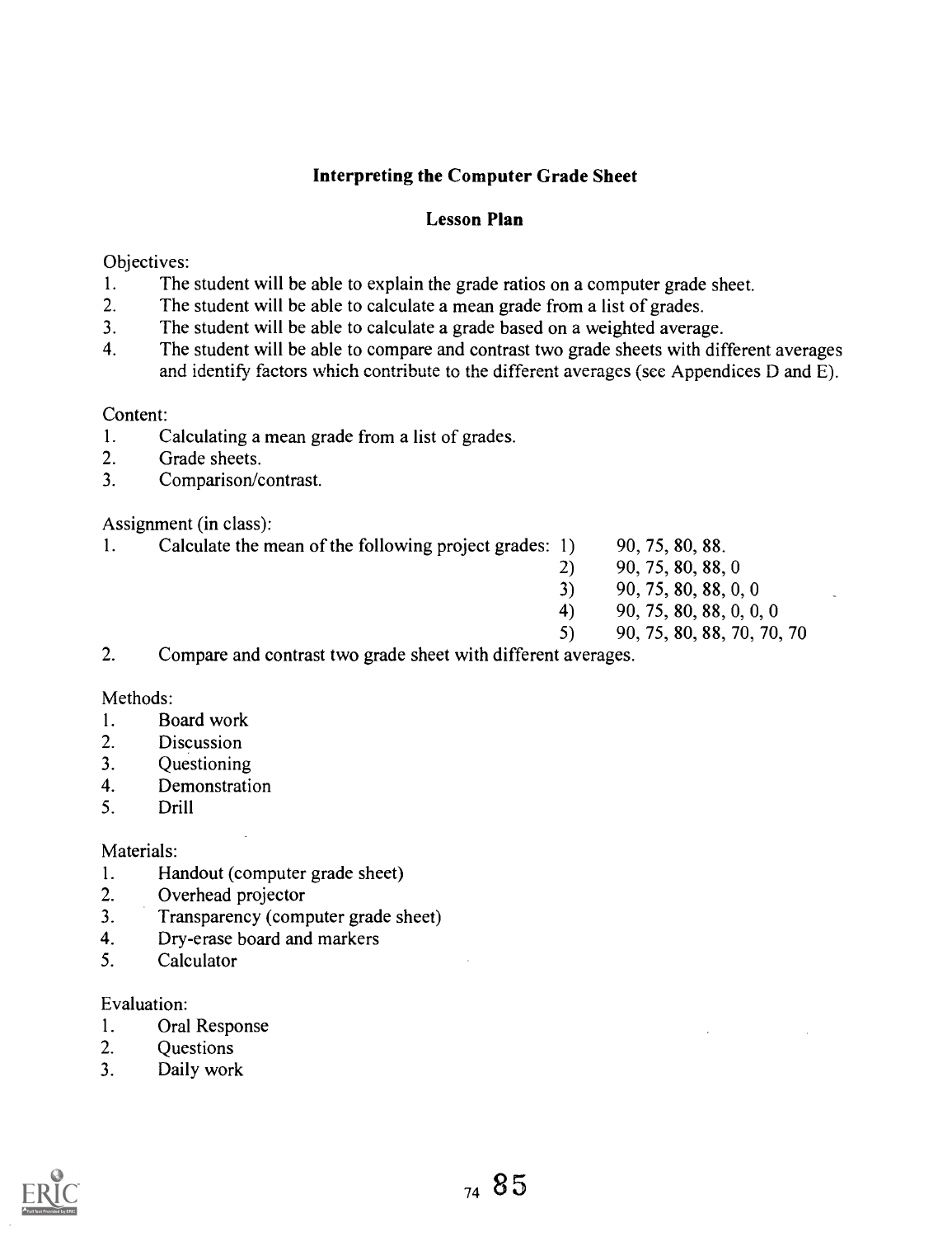## Appendix D:

## Comparison Gradesheet #1 Used in Lesson Plan

 $\frac{1}{2}$ 

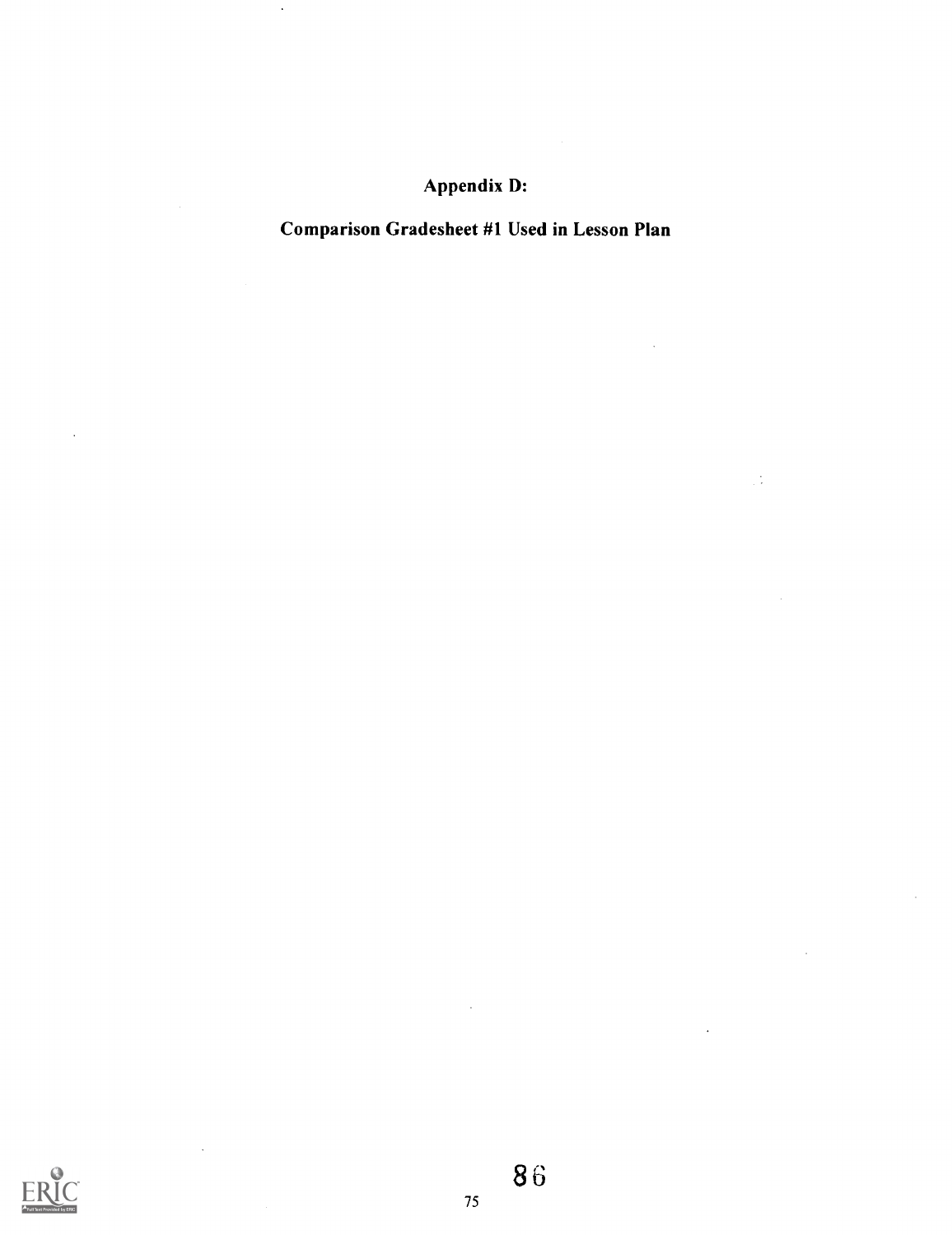#### Student Name (sample)

 $\hat{\mathcal{A}}$ 

AT IN MIDDLE SCHOOL PER.3 ENGLISH

SCORES AS OF: 01-26-99

( <sup>1</sup> ) NOTE-CARDS ALLSUMMER: <sup>0</sup> / 100 ( <sup>2</sup> ) NOTE-P.496: 100 / 100 ( <sup>3</sup> ) NOTE-HANDOUT 57/58: 100 / 100

( <sup>4</sup> ) TEST-EDITING 1/25: 90 / 100

| NOTE:<br>(WEIGHT FACTOR = 34) 66.7 % = F  | 200 / 300      |
|-------------------------------------------|----------------|
| TEST:<br>(WEIGHT FACTOR = $66$ ) 90 % = B | 90 / 100       |
| WEIGHTED AVERAGE:                         | $82.1$ $%$ = C |



76

 $87$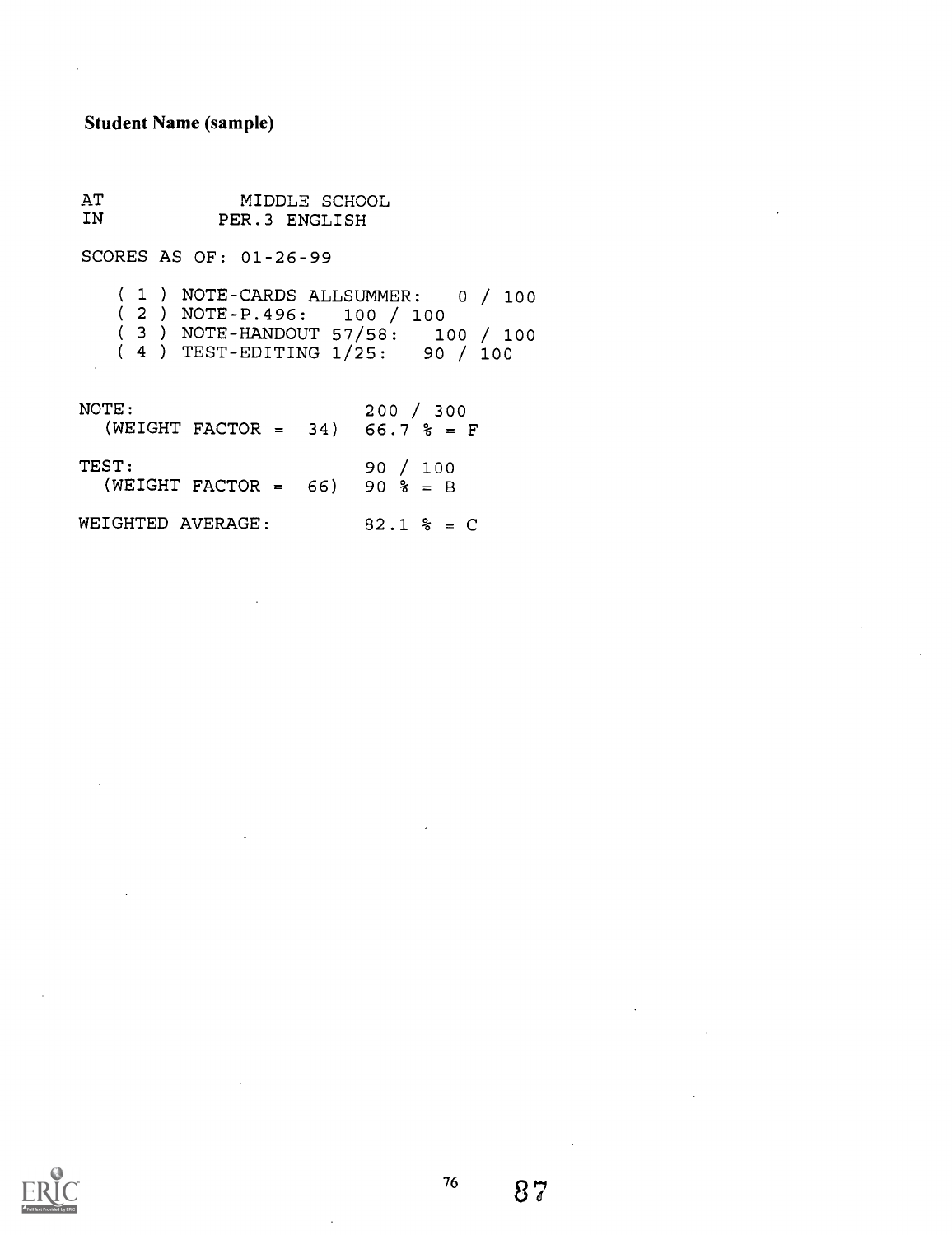Appendix E:

 $\bar{z}$ 

 $\ddot{\phantom{a}}$ 

# Comparison Gradesheet #2 Used in Lesson Plan

 $\hat{\boldsymbol{\beta}}$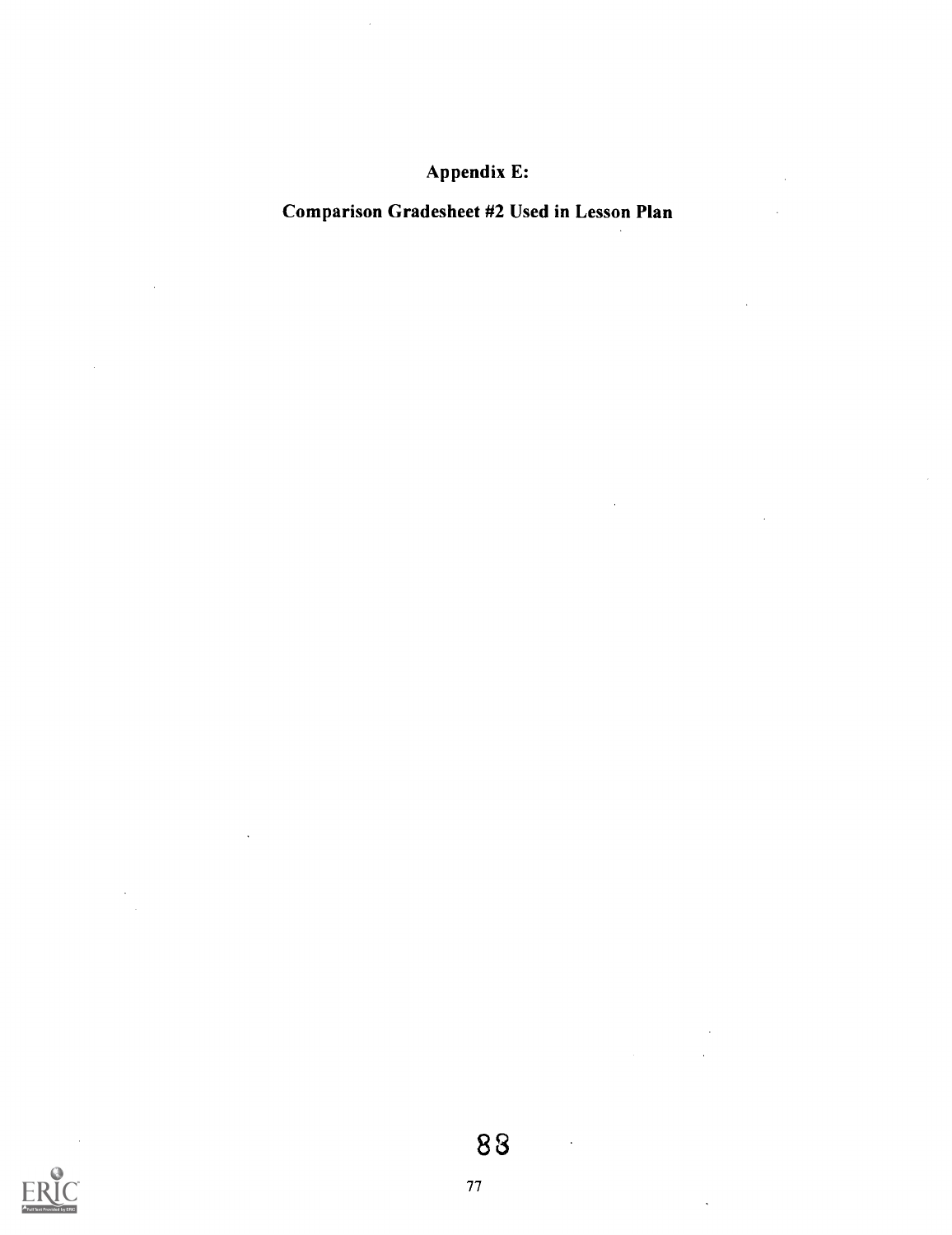#### Student Name (sample)

AT 1-117 JAN MIDDLE SCHOOL PER.3 ENGLISH

SCORES AS OF: 01-26-99

( <sup>1</sup> ) NOTE-CARDS ALLSUMMER: 100 / 100 ( <sup>2</sup> ) NOTE-P.496: 0 / 100 ( <sup>3</sup> ) NOTE-HANDOUT 57/58: 100 /100

( 4 ) TEST-EDITING 1/25: 70 / 100

NOTE: (WEIGHT FACTOR =TEST:  $(WEIGHT FACTOR = 66) 70 % = D$ WEIGHTED AVERAGE: 34) 66.7 200 / 300 66.7 % = F 70 / 100 68.9 % = F / 300  $\text{\%} = \text{F}$ 

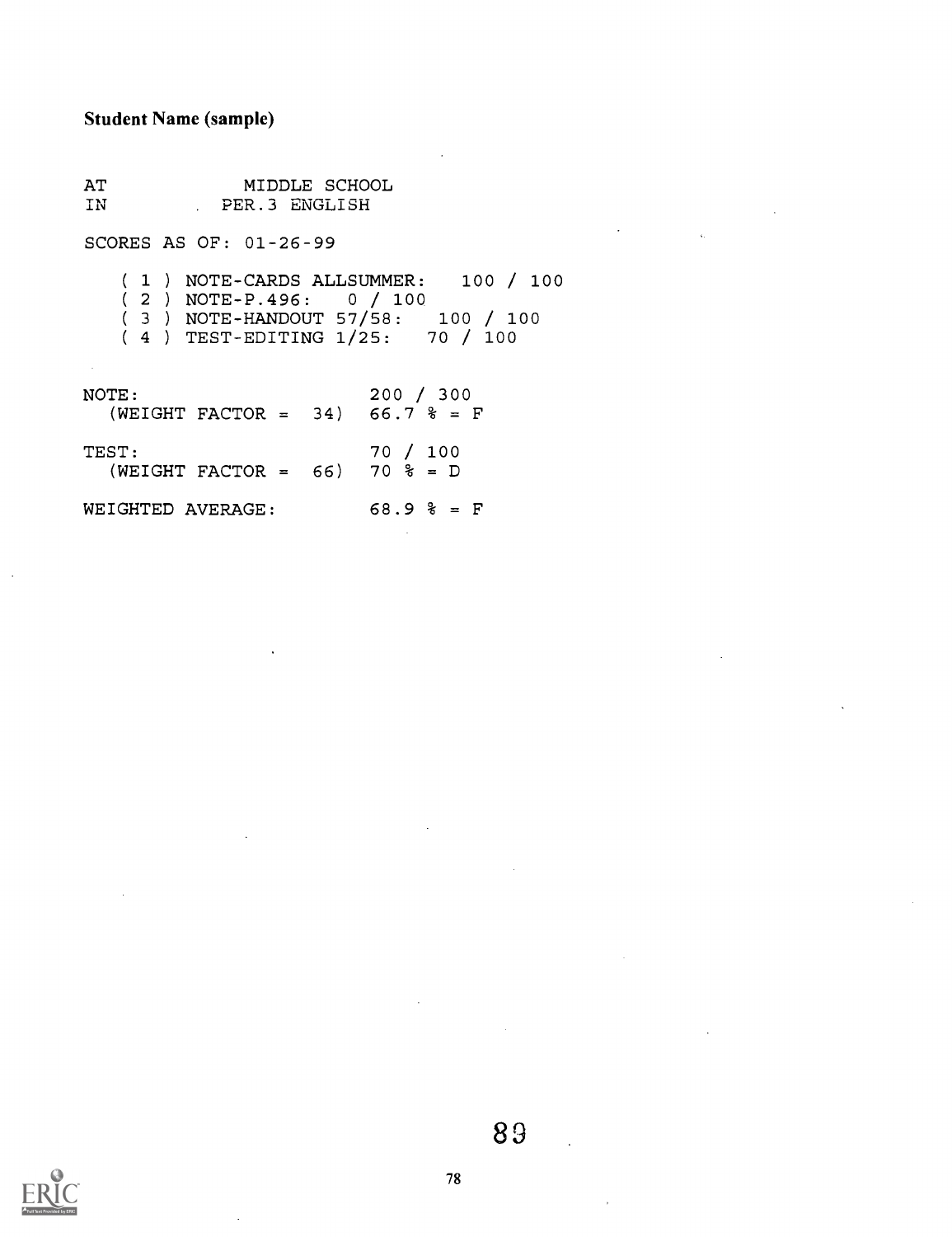### Appendix F:

## t test Comparing Treatment Group Numerical Average

With Comparison Group @ 9 Weeks Semester 1

Used to Establish Equivalency



90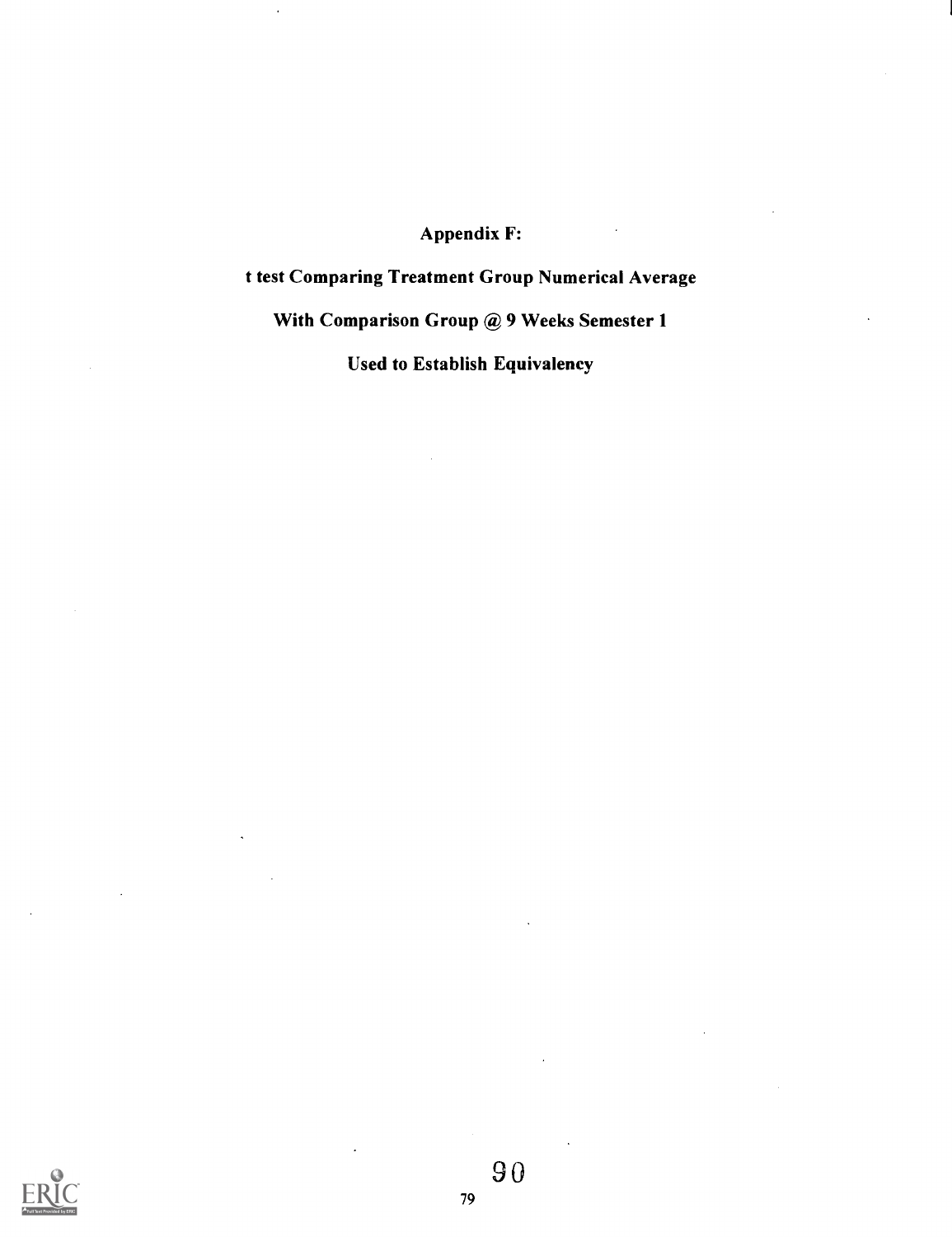$ERIC$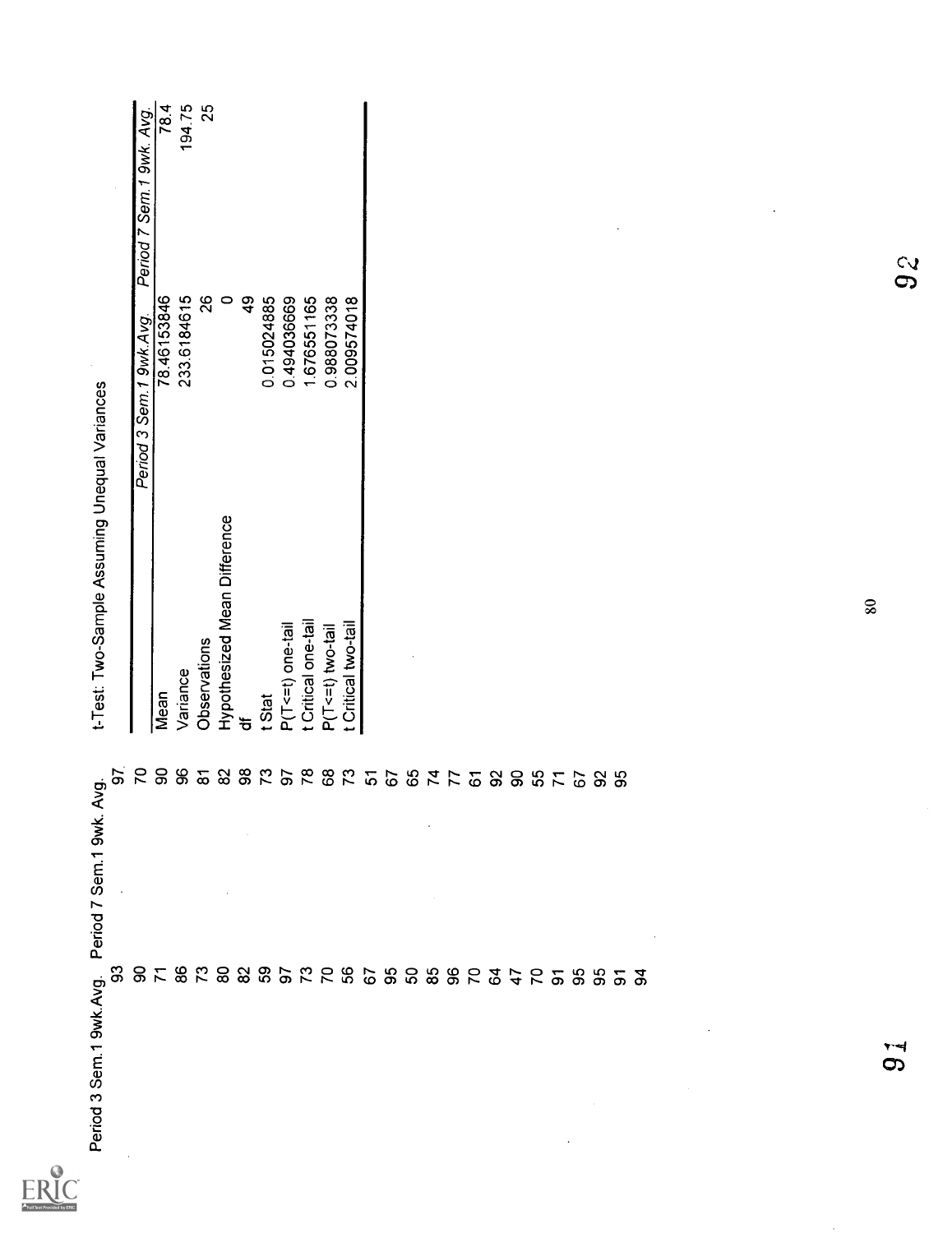# Appendix G:

# t test Comparing Treatment Group Numerical Average

With Comparison Group @ 9 Weeks Semester 2

 $\bar{\bar{z}}$ 



 $\mathcal{A}$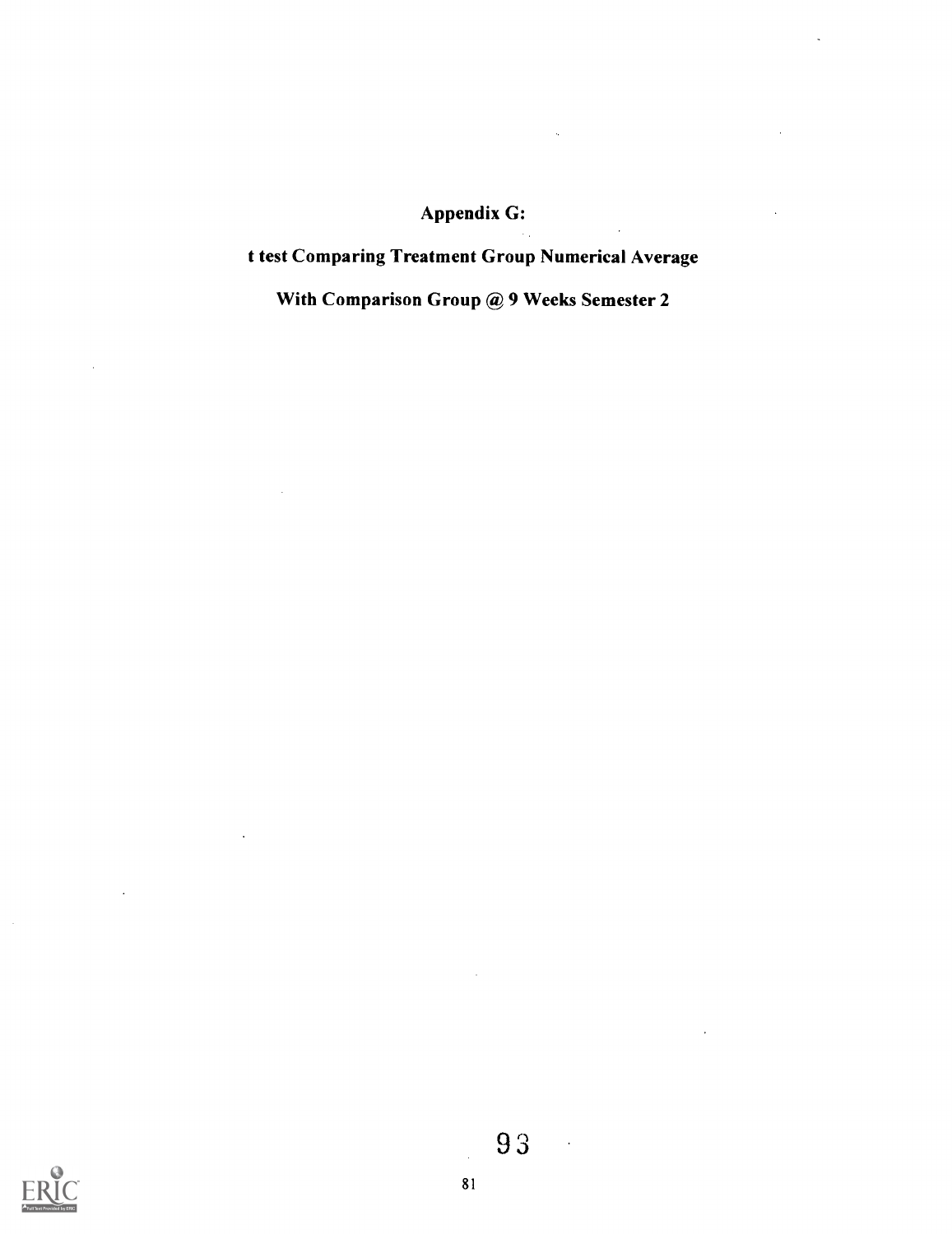|             | avg.                | t-Test: Two-Sample Assuming Unequal Variances |                          |                         |
|-------------|---------------------|-----------------------------------------------|--------------------------|-------------------------|
|             |                     |                                               | Period 3 Sem 2 9wk. Avg. | Period 7 Sem.2 9wk.avg. |
|             |                     | Mean                                          | 83.875                   | 80.96                   |
|             |                     | Variance                                      | 1127228261               | 166.9566667             |
|             |                     | Observations                                  | $\overline{2}$           | 25                      |
|             |                     | Hypothesized Mean Difference                  | $\circ$                  |                         |
|             | $\hat{\phantom{a}}$ | ᡃ᠍ᡠ                                           | $\frac{4}{6}$            |                         |
|             |                     | t Stat                                        | 0.864294762              |                         |
|             |                     | P(T<=t) one-tail                              | 0.195955351              |                         |
|             |                     | t Critical one-tail                           | 1.678658919              |                         |
|             |                     | P(T<=t) two-tail                              | 0.391910701              |                         |
|             |                     | t Critical two-tail                           | 2.012893674              |                         |
|             |                     |                                               |                          |                         |
|             |                     |                                               |                          |                         |
|             |                     |                                               |                          |                         |
|             |                     |                                               |                          |                         |
|             |                     |                                               |                          |                         |
|             |                     |                                               |                          |                         |
|             |                     |                                               |                          |                         |
|             |                     |                                               |                          |                         |
|             |                     |                                               |                          |                         |
|             |                     |                                               |                          |                         |
|             |                     |                                               |                          |                         |
|             |                     |                                               |                          |                         |
|             |                     |                                               |                          |                         |
|             |                     |                                               |                          |                         |
|             | $\Delta$            |                                               |                          |                         |
| N,          |                     |                                               |                          |                         |
|             |                     |                                               |                          |                         |
|             |                     |                                               |                          |                         |
|             |                     |                                               |                          |                         |
|             |                     |                                               |                          |                         |
|             |                     |                                               |                          |                         |
| ভত্ত্ব<br>5 |                     |                                               |                          |                         |
|             |                     | 82                                            |                          |                         |
|             |                     |                                               |                          |                         |
|             |                     |                                               |                          | 95                      |
|             |                     |                                               |                          |                         |

 $ER_{\text{test}}^{\text{O}}$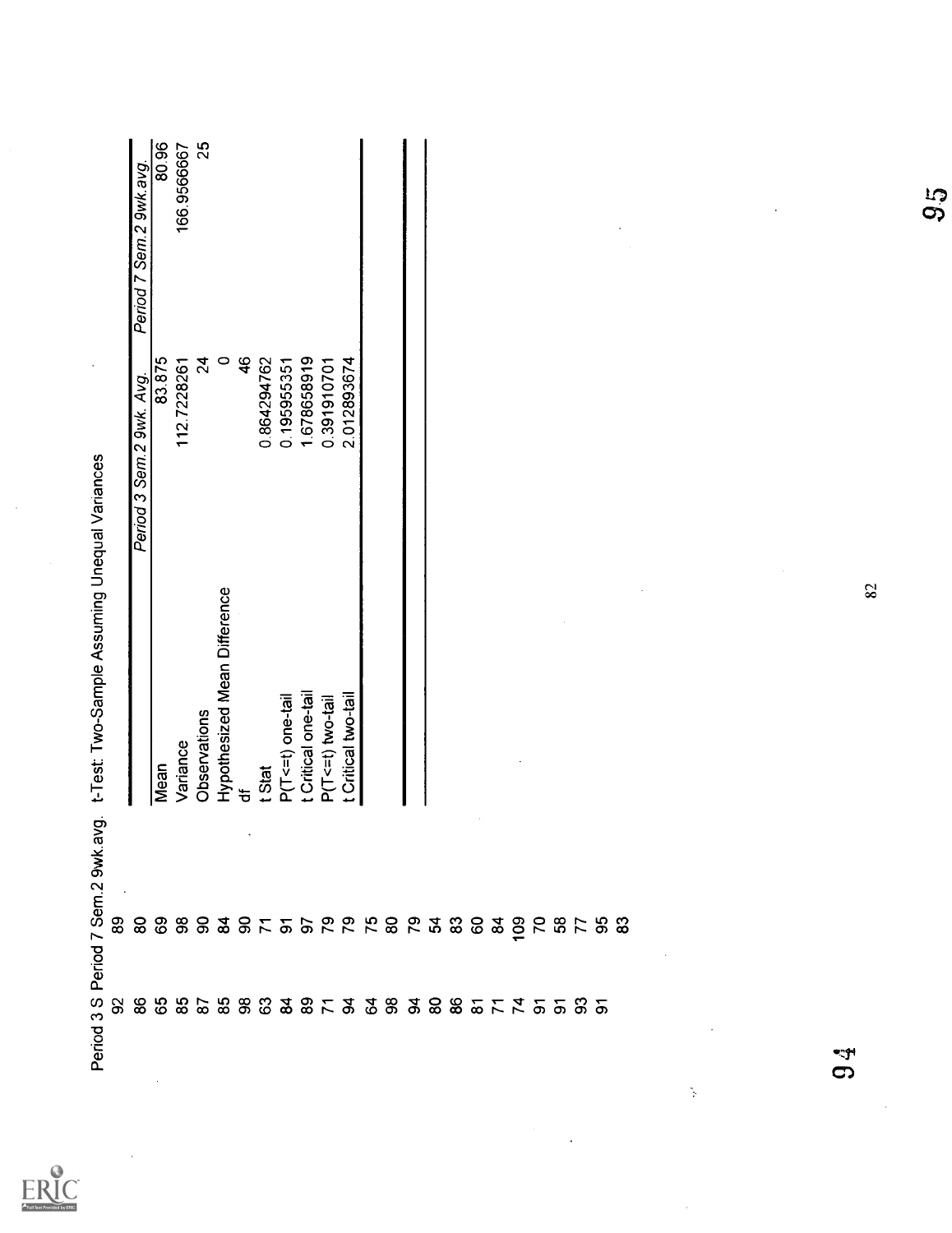## Appendix H:

## Pearson's r Correlation Between Numerical Average and

### Locus of Control @ 9 Weeks Semester 1

Treatment Group

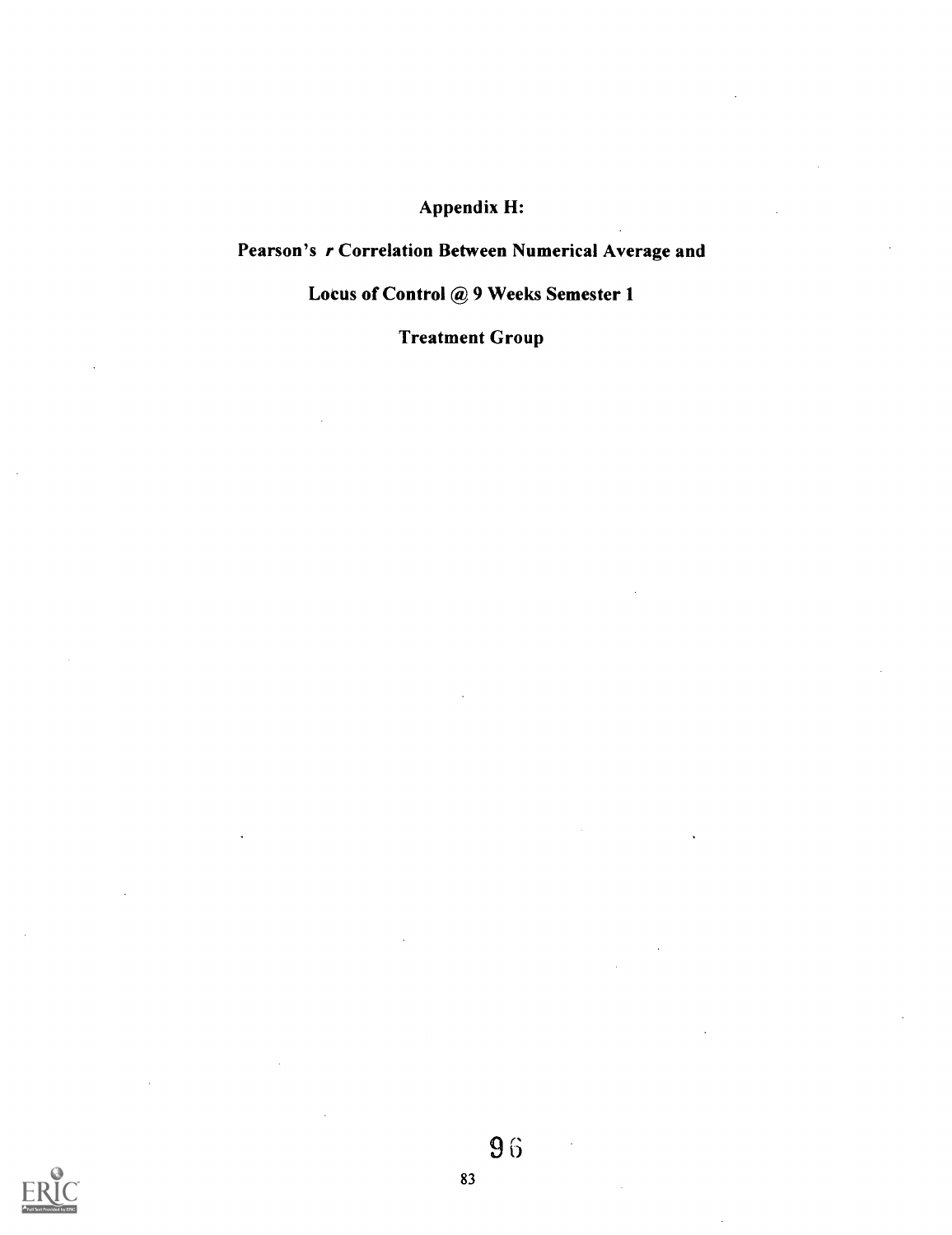| Per 3 Sem.1 9 wk. Num. Avg. | Per.3 Sem.1 9 wk. LOC |          |             |             |  |
|-----------------------------|-----------------------|----------|-------------|-------------|--|
| 93                          | 18                    |          |             |             |  |
| 90                          | 13                    |          | Column $1$  | Column 2 Co |  |
| 71                          | 14                    | Column 1 |             |             |  |
| 86                          | 12 <sup>2</sup>       | Column 2 | #DIV/0!     | 1           |  |
| 80                          | 16                    | Column 3 | $-0.166096$ | #DIV/0!     |  |
| 82                          | 15                    |          |             |             |  |
| 97                          | 15                    |          |             |             |  |
| 73                          | 10 <sub>1</sub>       |          |             |             |  |
| 70                          | 20                    |          |             |             |  |
| 56                          | 11                    |          |             |             |  |
| 67                          | 17                    |          |             |             |  |
| 95                          | 19                    |          |             |             |  |
| 50                          | 14                    |          |             |             |  |
| 85                          | 12 <sub>2</sub>       |          |             |             |  |
| 96                          | $\boldsymbol{9}$      |          |             |             |  |
| 70                          | 17                    |          |             |             |  |
| 64                          | 22                    |          |             |             |  |
| 47                          | 13                    |          |             |             |  |
| 70                          | 13                    |          |             |             |  |
| 91                          | 11                    |          |             |             |  |
| 95                          | 18                    |          |             |             |  |
| 95                          | 13                    |          |             |             |  |
| 91                          | 6                     |          |             |             |  |
| 94                          | 9                     |          |             |             |  |

| 13 |                    |                            | Column 1 Column 2 Column 3 |  |
|----|--------------------|----------------------------|----------------------------|--|
| 14 | Column 1           |                            |                            |  |
| 12 | Column $2$ #DIV/0! |                            |                            |  |
| 16 |                    | Column 3 -0.166096 #DIV/0! |                            |  |



 $\sim$ 

l.

 $\ddot{\phantom{a}}$ 

 $\hat{\mathcal{A}}$ 

 $\ddot{\phantom{0}}$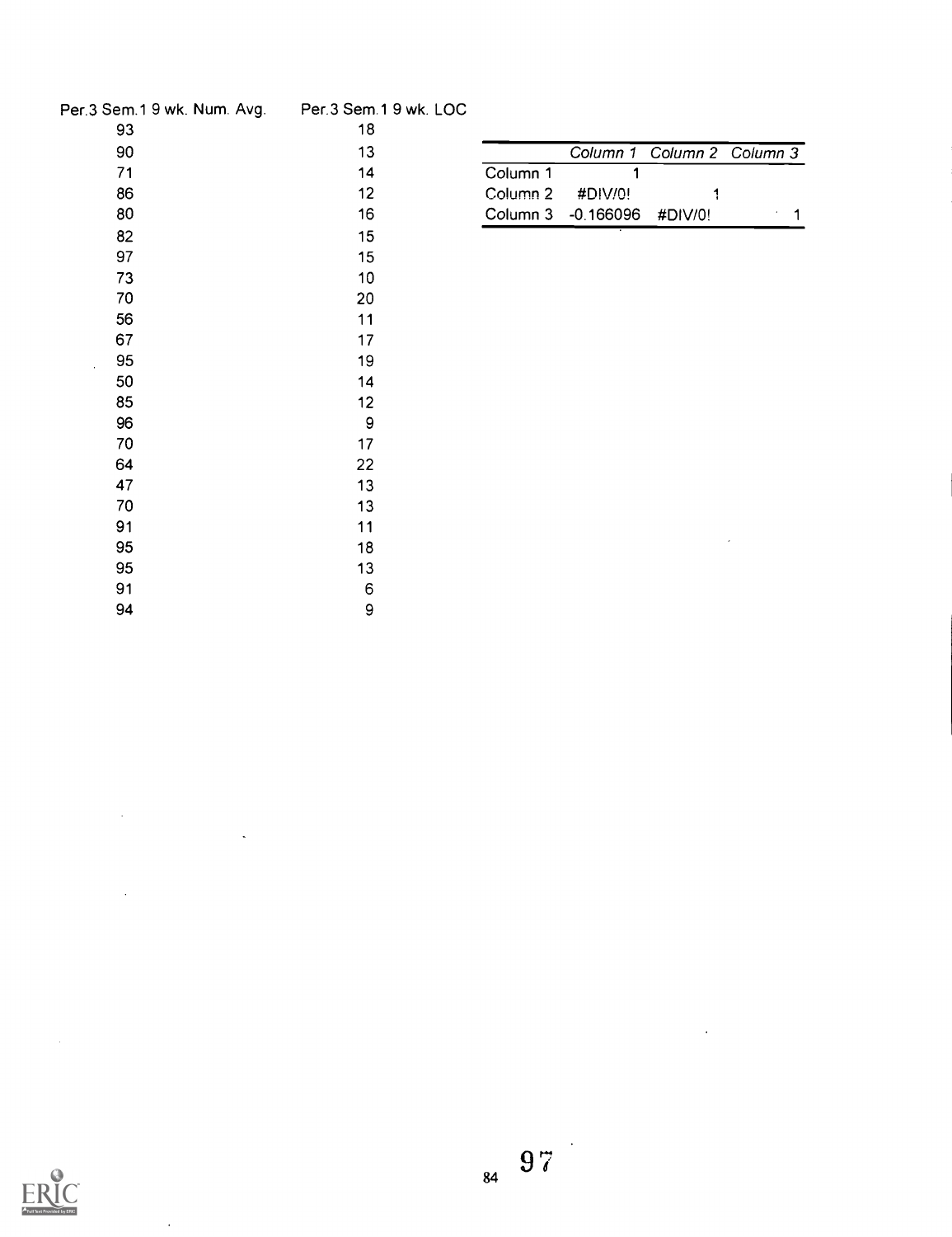## Appendix I:

## Pearson's r Correlation Between Numerical Average and

## Locus of Control @ 9 Weeks Semester 1

Comparison Group

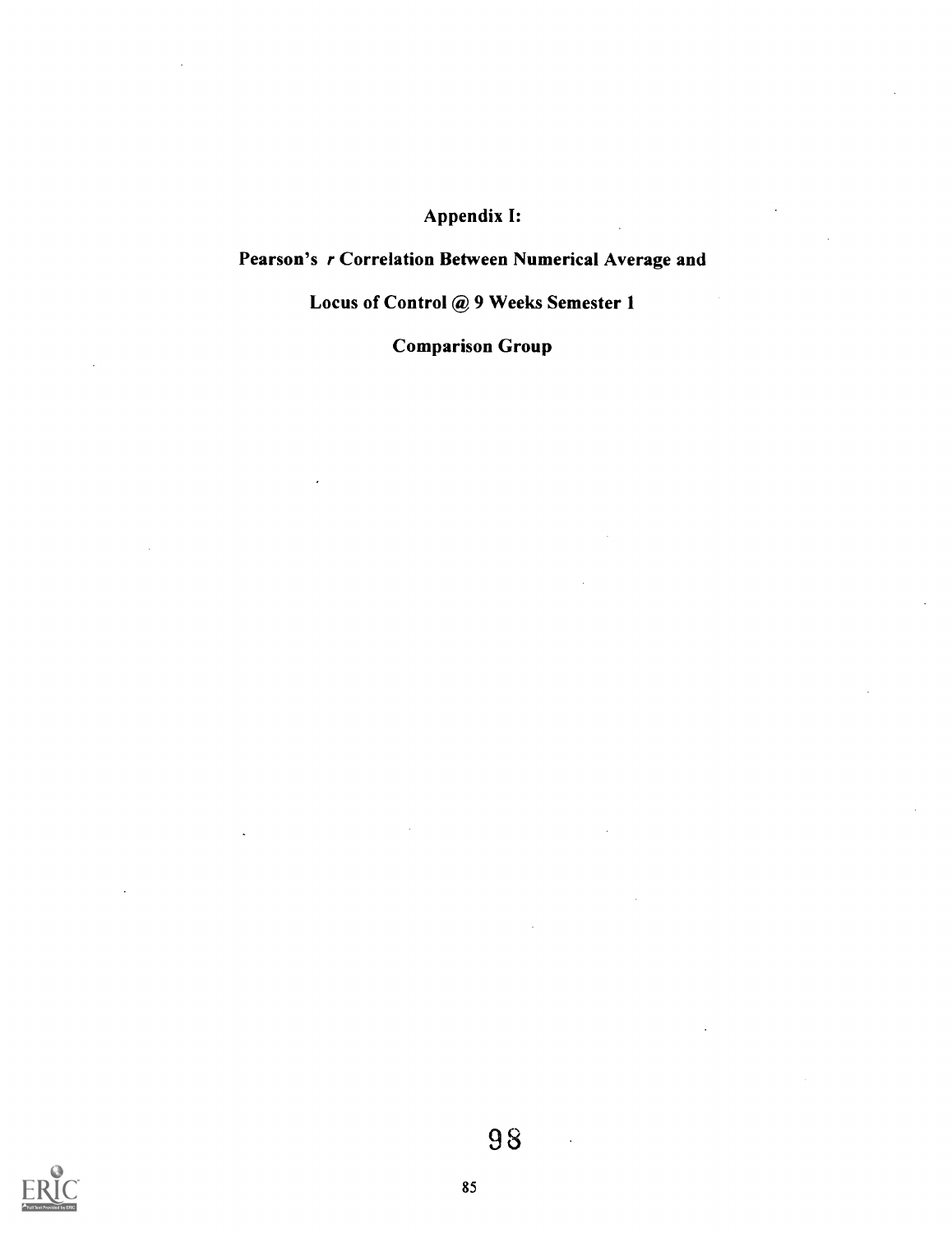| Per.7 Sem.1 9 wk. Num. Avg.  Per.7 Sem.1 9 wk. LOC. |        |                     |            |         |                   |
|-----------------------------------------------------|--------|---------------------|------------|---------|-------------------|
| 97                                                  | 18     |                     |            |         |                   |
| 70                                                  | 18     |                     | Column 1   |         | Column 2 Column 3 |
| 90                                                  | 19     | Column 1            |            |         |                   |
| 96                                                  | 9      | Column <sub>2</sub> | #DIV/0!    | 1       |                   |
| 81                                                  | 18     | Column 3            | $-0.25588$ | #DIV/0! | 1                 |
| 82                                                  | 18     |                     |            |         |                   |
| 98                                                  | 13     |                     |            |         |                   |
| 73                                                  | 21     |                     |            |         |                   |
| 97                                                  | 18     |                     |            |         |                   |
| 78                                                  | 15     |                     |            |         |                   |
| 68                                                  | 19     |                     |            |         |                   |
| 73                                                  | 20     |                     |            |         |                   |
| 51                                                  | 15     |                     |            |         |                   |
| 67                                                  | 17     |                     |            |         |                   |
| 65                                                  | 18     |                     |            |         |                   |
| 74                                                  | 16     |                     |            |         |                   |
| 77                                                  | 16     |                     |            |         |                   |
| 61                                                  | 20     |                     |            |         |                   |
| 92                                                  | 9      |                     |            |         |                   |
| 90                                                  | 11     |                     |            |         |                   |
| 55                                                  | 18     |                     |            |         |                   |
| 71                                                  | $\bf8$ |                     |            |         |                   |
| 67                                                  | 15     |                     |            |         |                   |
| 92                                                  | 19     |                     |            |         |                   |
| 95                                                  | 17     |                     |            |         |                   |



 $\hat{\textbf{r}}$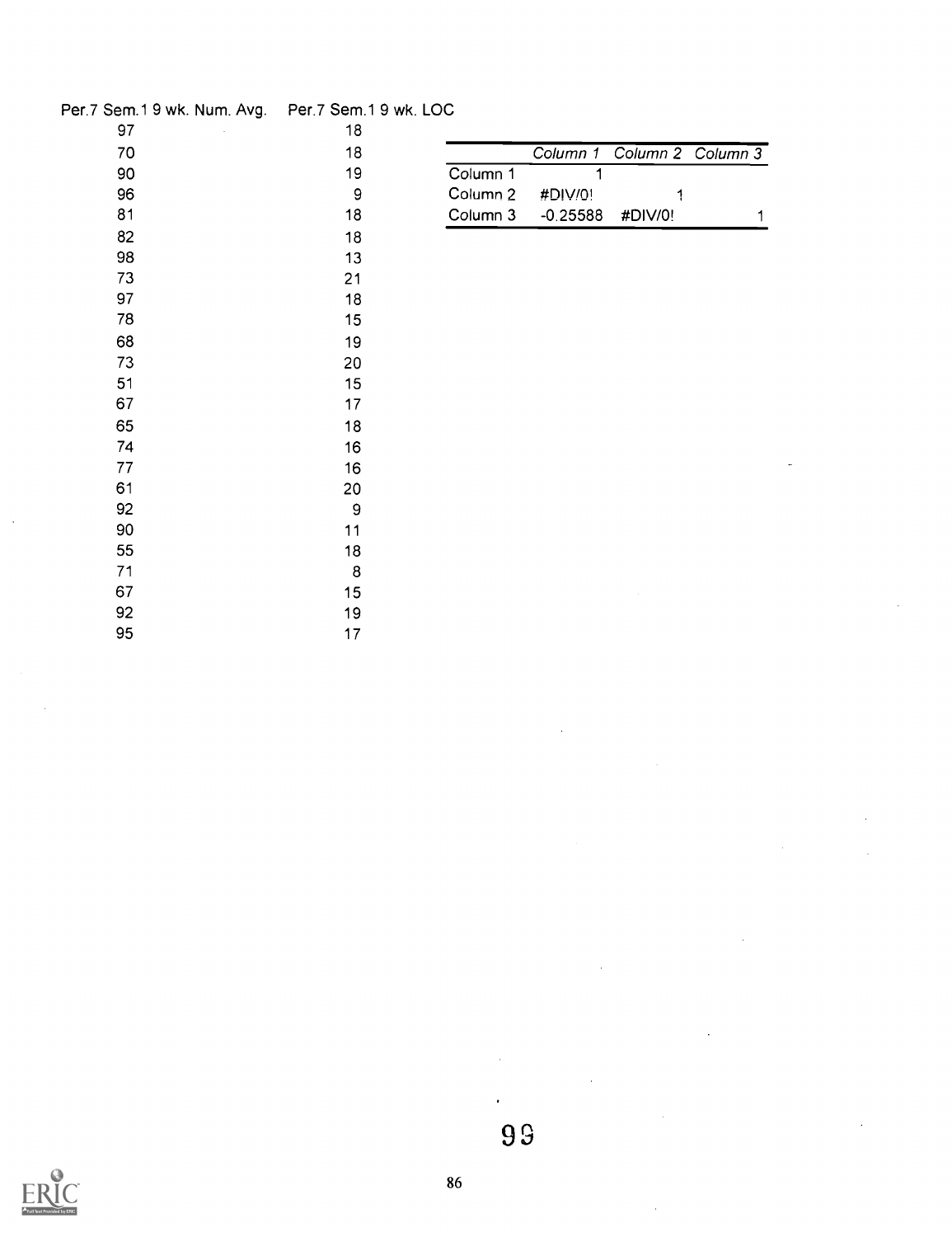## Appendix J:

# Pearson's r Correlation Between Numerical Average and

### Locus of Control @ 9 Weeks Semester 2

### Treatment Group

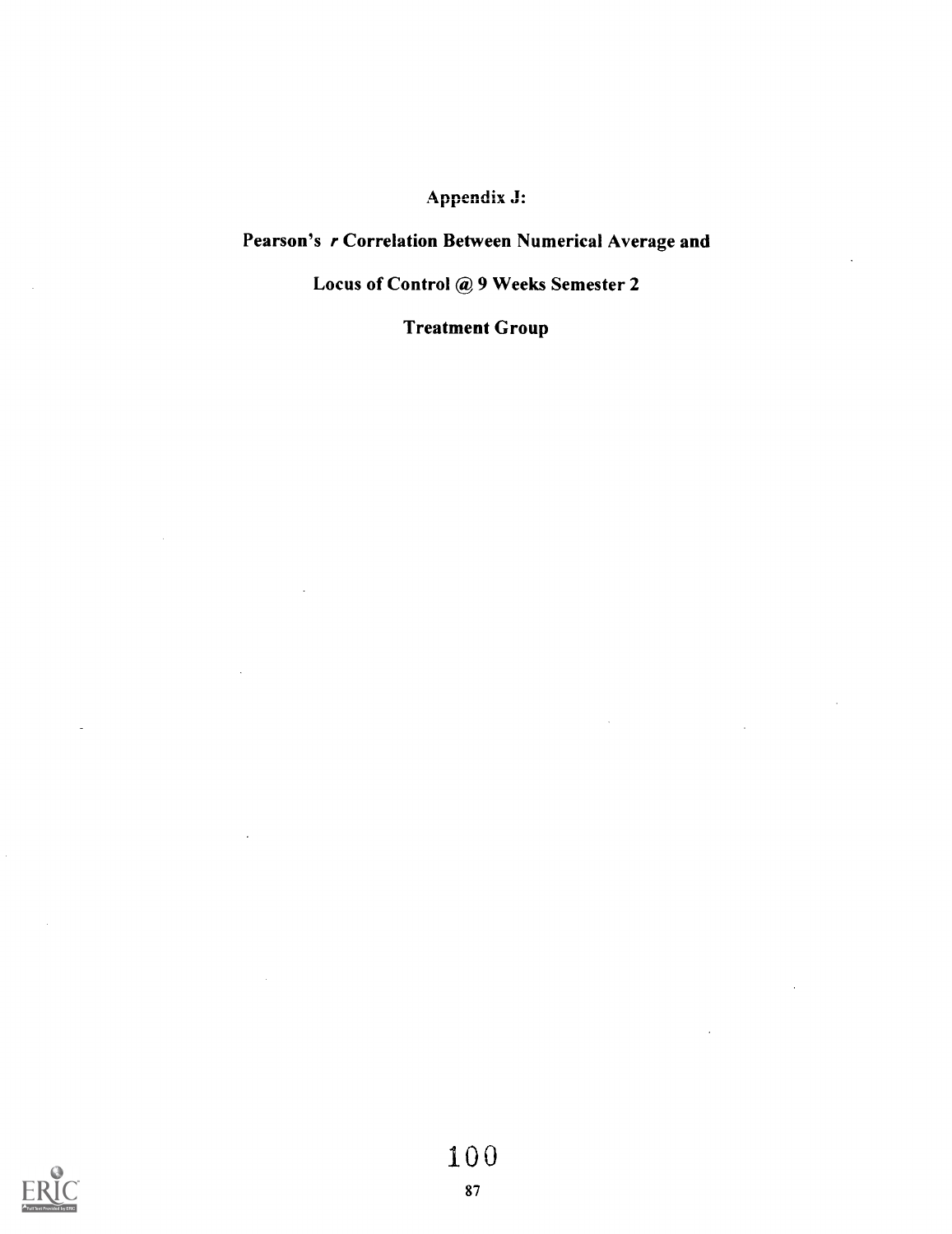| Per.3 Sem.2 9 wk. Num. Avg. Per.3 Sem.2 9 wk. LOC |                 |          |          |         | Column 1 Column 2 Column 3 |
|---------------------------------------------------|-----------------|----------|----------|---------|----------------------------|
| 92                                                | 24              | Column 1 |          |         |                            |
| 86                                                | 15              | Column 2 | #DIV/0!  |         |                            |
| 65                                                | 17              | Column 3 | $-0.209$ | #DIV/0! | 1                          |
| 85                                                | 12              |          |          |         |                            |
| 87                                                | 12              |          |          |         |                            |
| 85                                                | 13              |          |          |         |                            |
| 98                                                | 10 <sub>1</sub> |          |          |         |                            |
| 63                                                | 19              |          |          |         |                            |
| 84                                                | 15 <sub>1</sub> |          |          |         |                            |
| 89                                                | 10              |          |          |         |                            |
| 71                                                | 16              |          |          |         |                            |
| 94                                                | 16              |          |          |         |                            |
| 64                                                | 17              |          |          |         |                            |
| 98                                                | 14              |          |          |         |                            |
| 94                                                | 22              |          |          |         |                            |
| 80<br>$\bullet$                                   | 21              |          |          |         |                            |
| 86                                                | 23              |          |          |         |                            |
| 81                                                | 16              |          |          |         |                            |
| 71                                                | 16              |          |          |         |                            |
| 74                                                | 13              |          |          |         |                            |
| 91                                                | 18              |          |          |         |                            |
| 91                                                | 11              |          |          |         |                            |
| 93                                                | 11              |          |          |         |                            |
| 91                                                | 13              |          |          | $\sim$  |                            |

 $\ddot{\phantom{1}}$ 



 $\overline{\phantom{a}}$ 

 $\bar{\beta}$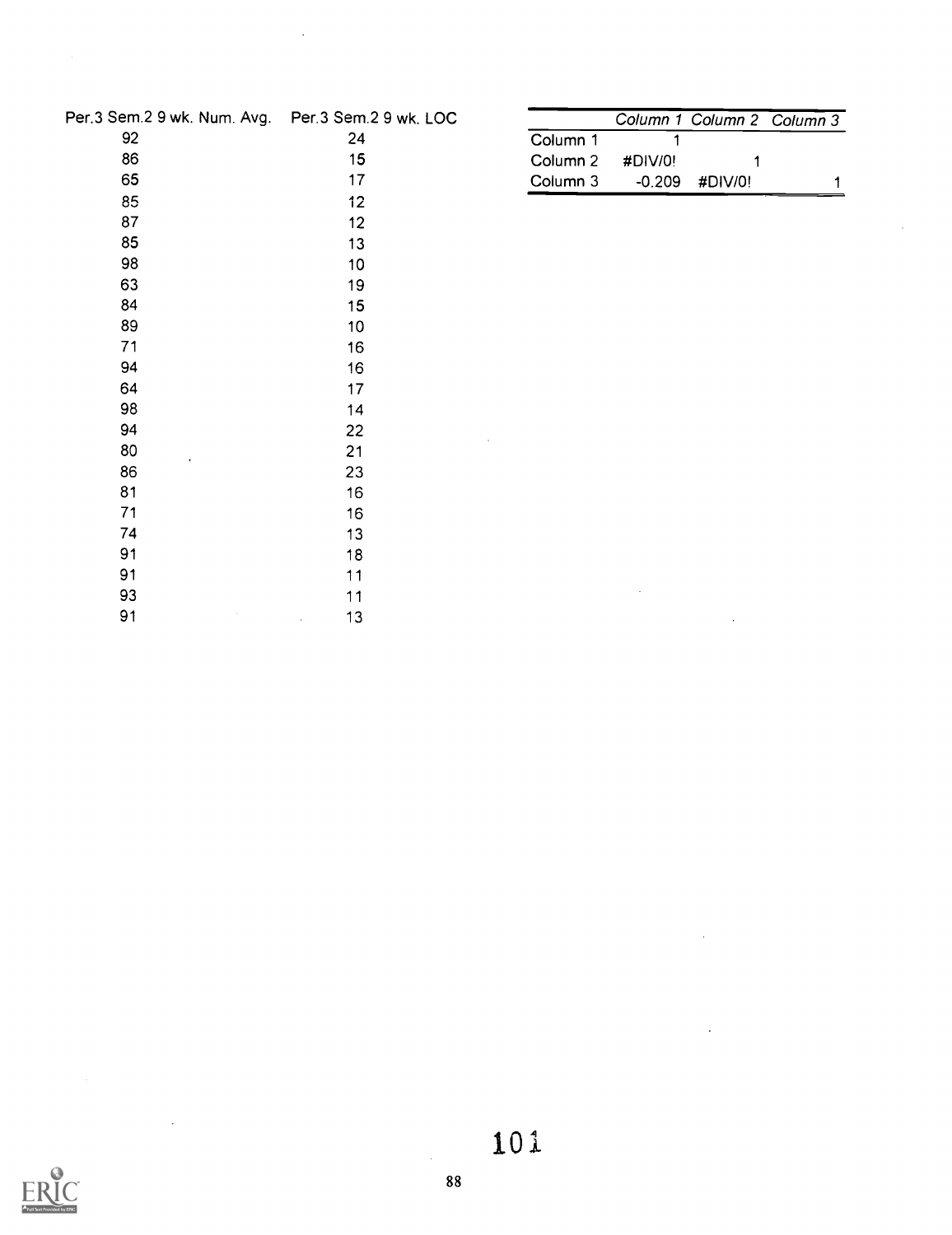### Appendix K:

## Pearson's r Correlation Between Numerical Average and

#### Locus of Control @ 9 Weeks Semester 2

Comparison Group



 $\ddot{\phantom{a}}$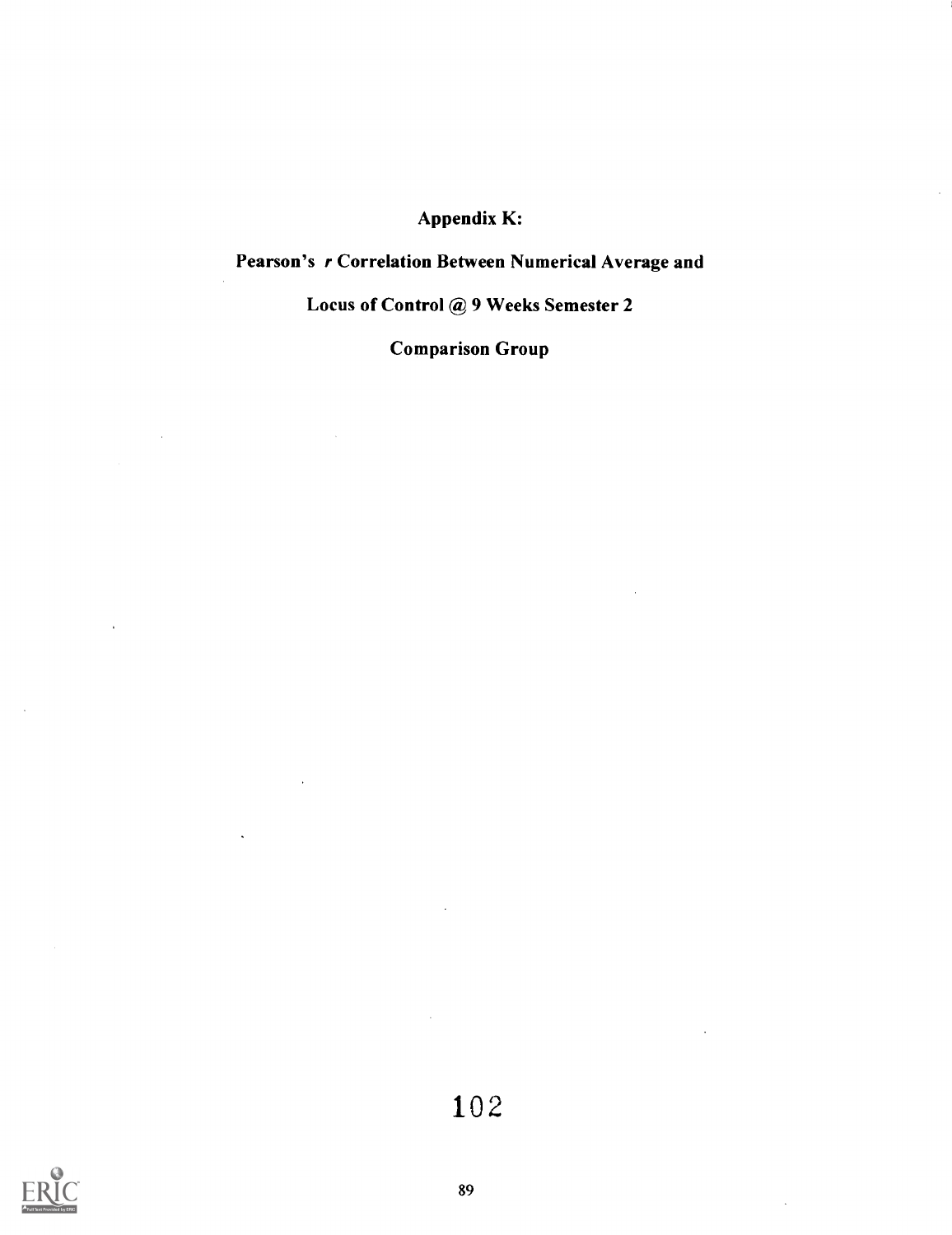| Per.7 Sem.2 9 wk. Num. Av |  |  |  |  |  |  |
|---------------------------|--|--|--|--|--|--|
|---------------------------|--|--|--|--|--|--|

| ۱vg. | Per.7 Sem.2 9 wk. LOC |                     | Column 1    | Col |
|------|-----------------------|---------------------|-------------|-----|
| 89   | 26                    | Column 1            | 1           |     |
| 80   | 11                    | Column <sub>2</sub> | #DIV/0!     |     |
| 69   | 23                    | Column 3            | $-0.423008$ | #C  |
| 98   | 4                     |                     |             |     |
| 90   | 14                    |                     |             |     |
| 84   | 23                    |                     |             |     |
| 90   | 16                    |                     |             |     |
| 71   | 27                    |                     |             |     |
| 91   | 18                    |                     |             |     |
| 97   | 14                    |                     |             |     |
| 79   | 24                    |                     |             |     |
| 79   | 15                    |                     |             |     |
| 75   | 18                    |                     |             |     |
| 80   | 17                    |                     |             |     |
| 79   | 16                    |                     |             |     |
| 54   | 19                    |                     |             |     |
| 83   | 17                    |                     |             |     |
| 60   | 20                    |                     |             |     |
| 84   | 15                    |                     |             |     |
| 100  | 14                    |                     |             |     |
| 70   | 13                    |                     |             |     |
| 58   | 20                    |                     |             |     |
| 77   | 14                    |                     |             |     |
| 95   | 14                    |                     |             |     |
| 83   | 14                    |                     |             |     |

| Column 1 |                    |                            |
|----------|--------------------|----------------------------|
|          |                    |                            |
|          |                    |                            |
|          | Column $2 + DIV/0$ | Column 3 -0.423008 #DIV/0! |



 $\cdot$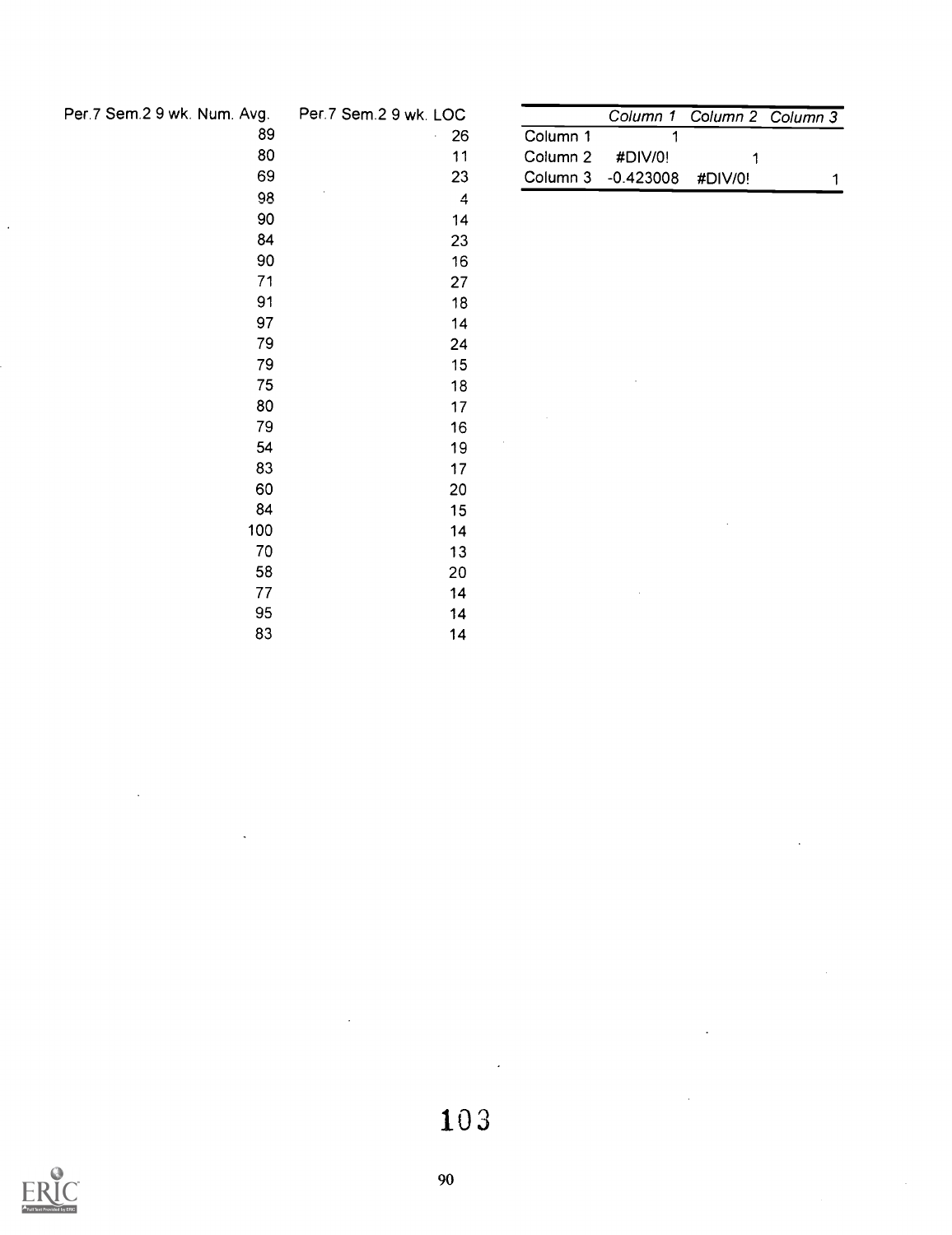### Appendix L:

## t test Comparing Treatment Group Locus of Control Gain Scores

With Comparison Group @ 9 Weeks Semester 2

 $\sim 10^{-11}$ 

 $\mathcal{L}(\mathcal{A})$  and  $\mathcal{L}(\mathcal{A})$  .

 $\sim 10^6$ 

 $\sim 10^{-10}$ 

 $\mathcal{A}_\mathrm{c}$ 

 $\sim$ 

 $\label{eq:2} \mathcal{L}(\mathcal{L}^{\text{max}}_{\text{max}}(\mathbf{X}^{\text{max}}_{\text{max}})) \leq \frac{1}{2}$ 

 $\bar{\mathcal{L}}$ 

 $\mathcal{L}_{\mathcal{A}}$ 



 $\sim$ 

 $\sim$   $\sim$ 

104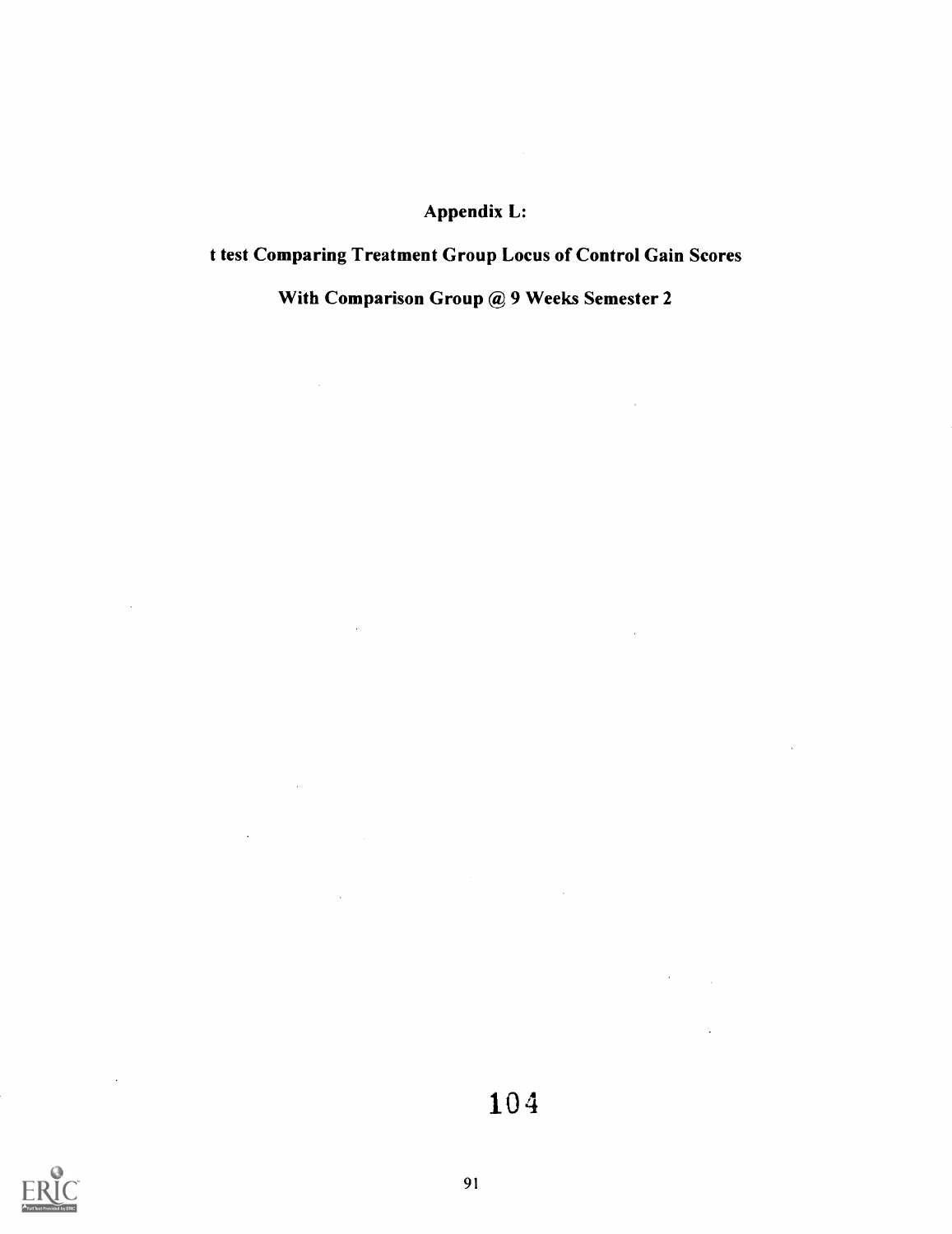| stroppend LOC Jain scores                                                                                                       | gain scores<br>7th period LOC                                                                                                                                                                                                                                                                                    |                                               |                |                               |
|---------------------------------------------------------------------------------------------------------------------------------|------------------------------------------------------------------------------------------------------------------------------------------------------------------------------------------------------------------------------------------------------------------------------------------------------------------|-----------------------------------------------|----------------|-------------------------------|
|                                                                                                                                 |                                                                                                                                                                                                                                                                                                                  |                                               |                |                               |
|                                                                                                                                 |                                                                                                                                                                                                                                                                                                                  | t-Test: Two-Sample Assuming Unequal Variances |                |                               |
|                                                                                                                                 |                                                                                                                                                                                                                                                                                                                  |                                               |                |                               |
|                                                                                                                                 |                                                                                                                                                                                                                                                                                                                  |                                               | Variable       | $\mathbf{\Omega}$<br>Variable |
|                                                                                                                                 |                                                                                                                                                                                                                                                                                                                  | Mean                                          | 1.58333333     | $\frac{1}{6}$                 |
|                                                                                                                                 |                                                                                                                                                                                                                                                                                                                  | Variance                                      | 17.99275362    | 22.72333333                   |
|                                                                                                                                 |                                                                                                                                                                                                                                                                                                                  | Observations                                  | $\overline{2}$ | $\frac{5}{2}$                 |
|                                                                                                                                 |                                                                                                                                                                                                                                                                                                                  | Hypothesized Mean Difference                  | $\circ$        |                               |
|                                                                                                                                 |                                                                                                                                                                                                                                                                                                                  | ᡃ᠍ᡠ                                           | $\ddot{4}$     |                               |
|                                                                                                                                 |                                                                                                                                                                                                                                                                                                                  | t Stat                                        | 0.577176535    |                               |
|                                                                                                                                 |                                                                                                                                                                                                                                                                                                                  | P(T<=t) one-tail                              | 0.283287408    |                               |
|                                                                                                                                 |                                                                                                                                                                                                                                                                                                                  | t Critical one-tail                           | 1.677926775    |                               |
|                                                                                                                                 |                                                                                                                                                                                                                                                                                                                  | $P(T \le t)$ two-tail                         | 0.566574816    |                               |
|                                                                                                                                 |                                                                                                                                                                                                                                                                                                                  | t Critical two-tail                           | 2.011738616    |                               |
|                                                                                                                                 |                                                                                                                                                                                                                                                                                                                  |                                               |                |                               |
|                                                                                                                                 |                                                                                                                                                                                                                                                                                                                  |                                               |                |                               |
|                                                                                                                                 |                                                                                                                                                                                                                                                                                                                  |                                               |                |                               |
|                                                                                                                                 |                                                                                                                                                                                                                                                                                                                  | ٠                                             |                |                               |
| $\sigma$ a $\omega$ $\sigma$ d $\sigma$ d $\sigma$ d $\sigma$ d $\sigma$ d $\sigma$ d $\sigma$ d $\sigma$ d $\sigma$ d $\sigma$ | $\infty$ $\mapsto$ 4 $\infty$ 4 $\infty$ $\infty$ 6 $\infty$ 4 $\infty$ 6 $\infty$ 6 $\infty$ 6 $\infty$ 6 $\infty$ 6 $\infty$ 6 $\infty$ 6 $\infty$ 6 $\infty$ 6 $\infty$ 6 $\infty$ 6 $\infty$ 6 $\infty$ 6 $\infty$ 6 $\infty$ 6 $\infty$ 6 $\infty$ 6 $\infty$ 6 $\infty$ 6 $\infty$ 6 $\infty$ 6 $\infty$ 6 |                                               |                |                               |
|                                                                                                                                 |                                                                                                                                                                                                                                                                                                                  |                                               |                |                               |
|                                                                                                                                 |                                                                                                                                                                                                                                                                                                                  |                                               |                |                               |
|                                                                                                                                 |                                                                                                                                                                                                                                                                                                                  |                                               |                |                               |
|                                                                                                                                 |                                                                                                                                                                                                                                                                                                                  |                                               |                |                               |
|                                                                                                                                 |                                                                                                                                                                                                                                                                                                                  |                                               |                |                               |
|                                                                                                                                 |                                                                                                                                                                                                                                                                                                                  |                                               |                |                               |
|                                                                                                                                 |                                                                                                                                                                                                                                                                                                                  |                                               |                |                               |
|                                                                                                                                 |                                                                                                                                                                                                                                                                                                                  |                                               |                |                               |
|                                                                                                                                 |                                                                                                                                                                                                                                                                                                                  |                                               |                |                               |
|                                                                                                                                 |                                                                                                                                                                                                                                                                                                                  |                                               |                |                               |
|                                                                                                                                 |                                                                                                                                                                                                                                                                                                                  |                                               |                |                               |
|                                                                                                                                 |                                                                                                                                                                                                                                                                                                                  |                                               |                |                               |
|                                                                                                                                 |                                                                                                                                                                                                                                                                                                                  |                                               |                |                               |
|                                                                                                                                 |                                                                                                                                                                                                                                                                                                                  |                                               |                |                               |
| <b>IC</b><br>$\bigcirc$                                                                                                         |                                                                                                                                                                                                                                                                                                                  |                                               |                |                               |

|                              | Variable 1  | Variable 2  |
|------------------------------|-------------|-------------|
| Vlean                        | 1.583333333 | စ်<br>ဝ     |
| Variance                     | 17.99275362 | 22.72333333 |
| <b>Observations</b>          | 24          | Ñ           |
| Hypothesized Mean Difference |             |             |
| ≒                            |             |             |
| Stat                         | 0.577176535 |             |
| $P(T \le t)$ one-tail        | 0.283287408 |             |
| Critical one-tail            | 1677926775  |             |
| $P(T \le t)$ two-tail        | 0.566574816 |             |
| Critical two-tail            | 2.011738616 |             |
|                              |             |             |

106

 $\underset{\overbrace{\text{Full}_{\text{Bat Proddot}}}}{\prod\limits_{\text{Afull Part Prodddot}}}} \underset{\text{Perdot}}{\overset{\text{Q}}{\prod}}$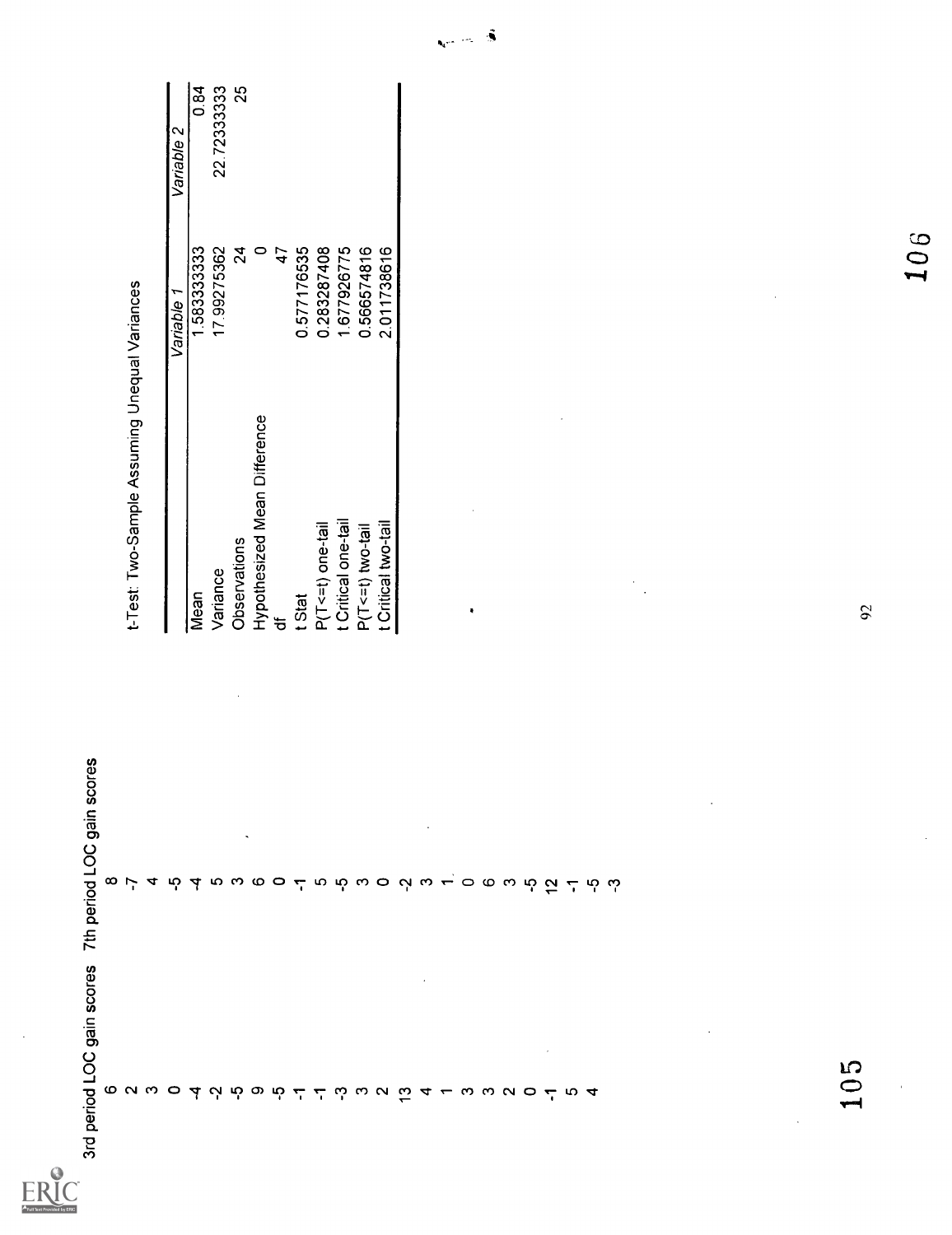# TM031632



U.S. Department of Education Office of Educational Research and Improvement (OERI) National Library of Education (NLE) Educational Resources Information Center (ERIC)



# Reproduction Release

(Specific Document)

#### I. DOCUMENT IDENTIFICATION:

| The Effect of Weekly Progress Reports on Academic<br>$\ $ Title: |                                  |
|------------------------------------------------------------------|----------------------------------|
| Achievement                                                      |                                  |
| $\text{Author(s):}$ Katherine 5. Armour                          |                                  |
| Corporate Source:                                                | $\blacksquare$ Publication Date: |
| N.                                                               | $\degree$ Spring 1999 (5/1/99)   |

#### II. REPRODUCTION RELEASE:

In order to disseminate as widely as possible timely and significant materials of interest to the educational community, documents announced in the monthly abstract journal of the ERIC system, Resources in Education (RIE), are usually made available to users in microfiche, reproduced paper copy, and electronic media, and sold through the ERIC Document Reproduction Service (EDRS). Credit is given to the source of each document, and, if reproduction release is granted, one of the following notices is affixed to the document.

If permission is granted to reproduce and disseminate the identified document, please CHECK ONE of the following three options and sign in the indicated space following.



http://ericfac.piccard.csc.com/reprod.html 6/21/00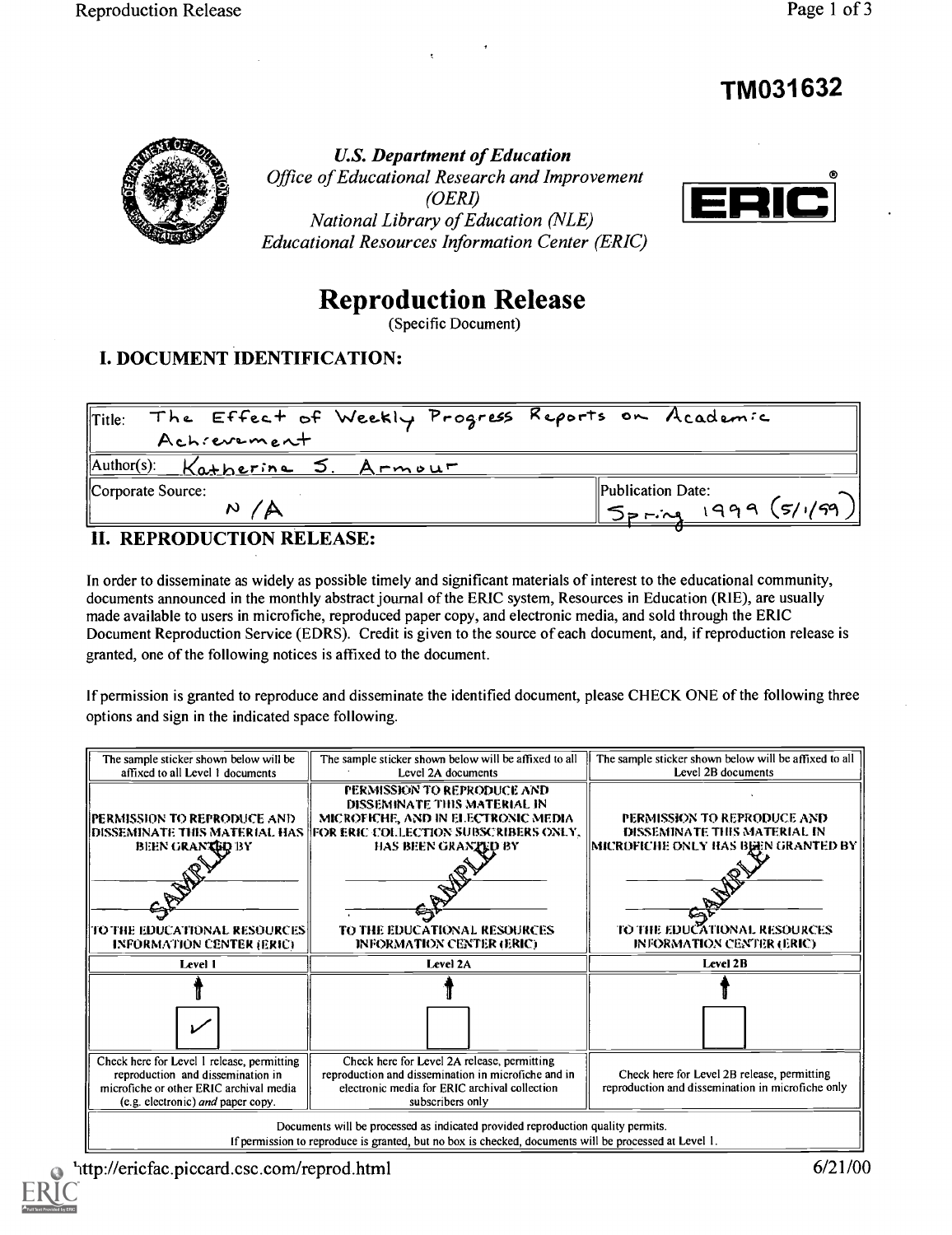| If hereby grant to the Educational Resources Information Center (ERIC) nonexclusive permission to reproduce and<br>disseminate this document as indicated above. Reproduction from the ERIC microfiche, or electronic media by persons<br>other than ERIC employees and its system contractors requires permission from the copyright holder. Exception is<br>$\parallel$ made for non-profit reproduction by libraries and other service agencies to satisfy information needs of educators in<br>response to discrete inquiries. |                                                                              |  |  |
|------------------------------------------------------------------------------------------------------------------------------------------------------------------------------------------------------------------------------------------------------------------------------------------------------------------------------------------------------------------------------------------------------------------------------------------------------------------------------------------------------------------------------------|------------------------------------------------------------------------------|--|--|
| <b>Signature:</b>                                                                                                                                                                                                                                                                                                                                                                                                                                                                                                                  | Printed Name/Position/Title:<br>Katherine S. Armour/Language Arts<br>Teacher |  |  |
| Organization/Address:                                                                                                                                                                                                                                                                                                                                                                                                                                                                                                              | Telephone:<br>$770 - 389.0743$ 770-388-1210                                  |  |  |
| North Forsyth Middle School<br>3645 Coal Mountain Drive<br>Cumming, Georgia 30130                                                                                                                                                                                                                                                                                                                                                                                                                                                  | KA MOUT @ Forsyth Date:<br>KA MOUT @ Forsyth June 20, 2000                   |  |  |

#### III. DOCUMENT AVAILABILITY INFORMATION (FROM NON-ERIC SOURCE):

 $\ddot{\phantom{a}}$ 

If permission to reproduce is not granted to ERIC, or, if you wish ERIC to cite the availability of the document from another source, please provide the following information regarding the availability of the document. (ERIC will not announce a document unless it is publicly available, and a dependable source can be specified. Contributors should also be aware that ERIC selection criteria are significantly more stringent for documents that cannot be made available through EDRS.)

| Publisher/Distributor: | ᄮ<br>∼ |  |  |
|------------------------|--------|--|--|
| Address:               |        |  |  |
| $\ $ Price:            |        |  |  |

#### IV. REFERRAL OF ERIC TO COPYRIGHT/REPRODUCTION RIGHTS HOLDER:

If the right to grant this reproduction release is held by someone other than the addressee, please provide the appropriate name and address:

| $\ $ Name:           |        |  |
|----------------------|--------|--|
|                      | ∼<br>- |  |
| $\parallel$ Address: |        |  |
|                      |        |  |
|                      |        |  |

## V. WHERE TO SEND THIS FORM: